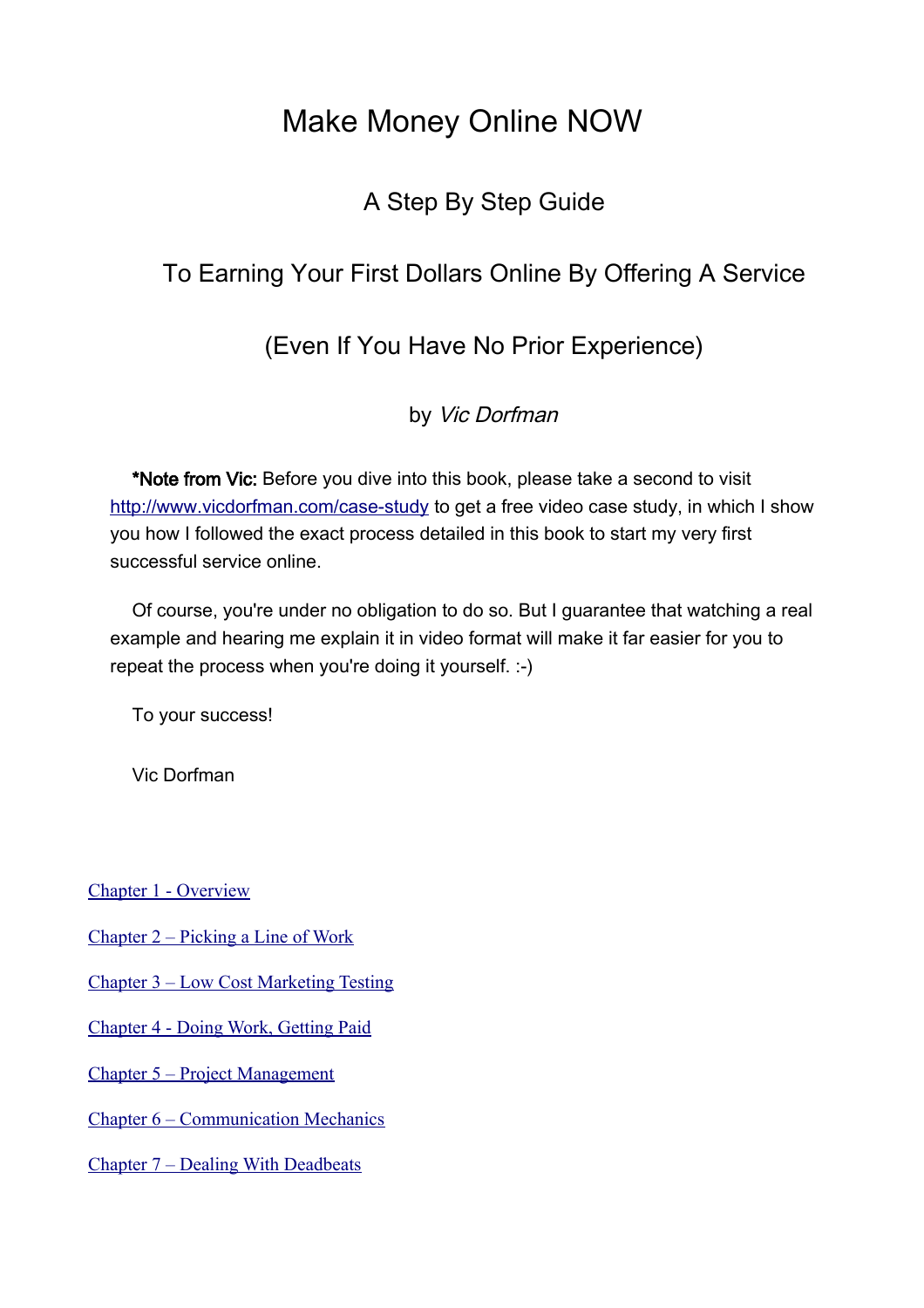[Chapter 8 – Productivity](#page-65-0)

[Chapter 9 – Going Pro](#page-71-0)

[Bonus Chapter -](#page-89-0)  [Location Independence](#page-89-0)

**[Outroduction](#page-94-0)** 

[Important: Please Read](#page-97-0)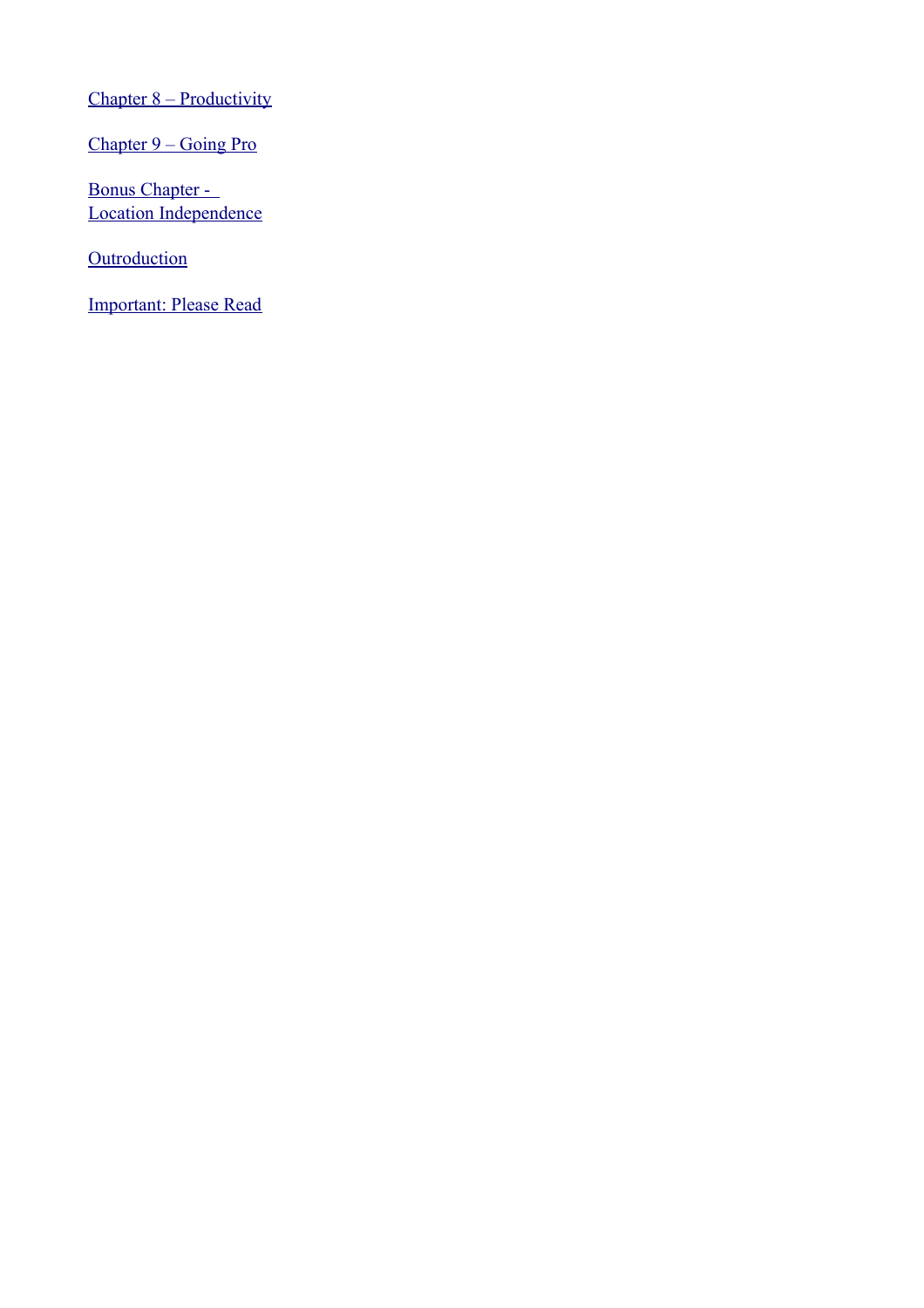# <span id="page-2-0"></span>Chapter 1 - Overview

## Why Offer a Service?

The most obvious upside of doing "consulting" work online (i.e. offering some kind of service) is that you can work from just about anywhere with a decent wifi connection: a coffee shop, a co-working space, a hotel, or even your apartment in a foreign country.

Being able to earn your living online allows you to weave travel and adventure into the very fabric of your day-to-day life. Most people fight a miserable commute, work all year in a cramped office, get two measly weeks of vacation, and then single-handedly blow those two weeks (and a couple thousand dollars) on a short trip to Mexico, Hawaii, or some other cliché vacation spot.

If travel is something you want to incorporate into your life, you'd have to agree that this makes for a poor work/life balance. Not to mention how anticlimactic such a shortlived vacation is after working like a dog all year.

The freedom to work from literally anywhere is popularly known as *location* independence. Realistically though, most online consultants aren't totally location independent. That's because some places are drastically more expensive to live in than others.

For example, one of the most popular destinations for online workers in the world is Thailand. It's warm, safe, and gorgeous. It has great infrastructure and delicious food. It's also quite cheap. If you're earning in a strong currency such as the Euro, Dollar, or Pound and spending your earnings in Thai Baht, you can live well on a modest income.



"Working Hard" in Koh Lanta, Thailand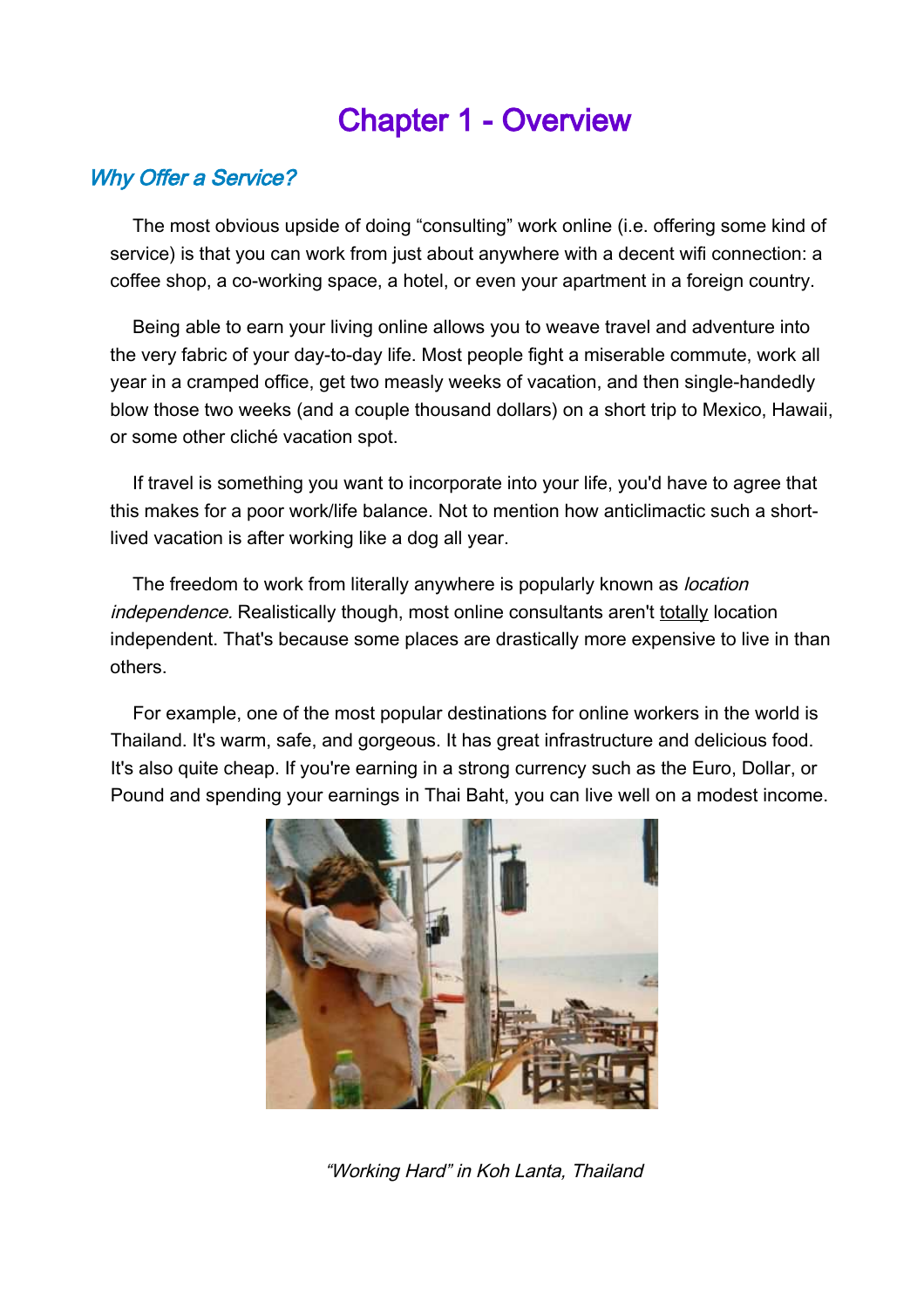You can live a modest but comfortable lifestyle on \$1000 USDper month. Whereas in a country like Sweden, \$1000 would barely cover your cold lozenges.

If you'd like to do online consulting work, you're by no means required to drop everything and hop on the next plane to South America or Southeast Asia. But if it's an enticing notion to you and practically possible, there are tremendous *business* benefits to doing so. To say nothing of the way in which travel enriches your life.

The most obvious reasons we work at all are to pay the bills and to increase our quality of life. But when you earn and spend in the same currency, it can take a lot of income to make a substantial leap in quality of life. Earning in dollars and spending in dollars, for example, can often feel like you're just treading water. And since business requires a certain forward momentum, this isn't the ideal situation to be in.

On the other hand, if you earn in a strong currency and spend in a relatively weak currency, you can upgrade your living situation to a level that you simply wouldn't be able to do on the same amount of money back home.

By decreasing your costs relative to your income, you're also in a much better position to save money, invest money back into your business (this is crucial!), pay off debts, and treat yourself to nice things once in a while, instead of struggling just to break even back home.

Finally, by leveraging currency differences in your favor, you can work on your business at a more organic, dare I say – human – pace! This "work to live" ethos reflects positively on your health, relationships, personal happiness and, believe it or not, your business as well.

#### A Worldwide Customer Base

Whether or not you choose to live and work abroad, you still get to find clients from all over the world. So your opportunities to earn more money and pick your projects more carefully are greatly multiplied compared with offline work. (You can work with folks from the U.S., U.K., Greece, Australia, New Zealand, India, Pakistan, Bangladesh, Russia, France, the Philippines, and many others.)

Consequently, your income potential is virtually unlimited. Whereas in a local market you can literally run out of clients and come up against ceilings for how much you can charge. So depending on the niche you choose and how hard you're willing to work, you can earn as little or as much you'd like.

#### Marketable, Useful Skills

Consulting online teaches you priceless business skills, many of which I've learned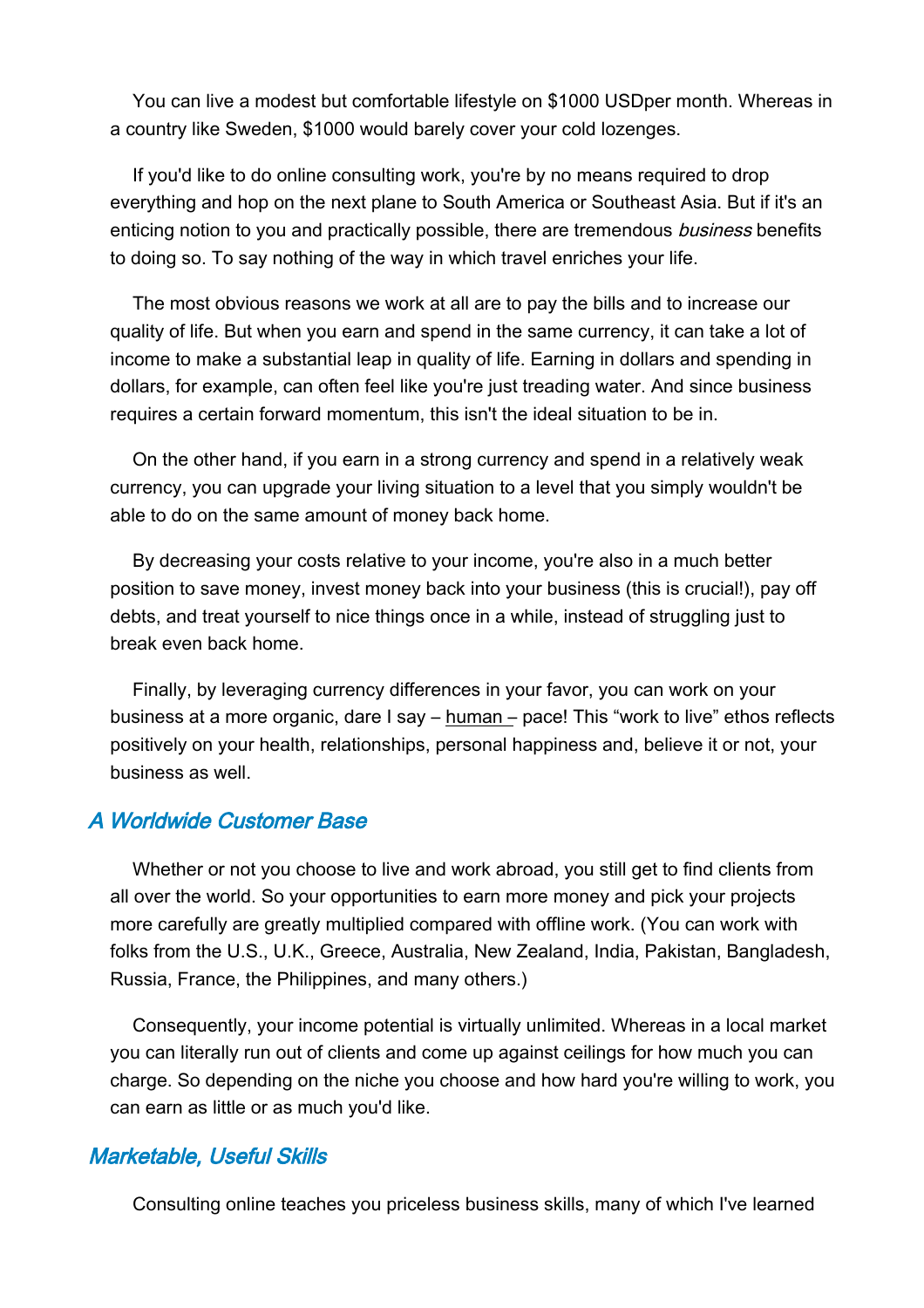the hard way. My hope is that as you read this book, you take to heart the lessons I've learned through painful/expensive trial and error and profit from them without repeating them yourself!

All of the skills you acquire as an online worker will transfer to your future business ventures. Unlike a typical corporate employee who gets a "reliable" paycheck and often feels little incentive to push past his comfort zone at work, the fundamental unpredictability of online work forces you to stay on your toes.

You are responsible for managing your time, reputation, work, and results. You must market *yourself* and build your personal brand because there is no company name to invoke. You are the company!

You must learn to negotiate, brand, position, manage expectations, write copy to some extent, outsource, build and nurture relationships, and pull together various moving parts and web technologies to make your business run smoothly. And you must continually educate yourself on developments in your niche, and about business as a whole.

Knowing this, it's no wonder that many people actually prefer working for a company where they don't have to worry about extending themselves in these ways. Because it certainly is challenging. Whether the freedom it brings is worth more than the challenges and responsibilities it presents is, of course, up to you.

As an online worker, you develop and actually use real, marketable skills that can help you as you grow in your career, whether that happens to be with a great company or on your own.

Online consulting is an exceedingly practical, applied business and future potential employers, JVs (Joint Venture Partners), investors, etc., will recognize you as an individual who gets things done. Because if you weren't, you would have washed out of this line of work long ago. Online, it's sink or swim.

Let me put it this way: if I'm looking to hire a web developer and I'm torn between two equally skilled candidates – one who worked for 3 years at a corporate gig, and one who has kept himself afloat by freelancing for 2 years – I'll take the freelancer with one year less experience any day.

That's because I know that in order to have worked that long, the freelancer would have had to have delivered results, results, and more results to his clients. In a big enough company, however, results start to take a back seat to maintaining one's job security. So delays, excuses, sloth, politics, and other crap are par for the course.

The brilliant author and thinker Nassim Taleb said it best when he wrote: "The 3 most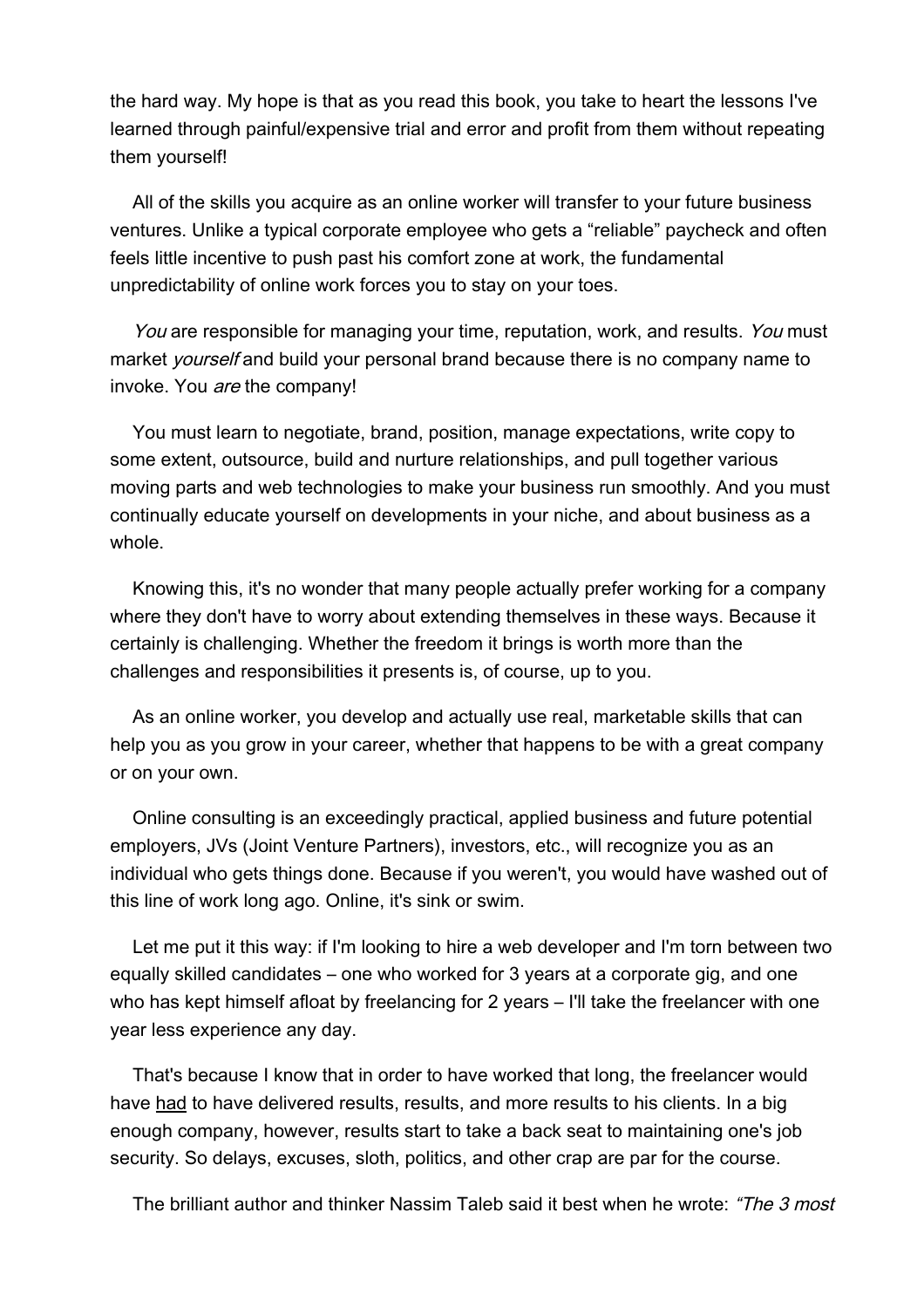harmful addictions are heroin, carbohydrates and a salary."

### Some of the Cons

It's not all rainbows and butterflies when you're your own boss. On the one hand, you'll be very careful about biting the hand that feeds you. Since you deal with clients directly and they give you money, you tend to treat them with respect and professionalism. On the other hand, sometimes clients treat you badly. To put it crudely, every so often a client will make you his bitch!

When that happens, you may or may not be in a position to politely tell him to get lost. Or, you may have mismanaged expectations and now you're stuck working for a tyrant for the rest of the project.

But don't worry, this is something I'll cover in some detail in the chapters on managing expectations and firing clients.

If you can build a powerful reputation and position yourself as an expert, clients will actually be cautious about pissing you off because it could reflect poorly on *them*. This is the position of strength and choice which I'm going to help you achieve with the advice in this book (aided, of course, by a liberal injection of your own elbow grease.)

Unlike a 'wage slave', you get paid for every hour you work, so your income isn't capped by a fixed salary. So the good thing is that you trade your time for money. But the bad thing is...you trade your time for money! If you don't work, you don't get paid. And your income grows only linearly with the hours you put in.

That's why you can't really call consulting a business. A proper business makes use of processes, systems, employees, and scale in order to produce larger revenues than is possible to a contractor. In short, a business, set up correctly, allows you to oversee operations but work less while earning more.

It's fine if you're content with being a contractor. I know many successful contractors who absolutely love their work and make a lot of money. But I personally view contracting as an education of sorts that teaches you the skills and patience you'll need to eventually build a profitable "lifestyle business", which has greater income potential than consulting and frees up more of your time. I want to call you to this higher standard as well and I want you to keep this idea percolating in the back of your head as you navigate the pages of this text.

With the skills you learn in the online consulting world, you'll have everything you need to eventually set up an automated lifestyle business that runs remotely and requires minimal maintenance on your part.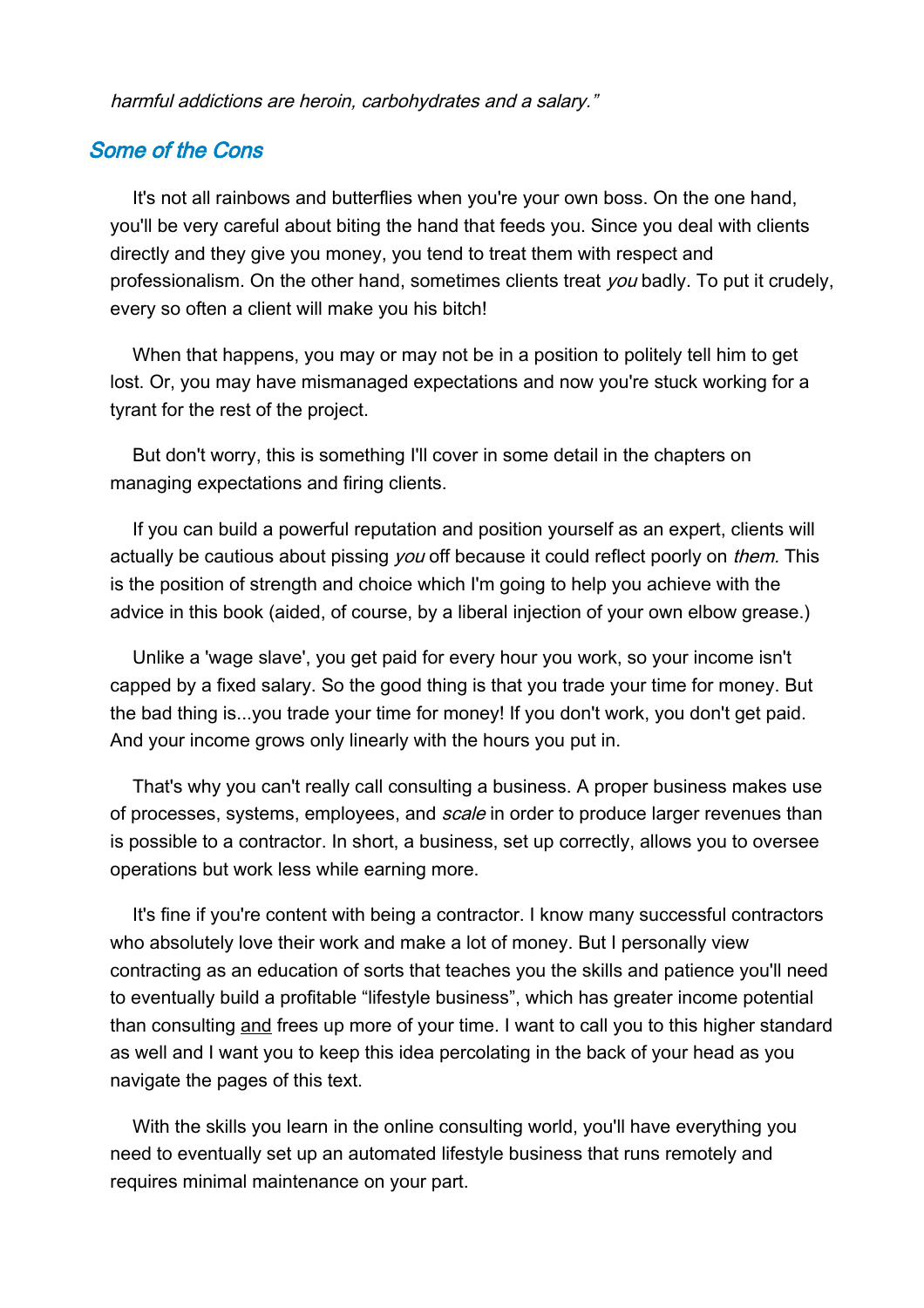That's the long term goal I propose for the simple reason that it brings in money and frees up time, thus allowing you to live the kind of lifestyle you want. Of course, you're equally free to stick with consulting. There's absolutely nothing wrong with that and it can be very profitable, engaging, and rewarding. It really comes down to what floats your boat.

Another Con: At first, and for the first 6 months to 2 years, you're going to be working your ass off. This is a hustle. And while I'll give you my best productivity tips, there's no getting around the hard work involved. It's important to have this expectation from the start. If you're expecting a "Four Hour Workweek" a few months from now, please reset your expectations to something less magical.

Don't get me wrong, a four hour workweek is certainly possible and I do know a small handful of people whose businesses run largely on autopilot while they take it easy. But–and this is a big but–all of those people worked killingly hard for many, many years to achieve that level of business success. And you can too. But it won't come overnight.

## Low Barrier to Entry

Let's wrap this first chapter up on an encouraging note. Here's the beauty of online work as I see it: there's a low barrier to entry and people could care less about your credentials.

Remember: this is a results business. People don't want to see your college degree; they want to see your portfolio. They don't need a letter of recommendation; they want a page filled with glowing reviews from clients you've verifiably helped.

People will generally hire you and refer business to you on the basis of your professional reputation, i.e. the results you get for clients and how well they speak of you. So you need not worry about your *personal, private* life preventing your success. Being a convicted felon, an incorrigible womanizer, a gambler, or a boozehound doesn't make your work any less legitimate. It's your business. If you can work and deliver great results, the internet will welcome you with open arms. In a sense, it's the new America– the way America once was: people minding their own damn business and working hard for a good life!

In other words, you're free to be yourself and there's no social juggernaut or HR department to deny you work on any basis but your skill. That being said, it's certainly a very good idea to keep your private life private and stay out of public, political, and otherwise polarizing debates that can alienate potential clients if you become associated with these negativities.

This is a profession where you can reinvent yourself, use a different name, and be a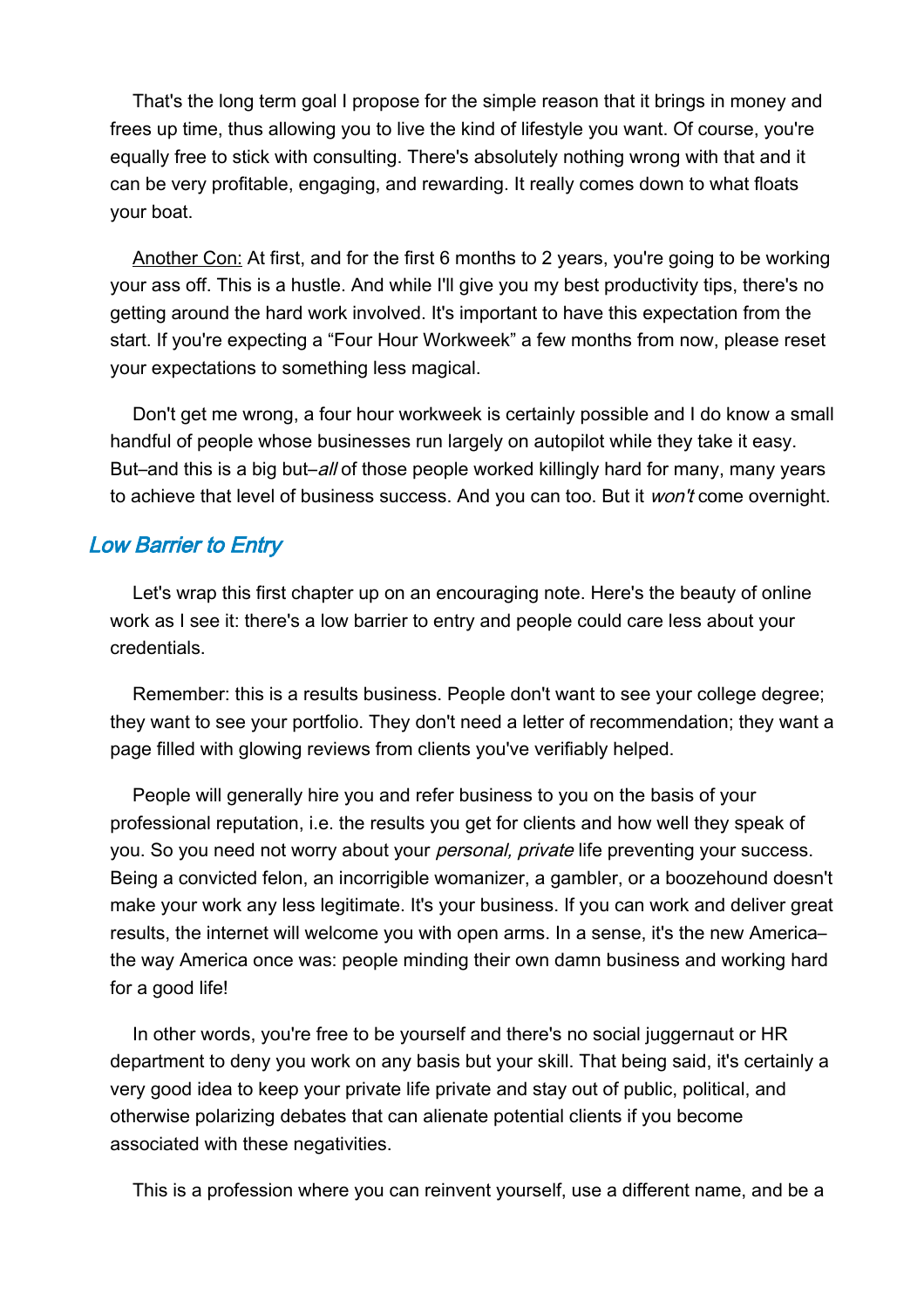different person if you want. The beautiful irony of it is that it really leaves you more and more free to be yourself. So, enough appetizers. Let's find out how to make this life your reality!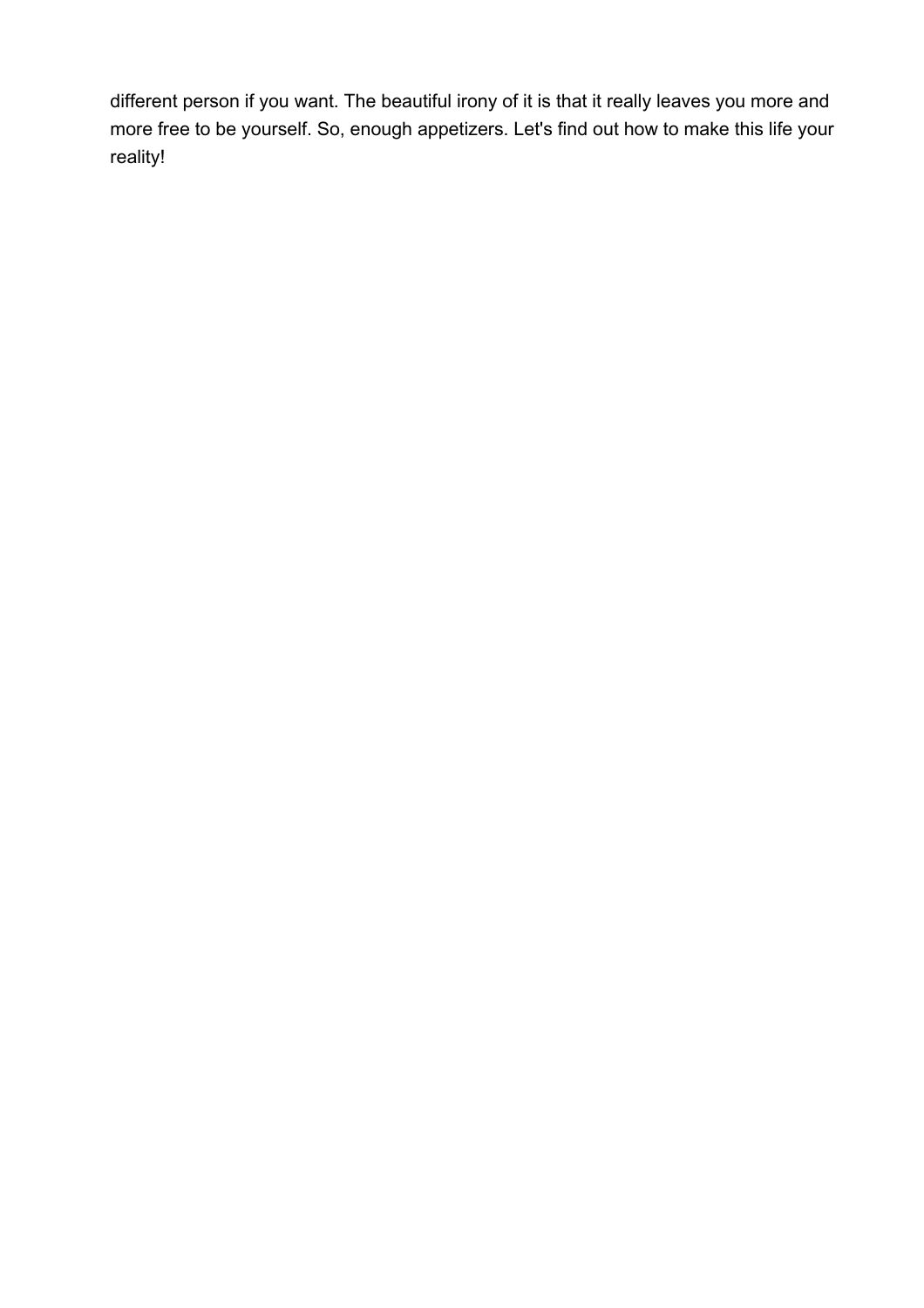## <span id="page-8-0"></span>Chapter 2 – Picking a Line of Work

## Leveraging Your Existing Skills & Knowledge

Are you technically minded or computer illiterate? Are you a great writer or totally useless with the written word? Do you know how to design, develop, or program or do you have no apparent marketable skills to speak of...?

These are some of the questions you should ask yourself as you begin thinking about your entry point into selling a service online. It's important to not only honestly assess your strengths and weaknesses, but it's equally vital that you honestly consider what you enjoy doing.

If you hate writing, for instance, then diving headlong into freelance writing might not be the best idea. Even if you love writing, or graphics design, or whatever it may be, keep in mind that the kind of work you'll often have to do will be dull and uninspiring.

I actually started my online consulting journey several years ago with freelance writing. I was optimistic and excited about the prospect of earning money to write, a passion of mine since childhood.

But I quickly found myself reluctant to get behind the desk and type because I was getting assignments to write about dry, technical, or flat-out boring topics that simply didn't interest me. Before long, I dreaded taking on another client and began to actually hate writing! So for this and other reasons, I began searching to see what else was out there in online consulting land.

This is definitely something to keep in mind: what seems interesting to do on the surface may in fact make you want to tear your hair out. And the truth is, you'll only find that out once you try it. There's a Russian expression that applies: "The appetite comes with the food."

But just as most college graduates wind up working in fields unrelated to their area of study, your first consulting gig won't necessarily be the line of work you end up in. In fact, it's fairly common to shift around and experiment with various niches. And online, that's fairly easy to do.

This is both good and bad. It's good because it allows you to discover what you actually enjoy doing enough to make a lucrative consulting business doing it. It's bad because many people chronically ditch what they're currently doing to explore a new opportunity. And a new one, and a new one...

In the online marketing world this is commonly known as "shiny object syndrome",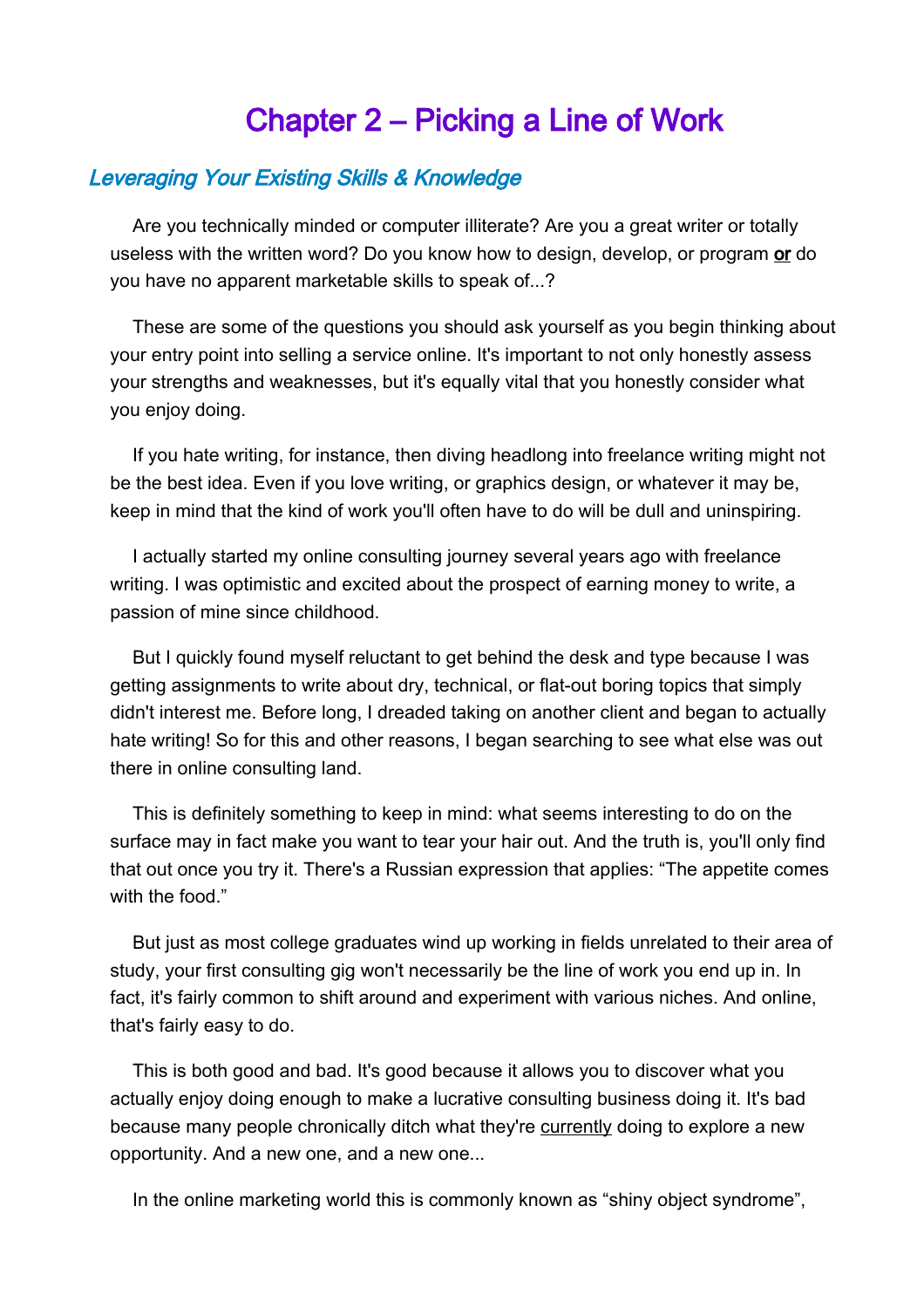and it's a serious problem. Any kind of business needs a certain, minimum amount of momentum in order for you to start getting clients consistently, building a great reputation, and charging what you're worth. And because of the constant attraction to start work on something more interesting, many people wind up spinning their wheels for years before any one thing becomes reasonably profitable.

I know this because I was the poster child for shiny object syndrome. Had I stayed more focused on just one thing that people were willing to pay me for, I would have been more successful, earlier. But instead I bounced from one thing to the next like an ADHD kid with an iPhone hopped up on Mountain Dew.

Everybody experiences "Shiny Object Syndrome" (SOS) to some degree. The main point to keep in mind is that the human brain is hard-wired to seek out novelty. Just look at how addicting the iPhone is. Or Facebook. Or YouTube. It seems like all of us are totally transfixed like zombies, hypnotized by the onslaught of novel stimuli!

As long as you cultivate an awareness of your own gravitation towards novelty, you'll at least be able to respond to these temptations from a position of intelligent consideration, rather than knee-jerk reaction. This isn't a trivial point, by the way. These technologies are verifiably addictive and reining them in is crucial to functioning productively in a business context and staying focused long enough to make that sweet, sweet cash money.

## Choose Your Adventure

You may already have an idea of which area, or "niche" you'd like to enter. If so, that's great. Either way, I recommend you at least skim through the following list of gig ideas and service marketplaces to better know your options.

#### [Elance.com](http://www.elance.com/)

Elance is one of the most popular online marketplaces on which to find work as a contractor. There are thousands of potential clients on this site looking to hire consultants to do a large array of different jobs, from simple data entry to complex, full time gigs with lots of responsibility.

Sometimes you'll hear people knock Elance because it can be hard to land decent paying jobs. And there's definitely some truth to that.

When an employer posts a job, there are often dozens, if not hundreds of contractors who bid on that job. And many of the applicants are from developing nations like India or the Philippines. Yet many of them are quite educated, skilled, competent, and ambitious. More importantly, they're willing to work for a lot less than a contractor from a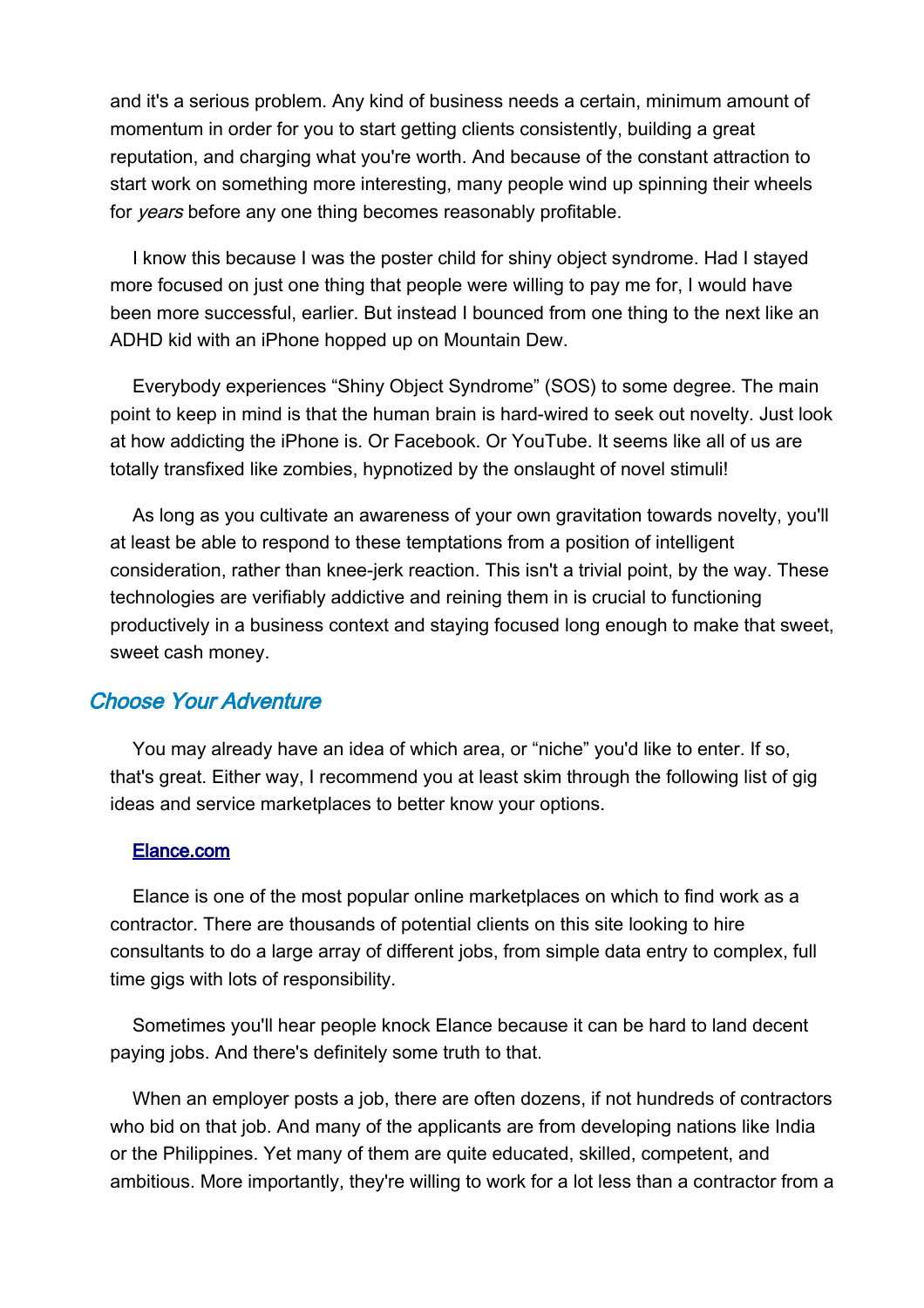#### developed country.

Yeah...I'd say that competition willing to work for a few bucks an hour can definitely pose an obstacle to getting hired! The second major obstacle is that, initially, your Elance profile won't have feedback from any clients since you won't have completed any jobs yet. And most employers would rather hire somebody who *already* has a proven track record than to take a chance on an unknown contractor who may or may not deliver the goodies.

Now this all may sound very intimidating. But in truth, if you can sit down and bid on jobs for a day following the guidelines I'm about to share with you, you will probably get your first job that very day. And if you do a good job on the work, you'll have your first 5 star feedback shortly thereafter!

## Guidelines:

## 1. Write a personalized, juicy application message.

I have personally hired consultants from Elance, oDesk, freelancer.com and similar sites, and most of the application messages I received were either spam ("Dear Sir, We have reviewed your job requirements and can surely do the job for you! Awaiting your reply...") or a bland one liner ("Hey, I can do this job.")

Most employers also ask applicants to include a random word, say "giraffe", at the start of their application message, to prove they've actually read the job posting and aren't just blanket-spamming a bunch of employers with copy & paste messages.

In the end, out of dozens of applicants, an employer might get two applications that actually appeal to him. They are usually short, personalized, demonstrate an understanding of the job requirements, and are cordial.

## 2. Use the client's first name. Twice.

Use their first name once in the opening --- "Hi Bill", "Hi Maria", "Hi Dave", etc. --- and once towards the end, e.g. "Thanks Bill, talk soon."

This adds a personal touch without assuming an unbusinesslike level of familiarity. This leads to the next guideline.

## 3. Use professional yet human language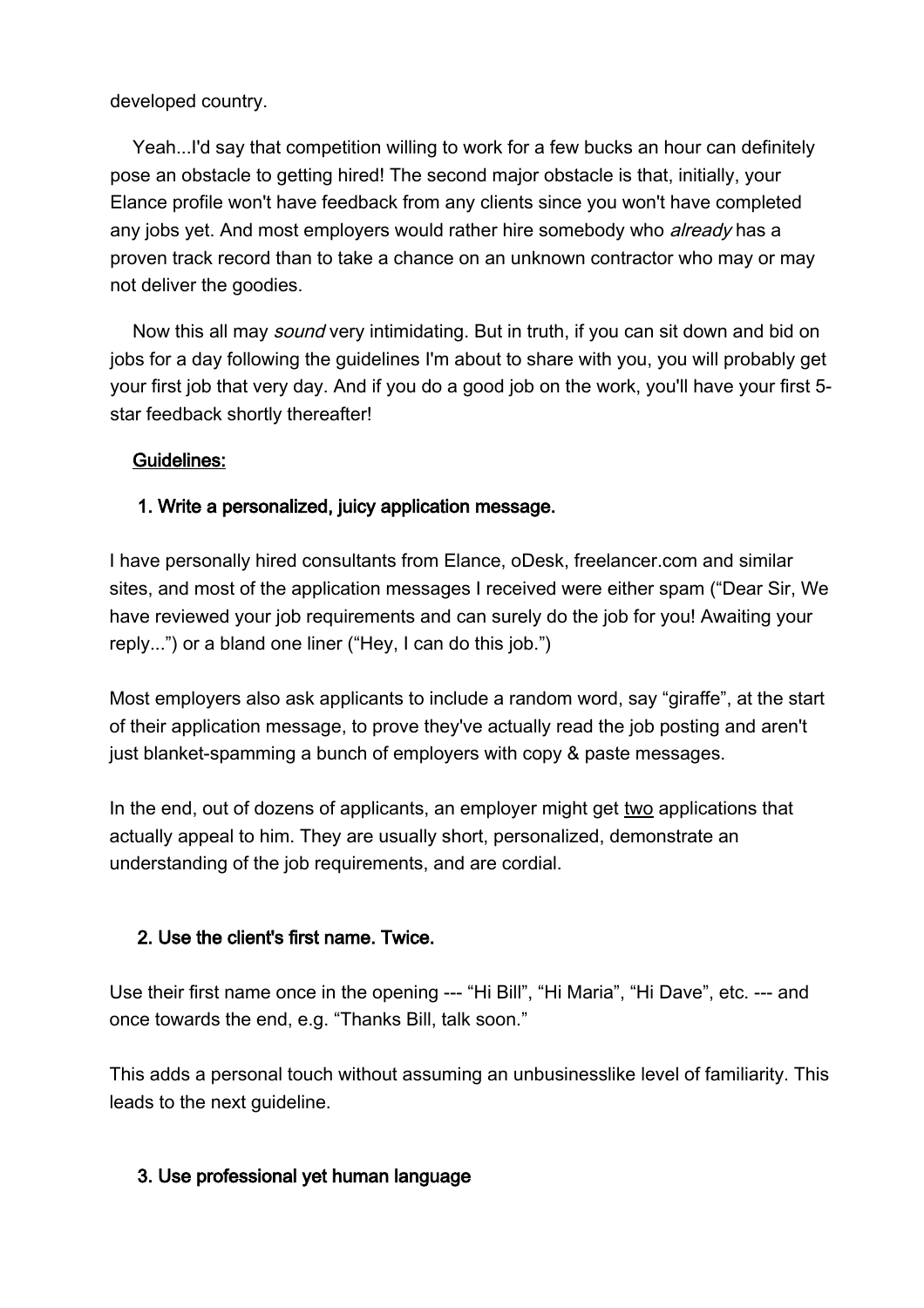DO say "Hi", "Hello", "Thanks for getting in touch", etc.

Do NOT use "Hey", "What's up?", "What's happening?", "Yo!", etc.

DO keep it short and to the point.

Do NOT ramble or go off on a tangent.

DO rephrase the client's requirements and ask for confirmation that you've understood them correctly.

Do NOT refer to the job generically, e.g. "I've done this kind of job before."

DO be specific, e.g. "I've written several articles for the Huffington Post on relationships."

Do NOT rattle off unrelated professional information to "fluff" your application.

DO calmly and confidently state if you've done similar work and that you can bring the project to a satisfactory completion within "x" amount of time.

Years ago I bid on a job to ghostwrite an eBook for a client on oDesk. Out of almost 100 applicants, the client chose me to do the job. And it certainly wasn't because of my experience; I had logged exactly zero hours as on oDesk contractor! But he was impressed with my well-thought-out, personalized message (and even told me so). So he took a chance on me. All it takes is just a little more effort than the next person is willing to put in.

#### [oDesk.com](http://www.odesk.com/)

oDesk is much the same as Elance. In fact, both Elance and oDesk are now owned by the same company (but they still operate as two separate services.) I personally prefer oDesk over Elance. It's easier to work with whether you are a contractor or employer. The interface is clean and intuitive. And it seems to be a livelier marketplace than Elance.

#### Content Shops

If you're considering freelance writing, it's fairly easy to get hired to write for a content shop like [iWriter.com.](http://www.iwriter.com/) Simply go on their website and apply. Another good one is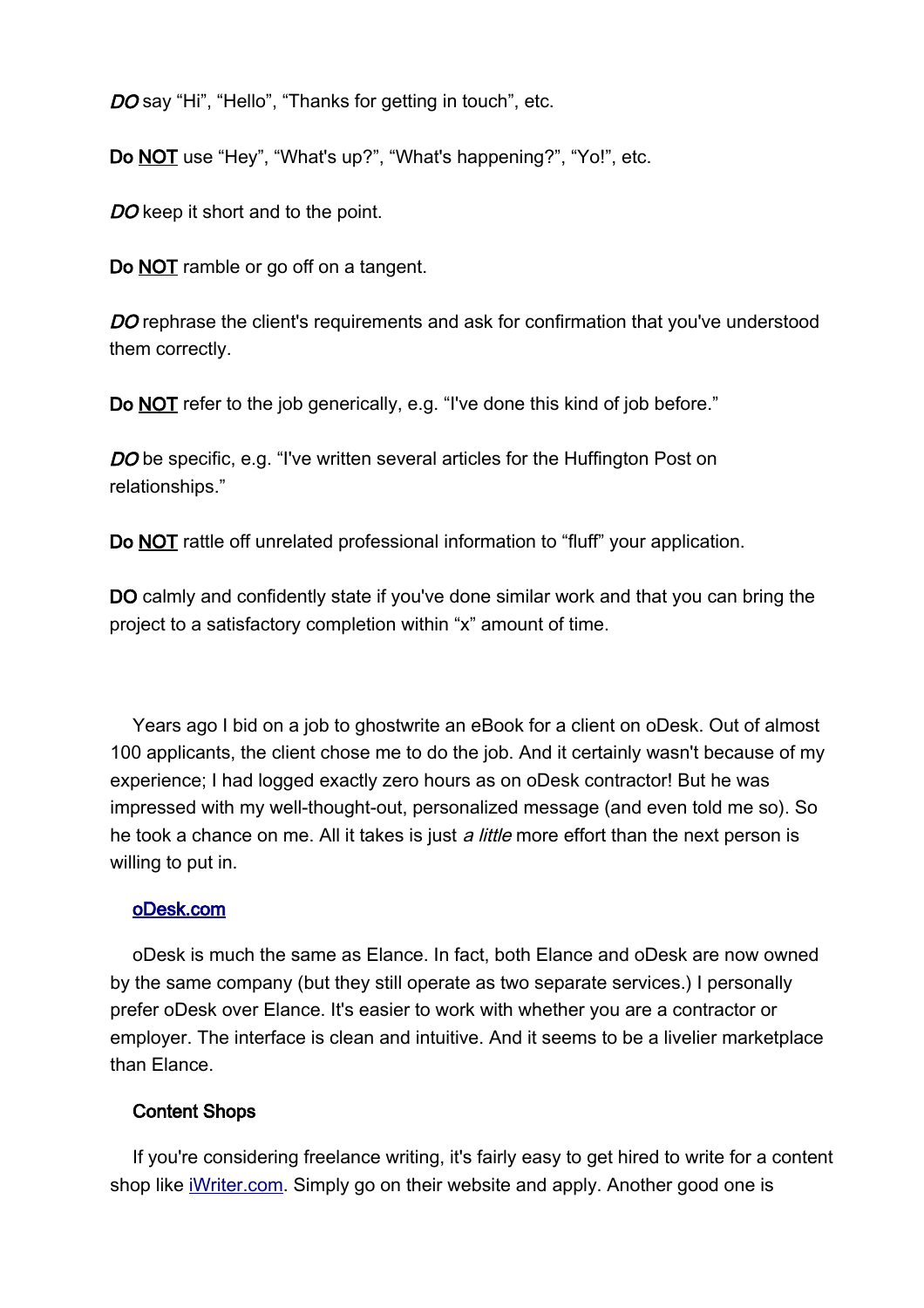#### [http://thecontentauthority.com.](http://thecontentauthority.com/)

#### [Fiverr](http://www.fiverr.com/) (http://www.fiverr.com/)

Fiverr.com is a popular website that allows you to post gigs offering just about any kind of service. It costs the person ordering \$5 and you receive \$4. Just like any marketplace, you'll need to have great feedback to really do well on this site. You'll also probably need to post several gigs before one really takes off and does well. A few ideas for Fiverr are:

Article Writing Voiceovers SEO services Testimonial videos Data Entry

Proofreading

...and many more. If you look at the featured gigs on the front page, you'll see that some people are doing really well because they've thought of unique gig ideas. That should help you brainstorm your own gig.

#### [ACX](http://www.acx.com/) (http://www.acx.com/) – Voiceover Work

ACX doesn't get nearly enough attention as an awesome avenue to make money online. If you have a good voice and think you'd like to do some voiceover work, you can apply to become a narrator at ACX. This is actually a step above contract work because you get paid royalties on any books you narrate as long as they continue to sell copies. So in a sense, it's "passive" income.

I've worked with a narrator on a few audiobooks of mine (including this one) and the audiobooks outperform my kindle and print books profit-wise. And my narrator is getting half of it! Again, this is a more professional gig, so you'll need good recording equipment and a good voice.

If you have some capital, you can even approach authors and offer to purchase the rights to their audiobooks and handle the narration for them. If their kindle and print books sell well, the investment could pay for itself within a few months.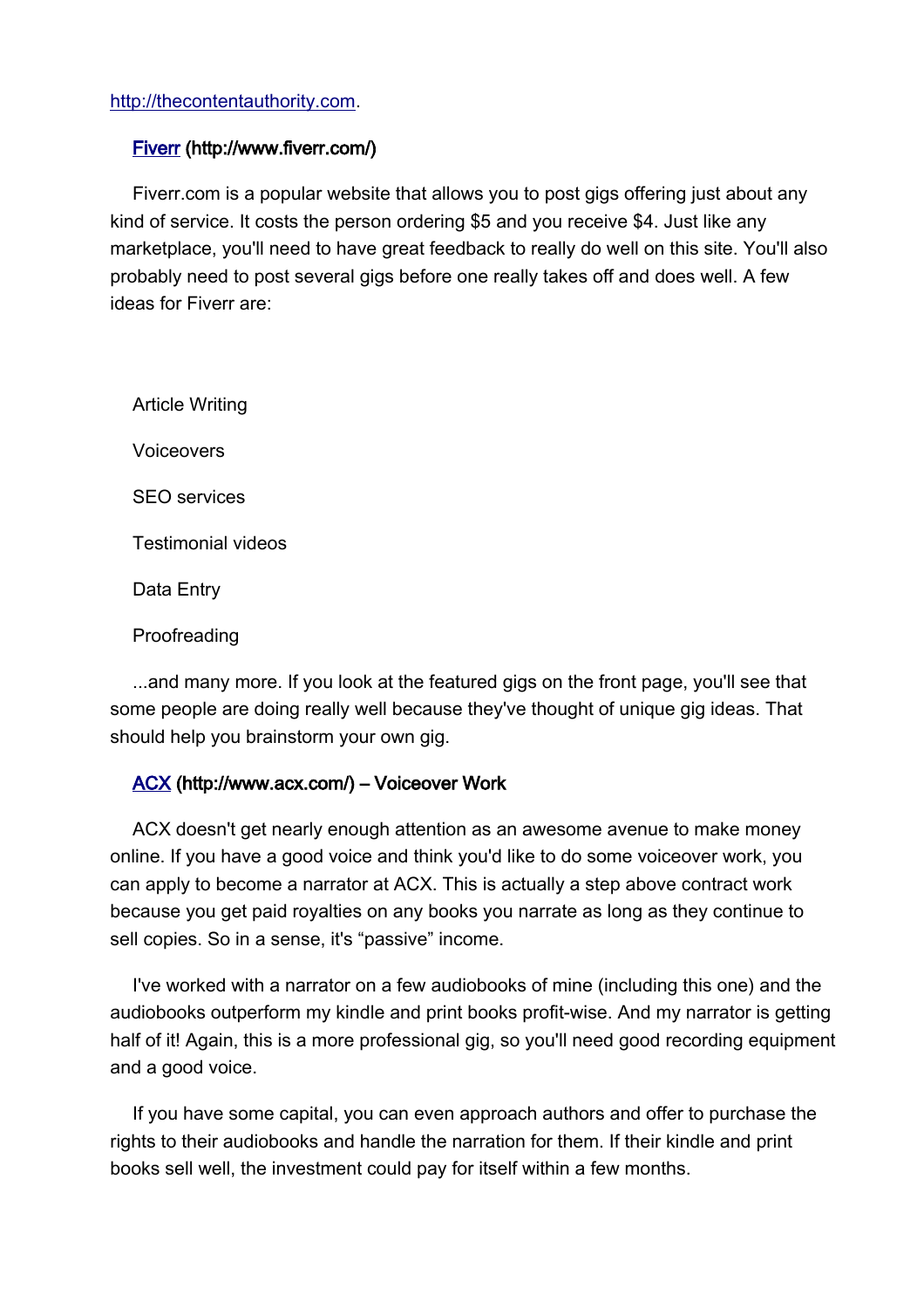#### [The Warrior Forum](http://www.warriorforum.com/index.php?referrerid=254615)

I got my start online on the Warrior Forum and I still get a good chunk of my business from it. At over 700,000 members, the Warrior Forum is the biggest internet marketing forum online, and also one of the biggest marketplaces to buy and sell services.

The services you can sell on the Warrior Forum mostly relate to the Internet Marketing world: article writing, SEO, website creation, research, virtual assistants, copywriting, etc.

As I mentioned earlier, my first gig online was writing articles for "Warriors". I went from giving articles away for free to charging perhaps the highest rates on the entire forum; rates my clients gladly paid. You can still see my original writing thread on the Warrior Forum here:

[http://www.warriorforum.com/warriors-hire/422975-affordable-native-english-articles](http://www.warriorforum.com/warriors-hire/422975-affordable-native-english-articles-researched-written-published-author-fast-turnover.html)[researched-written-published-author-fast-turnover.html](http://www.warriorforum.com/warriors-hire/422975-affordable-native-english-articles-researched-written-published-author-fast-turnover.html)

There are several unique features of the Warrior Forum that make it an ideal place to start your consulting business and to eventually position yourself as a premium provider who charges premium rates.

1. Thread Copy – The way it works on WaFo (Warrior Forum) is that you set up a thread for each service that you offer. Unlike Elance or oDesk, this gives you the opportunity to write compelling sales copy and actually market yourself properly rather than trying to win bidding wars with countless, undercutting competitors.

However, every freedom can also be viewed as a daunting responsibility. Writing your own sales copy to sell your service, for instance, is both opportunity and challenge.

If you rise to the challenge and write a compelling sales piece, you'll sell yourself more effectively than the majority of your lazier competitors, who would rather do what Internet Marketing guru Jeff Walker calls "hope marketing"–i.e. setting up a product or service and *hoping* people will just arrive and buy it.

2. Review Copies – Most new service providers offer what are known as "review copies", which are discounted (or free) copies of their service. Why...?

Well, if for example, you're writing articles, your thread will start out lacking any positive feedback from your clients. A potential buyer has no assurance of the quality of your work because nobody has endorsed it yet.

By offering, say, 5 free articles to the first 5 takers, you get to solicit reviews in exchange for a freebie. If you do a good job, you'll get good reviews. If you do a poor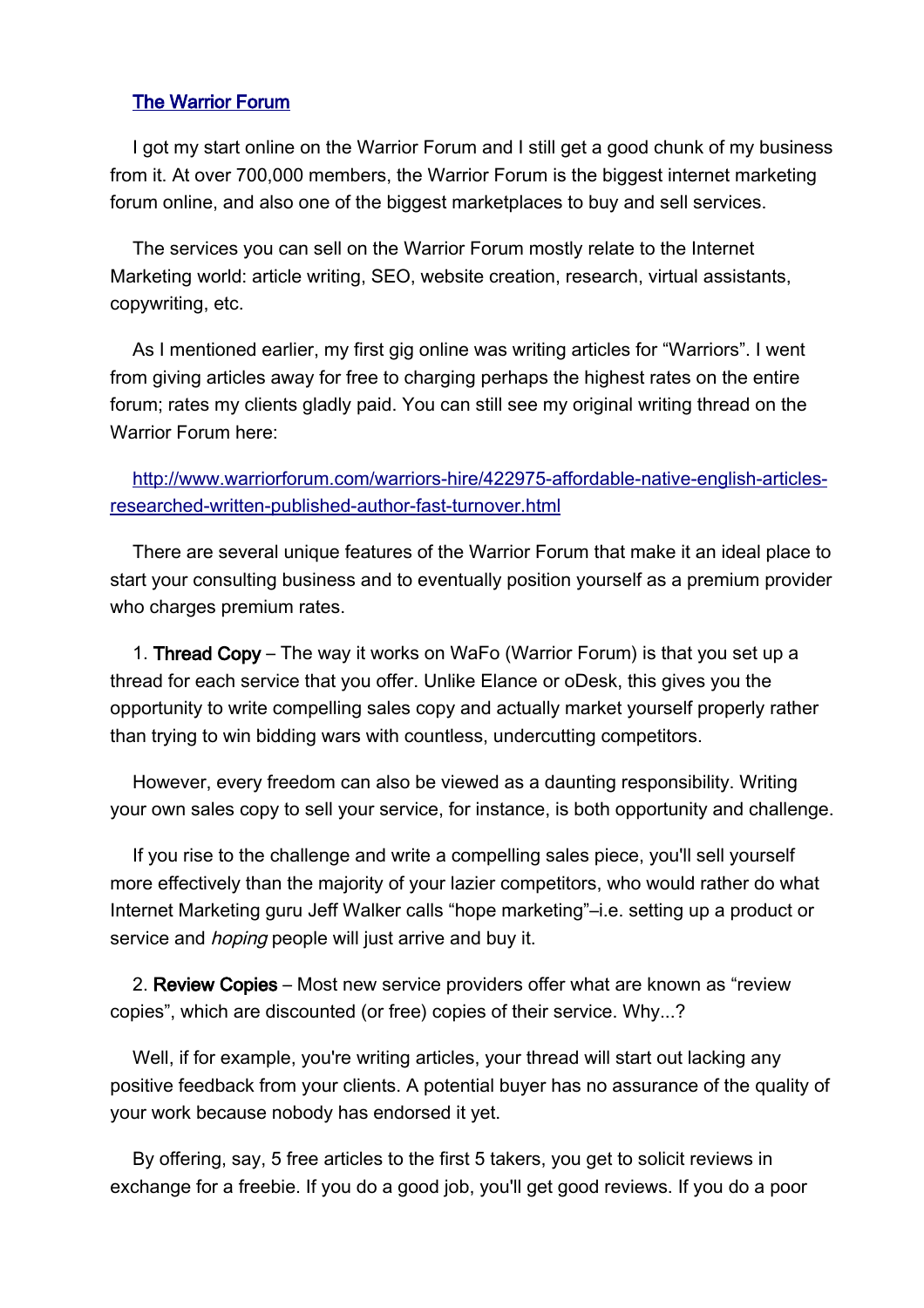job, they'll let you know about that too.

This leads us to the next awesome feature of WaFo.

3. Ability To Add Reviews Directly Into Your Service Thread – After you post your sales thread, you can return to it and edit it as many times as you want. In this case, you can copy and paste the favorable reviews people have left you right into your actual sales copy.

You can even take screenshots of the reviews and paste them as images into your thread.

This is probably one of the most important features of the Warrior Forum. Review copies just get you some initial momentum. As your thread accumulates positive feedback from clients, you can raise your price higher and higher until you hit a ceiling.

New visitors to your thread won't know that you used to charge less and it will appear to them that others have not only paid for your services at these rates but have even come back to publicly endorse you!

While that may sound manipulative, the fact of the matter is that a product or service is worth exactly what somebody is willing to pay for it. The market will always tell you if you're charging too much, but will rarely tell you that you're charging too little. So err on the side of making more money!

Internet marketing rockstar Eben Pagan defines marketing, and I paraphrase here, as "communication with leads and customers that drives business." If it isn't bringing in new business or improving current business, it isn't marketing.

That's why marketing yourself properly and positioning yourself as a premium service provider can't be neglected. It's the difference between getting paid peanuts while scrounging for work, and getting paid handsomely while receiving more inquiries than you could possibly reply to, all for doing the same exact work.

It's unlikely that whatever service you provide is so unique, so technical, or so particular that a contractor in India or the Philippines couldn't do it for a quarter of the cost. But if you market yourself properly, you'll still get paid well for it. While the people who don't bother marketing themselves will continue working for a pittance.

\*A Note: When you do paid work, always ask your clients to come back and leave a review on your thread after you finish working with them. Politely bug them, if need be. It's important.

4. Signatures – On the Warrior Forum (and other internet marketing forums like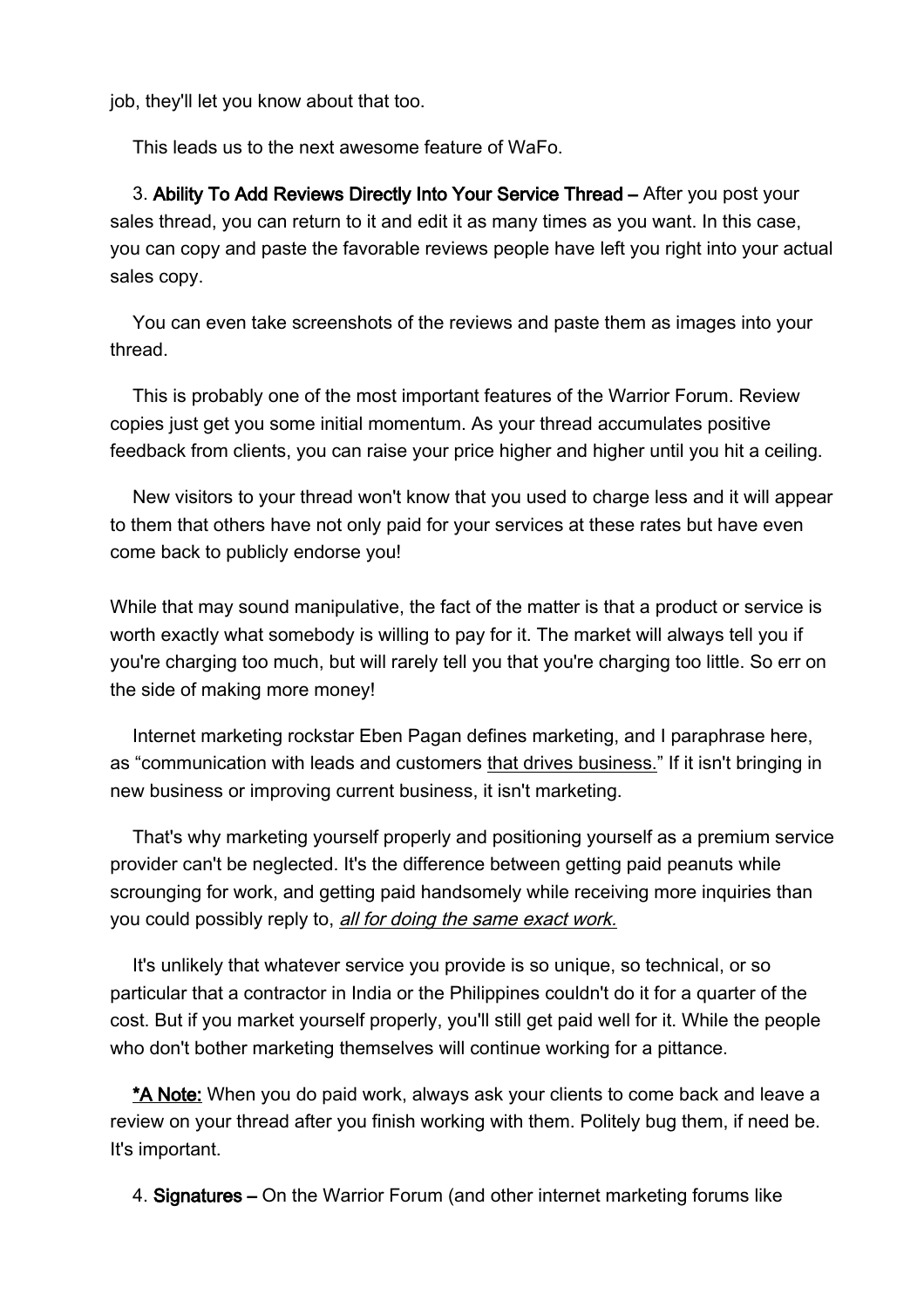BlackHatWorld and Digital Point), you can add a signature to your profile, which will show up below every post you make. Like so:

| <b>11-09-2013, 03:34 AM</b>                                                                                                                                                                                                                           | #28                                                                                                                                                                                                                                                                                                                                                                                                                                                                                                                                                                                                                                                                            |
|-------------------------------------------------------------------------------------------------------------------------------------------------------------------------------------------------------------------------------------------------------|--------------------------------------------------------------------------------------------------------------------------------------------------------------------------------------------------------------------------------------------------------------------------------------------------------------------------------------------------------------------------------------------------------------------------------------------------------------------------------------------------------------------------------------------------------------------------------------------------------------------------------------------------------------------------------|
| vtotheyouknow<br>Membership Site, SEO Guy<br>War Room Member<br>Join Date: Dec 2010<br>Location: Bangkok, Thailand<br>Posts: 650<br>Blog Entries: 1<br>Thanks: 175<br>Thanked 235 Times in 151<br>Posts<br>- Social Networking<br>圖<br>- Contact Info | Re: I Set Up: OptimizePress, Affiliate Programs (Clickbank & more), Membership Sites, AWeber, DAP, E<br>Quote:                                                                                                                                                                                                                                                                                                                                                                                                                                                                                                                                                                 |
|                                                                                                                                                                                                                                                       | Originally Posted by mand4mac3<br>Vic is awesome! My only regret is that I didn't hire him earlier. I am very picky about my contractors<br>as I've been hiring contractors for several years and have dealt with a dozens of Wordpress<br>contractors. Vic is by far one of the best and extremely trustworthy and punctual. He knows his stuff<br>and is quick to respond to emails. I have no hesitation recommending Vic to anyone who needs a<br>smart, efficient Wordpress expert to take care of any membership and Clickbank projects. I will<br>definitely hire him again for all my Clickbank/membership projects.<br>Thanks Mandy, a pleasure working with you! :-) |
|                                                                                                                                                                                                                                                       | Free Report - What You Need To Know Before Creating A Membership Site<br>Professional Membership Site Setup (Great Client Feedback!)<br>Vic Dorfman - The Membership Site Expert                                                                                                                                                                                                                                                                                                                                                                                                                                                                                               |
| $\Omega$ $\Lambda$                                                                                                                                                                                                                                    | <b>MULTIQUOTE</b><br><b>QUICK REPL</b><br>QUOTE                                                                                                                                                                                                                                                                                                                                                                                                                                                                                                                                                                                                                                |

As you can see, I have two links and a branding element in my signature. (You can visit my current business thread [HERE](http://www.warriorforum.com/warriors-hire/743888-i-set-up-optimizepress-affiliate-programs-clickbank-more-membership-sites-aweber-dap-etc.html) (http://www.warriorforum.com/warriors-hire/743888-iset-up-optimizepress-affiliate-programs-clickbank-more-membership-sites-aweber-dapetc.html) to see the full size version of my sig).

Your profile links back to your thread, website or wherever else you'd like to link to. Simply by posting on the forum and contributing something of value, you can get a lot of clicks through to your thread.

When business is slow, it's a good opportunity to read, write, add value to the forum, and increase your post count. This increases your perceived authority within your niche.

Albeit tempting, one thing you should not do is to post threads devoid of any value in an attempt to get click-throughs to the links in your signature. When I see a Warrior doing this, it actually deters me from clicking his sig. If he's willing to sacrifice value in his posts to drive cheap clicks to his service, might he be willing to sacrifice quality in his service as well...?

People aren't stupid. They can tell when you're posting bullcrap just to drive cheap clicks. It insults an intelligent community of people and does the exact opposite of what you think it'll do. Real "stars" provide massive value in everything they're involved with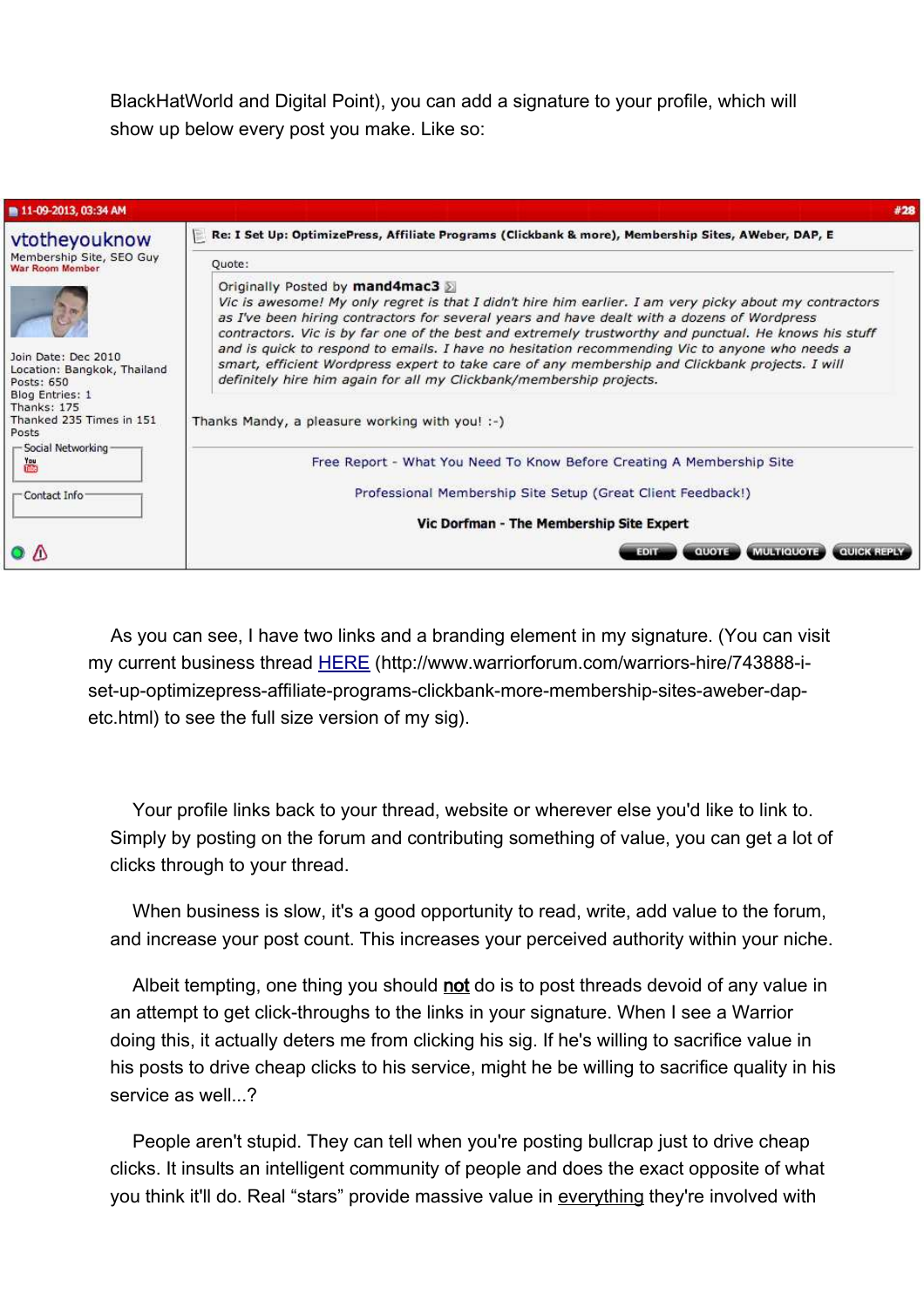(even if it's a short post on a forum), and they choose to work with folks who share the same ethos. Be a star. Accept no less of yourself and others.

## Factoring in Average Project Time

Let's say you have a "9 to 5" job. You may or may not like it but at least you can come in every day, work your shift, go home and get paid on a predictable schedule.

Now imagine that you lose your job and you wind up taking part-time positions at four different companies. You work two hours a day at each company, which amounts to the same number of total hours per day that you worked at your one, previous job.

To get from job to job you have to zoom all over town. You have to answer to four different bosses and remember four sets of coworkers. You have to juggle four different websites, four sets of project specs, four groups of contractors, four deadlines...You get the picture.

Even if these four gigs combined pay slightly more than your previous engagement, which situation do you think results in more stress, less focus, lower productivity, and quicker burn out? Yep, you guessed it: the four smaller jobs.

As I'll discuss in the productivity section, the most productive (and least stressful) approach to work is to do as few things at a time as possible: ideally, just one.

Therefore, an important factor to consider when choosing your line of consulting work is what is the average project length? If the average consulting engagement in your niche runs you 20 hours at \$30/hr, you will need to take on additional projects in order to make a livable wage in most developed countries.

Also be aware that you can't always just work for three days straight and simply knock out each 20-hour gig just like that. Often times you'll have to stop to email your client, get approval from the client and wait on  $3<sup>rd</sup>$  party contractors (graphic designers, etc.)

In other words, even if you're willing to work 10-hour days, a 20-hour project can still easily take a week once you factor in all of the waiting around you'll do for various reasons beyond your control.

Obviously, if you're charging \$50/hr or more for your time, then even a 20-hour project can turn out pretty profitably. However, it's unlikely that you'll be commanding this kind of rate for at least half a year, probably longer.

So if it's possible, try to pick a service where each project can keep you engaged for 30, 40, 50 hours at a time. This will allow you to focus more intensely on one thing, do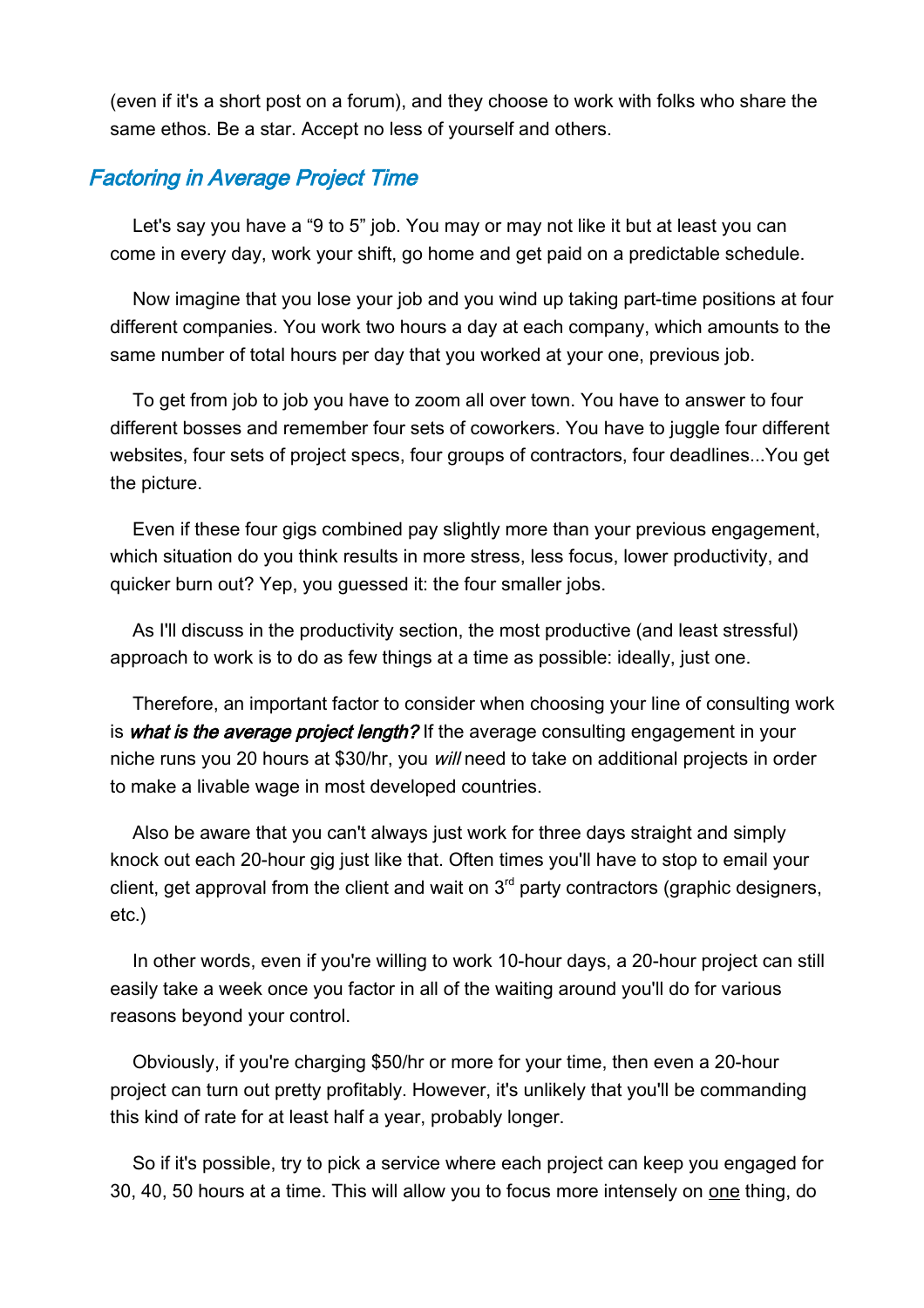better work, and enjoy a lower stress level.

Of course...this is the ideal scenario. Realistically, you'll probably wind up juggling several project simultaneously at various points along the way. It just works out that way sometimes. So be prepared for it!

Before you proceed to the next chapter, write down a few services that you think you might enjoy selling online. Once you have a little list, proceed to the next chapter.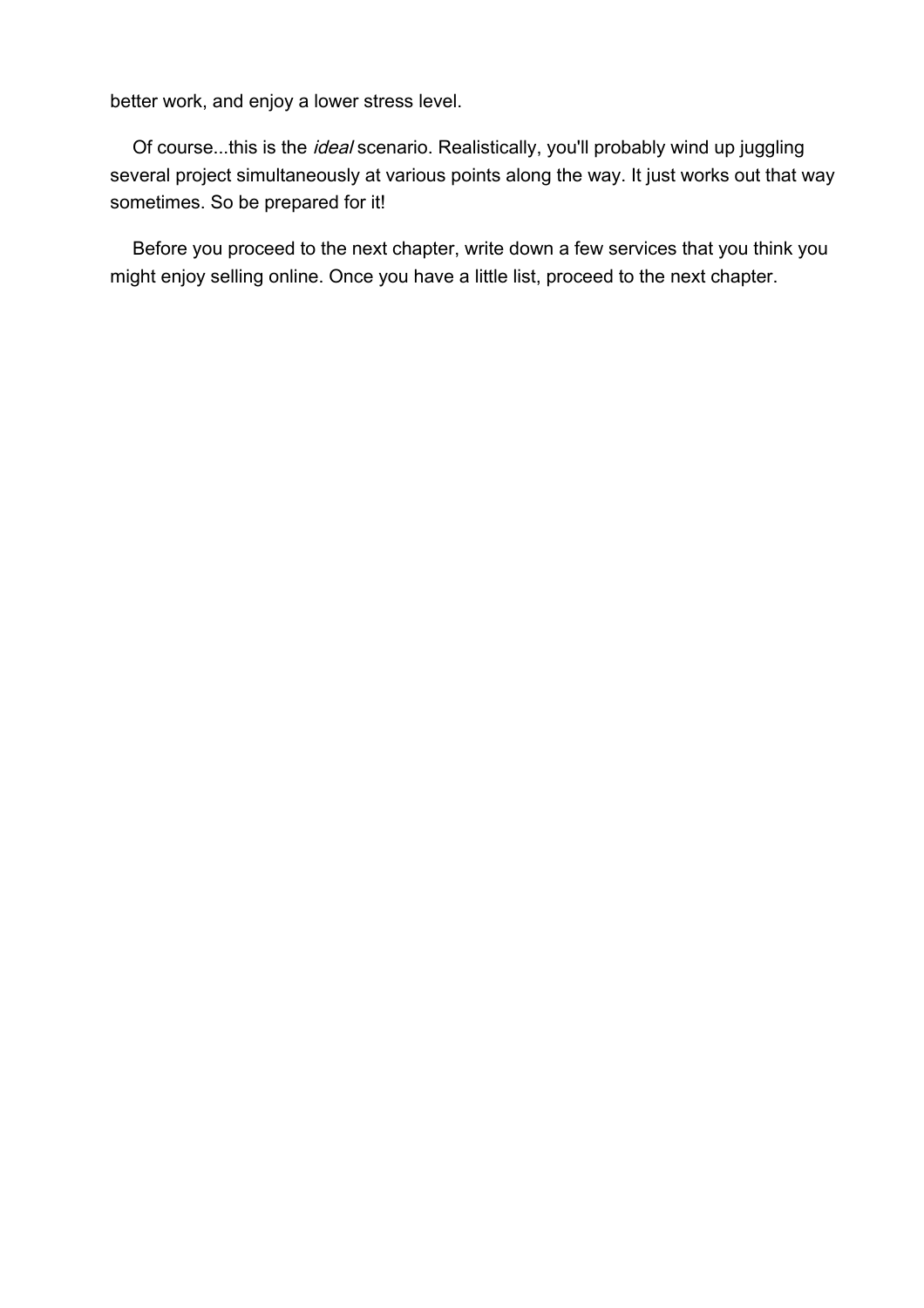## <span id="page-18-0"></span>Chapter 3 – Low Cost Marketing Testing

### Setting Up Your Thread

Now that you've picked a niche (or several) to potentially work in, it's time to do some low-cost market testing. No matter how amazing your idea sounds on paper, the only criterion that matters is whether or not people are willing to give you money for your service. And we find this out by setting up a sales thread where we offer this service.

This topic deserves a long conversation in its own right, but I'll give you the abridged version: you can't force people to buy something they don't want to buy. And trying to force what you think is an awesome product or service onto a fundamentally unreceptive market is an exercise in futility. Yet no matter how many times I repeat this to people, the great majority of them learn it the hard way. Instead of trying to create demand out of thin air, simply find where demand exists and fill it!

And this is the beauty of low-cost market testing. You put your service out there. If people buy, you've got a winner. If they don't, you've got a dud. It may be a truly beautiful-sounding dud. A dud you've already invested a great deal of hope into. The dud that was going to make you a million dollars while you sipped tropical fruit shakes on a beach in Bali. But if people don't buy it, it belongs on the junk pile of history.

Business can be a real wake-up call because it proves to you beyond the shadow of a doubt that the only thing that matters is what *other* people want. And what you think is a great idea is only a great idea to the extent that people fork over their hard-earned bucks for it. Meaning, unless it's profitable, it stinks!

Ok, now that I've thoroughly strained your unbridled enthusiasm, let's get into making money in the real world.

For the sake of simplicity, and because it's the best platform for building a real service business online, hands down, we'll use the Warrior Forum as our testing platform. Many of the same principles will apply to other marketplaces as well but I highly recommend you start with the Warrior Forum.

So first things first. [Click here](http://www.warriorforum.com/index.php?referrerid=254615) (http://www.warriorforum.com/index.php? referrerid=254615) to sign up for the Warrior Forum. Once you've signed up, go to the 'Warriors For Hire' section. Click "Start New Thread". Once you post your thread, you'll have to wait until it's approved. Then you'll get an email with a payment link. Once you pay the \$20 posting fee, your thread will go live.

Over time, your thread drops lower and lower from the top of the first page of listings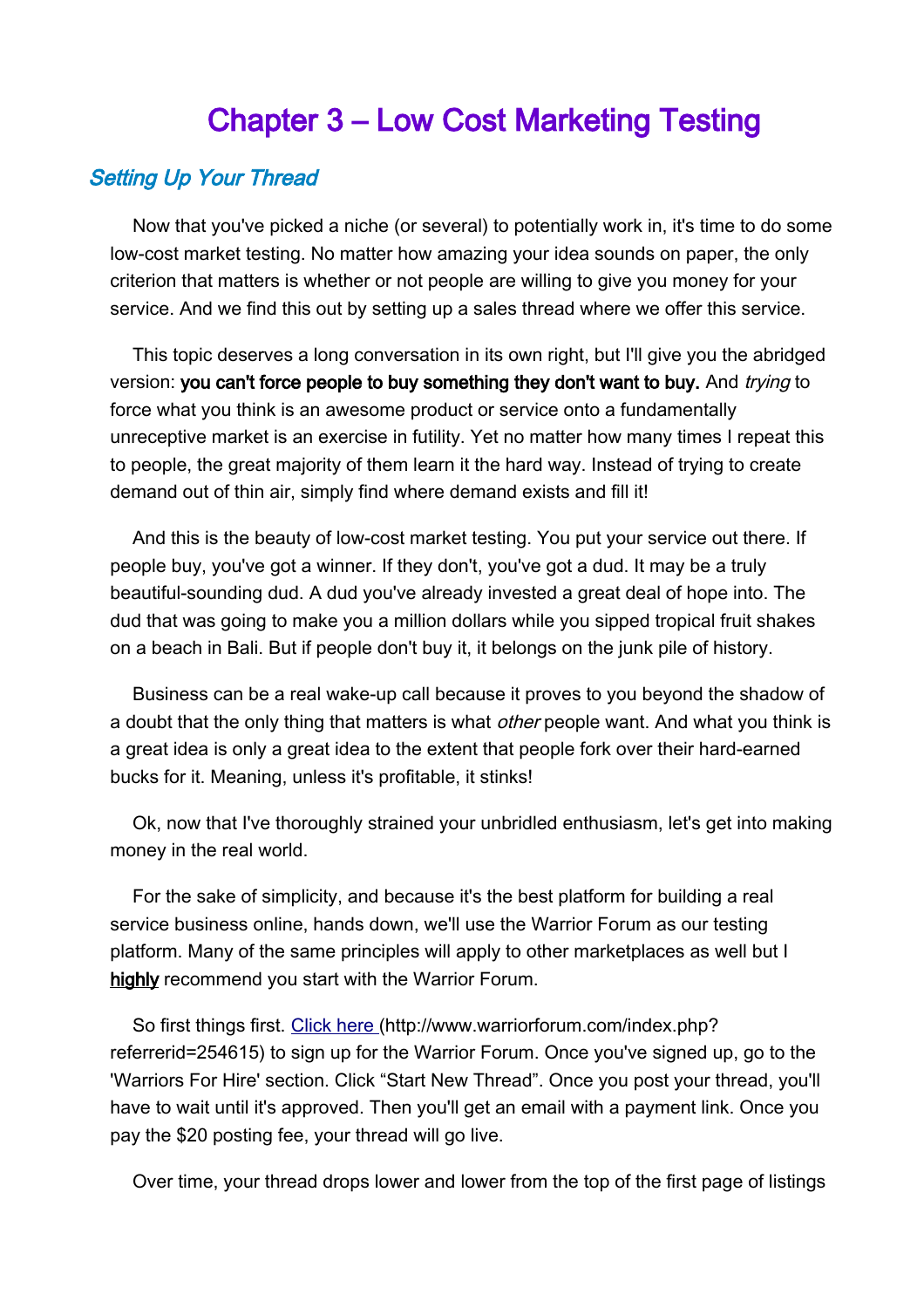but you have the option to renew or "bump" your thread for \$20, which will send it back to the top of the listings.

Your thread consists of essentially two components:

Sales Copy

Payment Link

Sales copy is incredibly important so let's look at it first.

## Sales Copy

This is your opportunity to convince others that they need your particular service and that you are the best person to provide it. This is assuming, of course, that people actually do need your service, i.e. there's demand for it.

A quick preface: if you put whipped cream on a pile of doo-doo, it's still doo-doo. So don't pick some kind of totally useless service and then try to convince people they need it (uh...like I've done several times). Look around the forum (and online in general) and see what people say they need. What problems do they, themselves, say they need solved? Forget about what you think is cool. Listen to the market. To quote one of my favorite Jim Carrey movies, "unless you put your ear to the ground, you'll never hear the buffalo coming!" This should be your fundamental approach.

Writing effective sales copy is equal parts proper technique, mad science, and psychological artistry. It's no wonder that professional copywriters charge thousands, if not tens of thousands of dollars for a single sales letter!

(By the way, there's another gig idea for you: copywriting! You have all of the resources to learn effective copywriting available to you for free online, including innumerable examples of great copy that's brought the vendors hundreds of thousands of dollars in sales. It takes a little while to get established as a copywriter but once you do, you've got it made in the shade!)

However, if you just learn a few of the most important aspects of effective copywriting, you'll be light years ahead of most service providers (i.e. your competition!)

#### Good copy does the following:

- 1. It clearly states what, exactly, you're offering.
- 2. It's short, concise, and to the point.
- 3. It answers the reader's question of "what's in it for me?"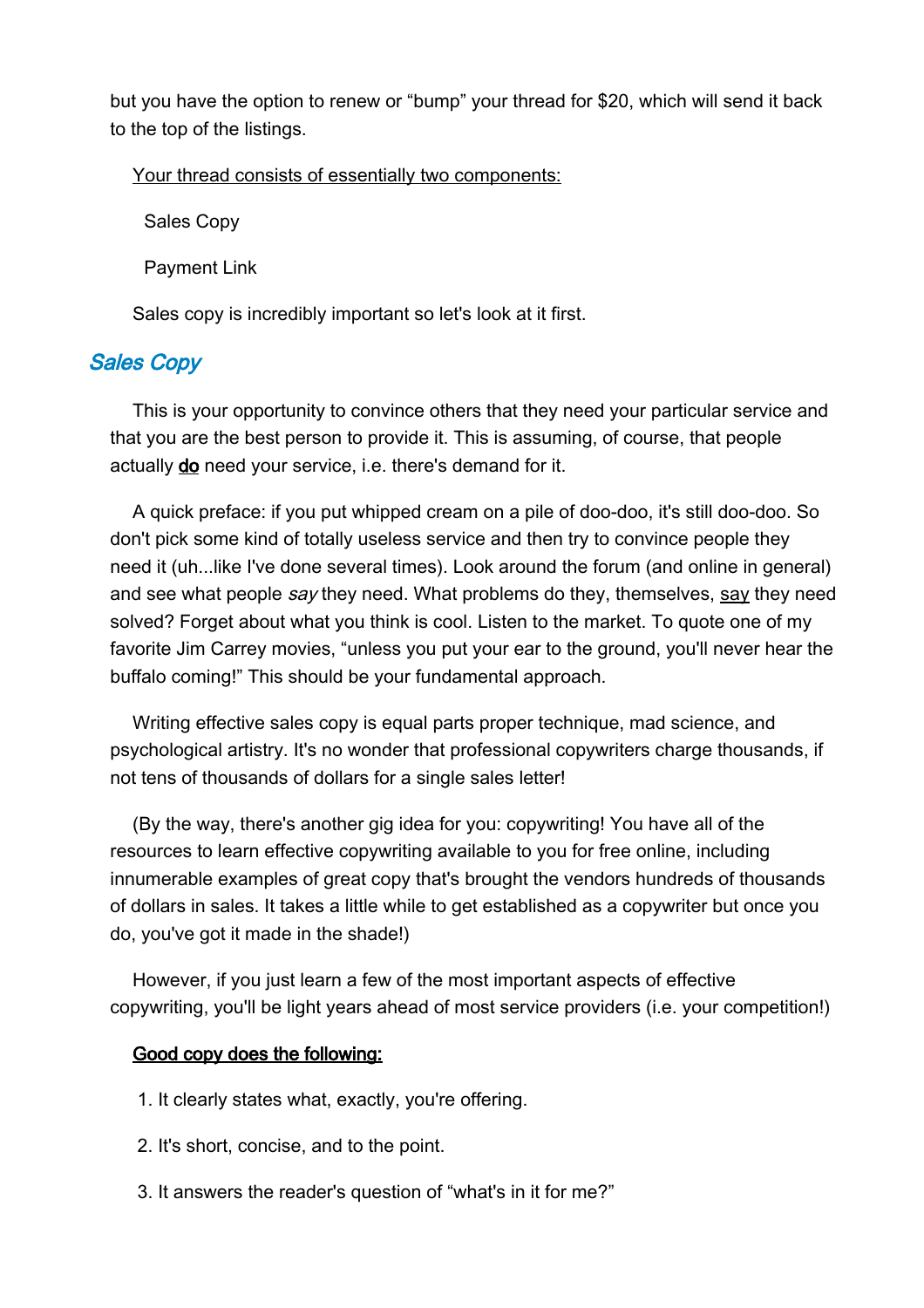- 4. It uses psychological persuasion triggers (more on this later).
- 5. It establishes your expertise and ability to get real results.
- 6. It features a call to action (or several).

Alright, let's dig into each of these elements one by one.

#### Clearly states what, exactly, you're offering.

It's common sense that your potential customers would want to know exactly what it is that they're paying for. But in the online marketing landscape, it's depressingly common to read a dozen pages of sales copy full of big talk, and still not know what the heck the person is selling.

Good marketing uses an element of mystery judiciously, but it's just seasoning; the main course is like a good piece of meat, cooked just right. A bunch of pepper and mushroom sauce on a crappy piece of factory-issue beef does not a good meal make.

So make your offer crystal clear. If you're writing articles at \$20 per 1000 words, say so. If you're offering virtual assistance services at \$15/hr but there are certain tasks you don't do or are only available to work a limited quantity of hours per week, state these things clearly as well.

If your service is somewhat personalized, you can replace the price with a "contact me for a quote" link, as I've done on my membership site setup thread, which is my most successful service to date.

#### Is short, concise, to the point.

There is plenty of copy out there that is written in a deliberately protracted, long-winded fashion and that sells very well. However, this style of copywriting is generally most appropriate for digital products like eBooks, online courses, and other types of offers whose inherent value is fundamentally difficult to communicate.

You could sell an eBook for \$17 or \$97 and there would be people who find either price reasonable, based on the perceived value that the information brought to their lives.

A service has a much more definite value. And so, rather than writing drawnout copy in an attempt to communicate *perceived* value, you want to succinctly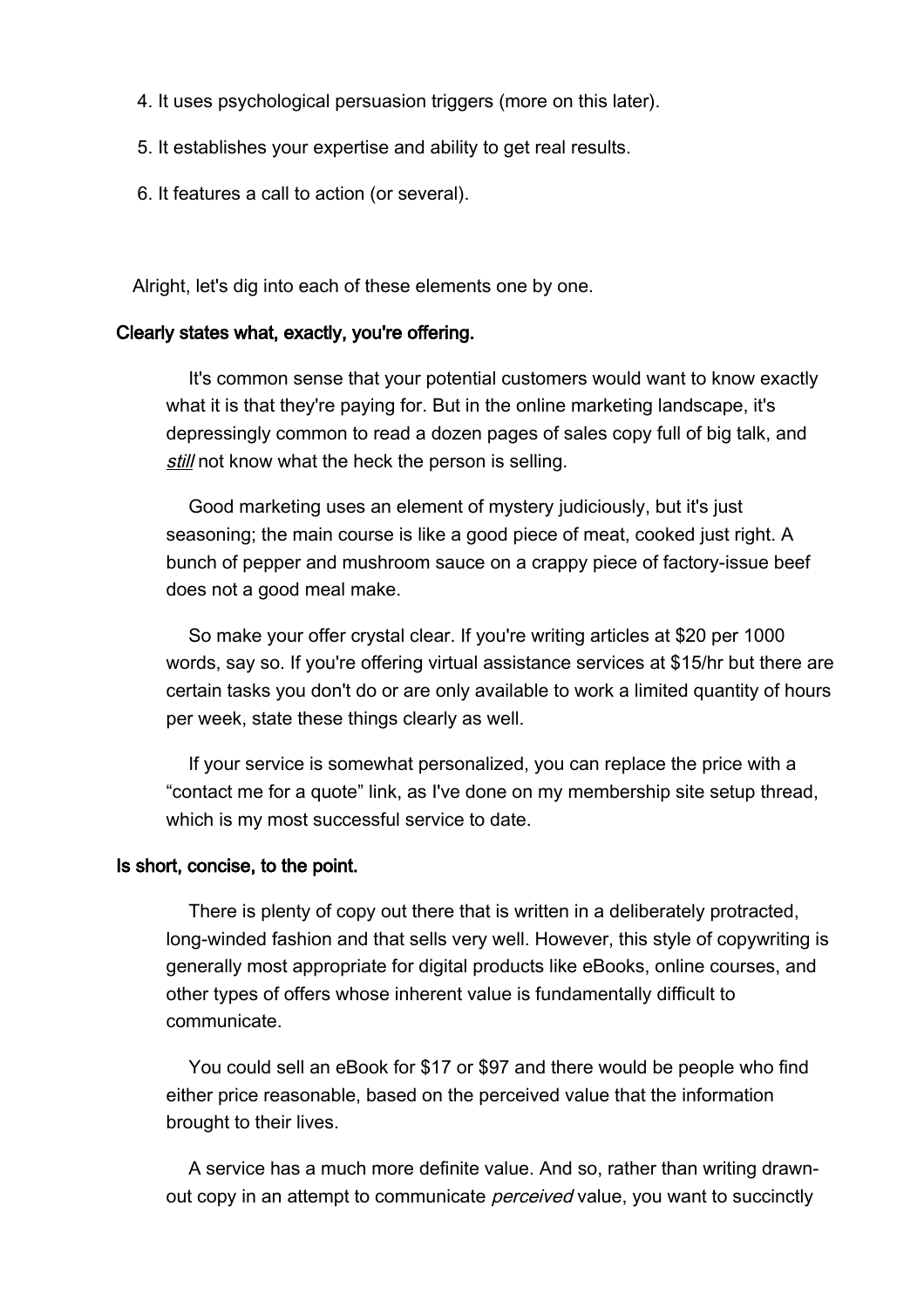highlight the value that's ostensibly there, and undergird it with psychological triggers.

For example, there's probably no way I could convince you to pay me \$50 for a 500 word article, no matter how sexy my sales copy is. There's a price ceiling for any service beyond which people simply won't pay. The whole idea of setting up a thread, getting reviews, tweaking copy and experimenting with price is to find that ceiling and only accept jobs at that upper limit.

So by keeping your copy short, concise, and to the point, you quickly answer the ultimate customer questions of "what am I getting and how much will it cost me?" The buyers of services online are generally business-savvy folks who appreciate straight talk. And in my experience, "straight" is the best way to do business.

#### Address "What's in it for me?"

Business requires an uncommon degree of empathy. This isn't necessarily inherent to human nature. We are basically self-concerned creatures. When writing copy or negotiating rates or chatting with a business friend in any way, you should always seek to answer the other party's primary question: "What's in it for me?"

Put another way, you want to argue in *their* favor. Your sales copy should do the same. Not only should you state what your service is, you should make it clear what benefit (not feature) the buyer of this service will derive.

For instance, say you're selling a meticulously written, 1000-word article, penned by a native English speaker with a degree in classical literature. Great, but what's in it for me? These are all *features*. But they aren't benefits.

Benefits answer the question "What is the thing I get?" So benefits for your service could read "1000 words your readers will love, share, and comment on! Not to mention, Google will reward you with better search engine rankings for your high quality content, which equals more money in your pocket!" ...See the difference?

Features tell you that you're getting a nice bottle of wine. Benefits tell you that you'll have an orgasmic taste experience, cop a pleasant buzz, and possibly go home with the cute girl at the end of the bar. Now *that's* a bottle of wine I'd buy!

Make it a habit to walk in your business friends' shoes, to argue in their selfinterest, and to always answer their selfish concerns. The reality is that they don't care about you. They care about what you can do for them. Although it's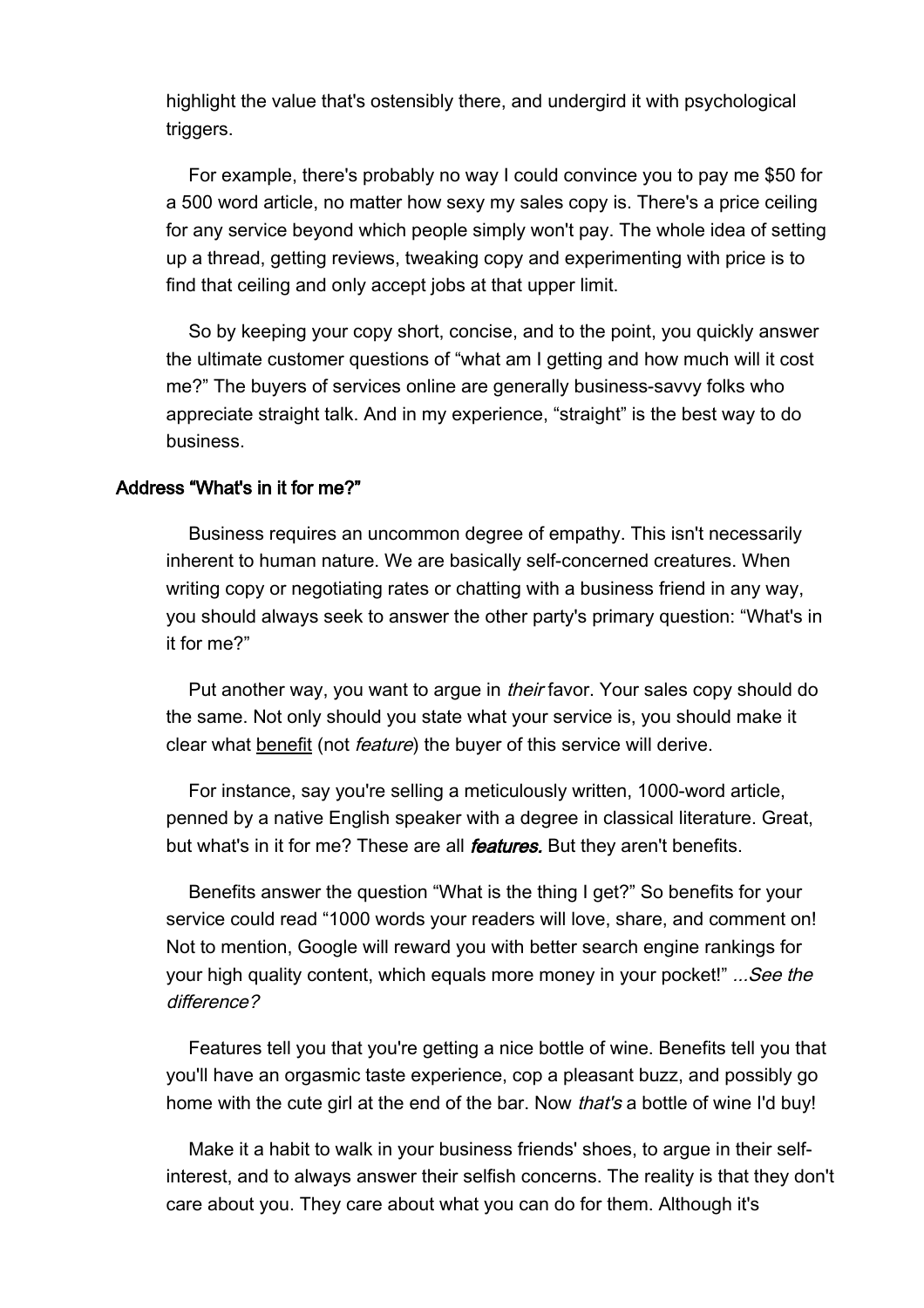counterintuitive, make it a habit to think this way. I guarantee you that this approach will carry you through your entire business life.

#### Uses Psychological Triggers

'Psychological triggers', 'persuasion triggers', 'buying triggers', 'social triggers,' and so on are roughly equivalent terms that came into regular use in the online marketing world shortly after the release of Robert Cialdini's classic book ["Influence: The Psychology of Persuasion".](http://www.amazon.com/gp/product/006124189X/ref=as_li_qf_sp_asin_tl?ie=UTF8&camp=1789&creative=9325&creativeASIN=006124189X&linkCode=as2&tag=vicdor-20)

[\(http://www.amazon.com/gp/product/006124189X/ref=as\\_li\\_qf\\_sp\\_asin\\_tl?](http://www.amazon.com/gp/product/006124189X/ref=as_li_qf_sp_asin_tl?ie=UTF8&camp=1789&creative=9325&creativeASIN=006124189X&linkCode=as2&tag=vicdor-20) [ie=UTF8&camp=1789&creative=9325&creativeASIN=006124189X&linkCode=as](http://www.amazon.com/gp/product/006124189X/ref=as_li_qf_sp_asin_tl?ie=UTF8&camp=1789&creative=9325&creativeASIN=006124189X&linkCode=as2&tag=vicdor-20) [2&tag=vicdor-20\)](http://www.amazon.com/gp/product/006124189X/ref=as_li_qf_sp_asin_tl?ie=UTF8&camp=1789&creative=9325&creativeASIN=006124189X&linkCode=as2&tag=vicdor-20)

This book, which is absolutely required reading for anyone aspiring to the title of "businessman," presents and describes certain 'triggers' present in human psychology that can be predictably exploited to persuade people to do any number of things: to buy, to mindlessly follow along with the group, and to otherwise act irrationally.

An example of a psychological trigger is 'social proof.' Social proof states that if enough other people are doing something, you are many times more likely to do it as well, whether you're consciously aware of it or not.

Even self-proclaimed staunch individualists are not immune to the power of social proof. This trigger is really a survival mechanism left over from our ancestors' rather recent savannah-dwelling days. A couple thousand years of civilization haven't taken away the defenses we've evolved to protect ourselves as a species over the course of tens of millions of years. It simply isn't enough time for a substantial evolutionary change.

In marketing, social proof reveals itself in the form of reviews, testimonials, and positive feedback. Hence the reason it's so crucial to show potential business friends that *other* people have worked with you, paid you your asking rate, were satisfied with your work, and so on. Without the assurance that others have already vetted and benefitted from your service, a new client will be reluctant to take a chance with an unproven contractor.

There are several psychological triggers. Arguably the two most important ones for your needs are social proof and scarcity. We've already discussed social proof. So what about scarcity?

Scarcity states that if something is scarce, whether in quantity, window of availability, or otherwise, we tend to want it more. Marketing manifestations of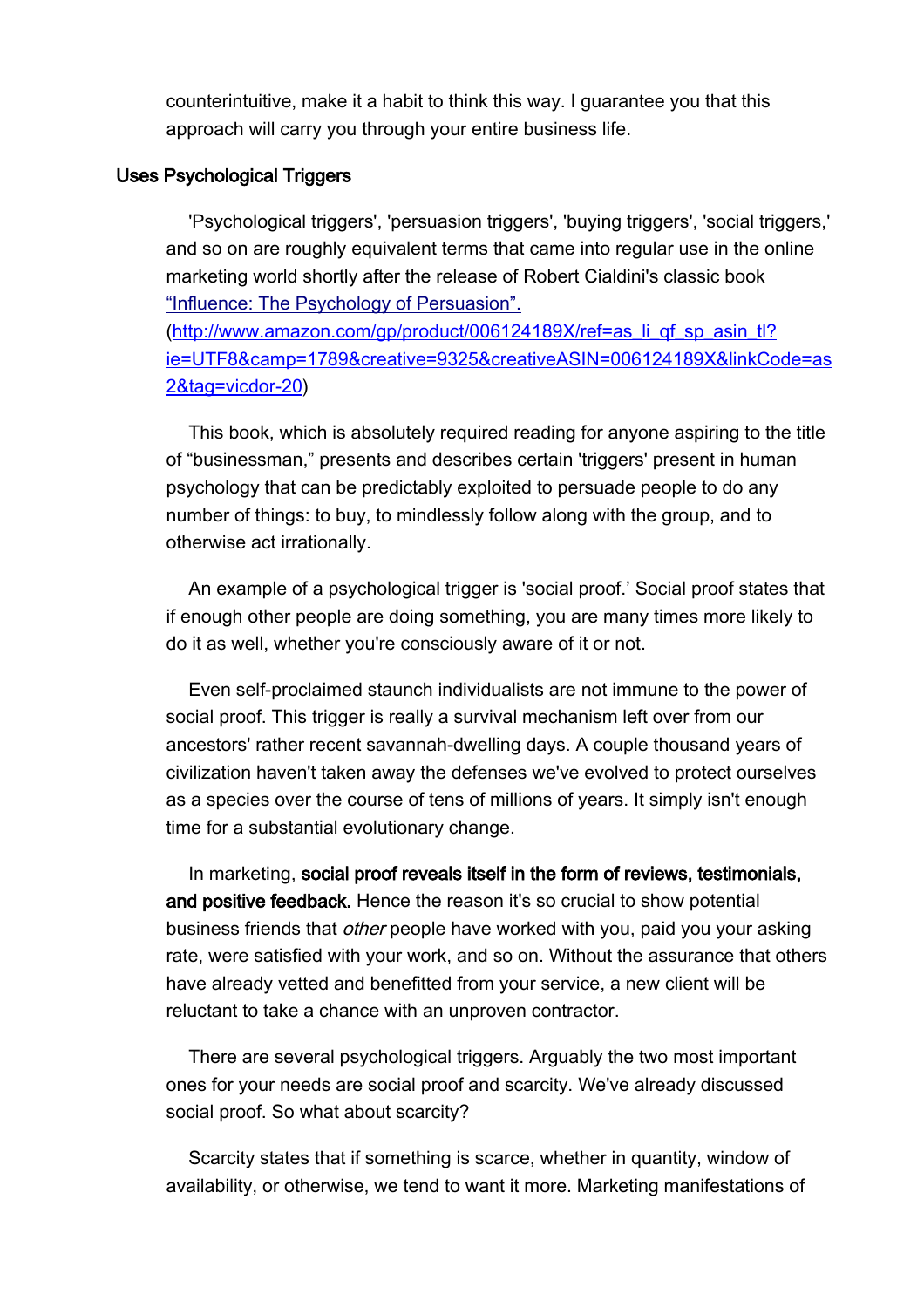scarcity include "limited time offer!", "sale ends at midnight!", "only 50 copies left!", "only 5 spots available!", "this offer expires in 30 minutes!", and so on.

You can also see these economics at play in the dating world. A woman or man who is desired by many potential suitors (social proof), and whose time and availability is very limited (scarcity) is seen as significantly more desirable than somebody who eagerly makes themselves available to you; or God fuhbid – throws themselves at you.

This dual combination of social proof and scarcity is perhaps the most common (and potent) use of psychological triggers in the world of sales and marketing.

In practice, you simply want to make it clear to all interested parties that people like and endorse your services and that access to your excellent services is quite limited. This prompts people to avail themselves of your services more readily, even if they don't need them all that much. And this is simply because they fear missing out on a fleeting opportunity (scarcity) that enough other people have deemed to be good (social proof).

See how it works? It's a potent combo. Just don't go jumping off any bridges...

#### Establishes your expertise

If you have excellent reviews in place on your sales thread, people will generally assume that you're an expert in your line of work. After all, if you were a nincompoop, there's probably no way this many people would have spoken so well of your service. So in a way, good reviews cover many bases for you at once.

However, it certainly helps to explicitly highlight your expertise. You can do this with a portfolio, or endorsements from authoritative sources, or a display of your impressive credentials, or the combination of any and all of these. In fact, this brings us to yet another powerful psychological trigger you'd be wise to employ: authority.

Authority states that we give more weight to opinions and suggestions if they come from sources we perceive as authoritative. An example of this is the use of "As seen on T.V.", "As featured on N.B.C., CNN, and Fox News." Likewise, a complimentary blurb from a celebrity or famous authority or well-known guru in your market has the same effect of portraying you as an expert in your niche.

#### Calls to Action

Once you've persuasively presented your service and why somebody should purchase it, you must tell them (politely) to hit that "add to cart" or "buy now" button.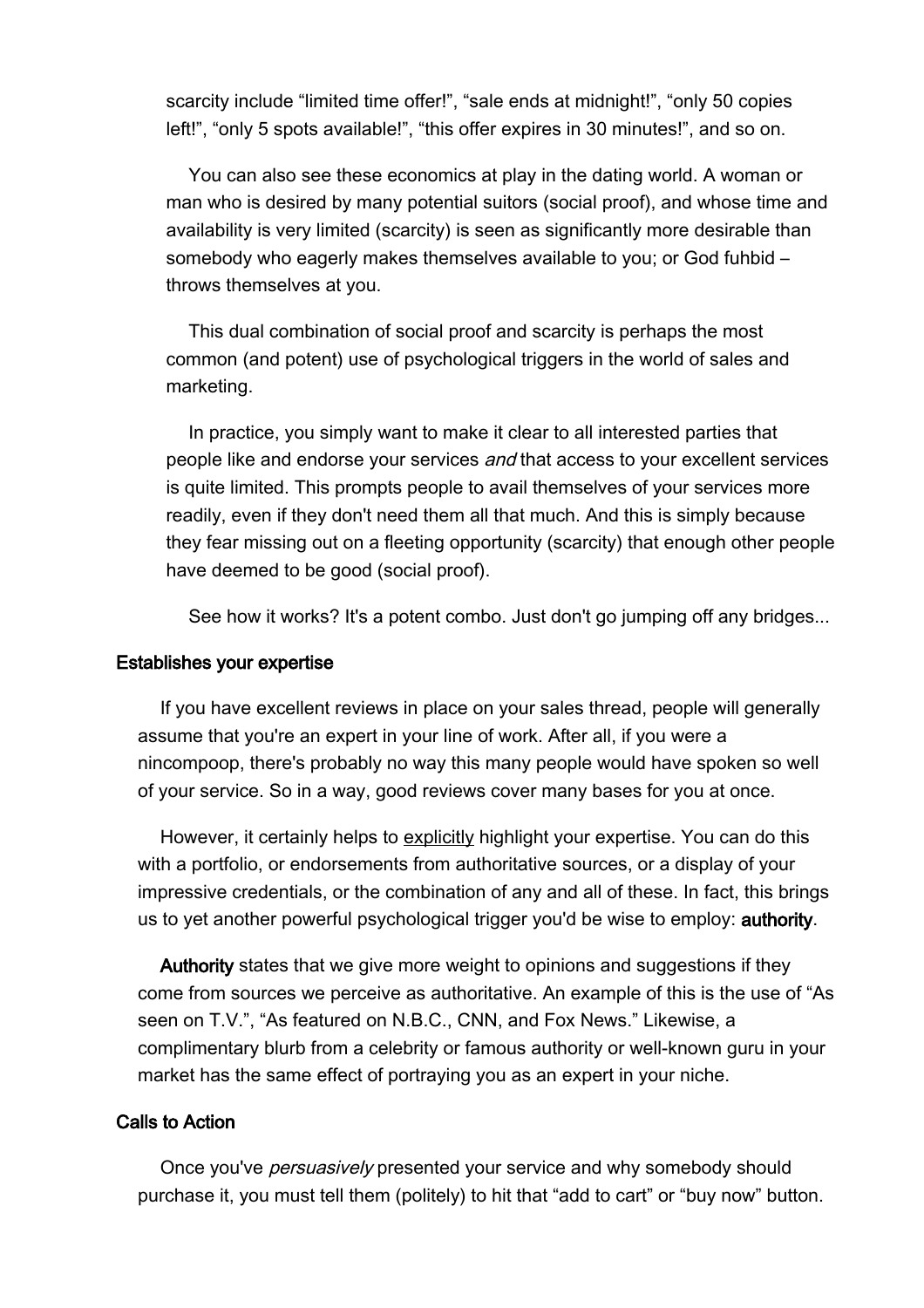#### This is called a Call to Action (or CTA).

In fact, you'll want to have several CTAs in your sales thread. The reasoning here is this: if you prepare a prospect to make a buying decision but you don't tell him to take the action you want him to take, he probably won't take it. If you aren't used to marketing yourself, this may feel like a "hard sell."

Maybe all of this marketing stuff feels overly 'salesy' to you. But I assure you that good marketing is classy, not pushy. It gives your brand a good image and has profound positive implications for your business. Positive implications that your less savvy competitors won't enjoy because they can't be bothered to learn "that marketing stuff."

In your sales thread, the call to action (CTA) will be something like "click the 'add to cart' button now" or "email me for a quote at [MyEmail@gmail.com.](mailto:MyEmail@gmail.com)"

Here's a great trick for you: I like to compound CTAs with a restatement of the main benefit my client is going to derive by purchasing my service. For instance, if I'm selling virtual assistant services, I might write:

"Let me handle the small stuff. Click 'add to cart' now and reclaim your precious time to focus on the business tasks that matter."

This kind of CTA reminds your potential clients of what, exactly, the direct benefits of your services to his life are (as opposed to what the features are.) This strikes on an emotional level, which is the level on which buying decisions are most typically made.

## Insert a Payment Button

You'll need a way to accept payments online. The most common way to do this is with a Paypal account. You can get a basic Paypal account for free at [www.paypal.com.](http://www.paypal.com/) Another excellent option is Stripe [\(www.stripe.com\)](http://www.stripe.com/).

I recommend at least getting a Paypal account. You can transfer money directly to your bank account from Paypal. There is also a Paypal debit card you can get which allows you to essentially use your Paypal account as an international checking account. And the fees for withdrawing money internationally are way lower than what most big banks charge.

Once you've signed up for a Paypal account, you'll need to create a payment link for your service. Here's how:

1. Go here: [https://www.paypal.com/cgi-bin/webscr?cmd=\\_singleitem-intro-outside](https://www.paypal.com/cgi-bin/webscr?cmd=_singleitem-intro-outside)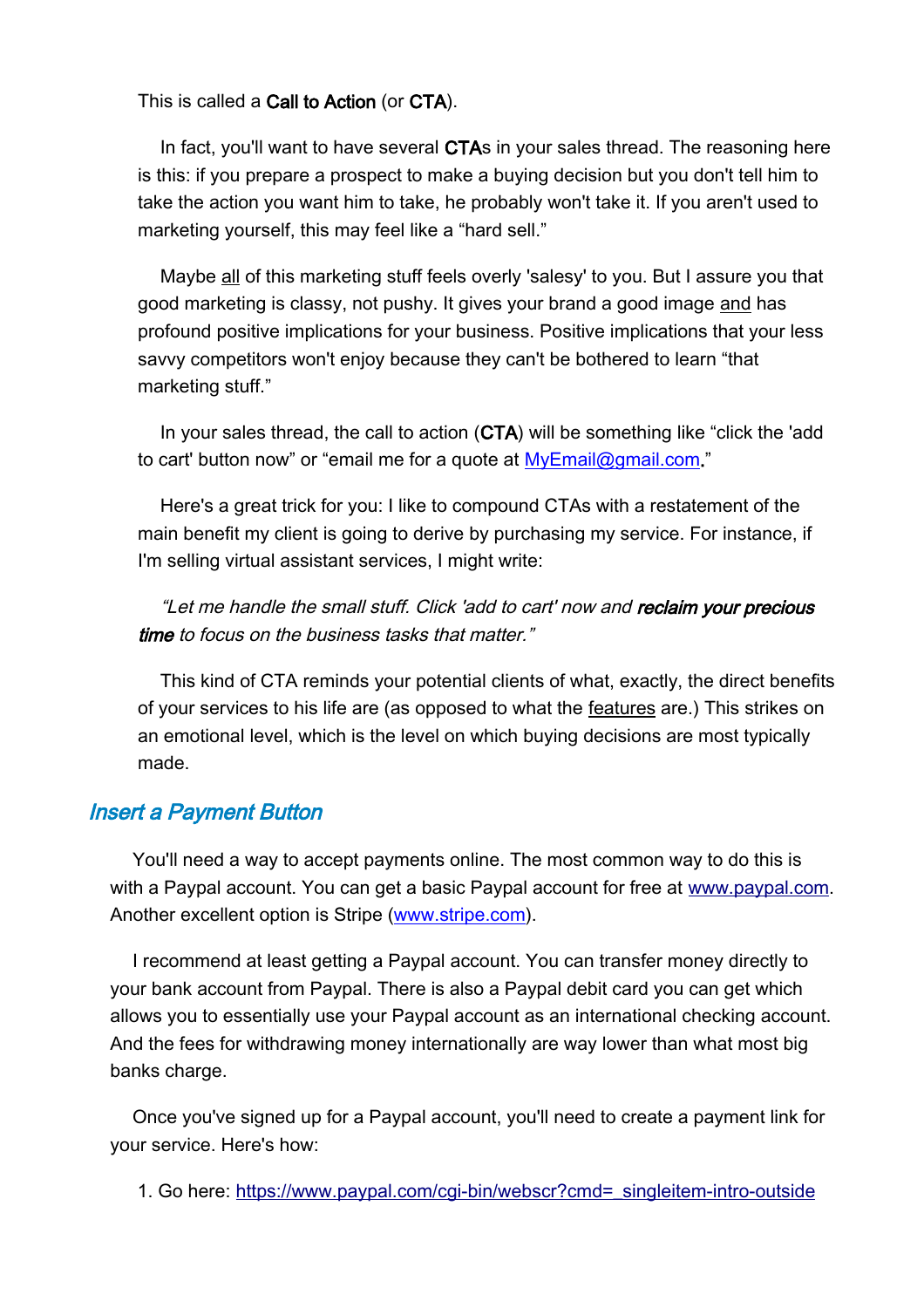- 2. Scroll down and click "create your button now"
- 3. Fill in the fields (button type: buy now)
- 4. On step 3, deselect the requirement that buyers fill out their shipping info as you won't be shipping anything.
- 5. On step 3, there's a field called "Take customers to this URL when they finish checkout." This will probably point to a page on your website with a contact form. Or you could simply leave this field blank and instruct the buyers within your sales copy to email you after making payment.
- 6. Click "create button"
- 7. Click on the "email" tab
- 8. Copy the link. This is your payment link. You can create as many of these buttons as you want.

Now you'll need a button image. Here's a good one for you: <http://www.vicdorfman.com/button>

Or, search Google for "add to cart button" and pick one you like.

Once you find an image you like, copy the image URL and insert it into your sales thread like so:

[URL=["http://www.paypal.com/your-payment-link"](http://www.paypal.com/your-payment-link)] [IMG]http://www.website.com/your-add-to-cart-button.jpg[/IMG][/URL]

Make sure to replace the URLs with your payment link and image link, respectively. And voilá! You are now accepting payments on your sales thread.

## Review Copies

Before you post your thread and pay for it, make sure to clearly offer some review copies. You'll essentially be giving your service away for free or at a significant discount in exchange for some honest reviews. As you give out the reviews, keep a running count on your thread to invoke some scarcity, e.g. "Only 5 review copies left!"

Once the review copies are gone and delivered, make sure to politely remind your customers to come leave an honest review for you. Also leave a reply to each of them individually to inflate your reply count (legitimately, of course).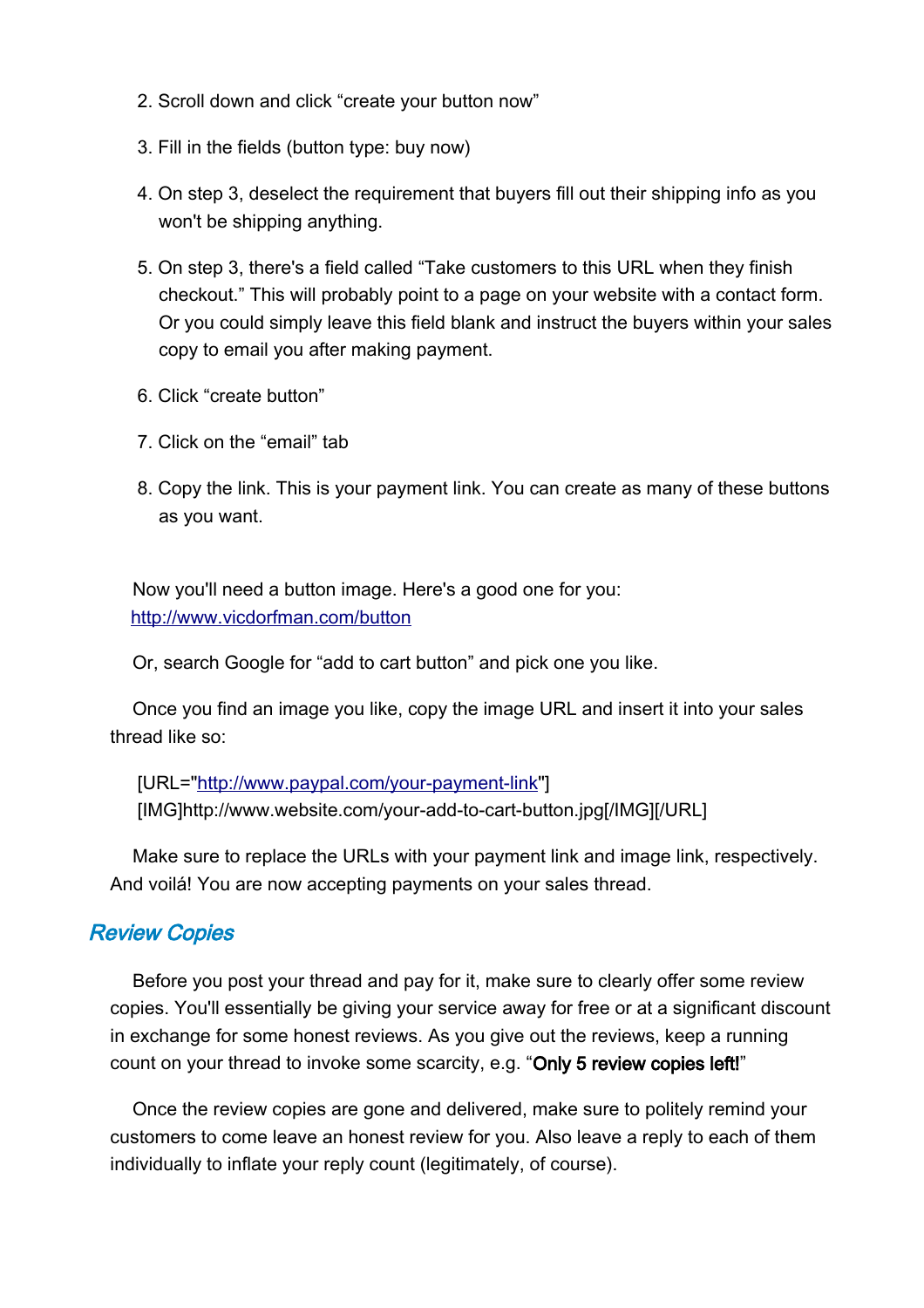Review copies all gone? Now you can begin to charge. It's imperative that after each completed job you email your clients and ask them to come take a second to leave some honest feedback for you. If you don't, 99% of your clients won't bother doing this on their own.

As you accumulate reviews, continue repasting them into your thread and keep raising your prices, little by little. You may reach a ceiling on just how high you can price your service. But if you continue to accrue reviews and position yourself as an expert in your area, you'll be able to charge your higher prices and still consistently get clients.

Many potential clients will balk at your rates, even saying indignant things to you, essentially suggesting "how dare you charge that?!" But you can politely tell them "I understand," while collecting your payday from another client who's actually eager to send you money at your asking rate.

#### Forum Signature

To help secure some more business when you're first starting out, one strategy is to participate a lot on the Warrior Forum. Specifically, look for threads covering the topic that you're positioning yourself as an expert in.

For example, I'm a membership site expert, so I browse through the first 5 pages of threads or so on the main forum and look to see where I can contribute some real value (as I demonstrate in the free case study which you can access at [http://www.vicdorfman.com/case-study\)](http://www.vicdorfman.com/case-study). If somebody is asking a question in my niche that I don't immediately know the answer to, I'll often take the time to research it and post a thoughtful reply.

You can see how, done enough times, this strategy will make you look very knowledgeable in your field. And not just "look" knowledgeable, but actually become knowledgeable. And indeed, you always have to stay on top of developments in your industry. You're getting a free education while simultaneously building your brand. How cool is that?

When people see your value-adding replies and they see the forum signature that goes to your thread, they could click on it and become your next client.

It goes without saying that you should only start threads and post replies that provide value. Bland, uninformative posts help nobody and skew the signal-to-noise ratio in a way that hurts the forum (your place of business!) My rule of thumb is if you're not 100% sure whether a post you're about to make is valuable or not–it isn't.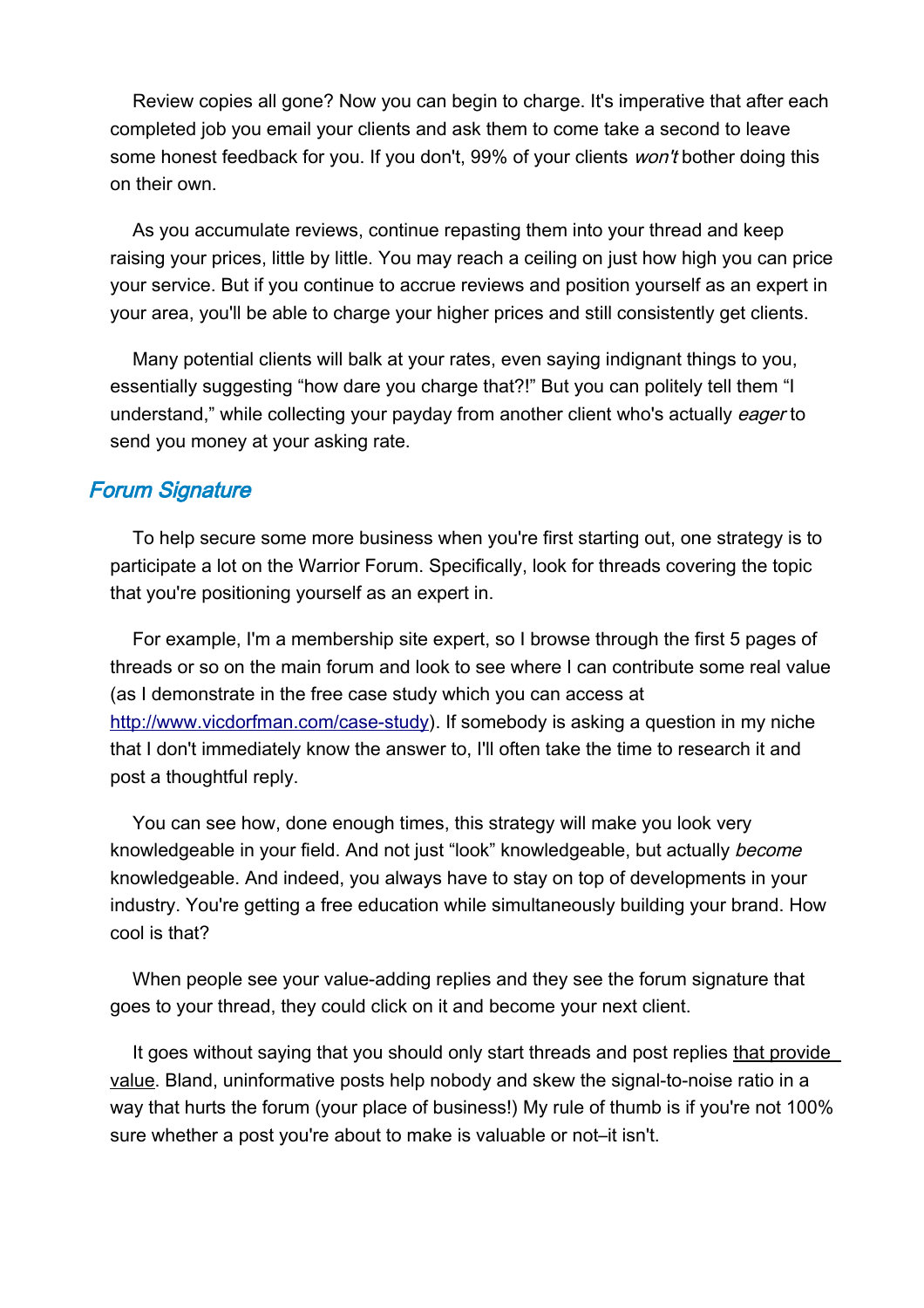#### Here's how to add your signature:

- 1. Go to the Warrior Forum and log in
- 2. In the upper left hand menu click on "User CP" => "Edit Signature
- 3. Write a sexy signature!

You can also pay a one-time fee for the ability to add images to your signature but I've found that it isn't really necessary. You'll still attract plenty of clicks with a text-only sig.

Your signature is basically a headline designed to get people to click, without making them feel like they've been misled once they click over. So treat your signature like a miniature piece of copy and an exercise in good expectation management.

You can have several links in your signature, which is fine. But it's best to keep it to 3 links or fewer and all related to your service. This is an aspect of strong positioning. If your signature contains a link to your writing service, a link to your finance blog, and a link to your kindle book about picking up chicks, people are less likely to perceive you as the expert in one thing. It's best to keep your online business endeavors separated, even if it means using different names.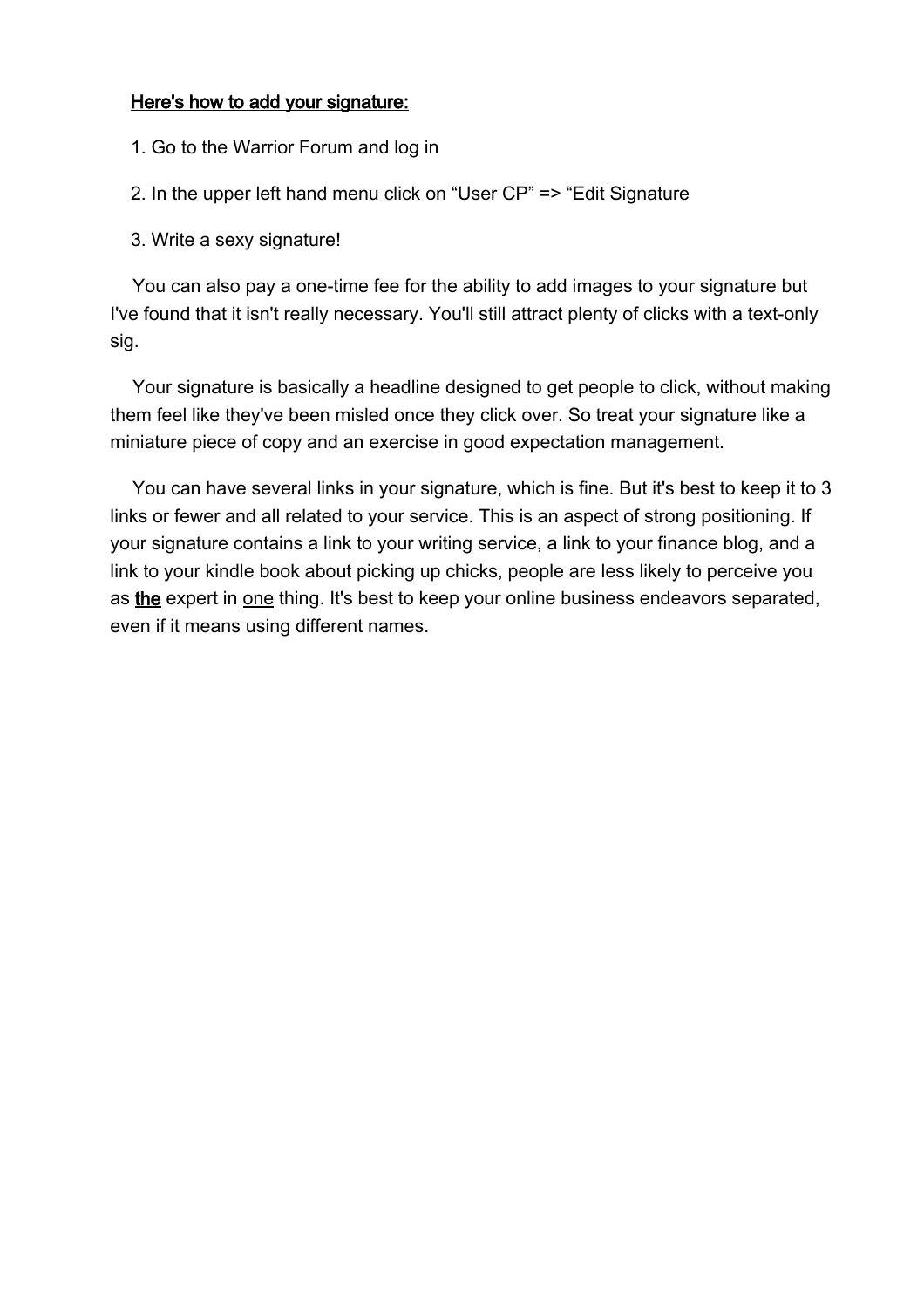# <span id="page-28-0"></span>Chapter 4 - Doing Work, Getting Paid

Getting paid: undoubtedly the best part of this thing. If you want to get paid, get paid well, get paid on time, and get paid consistently, then there are a few important mechanics to keep in mind.

#### Expectation Management

Properly managing expectations is the art of giving your client what he wants and getting what you want, all with the ideal (but not guaranteed) result that both parties walk away happy with the transaction.

I really can't overstate the importance of learning to manage expectations enough. Not only is it a vital business skill, it transfers over into literally every other kind of relationship in your life, be it friendships, romantic, mentor/mentored, teacher/student, etc.

Expectation management (let's call it ExMan) is a big topic that can be encapsulated in a single phrase: "under-promise, over-deliver." What does that look like?

Let's say you're running a writing service. You take on a client who gives you a deadline of one week from now. You don't think you can make the deadline but out of eagerness (or naïveté) you agree.

One week passes and you still haven't finished the job. No matter what you do now, the client will feel that you're unreliable. You promised to deliver by a certain date but you didn't.

Even if you have a perfectly legitimate excuse, like an internet outage, and even if your client seems to be understanding of the situation, the grim psychological reality is that an expectation was set (deliver by a certain date) then the expectation was violated (the date came but you didn't deliver the job).

Never mind that a situation beyond your control came up. In the client's mind, you are now associated with a violated expectation, even if the client isn't consciously aware of the fact. Brutal, I know.

This leads us to a core principle you'd be wise to follow: always estimate budgets and timelines very conservatively. In fact, you want to estimate as conservatively as possible without scaring a client off. Here's what I mean:

In our example, if you had promised a turnaround time of 10 days rather than one week, you probably could have made the deadline. The client would then have felt that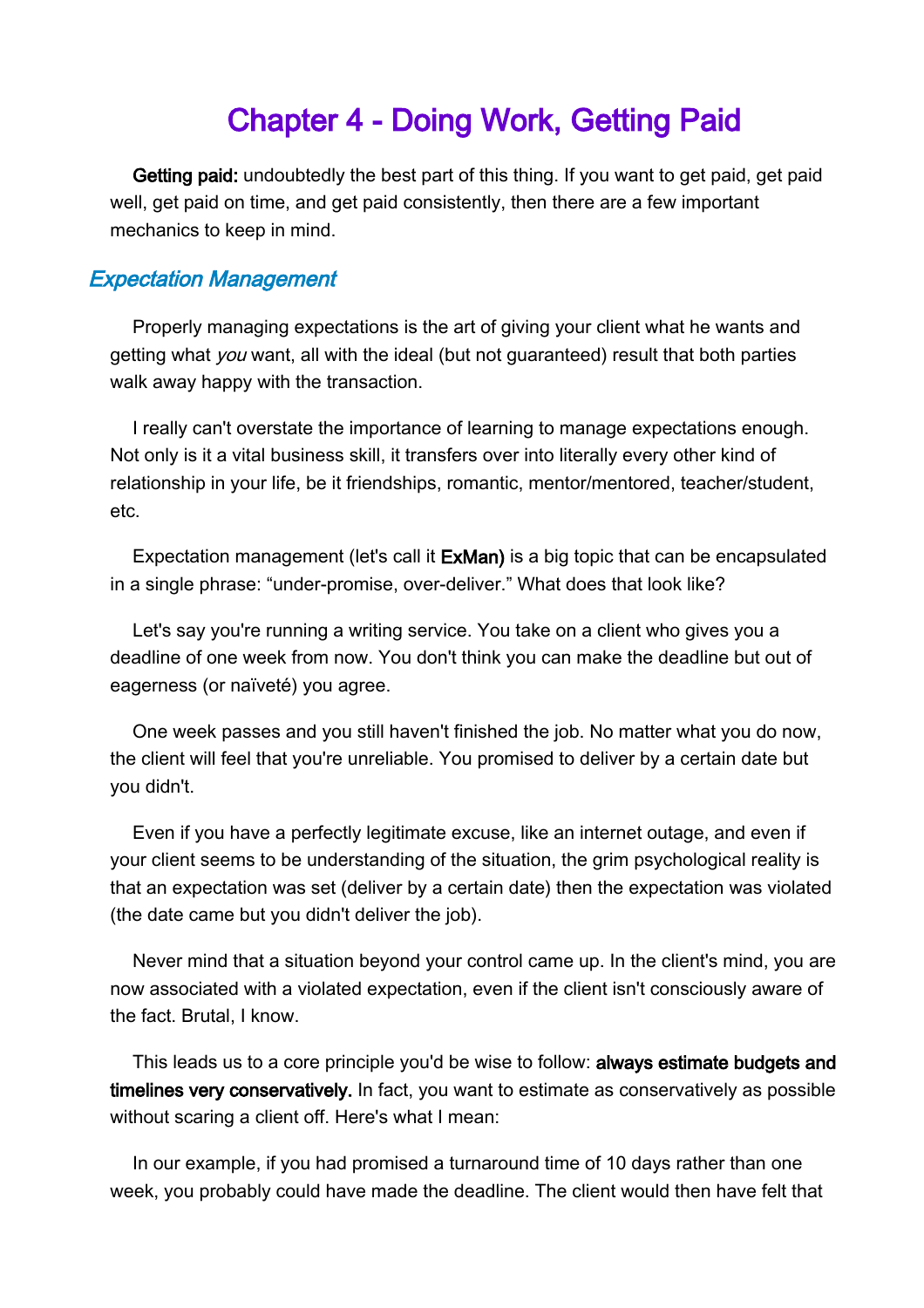you are a contractor who meets his deadlines (and generally does as he says he'll do). And this client will be that much more likely to hire you again and confidently refer business to you.

This leads us to another principle of ExMan: never let a client bully you into a ludicrously tight deadline. Clients may not realize it, but by demanding an unrealistic deadline, they invest themselves emotionally in getting the project delivered by that time, and may even predicate other business decisions based on the expectation that you'll deliver by then.

When you inevitably run into some delays and miss the deadline, the client will be pissed off to the degree that he was emotionally invested in that outcome.

So it is our job as consultants to clearly and unequivocally set expectations for our clients that we can realistically deliver on. Similarly, it is our job to not allow clients to demand, develop, and emotionally invest themselves in absurd deadlines, budgets, and expectations.

The other reason for estimating project parameters conservatively is that it gives you space to **exceed** expectations. This, my friend, is the sweet spot and the optimal way to operate your service.

For example: you order a logo design from a graphics guy. In his sales copy, he promises 3 design concepts with a turnaround time of 4 days. 2 days after you order, he sends you 4 design concepts. You feel pleasantly surprised. Not only did he deliver what he said when he said, he actually delivered *more* than he said he would, and earlier than he said he would!

Assuming the quality of his work was good, do you reckon you'd want to hire this guy again and maybe even recommend him to others...? What your clients perceive as being 'blown away' by your awesome work is really the skillful management of expectations on your end, combined of course with a good service. The good service alone isn't going to get you that glowing review. Nor will just the expectation management. You need both.

First impressions are very important in business and they go hand in hand with properly managing expectations.

You could argue that the phrase "under-promise, over-deliver" is redundant. After all, if you promise to finish a project without exceeding a client's budget of \$5k and you know perfectly well that you won't exceed \$3k, when you deliver the project and bill the client for \$3k, he'll be thrilled that he "saved" \$2k.

Whereas if you had made a more objectively accurate estimate of \$3k and billed for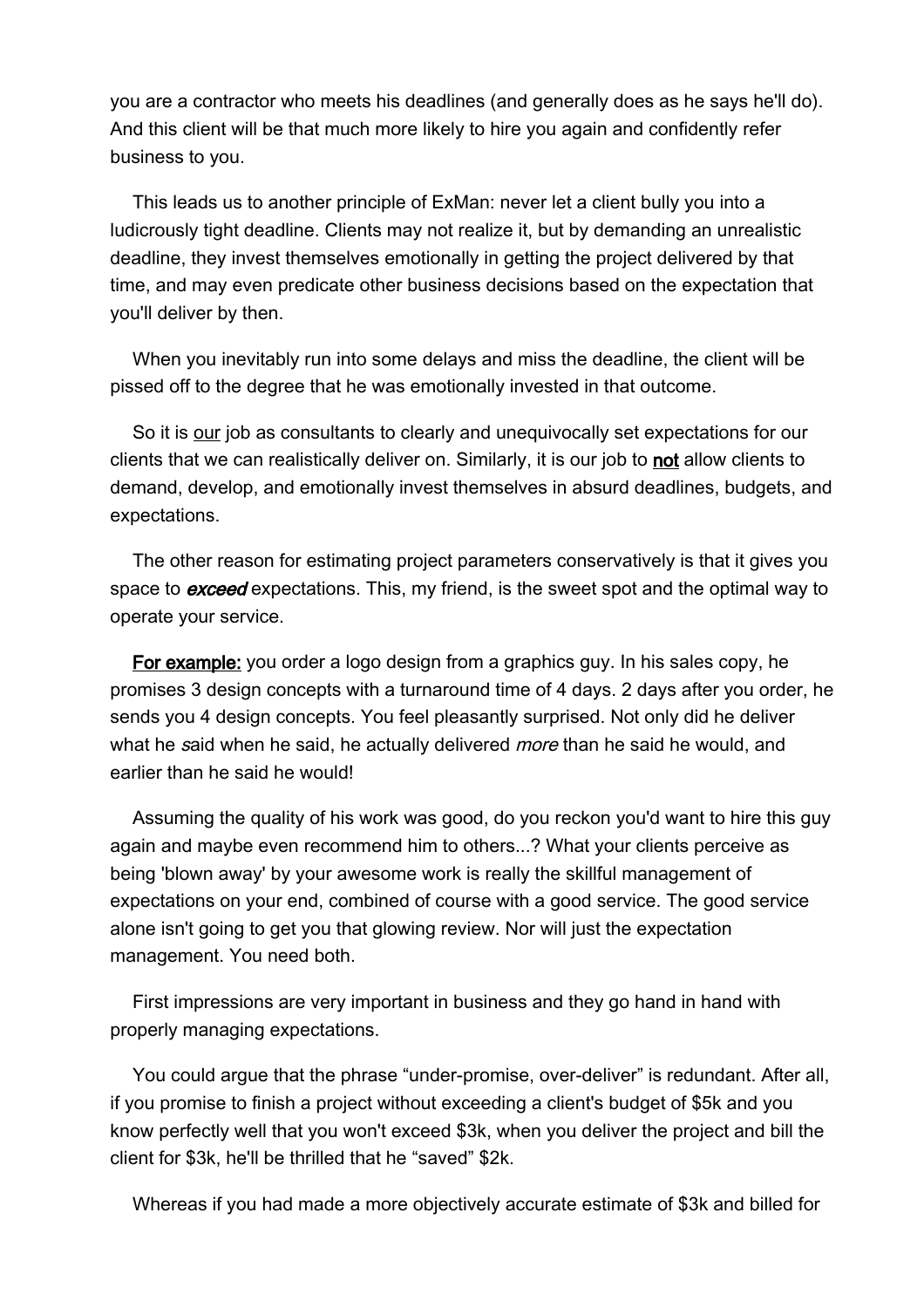that same amount, the client wouldn't feel any positive emotional pang. In fact, he might even be annoyed that you went all the way to the limit of the allotted budget.

Of course, it's absurd. Whether you estimate a budget of \$3k or \$5k, the client still gets the same exact deliverable and pays the same \$3k. Yet if he expects to pay \$5k but only has to pay \$3k, he'll feel relieved and grateful to you for doing the job for \$2k less.

So like it or not, managing expectations means managing perceptions. And long term success requires at least a basic practical understanding of these skills and concepts.

## Charging For Your Time

When you're starting out, you won't be able to charge premium rates. Unlike a proper business, in which you can profit by leveraging processes, "scale", and outsourced labor to do a high volume of business (even with low margins), this is not the way to go with consulting.

The *ideal* with consulting is "work as little as possible, charge as much as possible, and only work on the projects that interest you." For an idea of what to charge initially, take a look at what your competitors are charging. If you can find a unique angle for your service, you can justify charging a little more than your competition, even if you're just starting out.

For instance, say your service is setting up Wordpress websites. And, on average, your competitors charge \$20/hr to set up Wordpress sites. Now, let's say you set up a particular kind of Wordpress website built to do eCommerce. Now you're providing a unique service and can charge \$25/hr or more. Congratulations, you've now become the go-to Wordpress eCommerce set-up guy!

Additionally (and this is a great little trick I've learned), you may wind up purchasing various themes, plugins, and services over the course of your career. For example, I purchased 2 premium Wordpress plugins for my own websites. However, I bought the developer's licenses for each, which gives me permission to install them on client websites. Now when I work with clients, I offer to install the plugins on their websites at no cost.

Collectively, your clients might pay hundreds, even thousands of dollars for various plugins and themes. And if you can install these on their sites as a "bonus" (which doesn't cost you anything extra), you can bet they'll appreciate it!

## Getting Paid Up Front

Bear in mind that the level of demands you can make depends largely upon your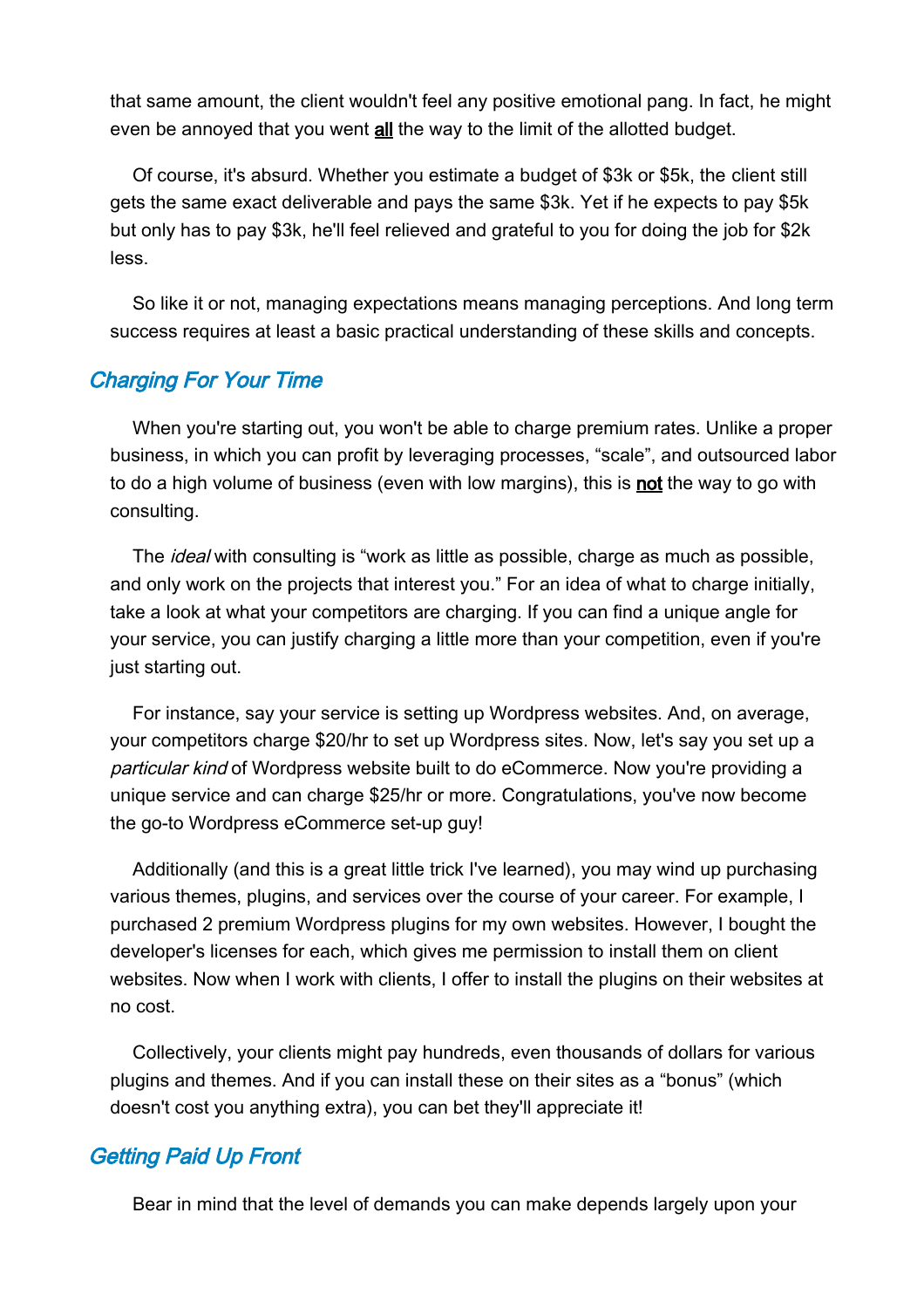reputation as an awesome provider and the economics of your niche. By 'economics' I mean that even if your reputation (as, for example, a writer) is absolutely sterling, there are hundreds of other writers with great credentials who are willing to accept the job from a client.

So even though writing is in high demand, it's also in abundant supply. This is why it's so valuable to your business to 'niche down'. There are thousands of decent writers and to compete with them is useless, I don't care if you're O. Henry incarnate.

If, however, you're "the technical writing guy," or "the health writing gal," or "the business article guru," you'll potentially be able to corner a sub-niche and become the 'go to' guy whenever somebody needs an article in that specific area, *assuming that* your market testing showed sufficient demand for that sub-niche. This process is called nicheing down.

Naturally, you can also charge more and you won't have to compete with an entire army of pretty much interchangeable (from a client's perspective) service providers.

So keeping that in mind, it's always best to collect at least some payment up front.

How much should you ask for up front? That depends on the nature of your service and whether you're charging per project, per deliverable (as in, say, an article) or per hour.

If you're charging per project or per deliverable, it's best to get either 50% up front or the full fee. Many copywriters, for instance, charge thousands of dollars to write sales copy, and ask for their entire fee up front; others ask only 50%.

Even for small orders like articles or graphics, it's standard practice to provide clients with a payment button and work on their orders only after they've paid in full.

There are plenty of unscrupulous clients out there who will take and use your work and then refuse to pay you. Collecting some or all of your fees first insures you against this "deadbeatery".

## Per Project vs. Per Hour Pricing (aka Limiting Client Abuse)

If you're providing a service like article writing, charge per word, not per article. If you're creating graphics, charge for X amount of concepts with Y amount of revisions, not for "a logo". If you're doing web design, charge per hour and make it clear that you're charging for your time, not for completion, which is a concept a client can endlessly redefine at his whim.

This strategy is all about hedging yourself against a client who keeps asking for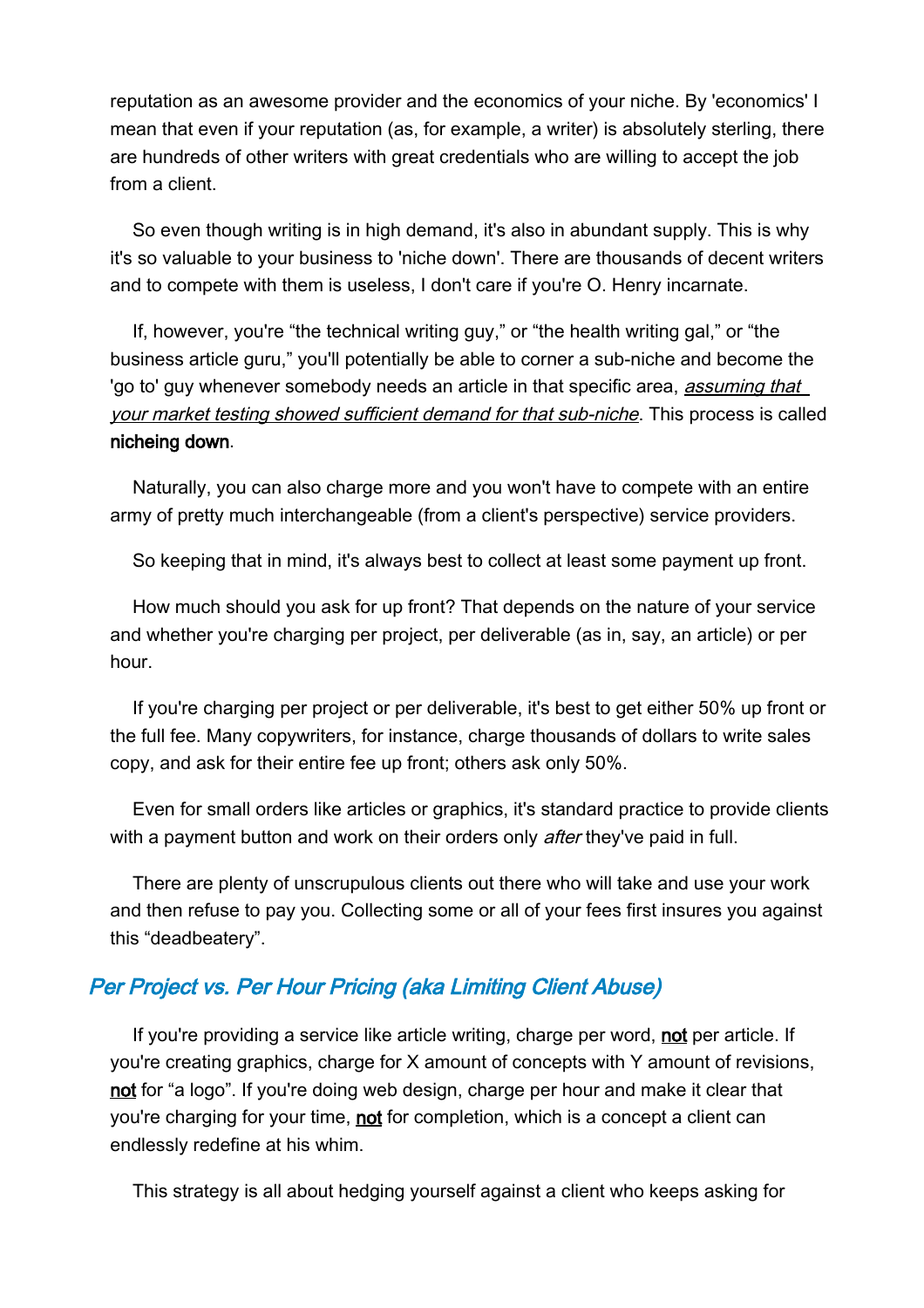revisions, rewrites, redesigns, etc., but isn't paying you for all your extra work. That's the problem with working on a per-project basis: you essentially agree to keep working until a client is satisfied. The problem, of course, is that some people are never satisfied.

Many clients will happily take advantage of your kindness. So forget kindness and embrace smart business processes instead. Clients often don't know what they want. And even more often, they have no realistic notion of what your job entails. They think it just magically gets done.

Every now and then, you'll work with truly empathetic, understanding, reasonable, and honest clients. Cherish them, treat them with the utmost respect, and cultivate a great relationship with them because these are the kinds of folks you want to work with on a long-term basis.

To give you an example, I once agreed to set up a membership site for a client for a fixed fee. I did the work and then the client asked for a few minor changes and add-ons. Then a few more, then a few more...

Because I implicitly agreed to this arrangement and never specified any limitations on "extras", the client took advantage of me. In fact, he felt entitled to my time ad infinitum because he had 'paid' for it. And from the perspective of expectation management, he was absolutely right. It was I who set myself up for this situation, and rather than fume about it, I decided to change my policies.

After a few such incidences, I began to charge an hourly fee. This goes against standard-issue business advice, which dictates that you should charge based on *value* rather than per hour. This is a point I fundamentally disagree with in the context of solo contract work, and I'll explain why in the following section.

## Charge High Rates

As your reputation and the number of inquiries you get grow, you want to charge more and more for your time until you hit a ceiling (and then you want to seek out bigger clients with bigger budgets to pay your premium rates). You may think that this amounts to 'overcharging' and will hurt your business. But I assure you that exactly the opposite is the case.

Many consultants, who have been in business for years, have observed that charging a hefty fee carries some counterintuitive and mutual benefits. Such as:

Better clientele – In general, clients who are willing to pay your higher rates are better behaved, more professional, more punctual, and more reasonable to deal with.

A natural filter – Many potential clients send inquiries expressing their eagerness to get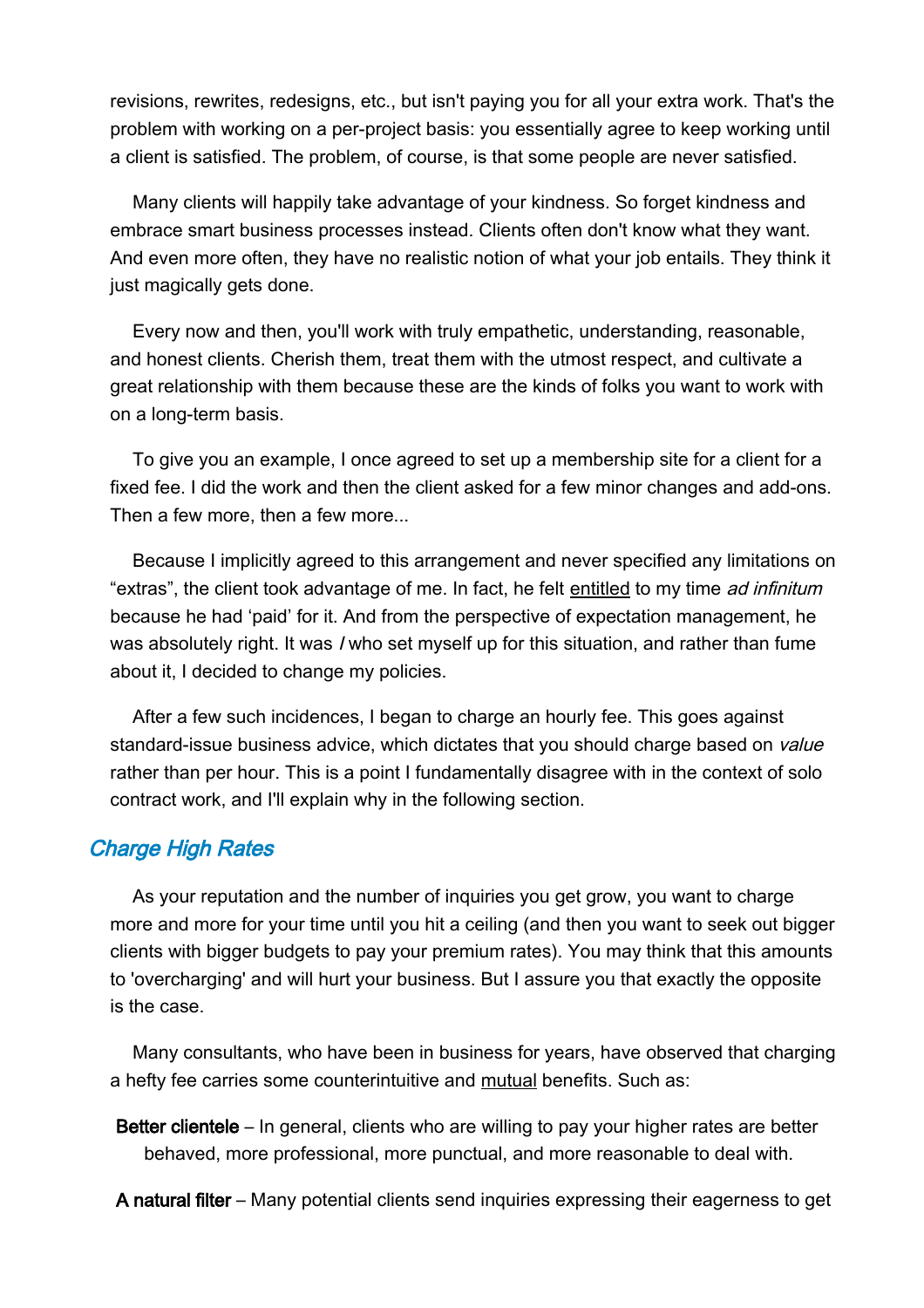started on such and such a project. Once you quote them your rate, their eagerness often evaporates, and you never hear from them again. Yet other clients will instantly send you a down payment and a full list of details so you can get started ASAP. Which kind of client do you reckon takes business more seriously and respects your time more...?

3. The rate is everything – Doing one 20-hour project at \$50/hr isn't the same as doing two 10-hour projects at \$25 an hour. In a word, it's much better!

My dad, a very successful IT consultant, beat it into me that rate is crucially important. Quoth he: "the rate is everything". It's hard to explain if you haven't started low and worked up to healthy rates, but a higher rate has a very different psychological and financial impact on you than a lower rate even if the net profits are the same.

Charging more means you can work less, choose your clients more selectively and still make good money.

4. One thing at a time – the fewer things you have to focus on at once, the more productive and creative you will be. Ideally, you want to focus on no more than a single thing (or a single project) at a time.

A high rate makes this possible while a low rate does not. When working at a low rate, you will be forced to work on several projects in parallel to make a decent buck. The stress of multiple commitments is superadditive (i.e. the stress from project 1 + stress from project 2 + stress from project  $3 =$  more than the sum of the component stresses).

So not only are you getting paid less money and working more hours, you're also stressing yourself out, diluting your focus and creativity, and bringing down the quality of the work you deliver to a client. No bueno.

5. Changes self-perception – Finally, charging more convinces you that you're worth it. It also holds you to a high standard because if word gets out that you charge tons of money but provide crap service, then you may be in some difficulty.

Conversely, if you charge high rates and you get positive feedback, it proves that you're worth the money. This premium positioning makes your life much easier. Positioning yourself as a premium provider takes no more work than positioning yourself as one of a million budget providers. Yet the rewards are much greater.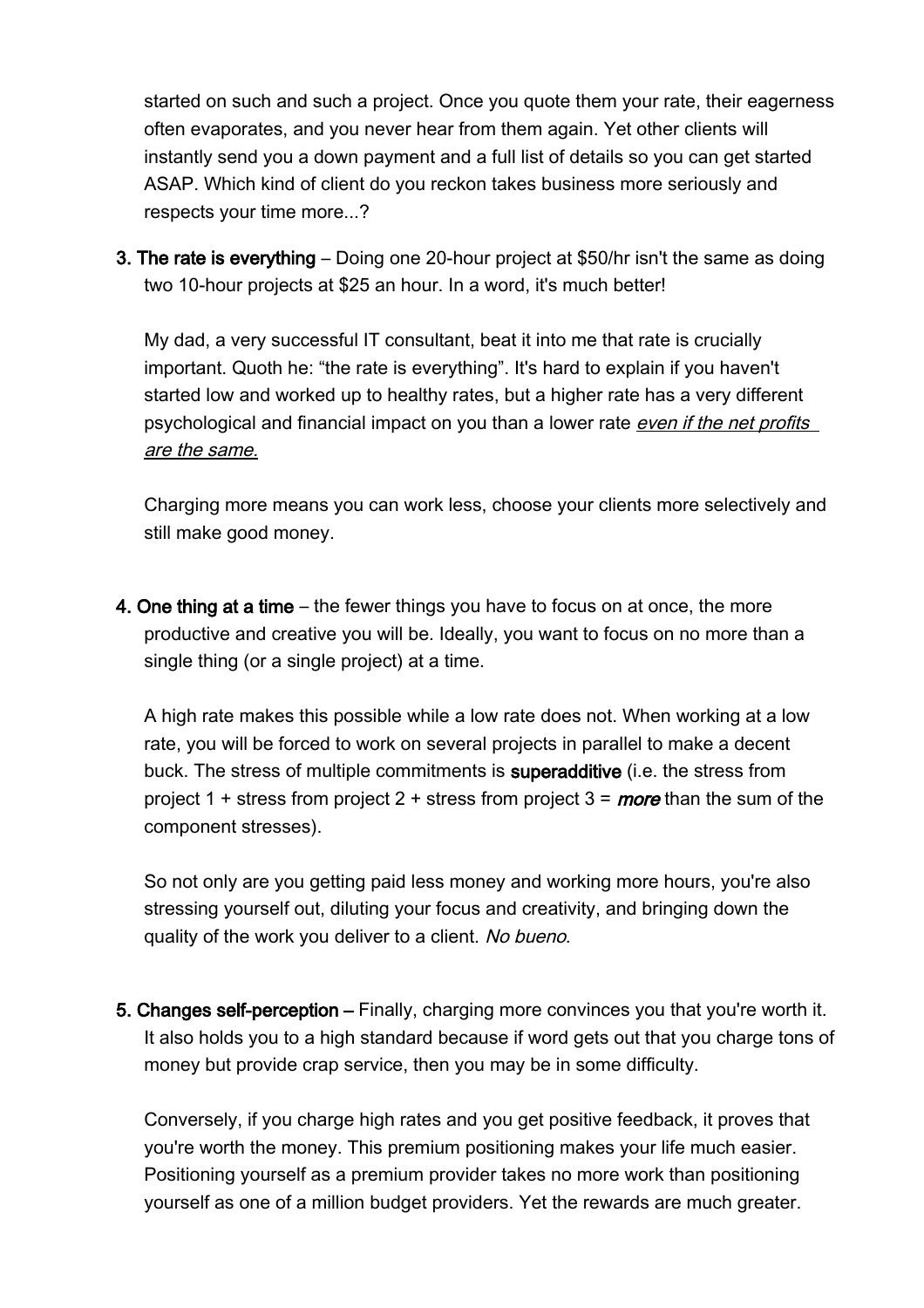# <span id="page-34-0"></span>Chapter 5 – Project Management

We've already casually touched upon several aspects of project management. Now let's take a more detailed look at the all-important how of doing online consulting work.

## Managing/Filtering Incoming Offers

If you systematically apply the advice in this book (and work hard, of course!), you'll eventually find yourself in a position where you get many new inquiries from potential clients every week–every day, even.

You're only one person so unless you plan to expand into a consulting firm with employees, you'll need to pick and choose among your incoming offers. (And, in fact, this situation is precisely what propels many lone wolf consultants into bringing on board additional people and starting their own firms, a topic which is beyond the scope of this book.)

The first thing to keep in mind is that **inquiries are not offers.** Many inquiries will never result in paid work. It's important to go in with this expectation (or rather, the lack of an expectation) so that you don't see inquiries and get yourself all excited about the money a potential project could bring. In fact, there is no such thing as a potential project.

It's tempting to get giddy about "future money" but, believe me, the only money worth getting excited about is the money sitting in your account or in your hands right this very moment. Otherwise, it doesn't exist. And even then, the taxman has yet to take his cut.

Your first filter, assuming you have enough incoming inquiries to be able to pick and choose, is a dual combination of 1) whether or not the potential client is willing to pay your rate and 2) the ballpark project length. After all, if a client is willing to pay your rate but his project will only span 3 hours, those are 3 hours that you could potentially invest in one, longer-term project. (Recall that working on several smaller projects in parallel is much more stressful and difficult to deal with than one, longer project that has your full focus.)

If you get a particularly promising inquiry but you are already engaged in another project, it's perfectly fine to respond with interest but also inform the potential client that it would be another week or so before you could get started (or whatever the case happens to be). In fact, this often has the effect of a client wanting to engage you even more because you're hard to hire (this psychological trigger is known as 'scarcity': we want that which is hard to get).

The next filter is *ease*. If you've done a certain kind of project before and receive an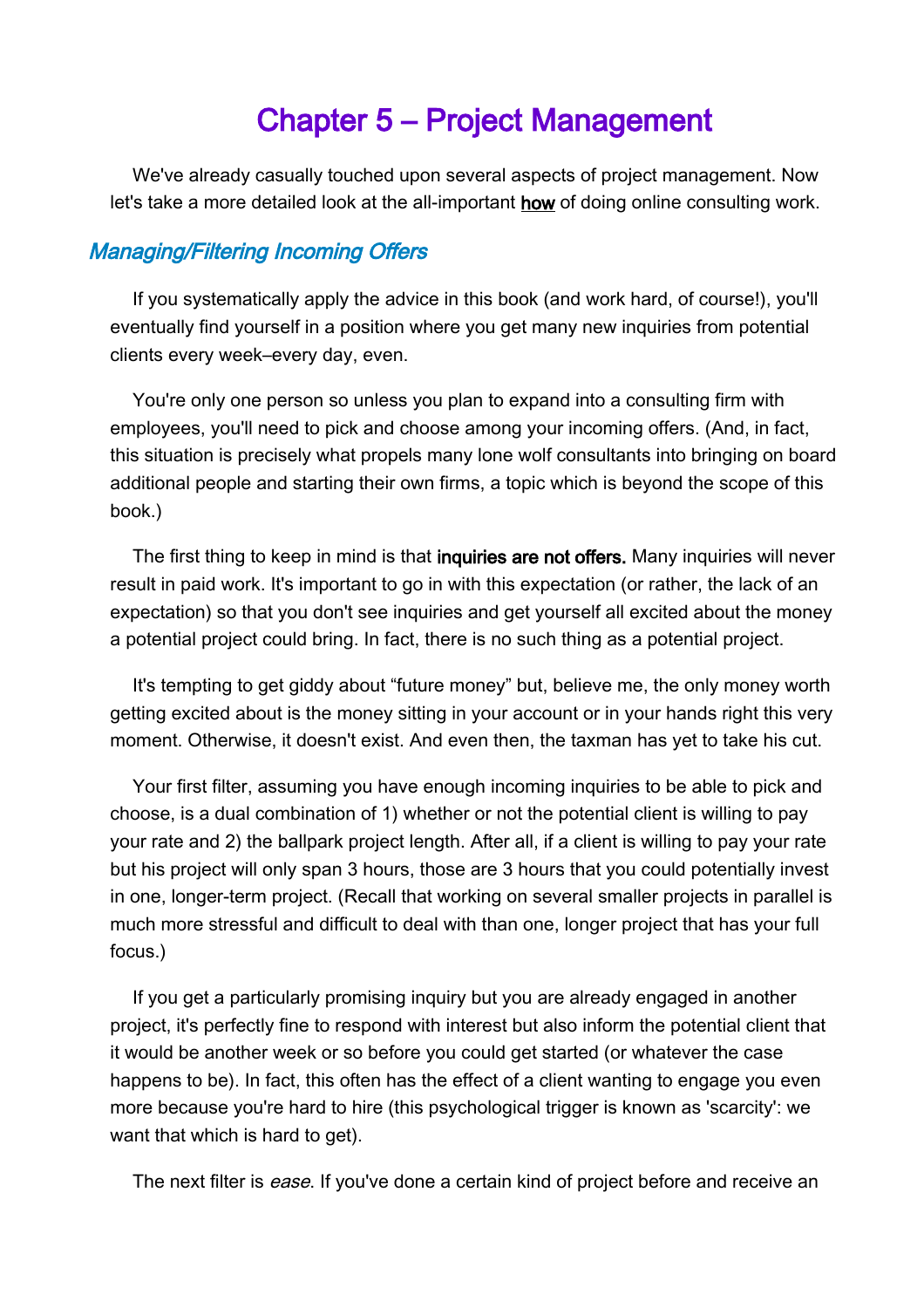inquiry to do it again for another client, it makes for easy work and thus, easy money. And because even superficially similar projects always differ in the nitty-gritty, you'll still be challenging yourself, growing in your niche, and keeping your mind sharp.

If your work is so mechanical that you could hire somebody to do it for you at half your rate, then that's what you may as well do (and pocket the difference as the unofficial project manager). After all, a client only cares that the work gets done and gets done well. How it's done and what's involved is on you.

There are a few other things to consider when screening potential clients.

If a potential client is a well-known figure (always Google a potential client's name!) and if you do even a small project for him well, you can ask for a testimonial that will carry a lot of influence when other potential clients who know who he is see it.

In addition to flipping the psychological switch of social proof ("others like his work so it must be good"), it also hits another powerful trigger–authority ("an authoritative individual endorses his work, so it must be good").

So in this kind of situation, it's often wise to accept a less-than-ideal project for the opportunity to get this person's endorsement. Not to mention, influencers usually know other influencers and often do much of their business on a direct referral basis. ("Oh, I used Vic, he's great. Here's his email: [victor.dorfman@gmail.com.](mailto:victor.dorfman@gmail.com)")

If you're an influential person, it actually makes you look better when you refer an excellent consultant to somebody in your network. So it's really win/win.

## **Overbooking**

As I mentioned, you'll probably find yourself juggling several projects at once at several points in your career. It isn't an ideal situation but it makes you a smarter, more tenacious worker.

The first thing to keep in mind when you confront an overbooking situation is that you will get through it and it will be OK. The cumulative effects of stress, shrinking deadlines, client updates, and implementation can make it seem like you're going through hell. Add in a pinch of sleep deprivation and you're ready to quit and run back to your 9 to 5 job...

Except...if you think back on anything you've done in your life that required a prolonged, consistent effort, you can probably recall several moments when you felt like you'd never make it out alive. And then somehow...you did! So go in with the expectation that things will be difficult at times, particularly when you're juggling several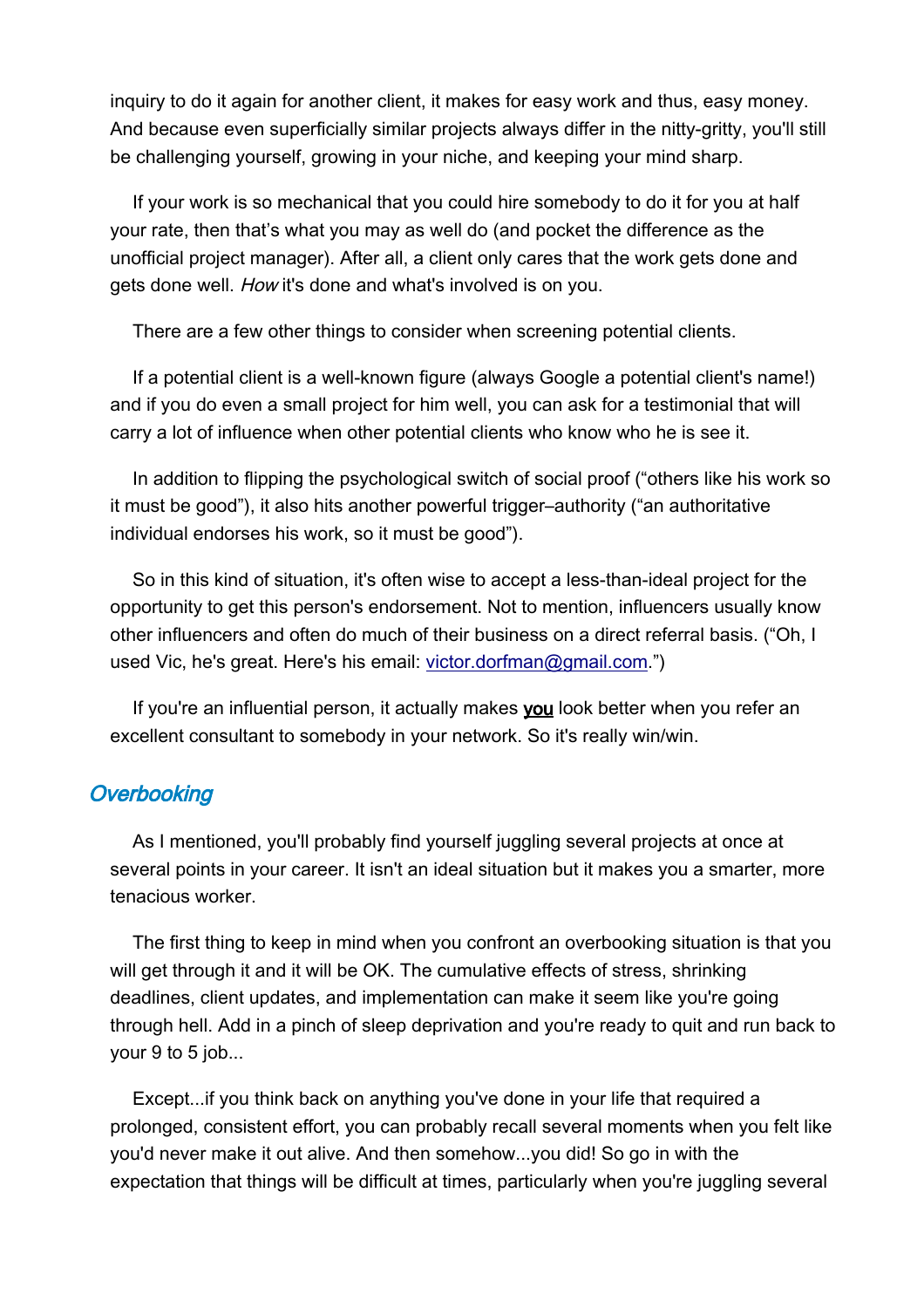balls in the air.

And as you're experiencing these emotions, acknowledge them, recognize them, and keep working, trusting deeply that all things in life come and go, even when they feel as though they'll remain forever...

Managing overbooking situations is all about expectation management (as usual). Let's say you have 3 clients simultaneously. One expects the deadline to be met in a week. Another expects it done in 2 weeks. And the other wants it finished in 3 weeks. The priority of your time has to go to the closest coming deadline.

The best thing to do in this situation is to work, say, four hours a day on project #1 and one hour a day on the other two projects. This way, you can "chunk" your updates for the low-priority projects and keep your clients aware of the fact that you're doing work.

If you just focus on project #1 and don't send any updates to #2 and #3, your clients will get antsy and ask you for an update. But if you send them each an update, even a small one, they'll feel that the work is moving along.

Some clients are more chilled out than others and it can be good to ask them directly what kind of timeline they have in mind for the completion of their project.

For example, in this scenario, I'd email the client with the 3 week deadline and let him know I've started work and will update him in a week. This gives me time to complete the first project and most of the second project without making the third client wonder what's going on and whether or not I'm doing the agreed upon work.

This brings us to the fine art of the update.

# **Updating Clients**

Every client is unique. Some clients are fine with a weekly update, others need a fair bit more communication. In general, you want to update clients only when you've made some significant progress. And you want to update every 2-4 days. This is the frequency I've found to keep the majority of clients relaxed in the assurance that you're taking care of them (without bugging them about every little thing).

Here's the email template I use for virtually all client updates. Feel free to use it:

Hi [client], Update: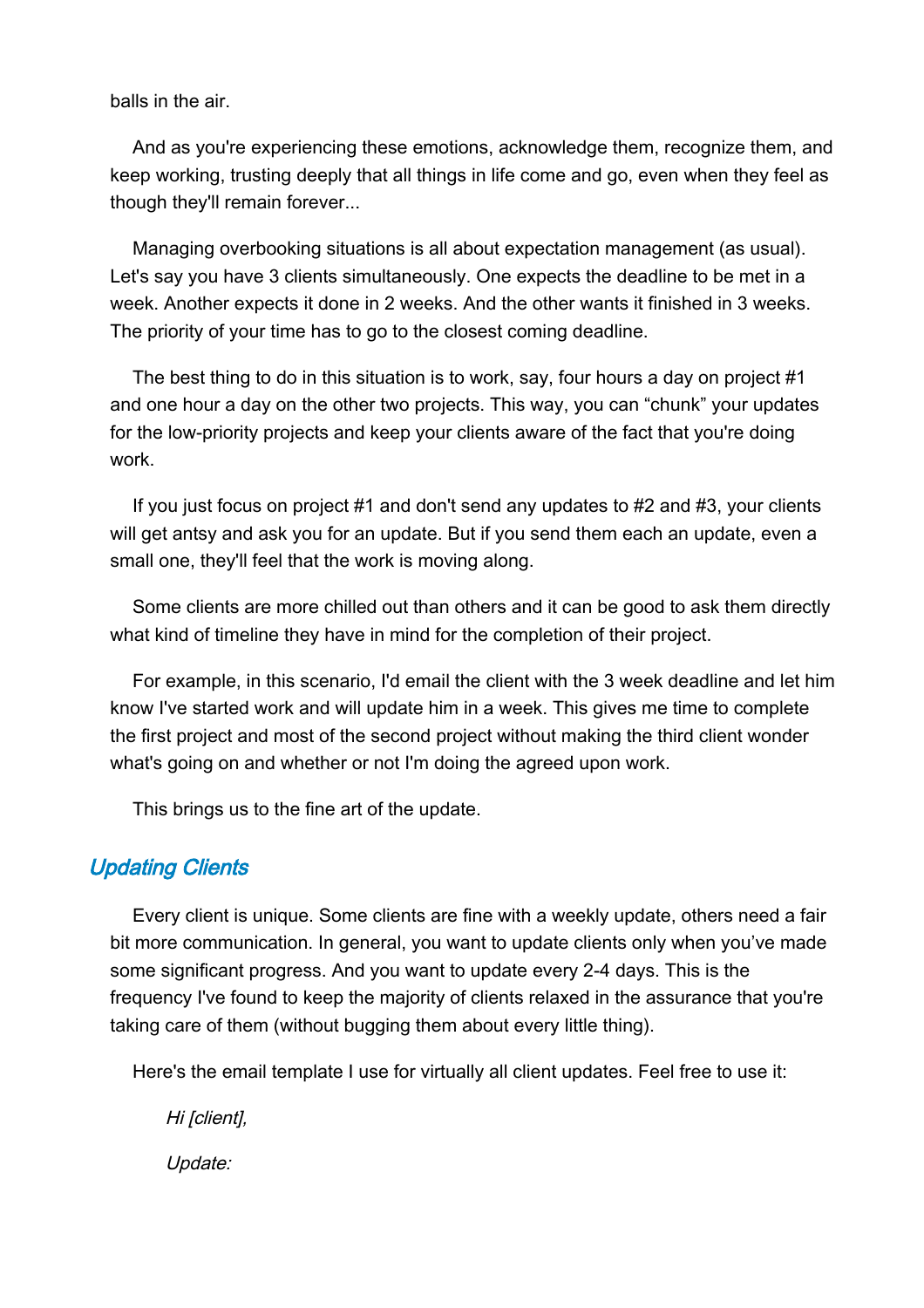1. Update item #1

2. Update item #2

3. Update item #3

Some questions/comments for you:

1. Question/comment #1

2. Question/comment #2

3. Question/comment #3

Thanks [client], talk soon.

Best Wishes,

Vic

This is exactly the kind of email clients want to see. Why? It is succinct, professional, and broken down into digestible, numbered points so the client can simply copy and paste the points and respond directly underneath them. This keeps the lines of communication nice and clear and makes your clients' lives easier (clients love that).

I've also found that this format encourages clients to clarify their own thinking and present action items to you in the same systematic way you've done for them. This, in turn, makes your job way more pleasant.

# Tracking Time

If you're working through a  $3<sup>rd</sup>$  party freelancing platform like oDesk or eLance, you'll be required to use their time tracking software. I feel the software has both a desirable element and an undesirable element.

The good thing about it is that it takes photos of your computer screen at random, which means you probably won't want to have anything unrelated to work on your screen, i.e. Facebook, YouTube, Twitter, etc. This keeps you focused on work by taking away the option to distract yourself with entertaining but unproductive activities. In short, you get more uninterrupted, quality work done using the time tracker.

One downside, on the psychological level, is that you might feel "watched". At times you might forget to start the time tracker when you're answering your client's emails or on a Skype call with a client. Yet this is time you have to charge for.

So then when you go to add this time to your timesheet manually, it looks "extra".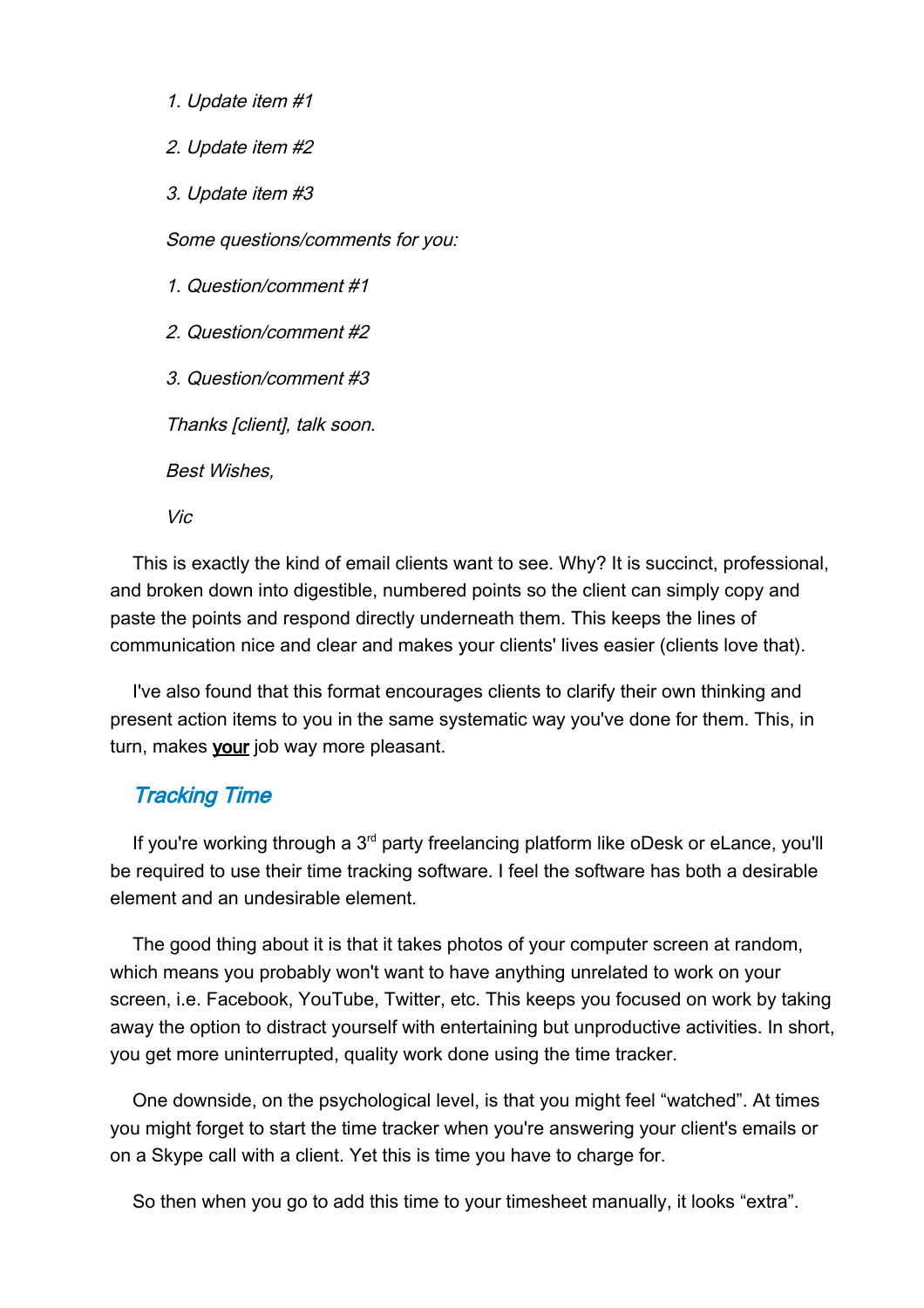Whereas if you're tracking time on your own, it will be part of your itemized timesheet, right there along with the other items you did that day.

I personally prefer to track time manually. For one, it's cheaper for you and the client since these  $3<sup>rd</sup>$  party platforms charge a percentage fee on your transactions. But perhaps the best reason to track time yourself is that it's simple.

I've had several problems with time tracking software that sometimes required going back and forth with support to resolve. Is this time you're getting paid for? No.

On the other hand, if you send an itemized invoice directly to a client, you simply write your "time in" and "time out" in a text file and list each item you're working on as you're doing it. It's very important to list the items you're working on right when you go to work on them, not "later".

In the first place, you will forget what you'd done. Second, you will feel a psychological reward for completing a task and writing it down. Think: "mouse pushes lever; dispenser gives mouse a tasty pellet; mouse learns to push lever for reward." We humans aren't so different from mice after all. The difference is that you're aware of the fact that you're conditioning yourself to perform a beneficial business action and turning it slowly into a habit.

Here's an actual itemized timesheet I tracked for a client (name and identifying details changed). Feel free to use it as a template:

John White Timesheet

1/22/14

0750-0820

- skype consultation

- creating a similar nav on each page

- get your free eBook

- blog feed on the home page

- About, start here, toolkit --- consistent in their style

- look into OptimizeMember content dripping

- send along visual examples

1/26/14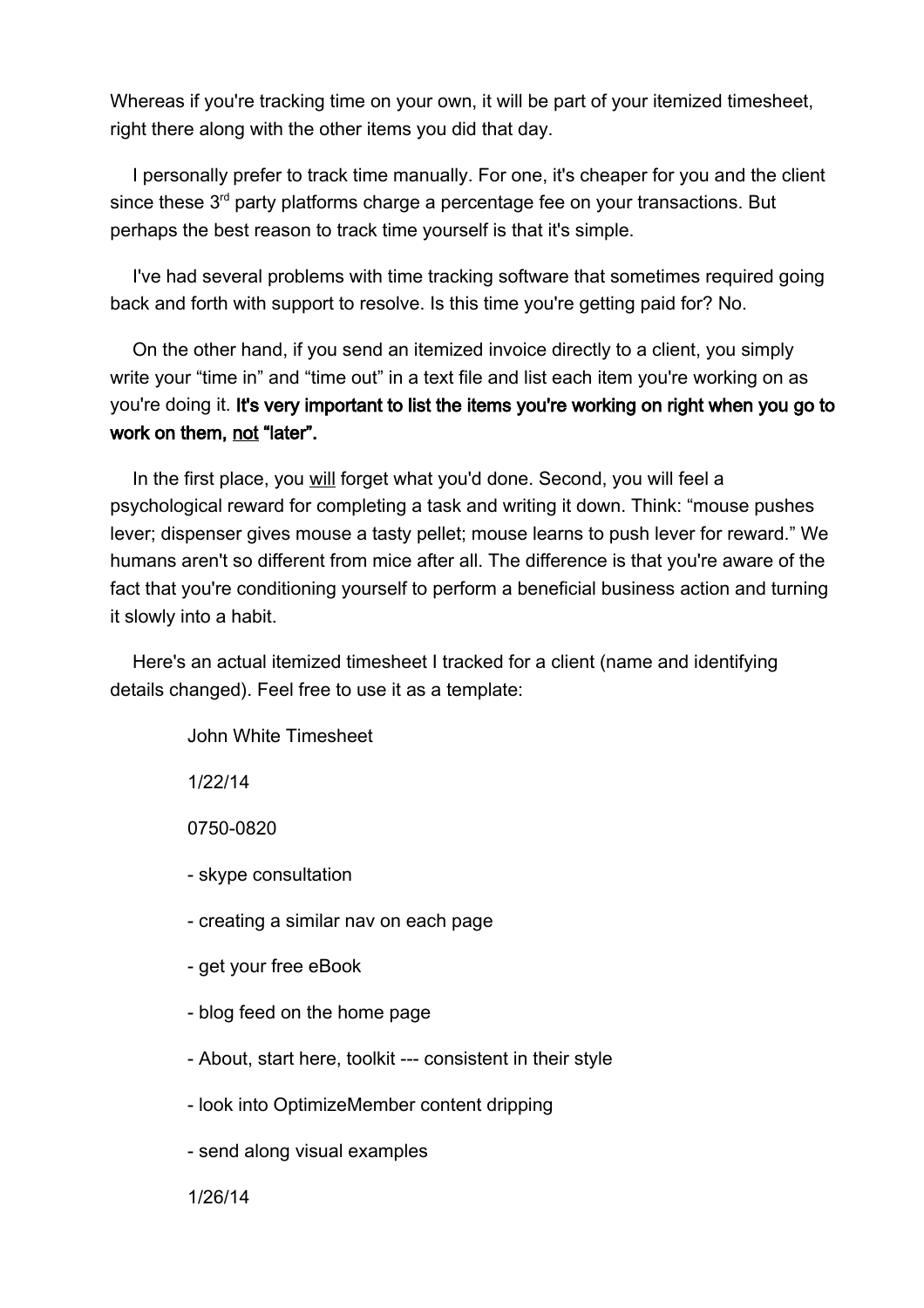1720-1730

- quick review of email, skype conversation and requirements
- itemized email reply
- checked optimizehub for templates for John

2/24/14

1615-1735

- email review
- updated OP2 to newest version
- took a peek at FoodTruckr, SPI, Ducker's blog, IWT eBook landing page
- playing with header, navigation, fonts and colors
- screencast videos for John
- -- http://screencast.com/t/xxxxxxx
- logged into optimizehub to find some templates for eBook landing page

- email to John

3/1/14

1755-1810

2005-2200

0055-0205

- quick email review
- downloaded all OP2 templates
- uploaded all OP2 templates to site
- screencast video for John
- created template pages:
- -- ebook 1 landing page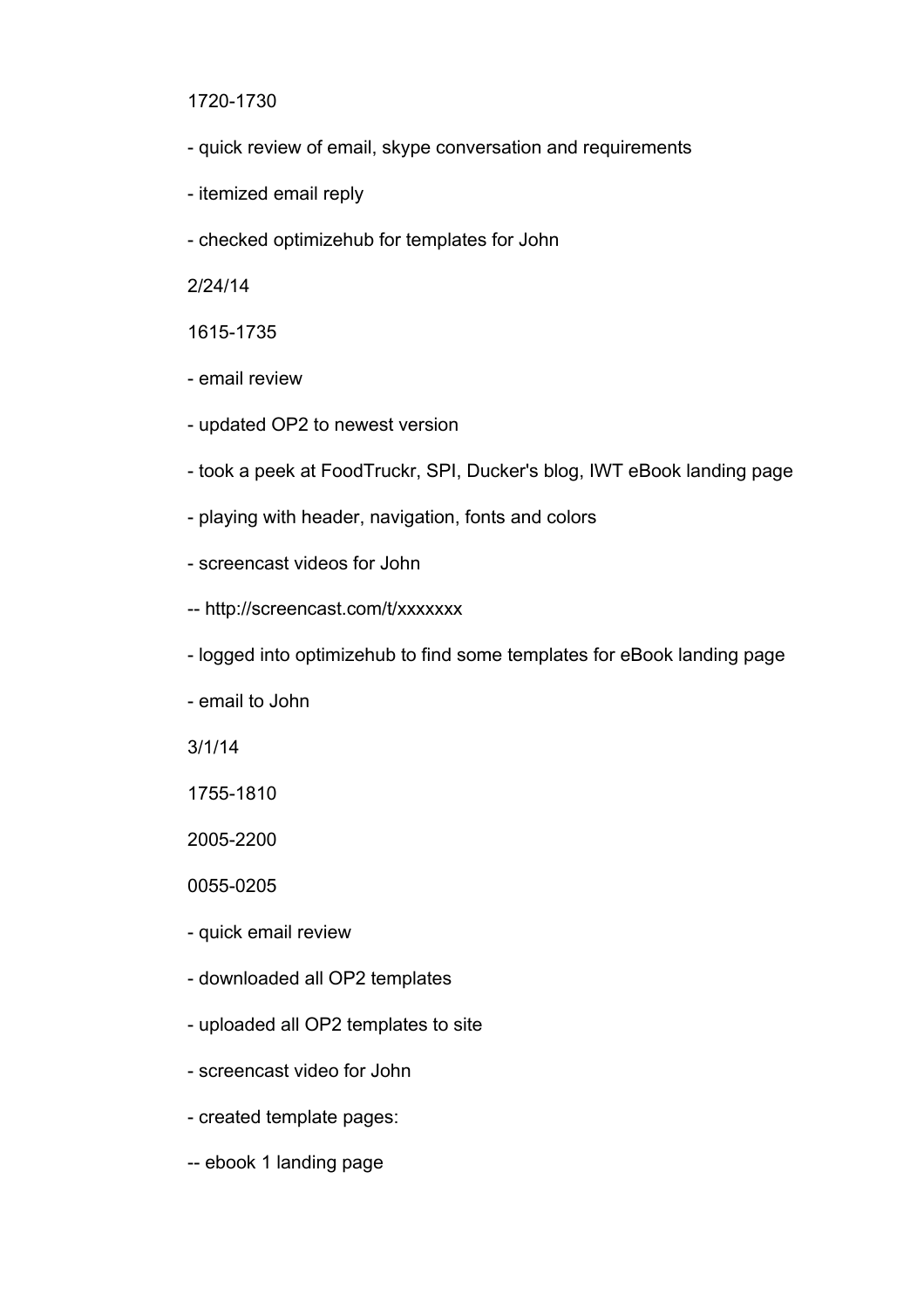-- ebook 1 thank you & download page

-- prelaunch landing page

- -- ebook 2 squeeze
- tweaked blog settings, typography, menus, etc

- worked on home page

- email reply

total time  $= 5:20$ 

rate  $= $50$ 

subtotal  $=$  \$266

already paid  $= $100$ 

total =  $$166$ 

paypal = victor.dorfman@gmail.com

# PENDING! [This indicates that I'm waiting on the client to send payment. Once the payment has cleared I change this to 'PAID!']

As you can see I list anything that takes up time. This lets a client know exactly what I'm doing, when I'm doing it, and how long it takes. It also makes your timesheet look 'full,' although that's not the goal, but rather the consequence.

While it may seem trivial to track, say, 10 minutes of time while reading, researching, and responding to your client's emails, I propose that it's actually a very prudent habit. Look at this way, if your hourly rate is \$60, then 10 minutes of your time costs \$10. You can pay for a nutritious meal with that \$10! Your time is something you'll never get back so if you spend it doing work for a client, always track and charge for it.

Finally, sending a client their itemized timesheet/invoice directly encourages them to actually look at it! I think this is a good thing. If a client reads through a list of the work you've done for him, he'll be more likely to feel that you've earned your fees.

On the other hand, if some third party like Elance merely sends him a sterile notification that his account has been charged and money got sent to you on his behalf, he may not appreciate your labor for the simple reason that he hasn't seen the house you've built for him brick by brick.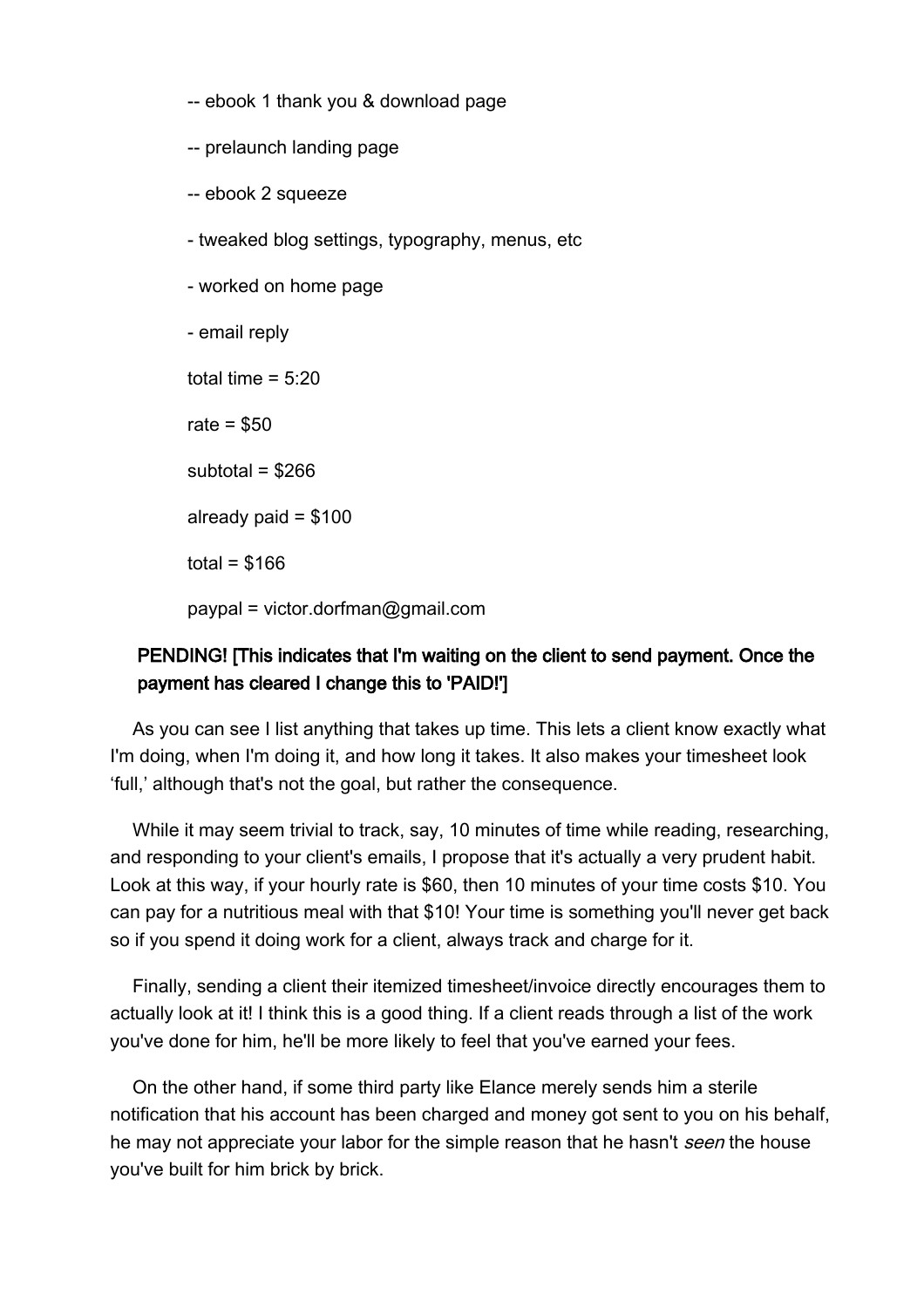He'll just see the final product and think "well, that's not so great." So, in a way, the itemized timesheet gives him a mental slideshow of the project in its various stages and connects the work to the person who did it – you!

One thing I do to help keep things organized that you may wish to do as well, is I keep a folder on my laptop called "Clients". For each new client I take on, I create a subfolder named with the client's name, e.g. "John Smith." Any files, images, documents, etc., related to that client and our work together go in his folder. Then I add the "clients" folder to the "favorites" section of my Finder toolbar. This makes things infinitely easier to find and manage.

Recently, however, I moved all of my client folders to Google Drive. This allows me to access client files and timesheets from anywhere, and keeps my files safe in the event that my computer decides to melt down.

# End of Project

After you've completed a project for a client, always ask him for a review. Preferably, a video review. And if you can get *one* video review, then you can tell other clients about it to help convince them to do one for you too (there's that social proof again!) To illustrate, here's an actual email I sent to a client:

"Hi Client,

Since you're very good on video, would you mind please taking a minute to speak about our work together?

I would then post it on my Warrior Forum thread, as I did when Kelly Carr left me a review:

[http://www.warriorforum.com/warriors-hire/743888-i-set-up-optimizepress](#page-41-0)[affiliate-programs-clickbank-more-membership-sites-aweber-dap-etc.html](#page-41-0)

<span id="page-41-0"></span>If you're not comfortable with that, no worries.

Thanks and please let me know if any other issues arise, I'll be happy to help."

You can then post the review on your thread, profile, or website. You can even include reviews in messages to potential clients, particularly when the review is from a client for whom you did similar work as the prospective client.

A nice, subtle way to add it would be with a "P.S." E.g.

"p.s. I just finished a project very similar to yours. Thought you might like to hear what my client thought of the work.  $\div$ )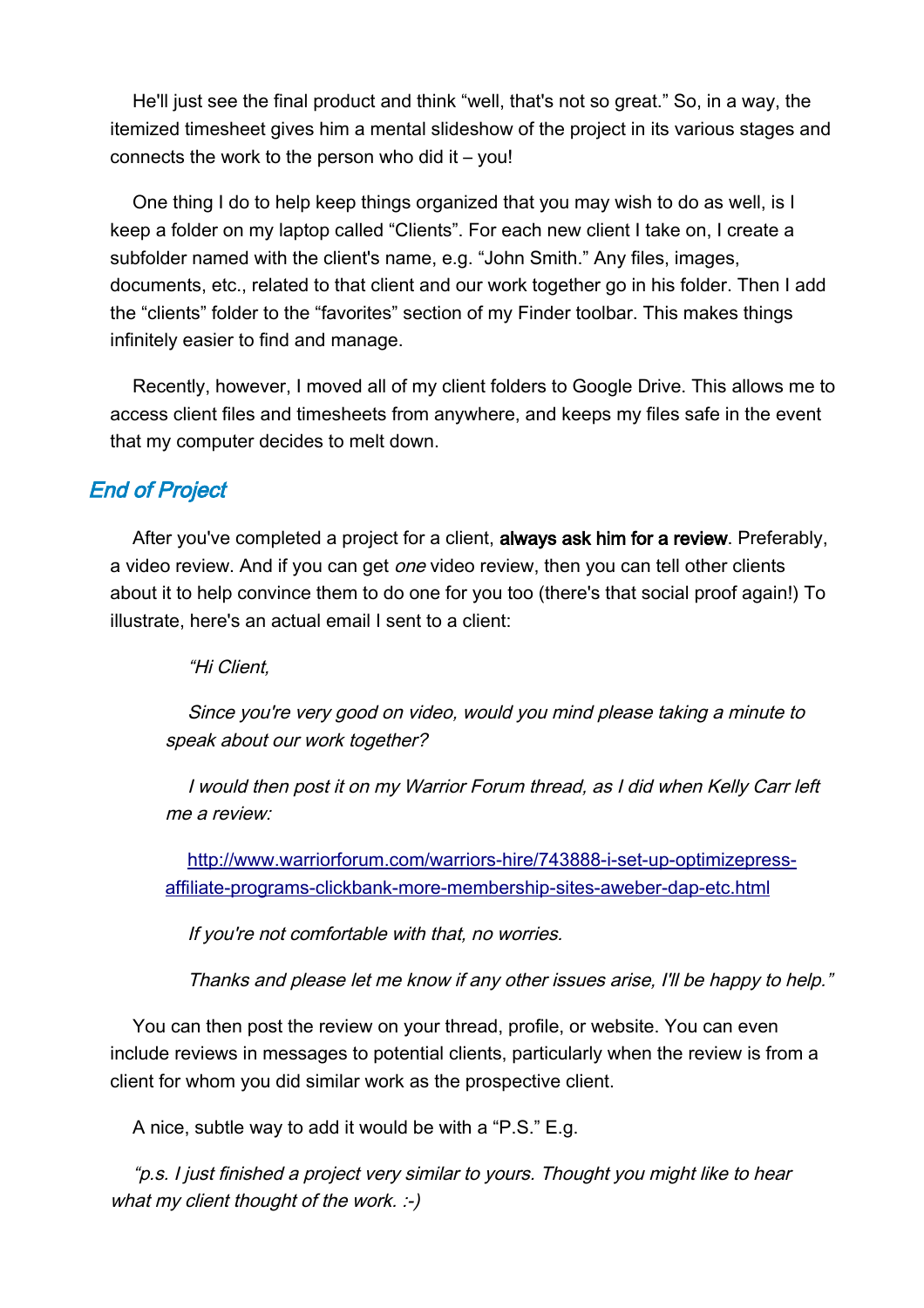$==$ > Video Link"

# Extending Deadlines/Budgets

Despite your honest attempt to estimate project length and budgets accurately, sometimes even you, yourself, aren't aware of everything a project involves ahead of time.

Sometimes as you're working on a project, it suddenly dawns on you that the deadline and/or budget you planned on with your client was too ambitious, and an extension of time and/or budget is needed.

Good expectation management dictates that you should always make your budget and timeline estimates generous. This gives you a buffer in case your estimate turns out to be too tight. Fine. But what about when it's *already* too late and you have to let a client know?

There's really only one way to extend a budget and or deadline: politely, professionally, and straightforwardly. Deadlines are generally more flexible, but many clients huff and puff over an exceeded budget. The exceptions would be large businesses, corporations, and high-dollar consulting firms (lawyers, doctors, CPAs, etc.) But even then it's still your duty to stay within the budget specified.

Best case scenario: your client will be understanding and authorize you to move forward with a budget extension. Second best case scenario: your client will be understanding but lacking in funds and will kindly ask you to pause as he gathers more monies and/or figures out his next step.

These scenarios are simple to deal with. The problem arises when a client is *not* understanding but rather indignant about the request for further time/money. This situation requires more tact.

Unfortunately, I can't give you a template to use because each situation is unique. But a few guidelines can be given:

#### 1. Don't over-apologize.

In truth, I don't recommend apologizing at all. If you initially made it crystal clear that your estimate was just that – an estimate – then you have nothing to apologize for. You honestly made an estimate and it turned out to be off base. This is to be expected in business. Indeed, in virtually anything! Things always take as long as they take, despite our best attempts at forecasting.

Apologizing in this case is an implicit concession that you've done something wrong.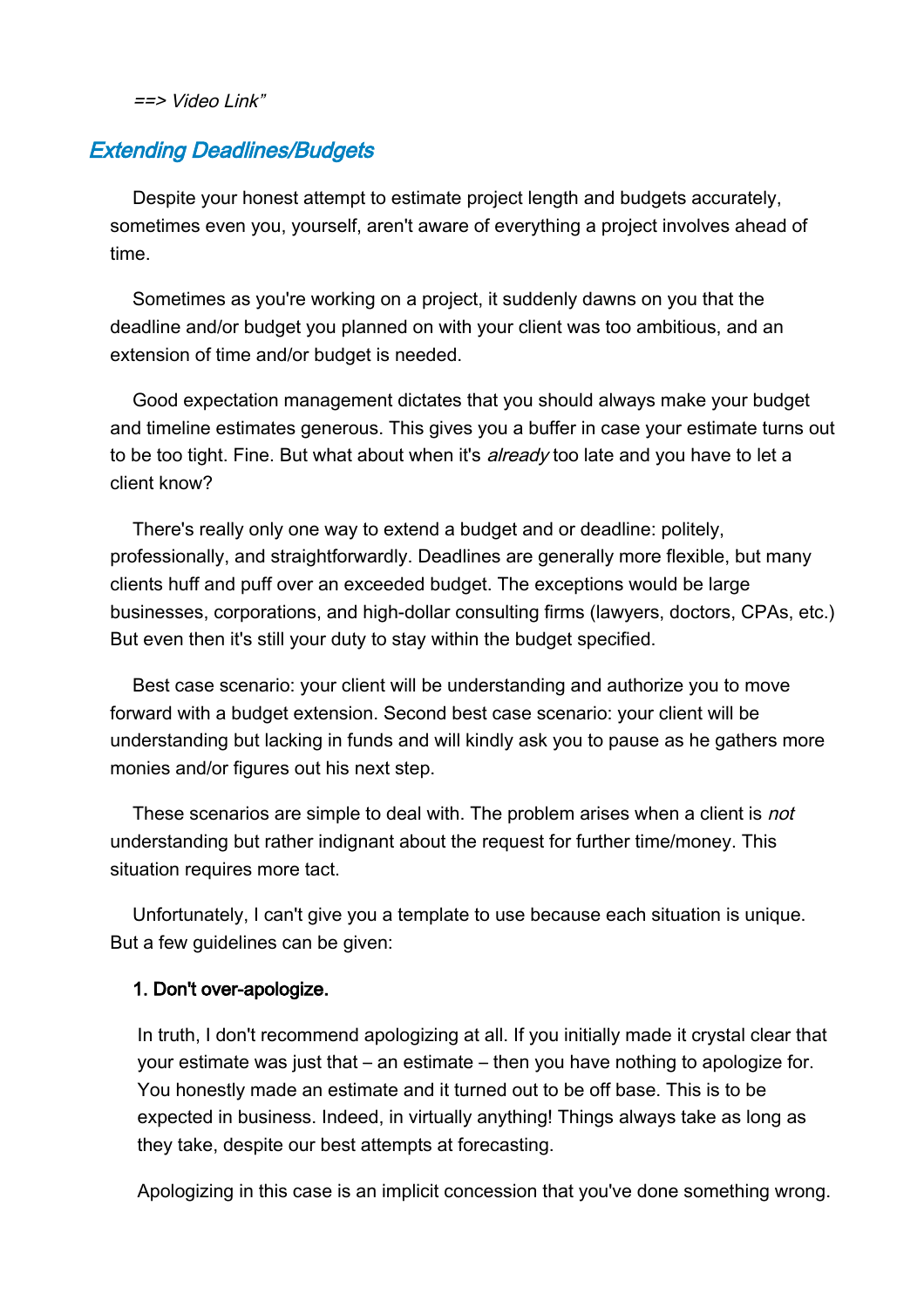You haven't. A client will gladly use your apology as leverage to get more mileage out of your labor because he thinks you feel sorry and worried; the perfect storm for him to get you to "do stuff" you won't be paid for. In a word: it's weak. Never apologize to somebody when no apology is truly warranted. It will just open you up to exploitation.

# 2. It was an estimate –

Remind your client, if need be, that your estimate was just an estimate and that he even agreed to these terms in initial correspondences.

Remember that I said that you should first make your initial estimate, then reiterate that it's only an estimate, and then get your client to confirm that he understands this...?

Well, your client might be pissed off that you'll need to go out of bounds, but he agreed explicitly that this was a possibility. So he can't be angry at you because you laid all your cards on the table before you got started.

I mean, he can be angry at you, of course. But if that's the case, there's really nothing more you can do. A client who understands it's an estimate, agrees to it, and then flies into a rage when the estimate turns out wrong is beyond persuasion and is the kind of client you want to avoid.

One thing you should never, ever do, is go over the budget, allotted hours, or deadline without first informing the client of the situation and getting his explicit permission to continue, pause, etc. Don't ever assume it's cool to bill for more hours.

# 3. A quick story for you:

I once did work for a client and sent him itemized timesheets to update him on time and budget. At one point, I started to exceed the agreed upon budget but he never said anything about the overages and just kept answering my questions and giving me more instructions.

When I sent him the final bill, he blew a gasket out and refused to pay. Apparently, he didn't even bother to look at the timesheets I'd been sending over. He just assumed we were within budget. And *I* assumed that he would have seen plainly that we weren't. My mistake was first in assuming anything, and second, in not sending him a message explicitly stating something to the effect of:

"We are *here* progress wise, we are *here* budget wise, and I'm on the verge of exceeding the allotted hours. If you want to move forward, please explicitly say so. If you'd like me to pause for the time being, please let me know either way."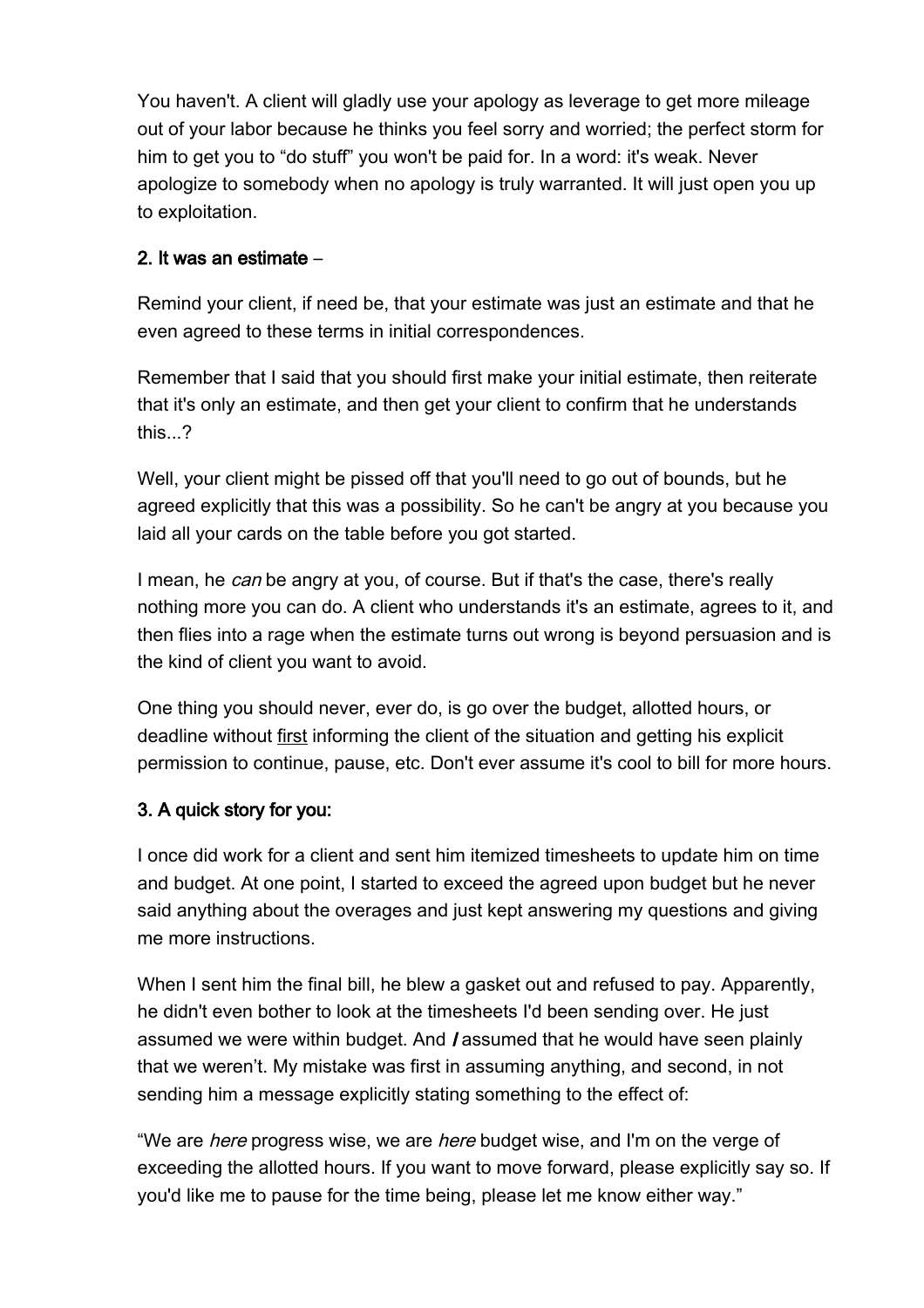Do not allow your client to reply ambiguously to direct questions. This is business and things must be clear and well defined. Force him (politely) into a clear decision. Ambiguity is not your friend in business matters. In fact, it's often used as a license to cheat people out of their honest efforts.

#### Initial Consultations

By the time you're in the position where potential clients are regularly sending you inquiries and you have more work than you can handle, you'll be able to start charging for your initial consultations as well.

On the surface, this may seem greedy and shortsighted. But this is one of those counterintuitive things you learn through experience: always charge for your time!

Granted, if you're chatting with a potentially huge client, you might make an exception. But even then, if you're giving away consulting hours *pro bono*, your potential clients are bound to wonder just how valuable your time really is...

I've found that some people will seek out your professional opinions under the pretext (whether legitimate or phony) that they want to hire you but just need a bit more information first. Then, once you've given your expert opinion, perhaps even researched a few things on this person's behalf, and spent "x" amount of unpaid time filling him in, he will use your advice and hire somebody cheaper (or simply do it himself.)

So the potential client decides not to hire you after all, thanks you for your free consultation, and you walk away with, as the New Zealanders are fond of saying, fuck all. It's much smarter and more beneficial to both you and a potential client to charge for your consulting time.

This goes for interminable email exchanges with potential clients as well. If you're answering a bunch of questions that this person doesn't know the answer to but you do thanks to a lot of work, research, and experience, you are cheating yourself and your client. I'll often say something like "Ok Mr. Client, I'll be happy to answer these questions and more. But at this point I have to start charging for my time as we've moved into consulting territory."

Look at it this way: when you go to see a doctor for a physical examination and he recommends changing your diet and getting more sleep, you don't just tell him "Well, thanks for the checkup doc, but I don't think I'll be starting that exercise program or fixing my sleep at the moment..." and then not pay him on the basis that you won't be taking his good advice. The doc's advice is good and he gave it. So he deserves to be paid. What the recipient does with it is his business.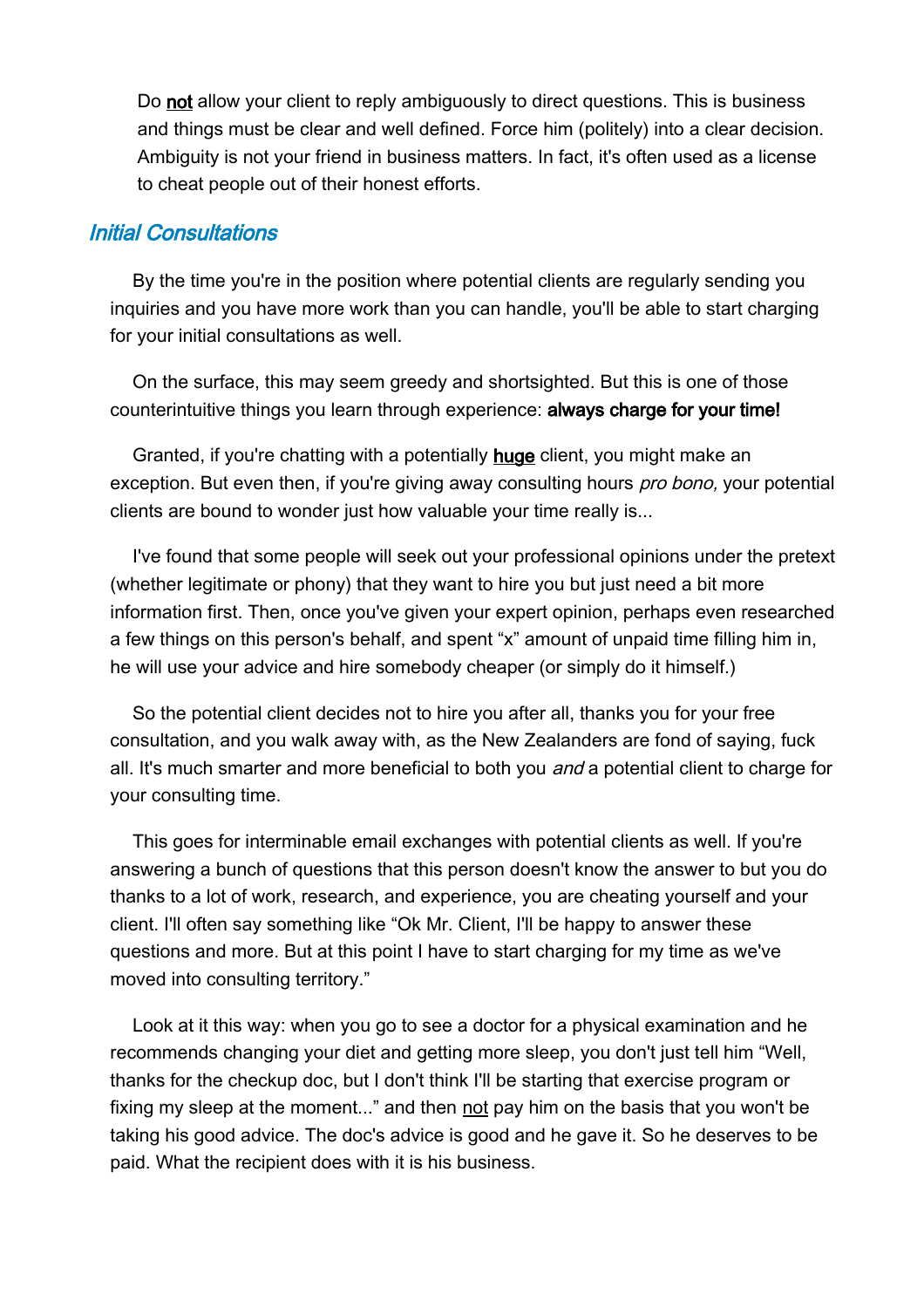Your time is irretrievable and your expertise has cost you a lot of time, struggle, and hard work to come by. Charge for it and don't back down from this position. Professionals value their time and other professionals understand this. So deal with the pros and ignore the deadbeats.

It's also beneficial to the client because we humans value what we invest in. The higher the investment, the more we value the return. ("Investment," by the way, is another psychological 'trigger', which states that the more time/energy you put into something, the more invested you become in getting the desired outcome.). If you pay somebody a pretty penny for advice, you will value it more and be more likely to actually consider it and implement it than if you had received it for free.

So charging people for your time and expertise isn't just prudence; it's an act of compassion. Otherwise, you can give out amazing, expert advice for free all day and people won't listen to a word of it as if you were some nobody.

I recommend charging a bit more for initial consultations than your hourly fee and setting at least a one hour minimum. It's a good idea to collect the fee up front as well. Why, why, and why?

When you're busy, you already have many thing occupying your headspace. Every new thing you have to think about has a mental 'setup cost.' You're switching gears from one task to another. From one 'domain' to a completely different 'domain.' And then when you finish *this* task, you'll have to switch gears yet again to get back on track with the first task.

The more things you are doing and thinking about in parallel, the more diluted your focus becomes and the less effective your output. So while some potential clients erroneously hold the idea that you owe them a free consultation for the mere prospect of working with them, the reality is that nobody is entitled to your time unless they're compensating you for it on mutually satisfactory terms.

In fact, you are doing the other person a favor as well by tearing yourself away from your already-paying clients to enlighten him about what he needs to do to move his business forward and make more money. This is especially the case in many situations where the client doesn't even know what he doesn't know. And quite often, they only have a vague idea of what they want until you help to clarify their vision and mold it with your expertise and understanding of what's actually involved.

Now let me pause at this point and make something abundantly clear. I know it may sound like I'm really beating up on the folks who pay our bills. Or that I'm promoting an "us" vs. "them" mentality. But let me assure you that nothing could be further from the truth. I feel nothing but gratitude towards my clients and I act with courtesy and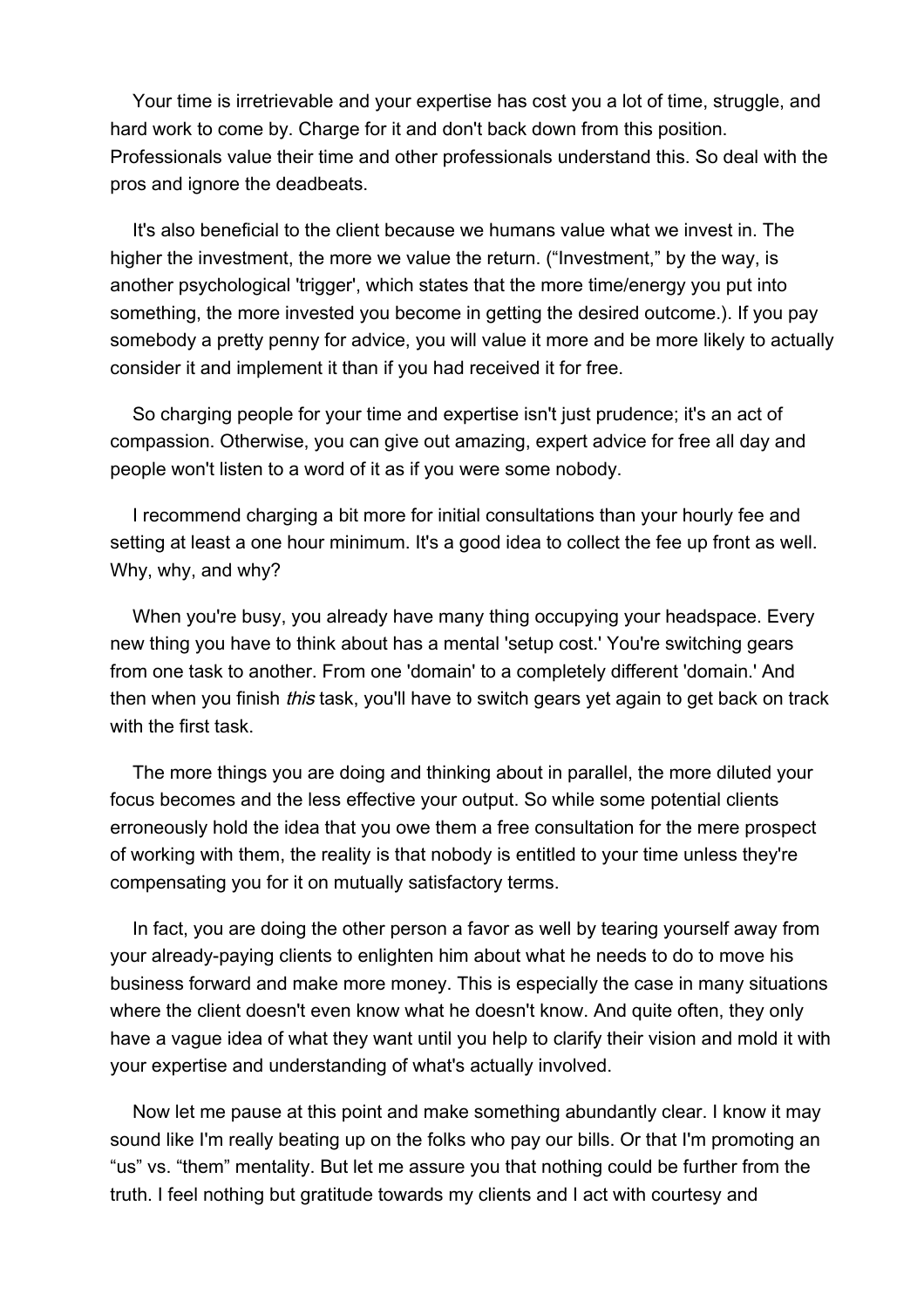professionalism at all times.

Instead, what I'm desperately trying to communicate to you is how to sucker-proof your consulting business. I guaran-damn-tee you that if you write off my advice and learn it all the hard way, you will inevitably arrive at the same understanding that I'm presenting to you here.

The fact is, people will rip you off, exploit you, use you, and abuse you to the degree that you let them. We all want to get as much as possible and pay as little as possible for it. By utilizing smart and tested business processes, mental frameworks, and procedures like those laid out in this book, you minimize your exposure to these risks and avoid becoming a sucker.

I heard a true story from a friend about a consultant he knew who worked for a year on a high level programming project. When he finished, the client refused to pay, and he was ripped off to the tune of \$100,000. Ouch.

Clients are neither the bad guys nor the good guys. People simply are as they are. And it's important to come to an unclouded appraisal of the nature of people in life and business as they truly are, not as we might wish them to be. From this vantage point, you can make decisions with clarity, honesty, objectivity, and good ol' common sense.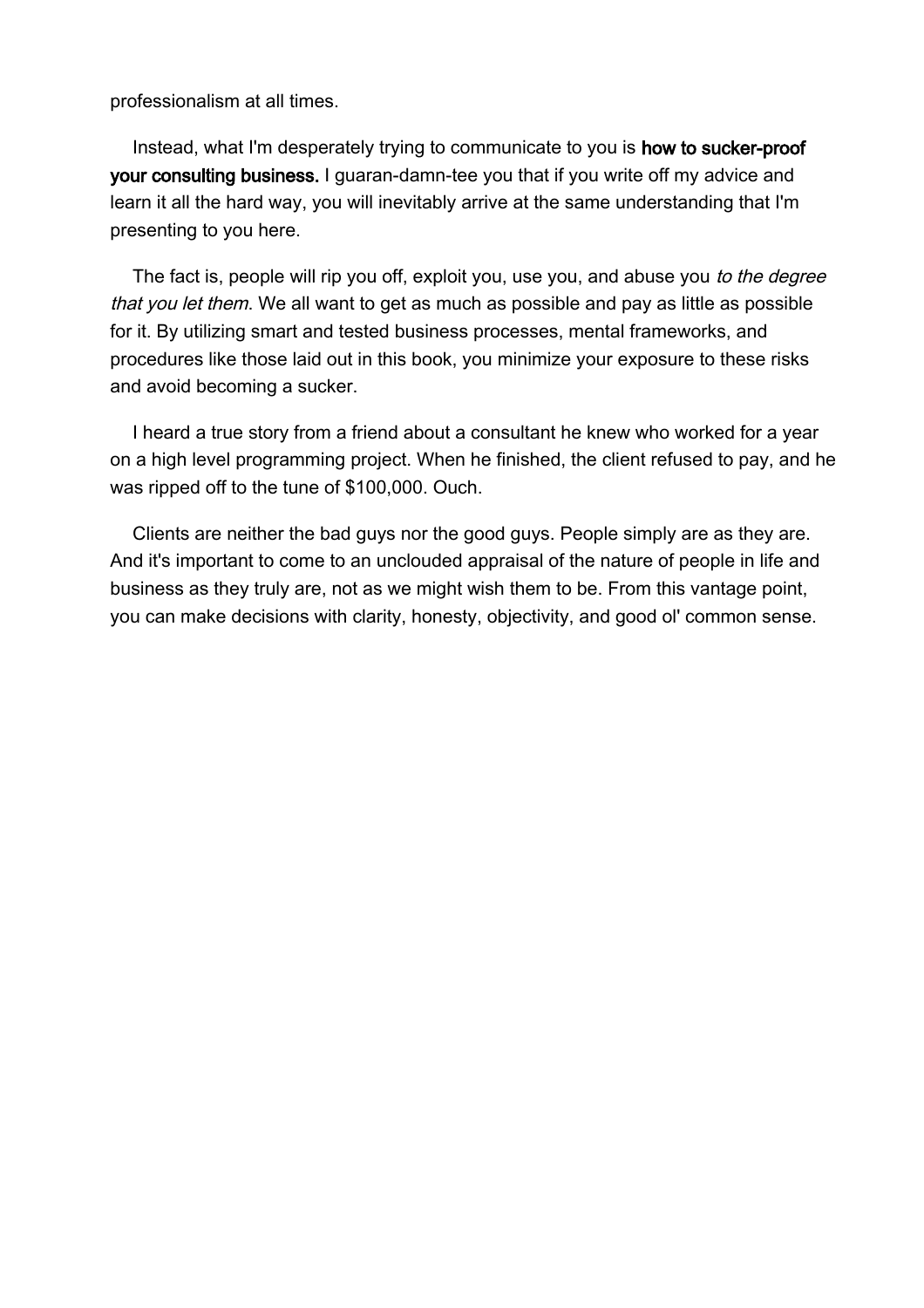# Chapter 6 – Communication Mechanics

How can you communicate with your business contacts in a way that leaves them with the feeling that you're a top-quality, professional consultant well worth the rate he charges? Enter communication mechanics...

It pays to be mindful of every last bit of communication you have with any of your business contacts, whether they're current clients, prospective clients, acquaintances, colleagues in your field, etc. In fact, every word you type or speak and every action you take reflects upon you and either advances your business or doesn't.

First, some logistical concerns. Then we'll drill down into the finer points.

#### Email as a Primary Point of Contact

Ideally you want to keep all of your communications with a given client in one place. I recommend your email inbox be this place. These days I even push my clients off of Skype and insist that they email me with all of their concerns. This, again, is *mutually* beneficial.

Some clients love to chat on Skype because they can fool themselves into thinking they're doing work, when more often than not they're simply putting it off. If you as a consultant can keep your clients gently accountable to make real progress on their business goals by refusing to allow them self-indulgent behavior on the clock, you will quickly earn the reputation of a star consultant.

In the typical scheme of things, consultants are seen as those guys you "give work to." Many clients unconsciously subscribe to this model of one-way accountability. While it's true of course that they do give work to you and you are accountable, most clients don't feel themselves to be, in turn, accountable to you.

Having been both a consultant and an employer of many consultants, I can say that this is a major error in thinking. Even though a client is paying you, his input, cooperation, and investment in your project (it's his project, really) is crucial. And it goes beyond merely paying you.

Imagine a client sends you a payment and some vague directions about what to do. Then he disappears for a week and resurfaces demanding the completion of X, Y, and Z. These kinds of clients think that their accountability begins and ends with the payment. Little do they realize, if they want to make the most of their investment, they have to work with the consultant. Keeping your communications business-oriented and in one convenient place helps accomplish this.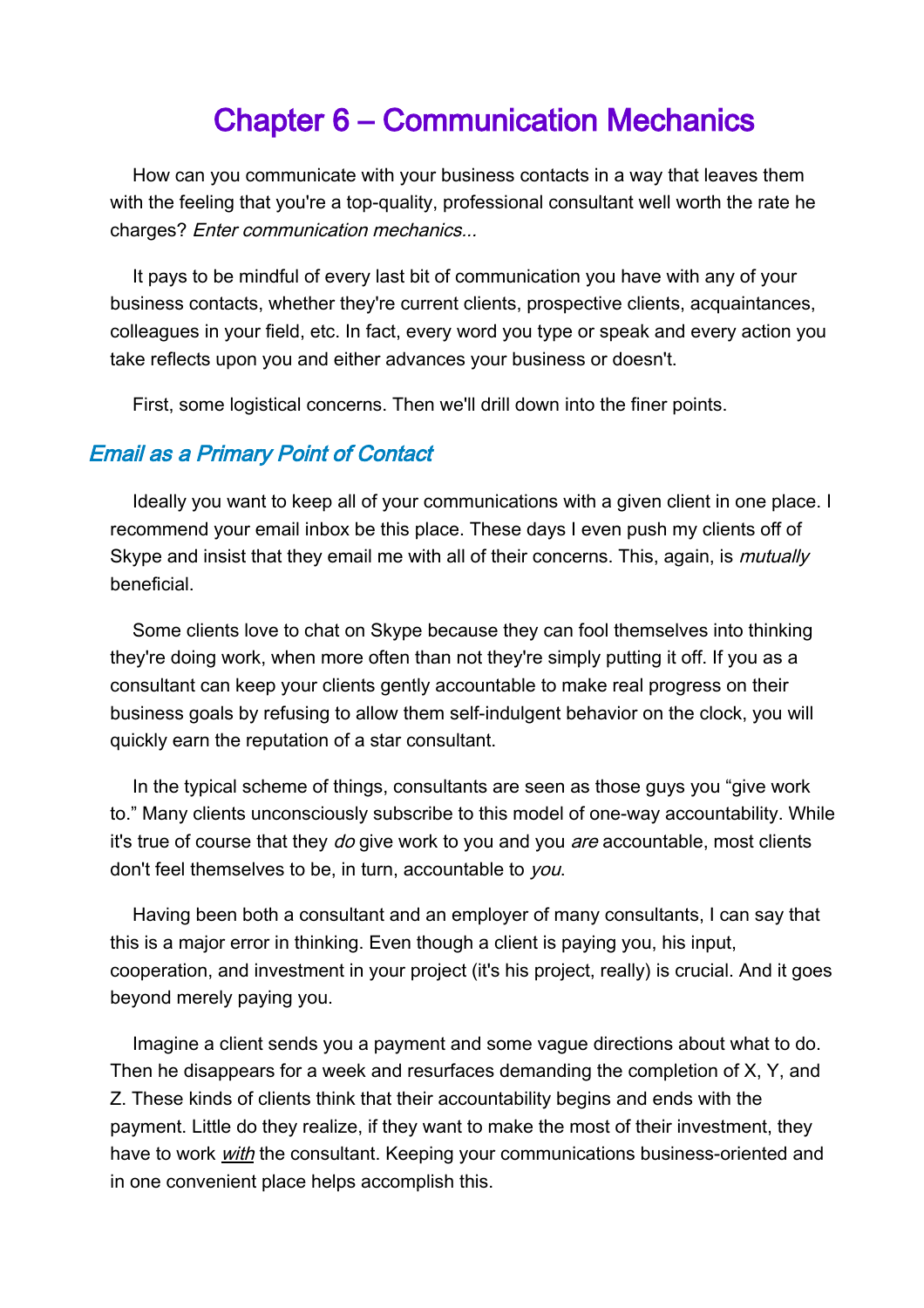A major benefit of email is that all of your conversations are stored in your inbox and in one email. Some clients love to write new emails. It's better to ask them at the very outset to simply reply to the same email over and over. Otherwise, your communications will get lost in the clutter of your inbox.

If a client insists on a Skype conversation, schedule a specific time and get straight to business. It's fine to be friendly and exchange a few pleasantries. However, you want to keep the roles clear. If you allow a business relationship to drift into friendship, you can expect your client to start asking for 'favors' of you on the basis of that friendship. And you can't very well charge for conversations that aren't purely business oriented.

I've met some of my long-term clients for dinner. And I absolutely do think that building a deeper relationship is certainly worth the while. But it's a business relationship. People want to do business with people they like and will give those folks priority. But the primary thread running through everything should be a mutual commitment to improving each other's businesses and offering one another value.

And indeed, what could be more "friendly" than helping somebody grow his livelihood and elevate his lifestyle?

Regarding Facebook, LinkedIn, Twitter, and other avenues of communication: they are all great if used judiciously. Just remember to funnel correspondences back to your email inbox where you can filter and sort them in bulk.

Unfortunately, if you're using oDesk/Elance, you'll be forced to write your correspondences on the site. The same is the case with Project Management platforms like Basecamp and Asana. I say "unfortunately" because these platforms also send email notifications when your client updates the conversation, which clutter up your inbox (yet another reason to track time yourself if your client is willing to let you do so).

## Answering Email Inquiries

It's best to explain good form in answering inquiries by going through a real example. Here's an inquiry I received from a prospective client. We didn't wind up working together, but answering inquiry emails, even if they don't result in paid work, is an awesome (and very practical) exercise in professionalism, succinct communication, expectation management, and people skills.

Example Email:

Hi, Victor.

I saw your thread in Warrior Forums and also your thread in DAP forums. I'm thinking about using DAP to my website. I hope you can give me some opinion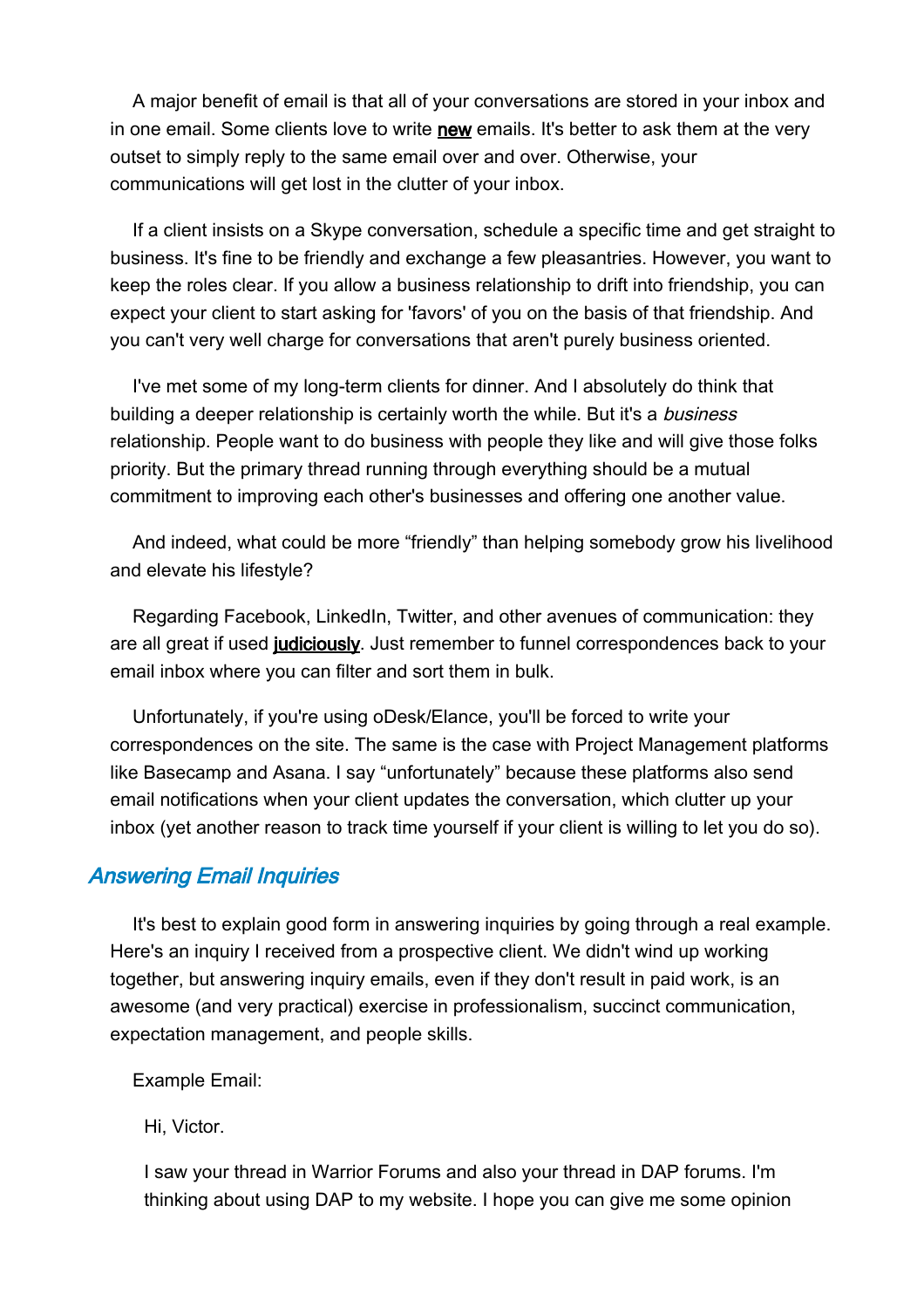about it, coz I'm still not sure if DAP is the best for my need.

So here is my questions:

# 1. My website is xxxxxxx

Now it's using PHP script made by local programmer here in Indonesia. The problem is that the script is getting more errors nowadays (I think because it's using old kinda coding or something). So I need to move to something fresh and powerful.

But since it's been running since 2011 and already have many members and affiliate, I'm afraid that migration to another software/script will cause database damage in the process. Would you please explain about the risk? And could you help me move to another software/script without leaving database errors in the future?

# 2. This is my website work system:

Customer come to my site --> They (not me) fill order form (name, address, email and phone number) --> I get email about the order including the customer details --> I text the customer via SMS tell them my bank account --> They SMS me back that they already transfer the money --> I check my bank account and I login to admin area to activate them --> The affiliate bonus is recorded instantly as I activate the customer.

Do you think DAP is the best for me?

Thanks, Victor. I really appreciate your time.

Best regards,

Client #1

Hi Client #1,

Thanks for getting in touch.

Let me answer you point-by-point:

## 3. My website is xxxxx

Now it's using PHP script made by local programmer here in Indonesia. The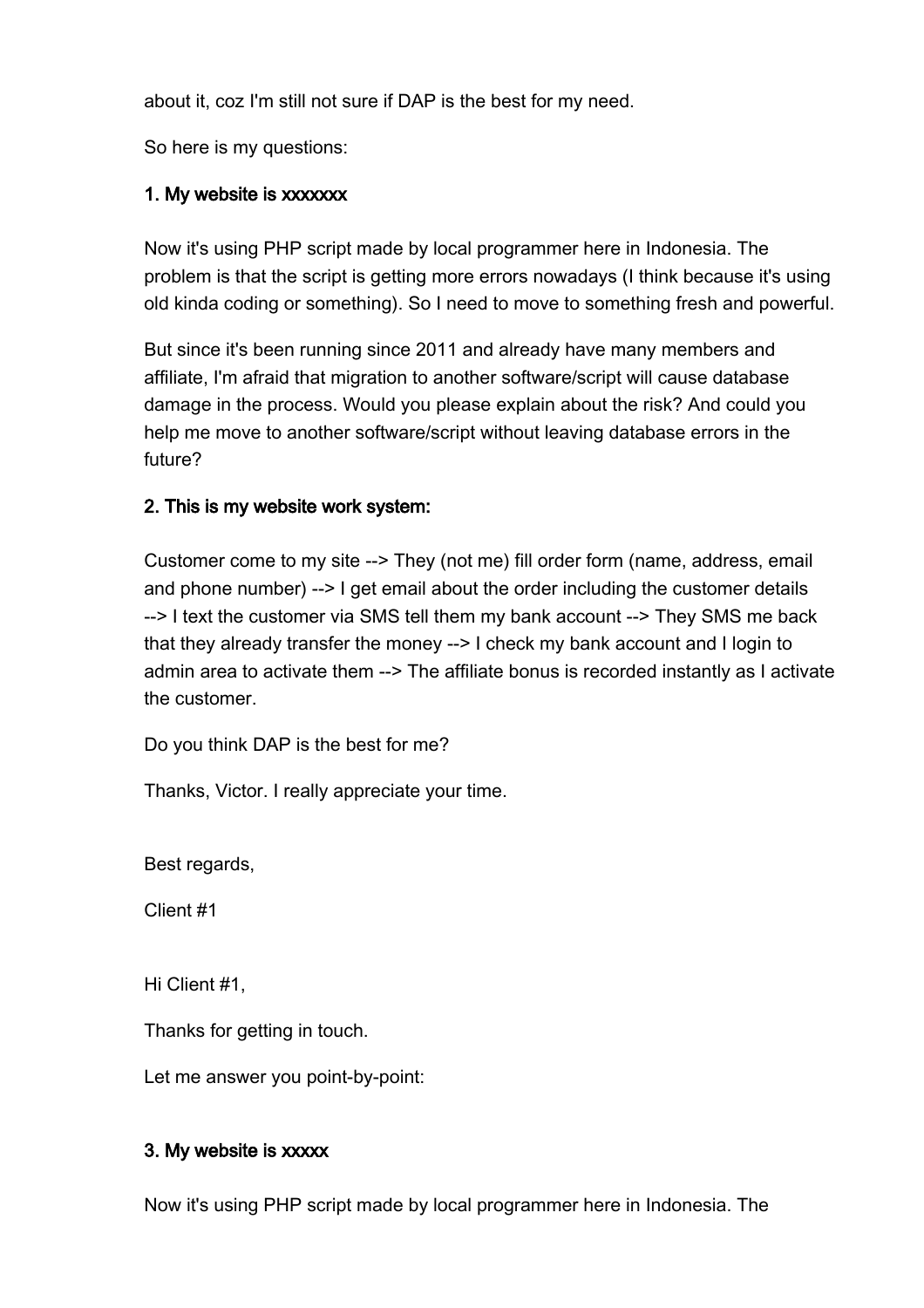problem is that the script is getting more errors nowadays (I think because it's using old kinda coding or something). So I need to move to something fresh and powerful.

# What, exactly, does the script do? Please be as specific as possible.

But since it's been running since 2011 and already have many members and affiliate, I'm afraid that migration to another software/script will cause database damage in the process. Would you please explain about the risk?

## As long as we make copies of your database it shouldn't be a problem.

Also, your current site is HMTL. DAP and most other membership scripts require Wordpress.

So a safe solution would be to simply install wordpress (which uses its own database), copy all the users over to the new database, test access, and then when everything is working, simply switch over the URLs.

# So to answer your question, there is a risk (as with anything), but if you have somebody competent do it, it can be largely avoided.

And could you help me move to another software/script without leaving database errors in the future?

## Certainly.

## 4. This is my website work system:

Customer come to my site --> They (not me) fill order form (name, address, email and phone number) --> I get email about the order including the customer details --> I text the customer via SMS tell them my bank account --> They SMS me back that they already transfer the money --> I check my bank account and I login to admin area to activate them --> The affiliate bonus is recorded instantly as I activate the customer.

Do you think DAP is the best for me?

## How many members do you have?

I think DAP would be a good solution because it allows you to bulk-import members and is very flexible.

You could do the same thing in DAP that you've been doing with your current solution.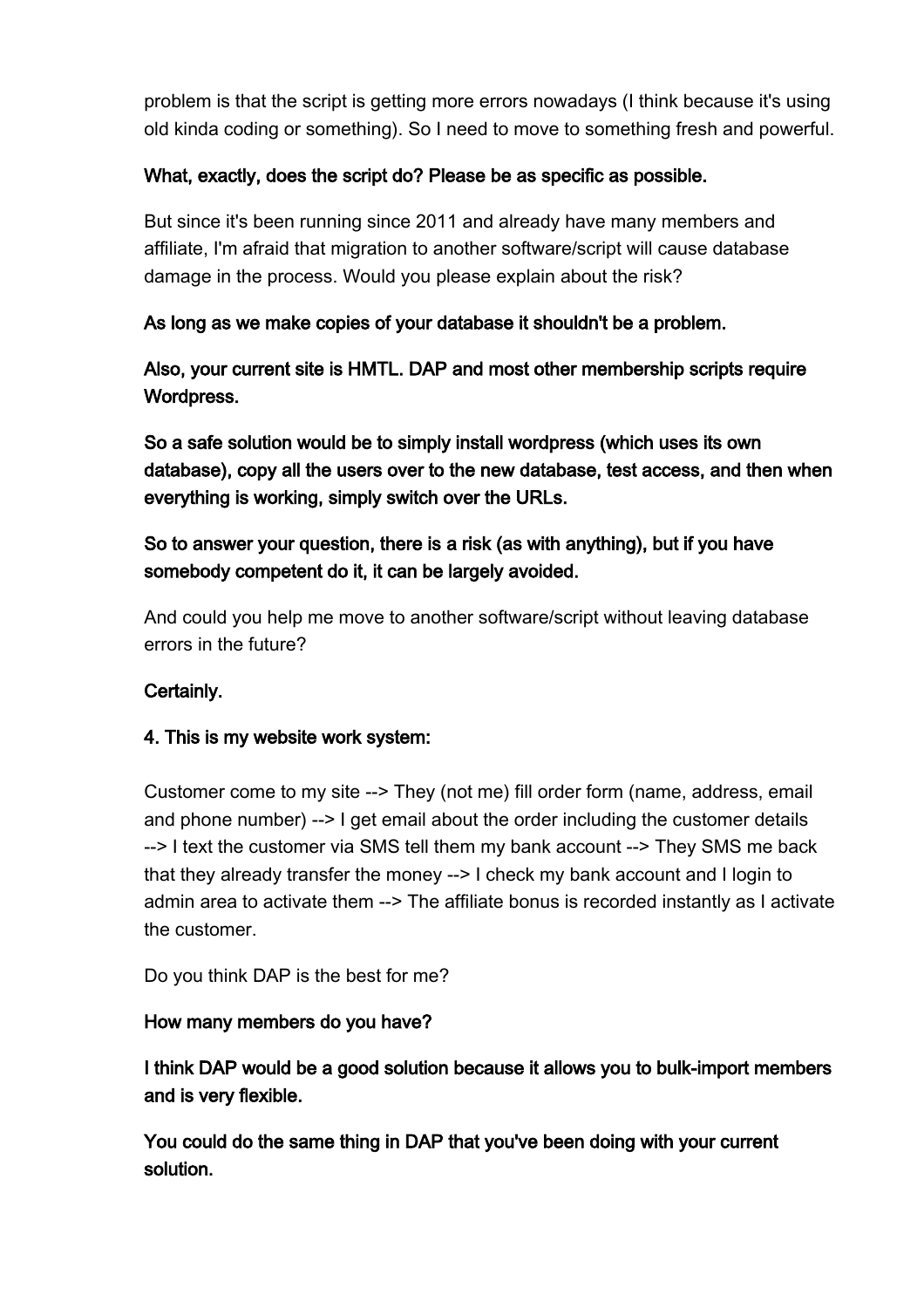#### That is, manually activate users once you've confirmed they sent you the money.

# Could I take a look at your admin area? You can make a short video if you don't want to give me access.

Even if some of that reads like Greek to you, take notice of a few important things about this email exchange. First of all, I say a courteous "hello," a "thanks for getting in touch," and then get right to business. This is good form. The potential client has problems and wants solutions *yesterday*. Anything more would be irrelevant small talk.

Next, I reply using numbered points. I initially started doing this for my own benefit because it made it much easier for me to read, respond to, and revisit an email. But I found that clients often tend to adopt this style and reply to me in numbered points as well. This keeps communication very clear and organized. As Steve Jobs would enthusiastically tell you, design matters, even if it's the design of a lowly email.

The third thing I do is ask pointed questions. I never agree to help a prospective client with a project unless I know everything it involves and that I can do it (and do it well). Of course, if you're offering a simpler service that doesn't require quite so much reconnaissance, then you can simply give the potential client a yay or nay response. But you never know when you may wind up doing something more involved!

Fourth, I answer my prospective client's questions as comprehensively yet as succinctly as possible. It's always in your client's best interest if you can educate him and make him aware of his options to the extent that it will serve his business purposes. He doesn't need to know the ins and outs of every last bit of software you use or what computer you do your typing on. But he does need to know the relevant bits so he can make a smart decision.

Fifth, when applicable, I anticipate problems and issues and communicate them. The reason a potential client reaches out to you is because of the rare expertise you possess. If your understanding and experience lead you to believe that it may be in your client's best interest to do X, Y, and Z instead of A, B, and C, then don't be shy about conveying your suggestions. If you can help a client anticipate potential snags, if you can help him future-proof a project (to the extent that future-proofing is even possible with technology), he will love you forever! And he (or she, in this case) will leave you reviews like this: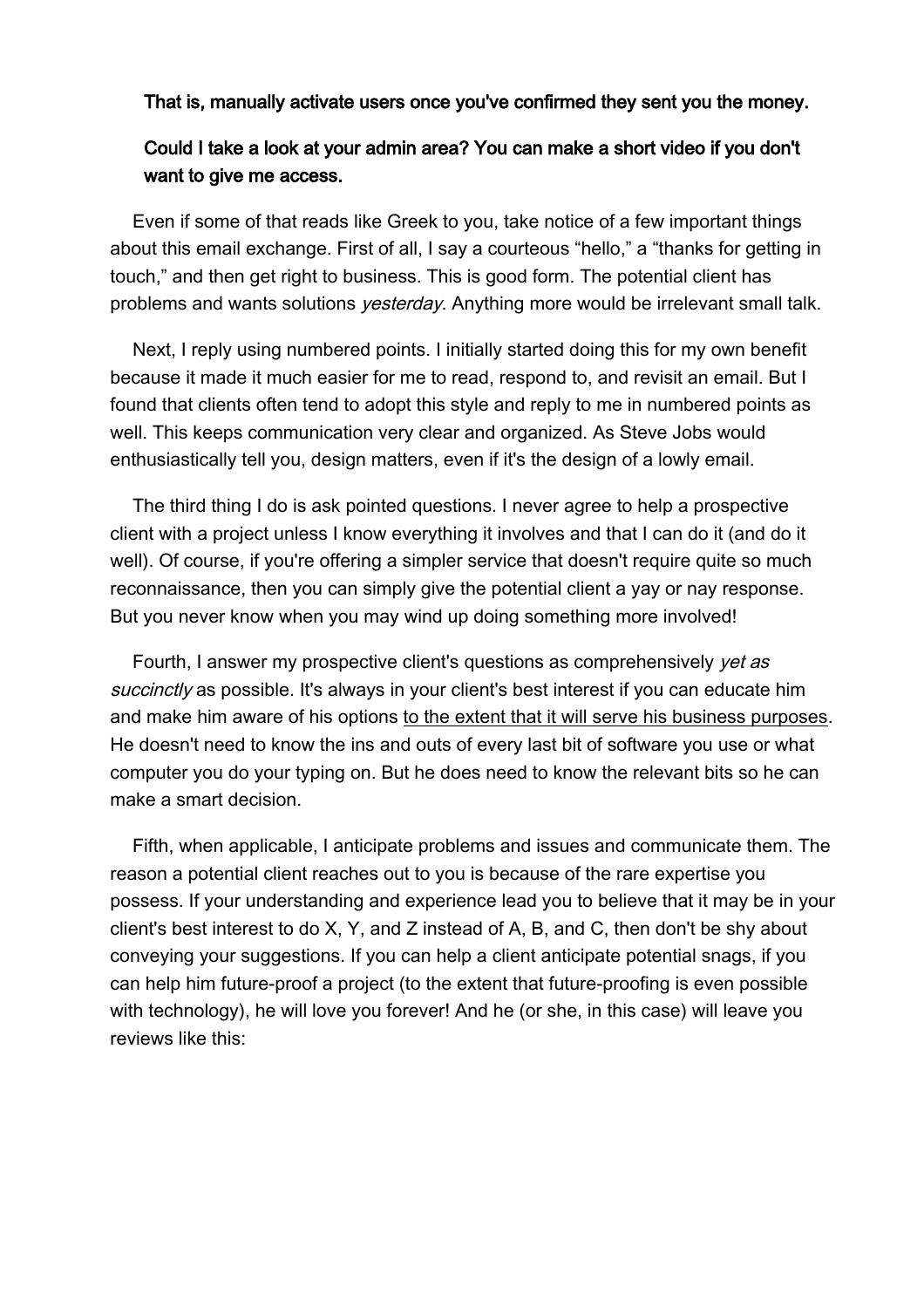| ■ 06-19-2013, 01:02 AM                                                                                                 | #14                                                                                                                                                                                                                                                                                                                                                                                                         |
|------------------------------------------------------------------------------------------------------------------------|-------------------------------------------------------------------------------------------------------------------------------------------------------------------------------------------------------------------------------------------------------------------------------------------------------------------------------------------------------------------------------------------------------------|
| ToraC                                                                                                                  | Re: I Set Up: OptimizePress, Affiliate Programs (Clickbank & more), Membership Sites, AWeber, DAP, E                                                                                                                                                                                                                                                                                                        |
| Warrior Member<br><b>Registered Member</b><br>Join Date: Jun 2013<br>Posts: 1<br>Thanks: 0<br>Thanked 1 Time in 1 Post | It was such a pleasure working with Vic. I really felt in safe hands. He set up our membership site in the<br>quoted time and with a really fast turnaround. He communicated all the way through and was available for all<br>my Ask Vic questions afterwards! He thought of things I wouldn't have thought of - such a refreshing change!<br>He is my new Go-To Guy for all things tech related like this! |
| $\bullet$ ( $\Lambda$                                                                                                  | MULTIQUOTE COUICK REPLY                                                                                                                                                                                                                                                                                                                                                                                     |

# How to Communicate with Clients (General Comm-Mech)

First a disclaimer: there will always be room to improve upon and refine your communication skills. Every situation–every single one–is unique and should be treated as new (as opposed to a repeat of a previous, seemingly similar situation). That said, I've developed some general guidelines over the years, mostly through trial and error, that have served me well in my consulting business.

#### Professionalism

First, let's define professionalism: professionalism is the art of properly managing expectations, delivering results, and giving your clients a truly wonderful experience of working with you.

Mind you, this definition depends on your client to some degree. You can do everything perfectly on your end, but if your client is a curmudgeon, he'll put an objectively professional business experience through his own misanthropic mental filter and see it how he wants. But let's worry about what we can control and leave the rest of the universe to do as it will!

I necessarily define professionalism vaguely. While some kind of definition is useful, in a complex domain, rigid definitions lead to ignoring the uniqueness of situations, subtle details, and the overarching principle to use your own awareness and best judgment at all times. Because truly, only you are fully aware of everything a given situation entails.

My rule of thumb is simply asking myself "Does this feel totally professional?" While this may seem somewhat hokey, consider that your emotions have evolved over tens of millions of years to inform you, with mind-boggling precision, what a situation means, and how to deal with it effectively. After all, the psychological triggers are still with us...

When answering an email, for instance, writing a letter, doing work, or any other business related activity, simply ask yourself "Is this consummately professional on my part?" If the answer is anything but a resounding "yes," call yourself to a higher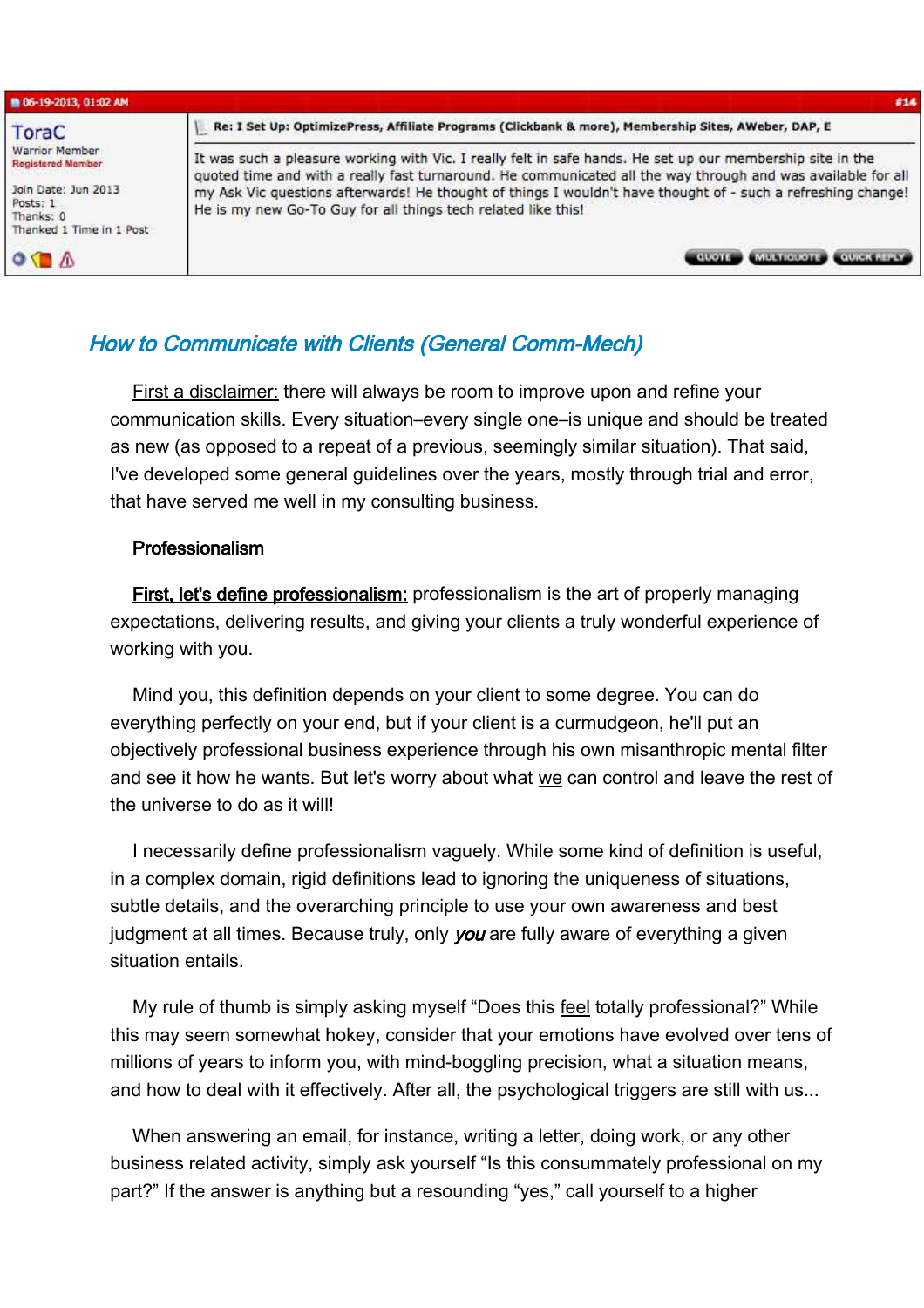standard. Don't let laziness win. Always go the more professional, thorough route.

While there may not be such a thing as universal karma in the Buddhist sense, what comes around in business certainly goes around one way or another.

#### **Pithiness**

Pithy (*adj.*) - short, concise, to the point.

The more efficiently you communicate with clients, the better. This is why I insist on editing and re-editing even short, seemingly inconsequential emails to clients. If you can say something in 10 words instead of 20, always opt for 10.

There is, however, one notable exception. If the thing you're explaining to your client has the potential for misinterpretation due to ambiguity or lack of information, then provide as much information as is needed to make sure your client understands the communication fully, in all its dimensions.

This is especially the case when a client simply doesn't know all the available options. Hence the need to ask the right questions (a skill you develop with time and experience). In short, keep it as short as necessary to communicate what you need to communicate fully. No less, no more.

#### Edit and Re-edit Emails

I briefly mentioned earlier that I edit and re-edit all client communications until they feel right. If, for example, an email doesn't feel 'just right', doesn't address all points, and doesn't do so professionally and in a pithy fashion, I don't send it out. I go back and edit it until my gut and brain agree that this email is "right". Only then do I hit send.

The beauty of email compared to other forms of communication is that you can take your sweet time in responding. You can think through your answers, research points of which you're unsure, consider the implications of  $x, y$ , and z and approach your business with more forethought and strategy.

Other forms of communication like Skype, Google chat, phone calls, etc., demand a more or less instant reply. And so it's easy to say things that come to mind quickly to fill the space, thus making hasty promises and speaking too extemporaneously.

And on the basis of these hasty replies, your client is building his expectations. So from an expectation management perspective, conversations outside of the realm of email are dangerous (unless you specifically schedules a session to resolve and clarify various issues).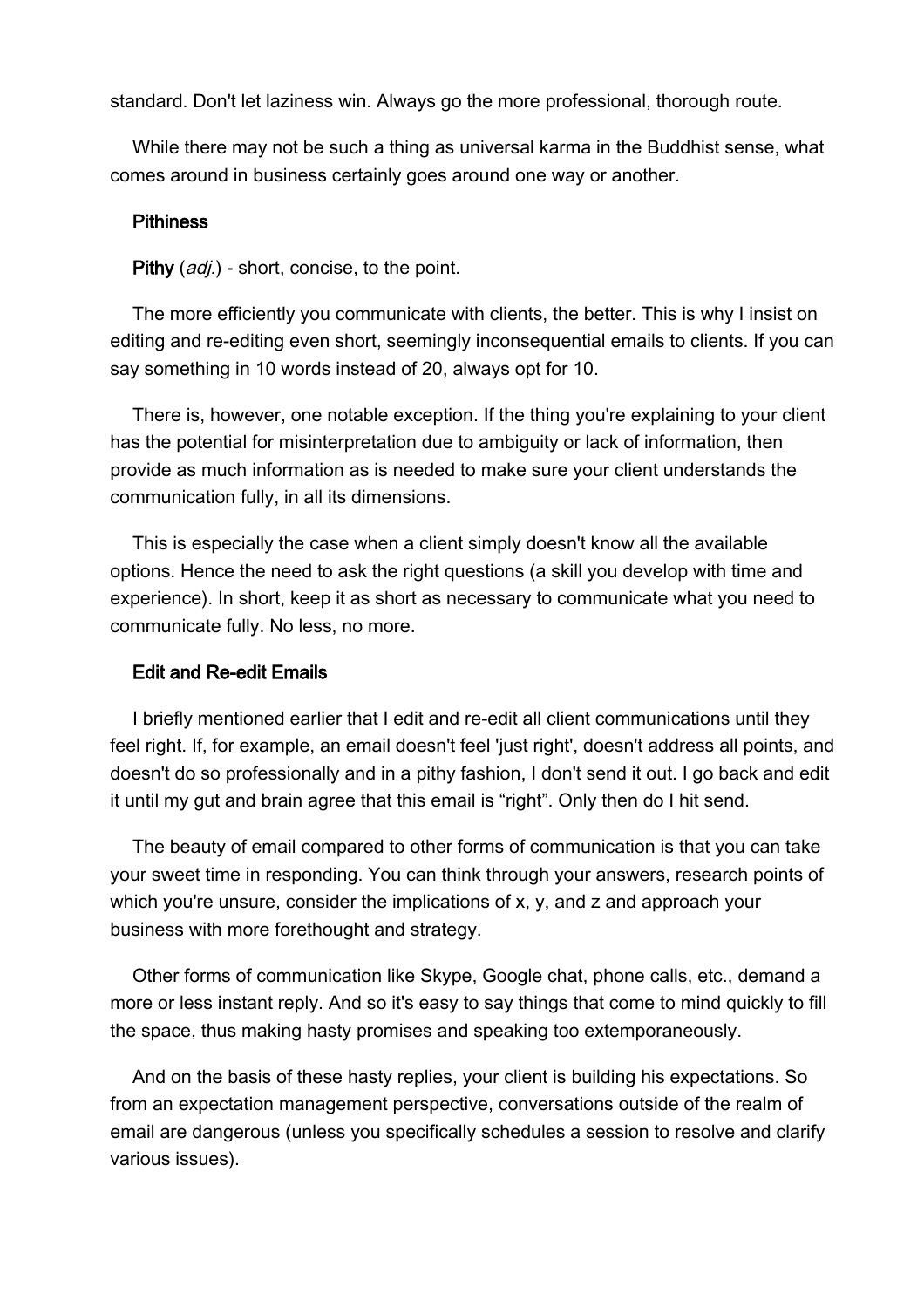#### **Promptness**

It pays to be prompt. Clients who invest in your services are often anxious about every little step of the process. Unresponsiveness and long periods between updates exacerbates this anxiety. So reply promptly if you can. But remember not to allow a client to yak endlessly about nothing because it doesn't move things along for either of you.

If a client sends me an erroneous communication, I typically ignore it. This 'trains' your clients to talk business, not fluff, and conveys to him that you're not ok with wasting your time (nor his) on unproductive matters. If it don't make dollars, it don't make sense.

To be prompt does not mean that you are at your client's every beck and call, nor that you make yourself perpetually available to them on Skype, email, etc. Some clients have a habit of over-communicating, which sabotages your productivity in actually helping *them* in the first place!

Yes, you want to communicate promptly. But only when you have something of substance to communicate. Otherwise, keep your clients focused by barring ad hoc access to your time and energy. They may feel initially that you're uncommunicative. But in the end, they will thank you for keeping them accountable to stay on task when they couldn't master the discipline themselves.

Be prompt but be prompt about important matters.

## Terms

Your terms are the way you do business, the ways in which you refuse to do business, and an unwavering commitment to stick by your preferences no matter what.

For instance, you refuse to take on projects that span fewer than 10 hours. You refuse to work with clients who give you the feeling that they're unscrupulous. You refuse to lower your hourly rate. You insist on collecting payment up front. You refuse to be 'flexible' on payment. You "fire" clients who misbehave, etc.

While flexibility is important in any business, there are certain things which it makes to good business sense to be *in*flexible about. And clients generally respect you for sticking to your guns if it's done professionally.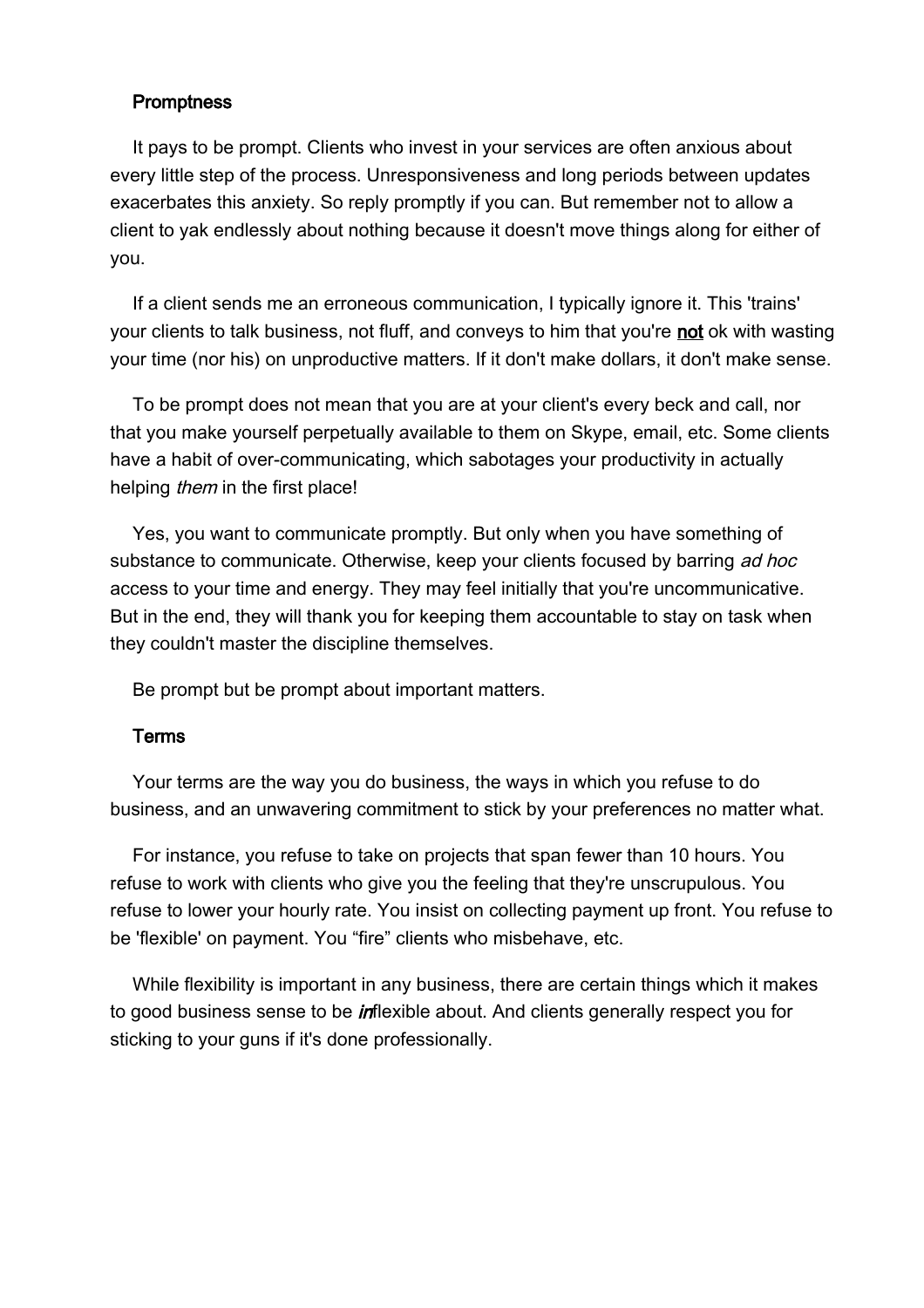# Check out this email I got from a client when we were negotiating terms:

| 12/21/13<br><b>Manufacturer</b> (@gmail.com>                                                                                                          |  |
|-------------------------------------------------------------------------------------------------------------------------------------------------------|--|
| to me $\vert$ $\vert$                                                                                                                                 |  |
| Hello Vic                                                                                                                                             |  |
| Thanks for the fast response. I am accustomed to hiring developers by the project, typically from elance or odesk. I have a<br>few questions for you. |  |
|                                                                                                                                                       |  |
| Would it be possible to get a total project price if I give you a list of everything that I would like setup?                                         |  |
| How do you typically accept payment, do you have an elance or odesk account?                                                                          |  |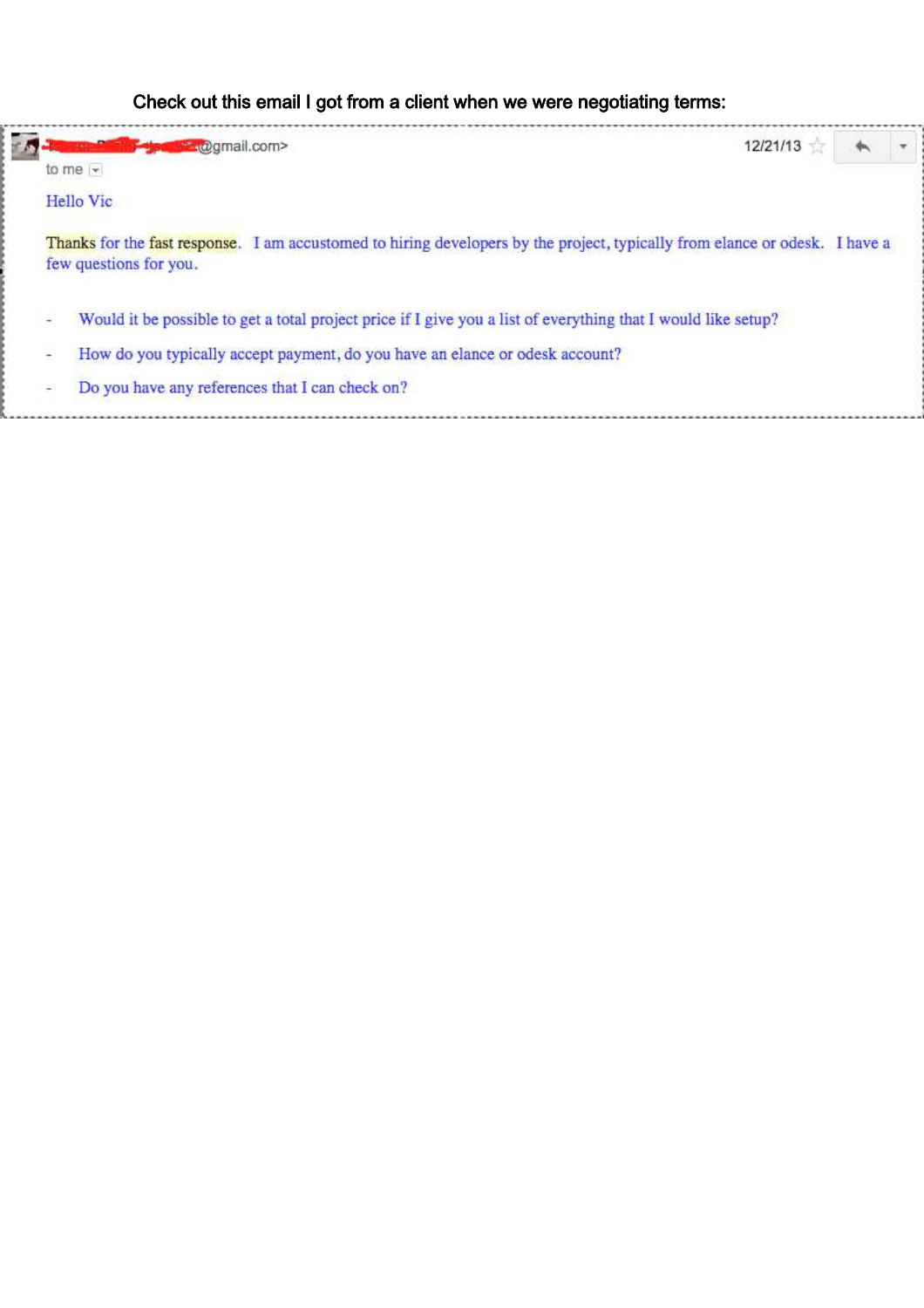# Would it be possible to get a total project price if I give you a list of everything that I would like setup? I could give you an estimate of approximate project length but I charge hourly, not by the project. (See bottom of email).

#### How do you typically accept payment, do you have an elance or odesk account?

I have both an oDesk and eLance account.

Of the two, I prefer oDesk.

I can also track time manually, if you'd rather save the oDesk/eLance fees, and pay via Paypal.

But if you're not cool with that, I understand, and I'm fine using oDesk or eLance. :-)

I do, however, ask for the first 3 hours up front.

#### Do you have any references that I can check on?

Certainly!

http://www.warriorforum.com/warriors-hire/743888-i-set-up-optimizepress-affiliate-programs-clickbank-more-membership-sitesaweber-dap-etc.html

Let me know if you'd like the contact info of some of the folks I've done business with most recently.

As you can see, one of my terms is that I don't work on a per-project basis. I learned the hard way that this gives a client *carte blanche* to demand a million things of you, only vaguely related to the original items, without any compensation. Charging hourly, on the other hand, forces the client to prioritize his business needs and get specific with what he needs you to do.

Hence, I never budge on this term because it would be mutually disadvantageous to do so (and some clients are perfectly aware that per project pricing gets them more of your labor with the plausible deniability that all this extra stuff they'll demand is "part of the project.")

You can see in this next point that my client wanted me to be 'flexible' on my billing because the software I was going to have to work with was new, and so I'd have to spend time figuring it out (time that I'd be charging for, of course).

Client: "Since the credit store plug in is brand new, can you be flexible on time spent figuring how to use it versus time spent implementing it for us when you tally up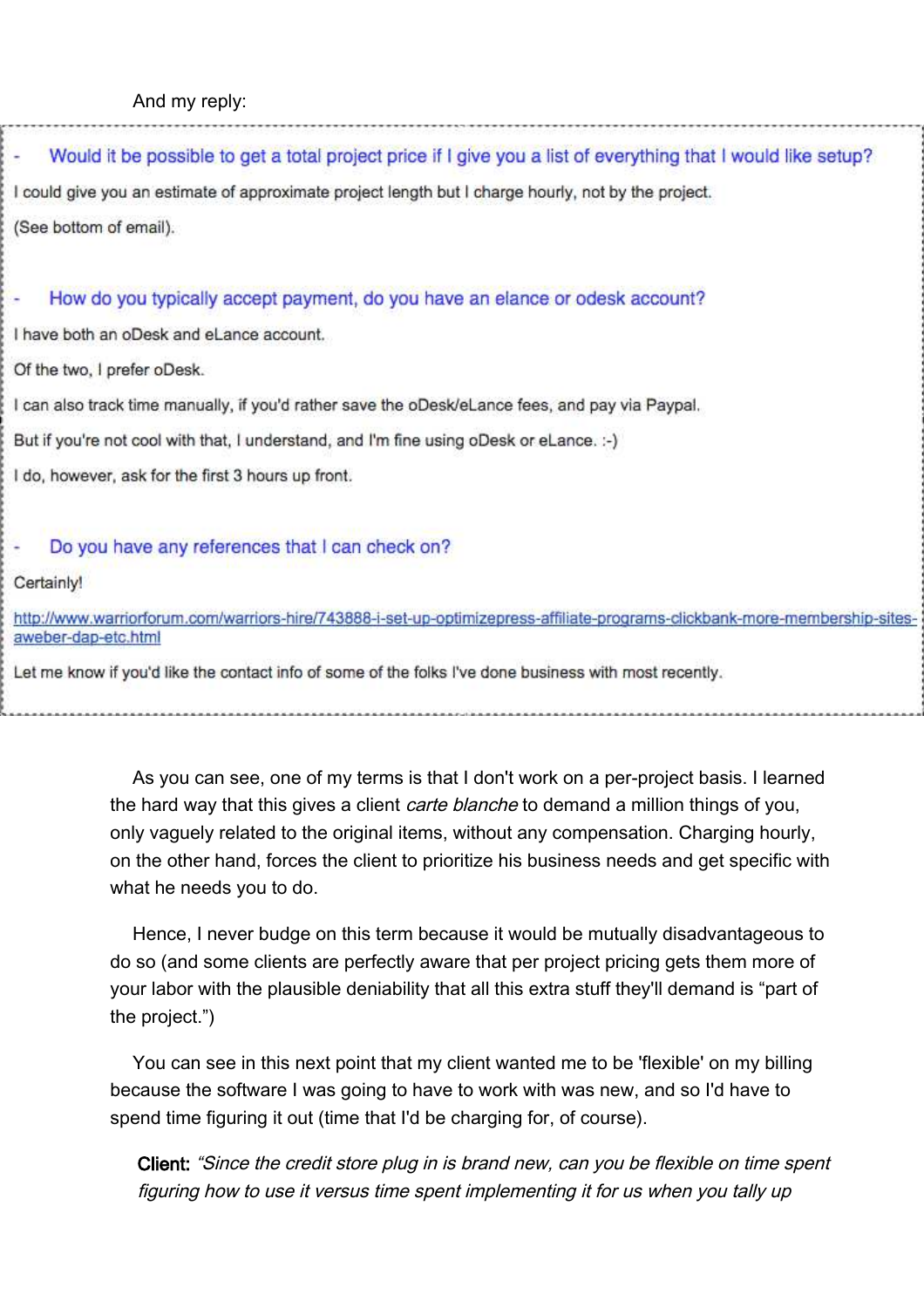#### those hours?"

Me: "I charge my full rate for my time and expertise, whether a piece of software is new or not. And in fact, there's new software being released in the Membership Site arena all the time."

Again, I politely refused to budge. New software is released all the time in every industry. If I were to give away free consulting time on the basis of new software being released, my business would implode in a matter of weeks. You must charge for your time; that is a term to be absolutely rigid about.

In the end, the client agreed to work on my terms and we had a great working relationship. Yet it doesn't stop a client from pushing your boundaries and seeing what he can get away with.

It's natural for all of us to try and get the best possible deal. Business people can be especially brazen in this regard. But it's your prerogative as a consultant to discover your terms and defend them politely, for both your and your clients' sakes.

#### Use Screencast Videos

[Jing](http://www.techsmith.com/jing.html) (http://www.techsmith.com/jing.html) is a free service (at the time of this writing) that allows you to take screenshots and make screen capture videos. This is an immensely valuable tool. Jing allows you to visually explain things to your clients. I even recently had a client ask me to explain how Jing works because he so much loves the style of communication.

For example, if you've set up a website for your client with some new software that you need to show him how to use, you can simply make a series of Jing videos explaining it in detail.

In fact, I incorporate this activity of making explanatory videos as part of my value proposition to a potential client. You see, clients are often anxious that once you've done your work and collected your fees, they'll be left trying to figure out how to use what you've put together for them.

If you can anticipate this anxiety and assure your potential client that he'll have reference screenshots and videos that will allow him to function without constantly having to call you (and pay you more money), do you reckon he might feel that your service is a step above your competitors? Damn skippy!

Not only that but these videos are easy and fun to create, and of course, you log the time you spend creating them. The free version of Jing only lets you create videos 5 minutes long. And there's also a storage limit on your account. Once you hit the storage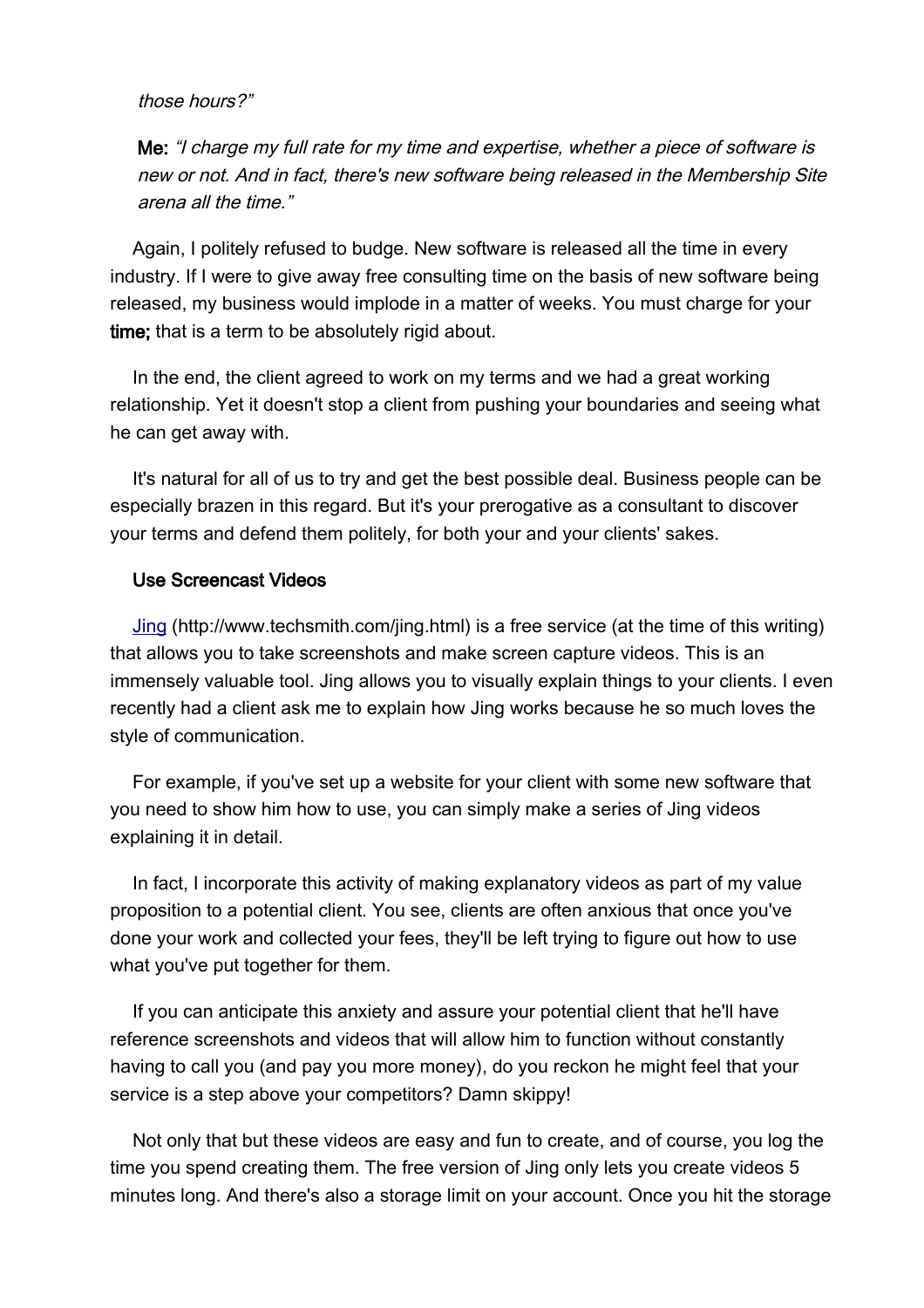limit, you'll have to delete old videos to make room for new ones.

If you get to this point, it might be worthwhile to invest in a premium account. Otherwise, you may have past clients emailing you asking why they can't access the reference vids you'd made for them (you deleted them!)

Another free service whose limit is 15 minutes rather than 5 minutes is screencast-o-matic [\(http://www.screencast-o-matic.com/\)](http://www.screencast-o-matic.com/). What I like about this service over Jing is that you can upload the videos to your youtube channel, giving you virtually unlimited storage space. This is the service I prefer.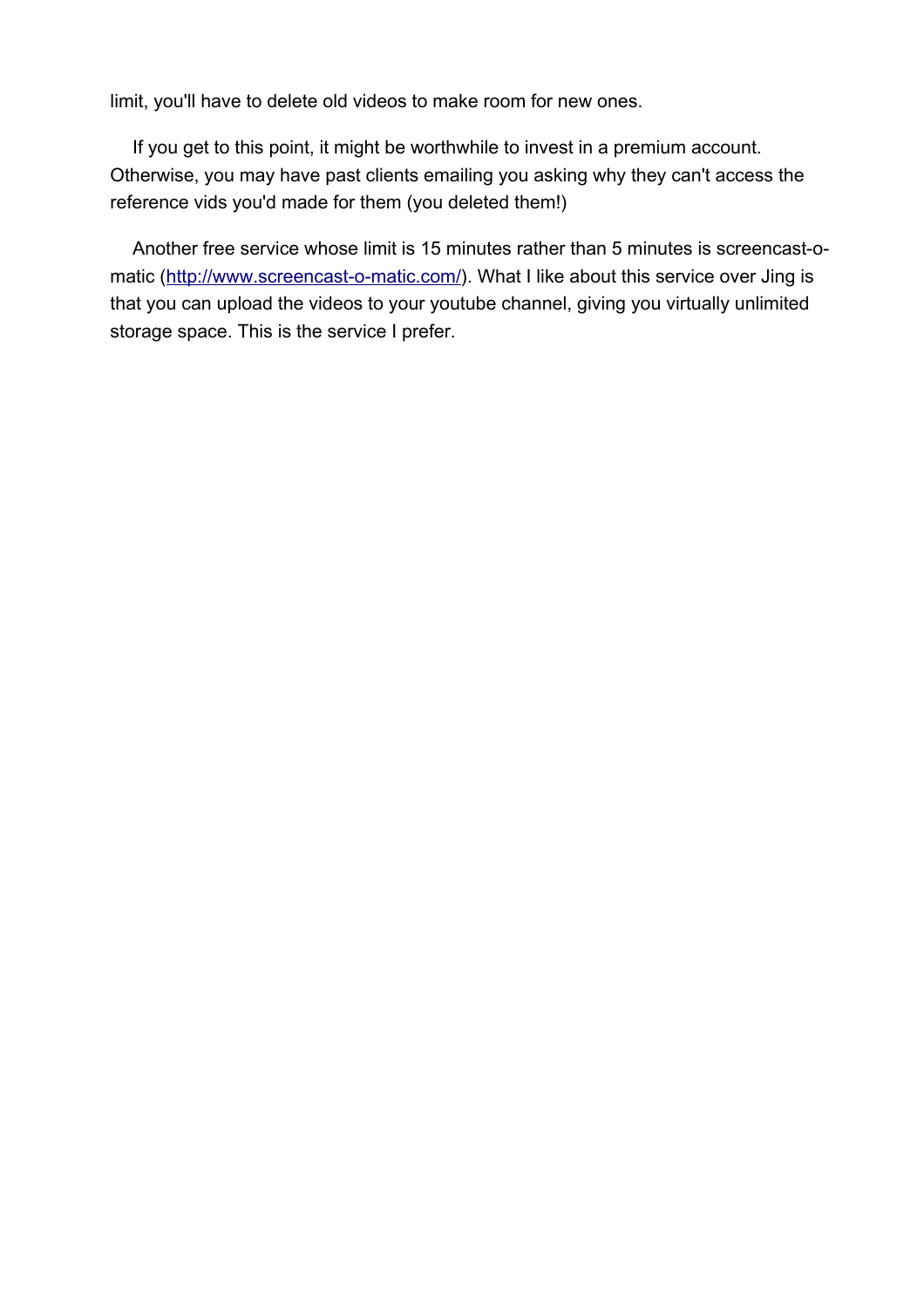Restate Clients' Thoughts to Them

Let's start with an illustration. A potential client emailed me the following:

# Raphael

Feb 4  $\frac{1}{\sqrt{2}}$  4  $\rightarrow$ 

to me  $-$ 

Hello,

I'm developping a wordpress webbsite using member mouse.

I want to integrate Facebook Connect and I use the nextend facebook connect plugin but when an user registered via facebook connect, even if the member is created in the wordpress backend, he is not assign to free membership level. The user is not created in the Member Mouse DB.

Did you think that you can do something for me?

Thanks,

Raphael

**I responded with the following:**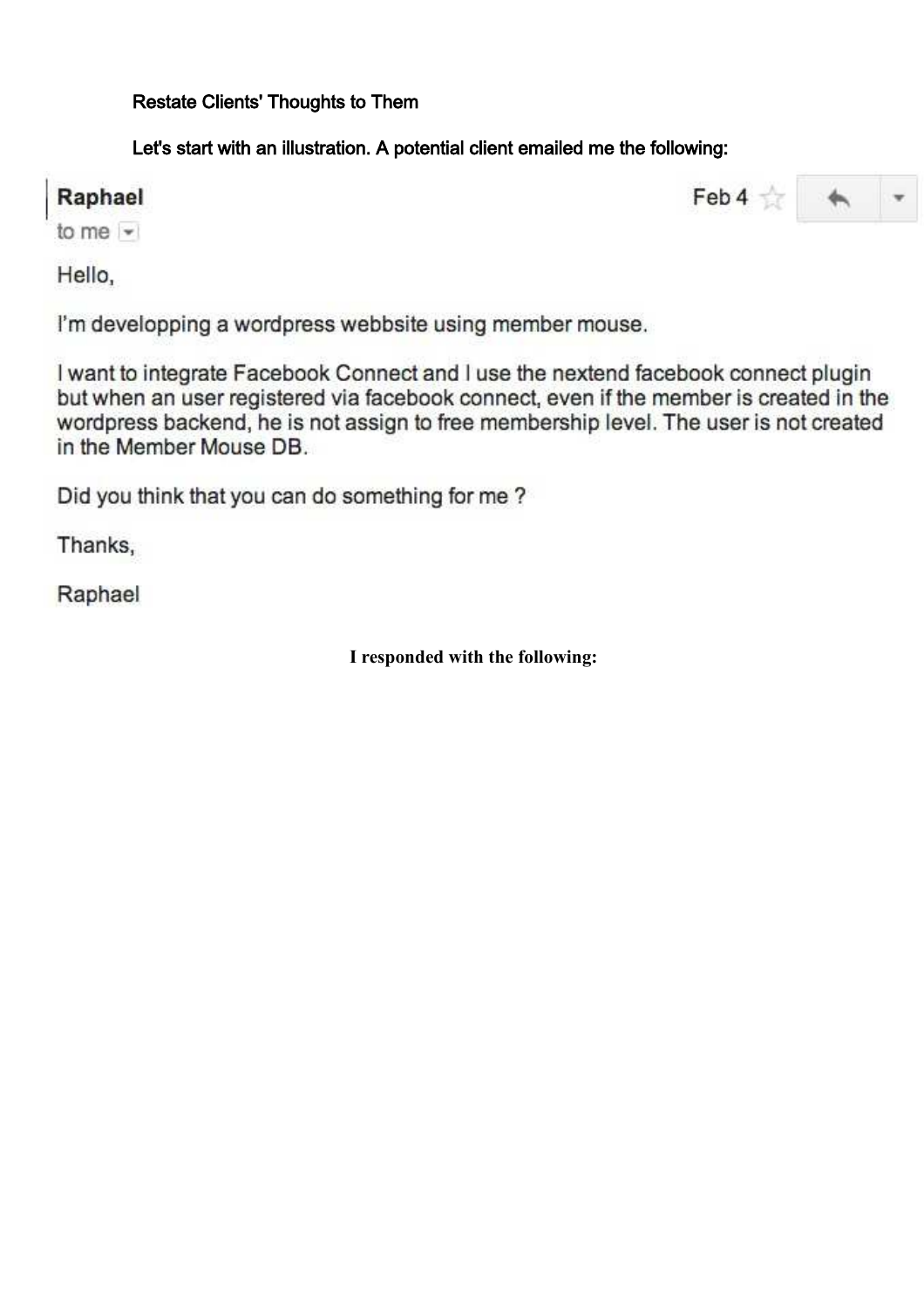

# Vic Dorfman <victor.dorfman@gmail.com>

 $Feb 4 \nleftrightarrow$ 

to Raphael  $\sim$ 

Hi Raphael,

Thanks for getting in touch.

Let me make sure I understand what you'd like to do:

Take the users who register through Nextend Facebook Connect plugin and automatically add them to the free membership level in the MemberMouse database. Is that correct?

This is a custom job. I think my lead developer has a few hours free next week so he should be able to do this.

If you'd like, I can get a time quote from him and send you a price quote.

Thanks Raphael, talk soon.

Best. **Vic** 

 $\alpha$  or  $\alpha$ 

This is a trick I learned from marketing mad scientist Eben Pagan. Once I feel that I understand everything the client wants to achieve, I essentially rephrase the client's requirements, ask whether I've understood them correctly, address any issues of which the client may be unaware from his vantage point, and ask a few follow up questions that would better enable me to assess timelines, budgets, feasibility of x, y, and z, etc.

This technique makes a person feel heard, understood, and respected professionally. And 97% of consultants won't do this. Not only is it good for your client, it also helps you to clarify your own thinking on the matter, formulate follow-up questions and crystalize a preliminary idea of what to do, when to do it, how much time it'll take, etc.

To really benefit from this, or any of the suggestions in this book, you must apply these principles *systematically*. That is, don't *sometimes* reply in this format and other times reply in another format–no. Do it the right way every single time.

# Use Your Client's Name

In the classic business/self-improvement book How To Win Friends and Influence [People](http://amzn.to/RLPiwy) (http://amzn.to/RLPiwy) by Dale Carnegie, the author writes "Remember that a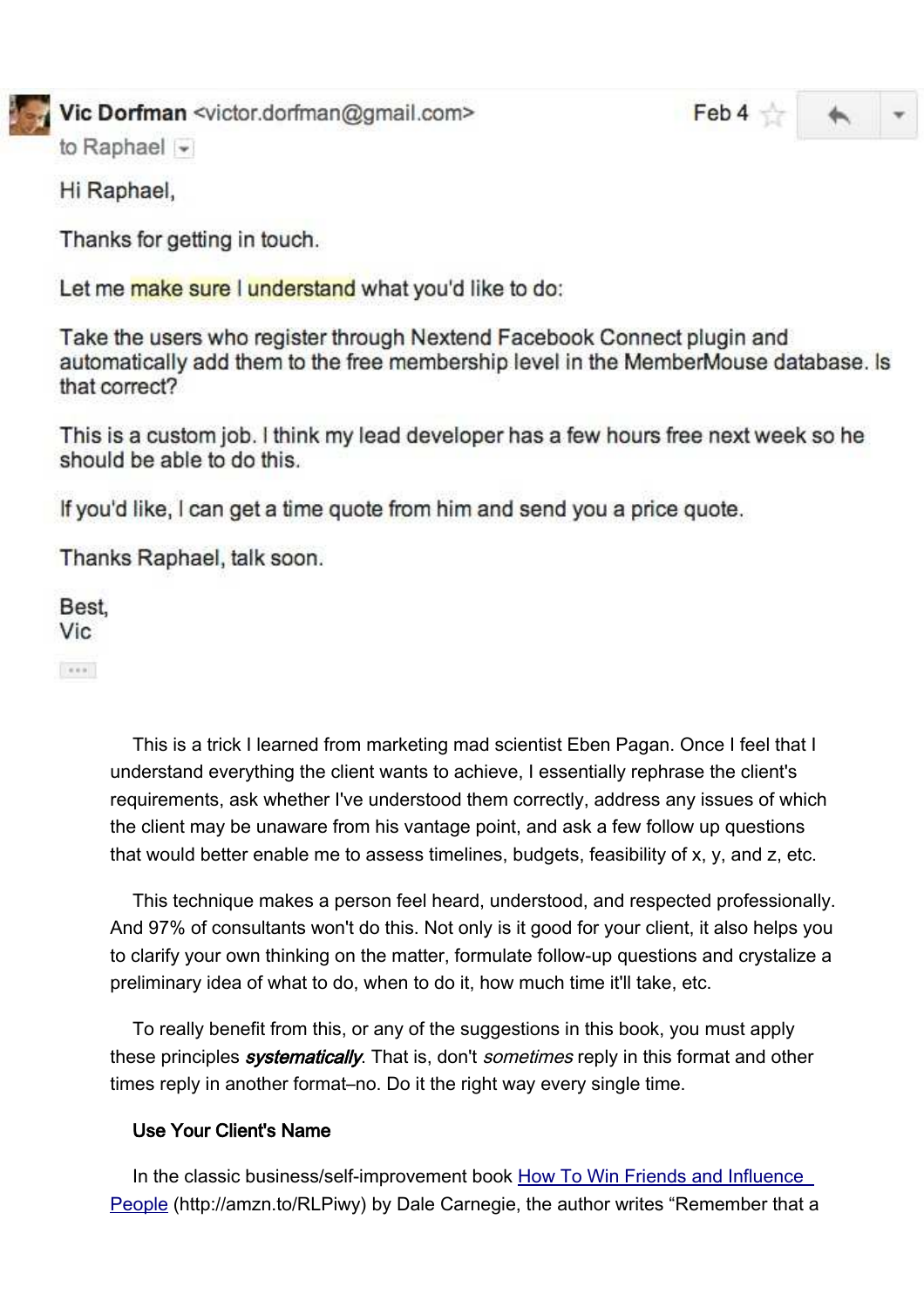person's name is, to that person, the sweetest and most important sound in any language." ...and it's true!

Use your clients' and potential clients' names every now and then. I typically use it at least once per email. Slip it in conversation every so often but don't overdo it. It gives your communications a bit more of a personal touch without detracting from your professionalism.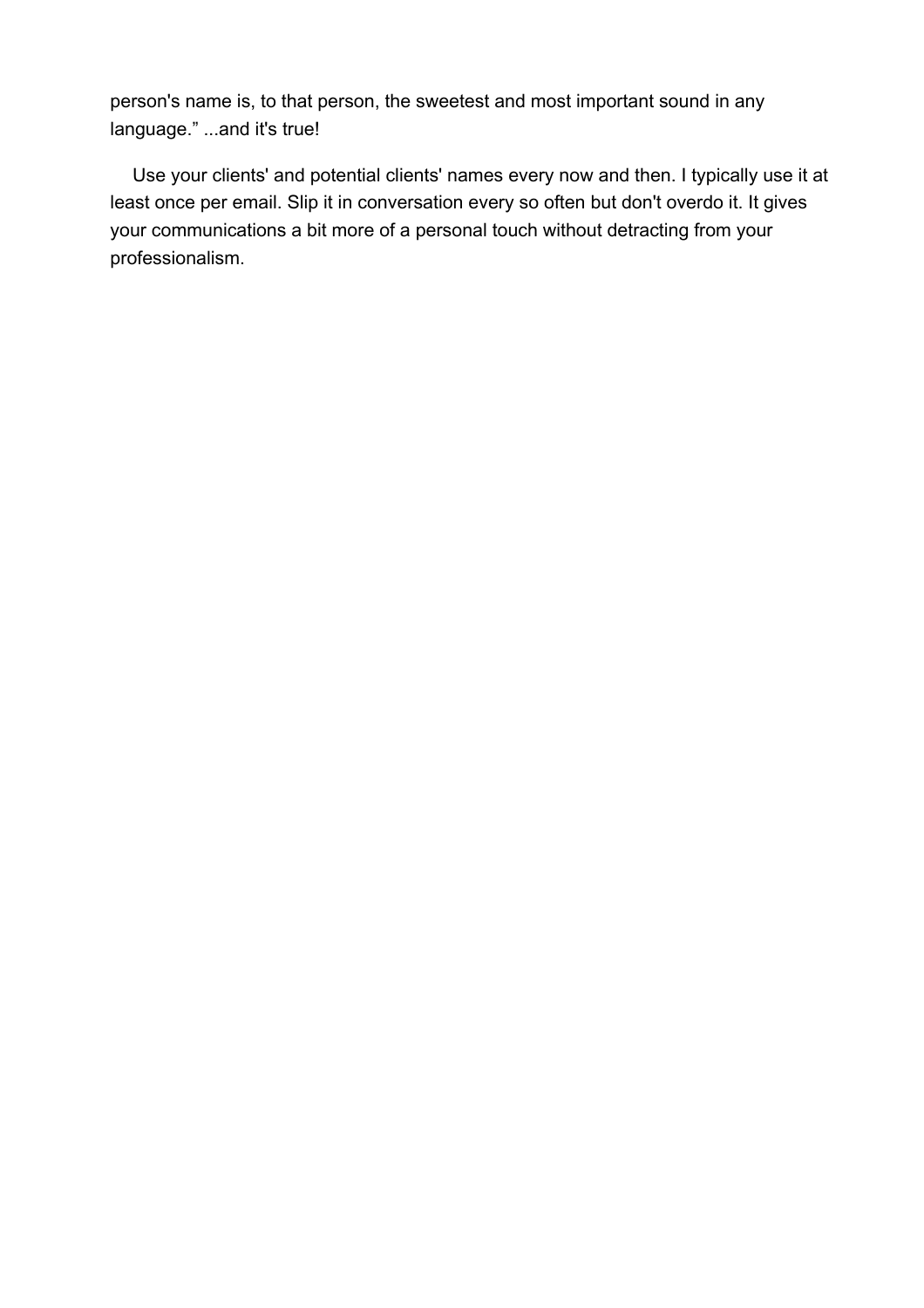# Chapter 7 – Dealing With Deadbeats

# When a Client Won't Pay

Sometimes, and it's a rare situation (thankfully), a client won't pay you on time or won't pay you in full. I call these clients deadbeats. This problem is *somewhat* avoidable with good expectation management. But the problem is completely *un*avoidable at some point in your career.

Certain clients, who don't really feel like paying to begin with, will use a poorly managed expectation as a legitimate (to them) excuse to weasel out of paying. The deadbeat client is not a businessperson in the sense that he is childish. He will refuse to pay simply on the basis of "*I don't wanna!*" It can be infuriating to deal with these kinds of people but they exist and there's nothing you can do about them. Thankfully, there's plenty you can do about *you* and the way *you* deal with them.

#### Let's look at how you can protect against this kind of situation to begin with:

#### Get 'x' hours up front.

If your estimated project time will run 10 hours, ask for the first 3 hours up front. Thanks to a psychological trigger known as **commitment and consistency**, once somebody pays you a first time, they're more likely to follow through on future payments.

In layman's terms, you're asking your client to get some skin in the game. It's only reasonable. After all, it's *their* project. You're clearing your schedule for them and foregoing other opportunities and you're devoting mental real estate to helping them aet something sorted.

By asking them to pay a 3 or 4 hour retainer up front, they make an investment that signals they value your time and expertise and won't likely treat your compensation as an annoying afterthought.

#### Get current on payments every 3 hours or so.

Again, this depends on your average project length, but you want to keep your clients current on all payments to you. If you receive a 3-hour retainer up front, and then do 20 hours of work for which the client then refuses to pay, you're screwed out of 20 hours of your life. If, however, you're billing them more granularly, say every 4 hours, then a refusal to pay is significantly less painful financially and psychologically. You lose 'only' 4 hours.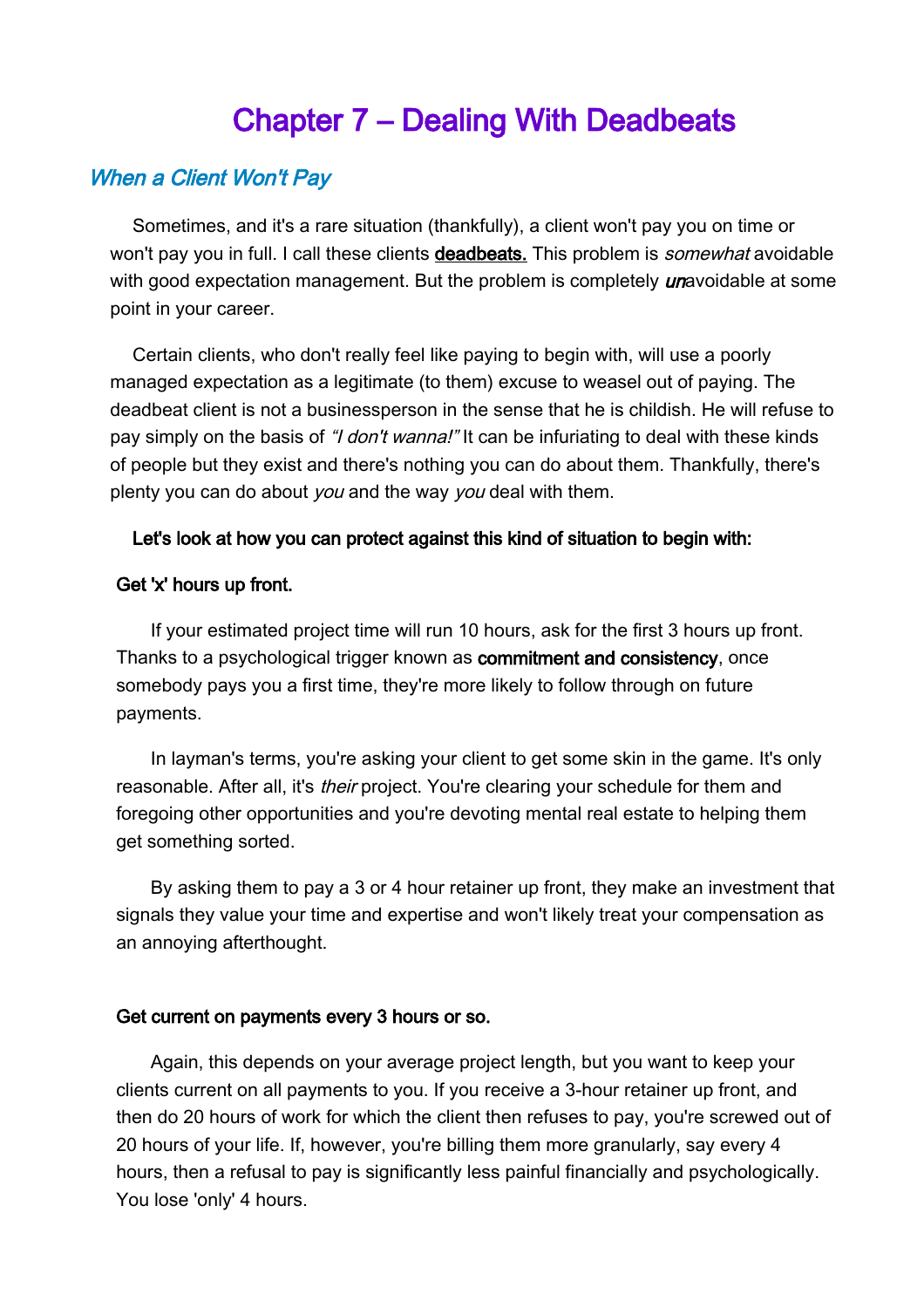#### Overestimate project length; revise estimates.

A situation I've been in several time is when I've quoted a client 10-15 hours for project completion and went on to work about 20 hours before letting him know I'd gone over. This angers clients, and understandably so. So I started to revise my business processes to avoid this situation in the first place.

Now, I always make it crystal clear that my estimate is just an estimate. I even ask a client to acknowledge and agree to this stipulation before I begin work. And if I'm running up to the final hours, I send an email with a revised estimate stating that I've done such and such so far, such and such remains, and it will take another 5, or 10 hours to finish.

Sometimes a client will actually reply with frustration, saying that you quoted him 15 hours and now it's going to be 20(!?) It's at this point that you can calmly and politely remind him to look at your initial correspondence, in which you'd made it crystal clear that the hours estimate was, after all, just an estimate and that this is a condition he agreed to.

A client can't be (justifiably) angry at you when you've made the terms clear, asked him to agree to those terms and then proceeded to stay within the scope of that agreement.

This brings us to the next point.

#### Overshoot initial estimates.

If a project will take 10 hours but you quote 20, the client will budget (both financially and emotionally) for 20 hours. If you deliver the completed project in "just" 15 hours, he'll feel that you over-delivered relative to his expectations. Whereas if you ran 25 hours, he was only mentally prepared for a 20-hour bill.

So always estimate at least 20% more time/money/energy to get a project done. This also filters out clients with little to no budget who want to box your work into the amount of hours *they* feel a project should take, with perhaps zero understanding of what the completion of such a project actually entails.

Not all clients take this approach, of course, but in general, it's a smart policy to make your estimates very conservative and to make sure the client understands and agrees to your terms.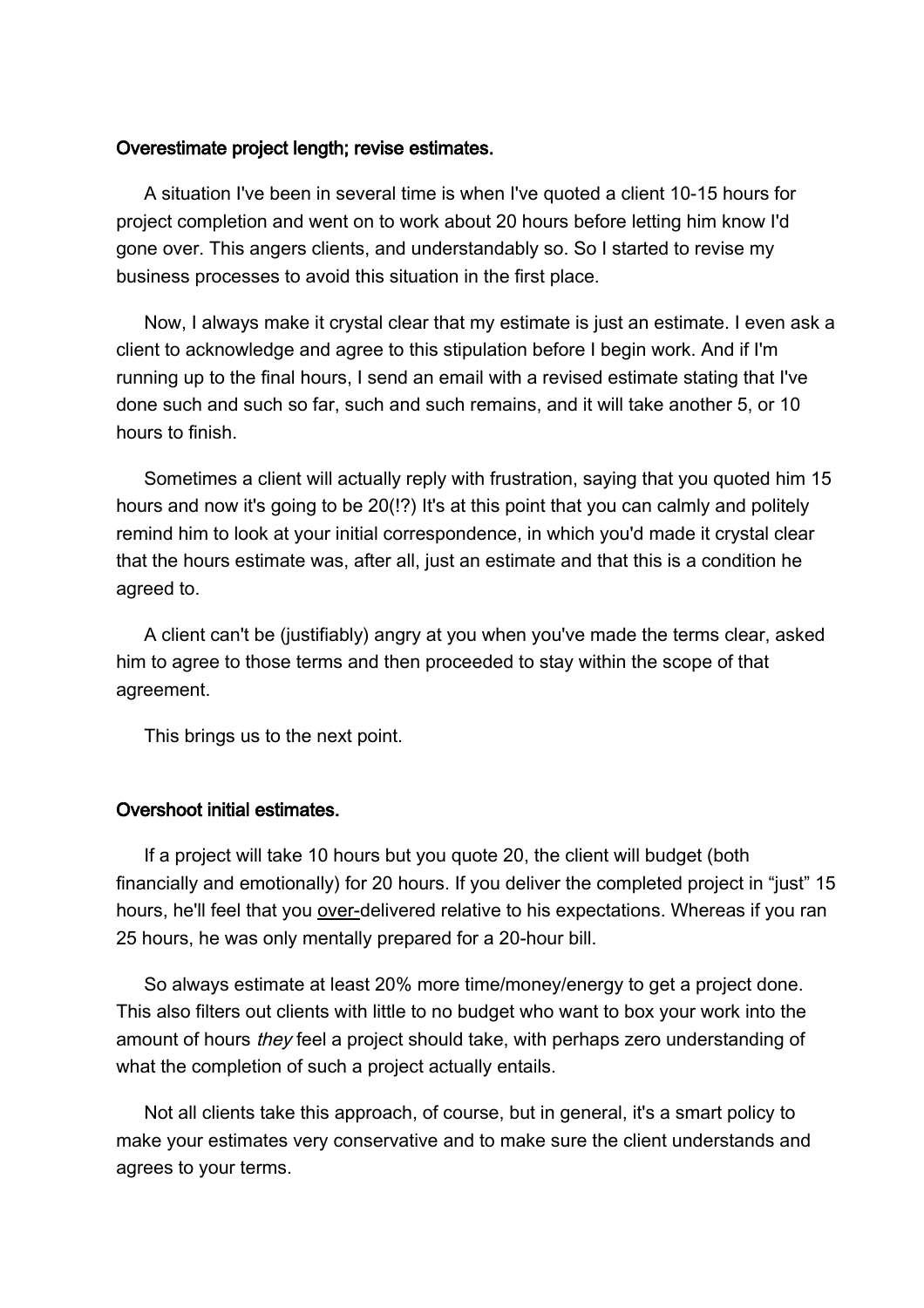I'll often ask "OK on the estimated hours? Also please note this is an estimate and i'll keep you updated every few hours." And insist that they "OK" it so you have it on record.

# Talking to a Wall

Some clients are so emotionally invested in their auto-generated, pie-in-the-sky expectations and commitment to not pay people for their hard work at a rate that they, themselves, agreed to, that no amount of patient persuasion and calm explanation will reach them.

Again, these are the clients I call 'deadbeats' and yet again, they're not common. But the sooner you can identify them, the sooner you can amicably end your working relationship with them, and devote your time to helping the people who will happily compensate you with no ifs, ands, or buts.

One tip I can give you is to always argue in the *other* person's self-interest. Read that again. If this approach doesn't sway somebody, then there's probably not much more you can do. Just stay professional, learn from the experience, and try to build processes and procedures that avoid future unpleasantries.

# If It's Your Fault...

If a client refuses to pay you because you're asking for money he didn't agree to fund or because the stipulations of your work together weren't completed on your end, then it's a bad situation where you simply have to take responsibility. I'll be honest, this situation is probably unavoidable at some point in your career. It's an unpleasant but necessary part of the learning process. If you messed up, own up to it, face the music, learn from it and move on.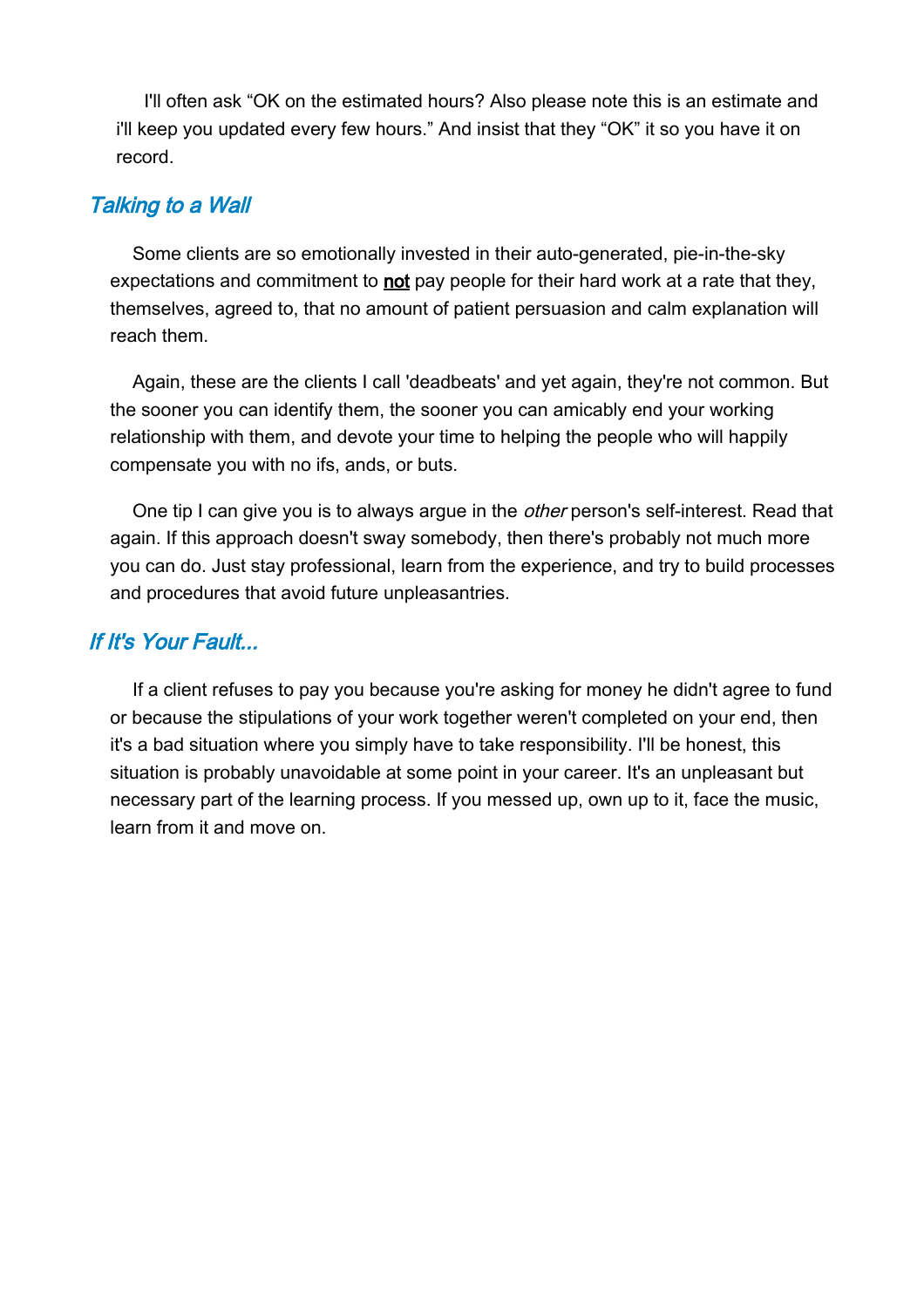# Chapter 8 – Productivity

Countless volumes have been written on productivity. Everybody has their own thoughts on this subject. However, some universal suggestions for being productive seem to surface across many different works and are corroborated by real world experience.

# Time Management vs. Energy Management

If you've ever worked a 9-5 job (and even if you haven't), you know full well that being fully engaged, focused, and productive for 6, 7, 8 near-consecutive hours is a bunch of B.S.

Any process is limited by the scarcest resource needed for that process. In this case, you may have 8 hours in which to do work, but that doesn't at all mean that you have 8 hours of productive energy within you. In fact, it's unlikely that you can be genuinely productive more than a few hours at a time, or even more than a few hours a day.

The definitive work on productivity and energy management, in my opinion, is Tony Schwarz's "[The Power of Full Engagement](http://amzn.to/Qyp9Bn) (http://amzn.to/Qyp9Bn)". Order this book ASAP, it is absolutely required reading.

One central tenet of The Power of Full Engagement, as well as my own approach to productivity, is that energy requires renewal. If you're fully focused and engaged in something and you start to sense your focus and clarity fizzling out, you must stop and renew energy by *dis*engaging completely.

What most people do, and you're probably no stranger to this situation, is to stay partially engaged in work long after you've ceased being productive, thus accomplishing pitifully little for all the extra time you've put in and all the stress it's causing you.

In fact, it's crucial to stay aware and to recognize when your productive energy has waned. Once you sense that you're being useless, you must force yourself to stop and disengage. Go for a walk, meditate, do a workout, go for a swim, etc. This is a pretty common sense approach that many "primitive" cultures know intuitively. (The difference is that they aren't arbitrarily expected to sit in an office and crank out work like an assembly line for 8 hours a day!)

Rather than listen to our bodies, most of us tend to stay partially engaged pretty much all the time. This "continuous partial engagement" is exacerbated by parasitic entities like Facebook, Twitter, email, and the worst culprit of them all: so-called "smart" phones.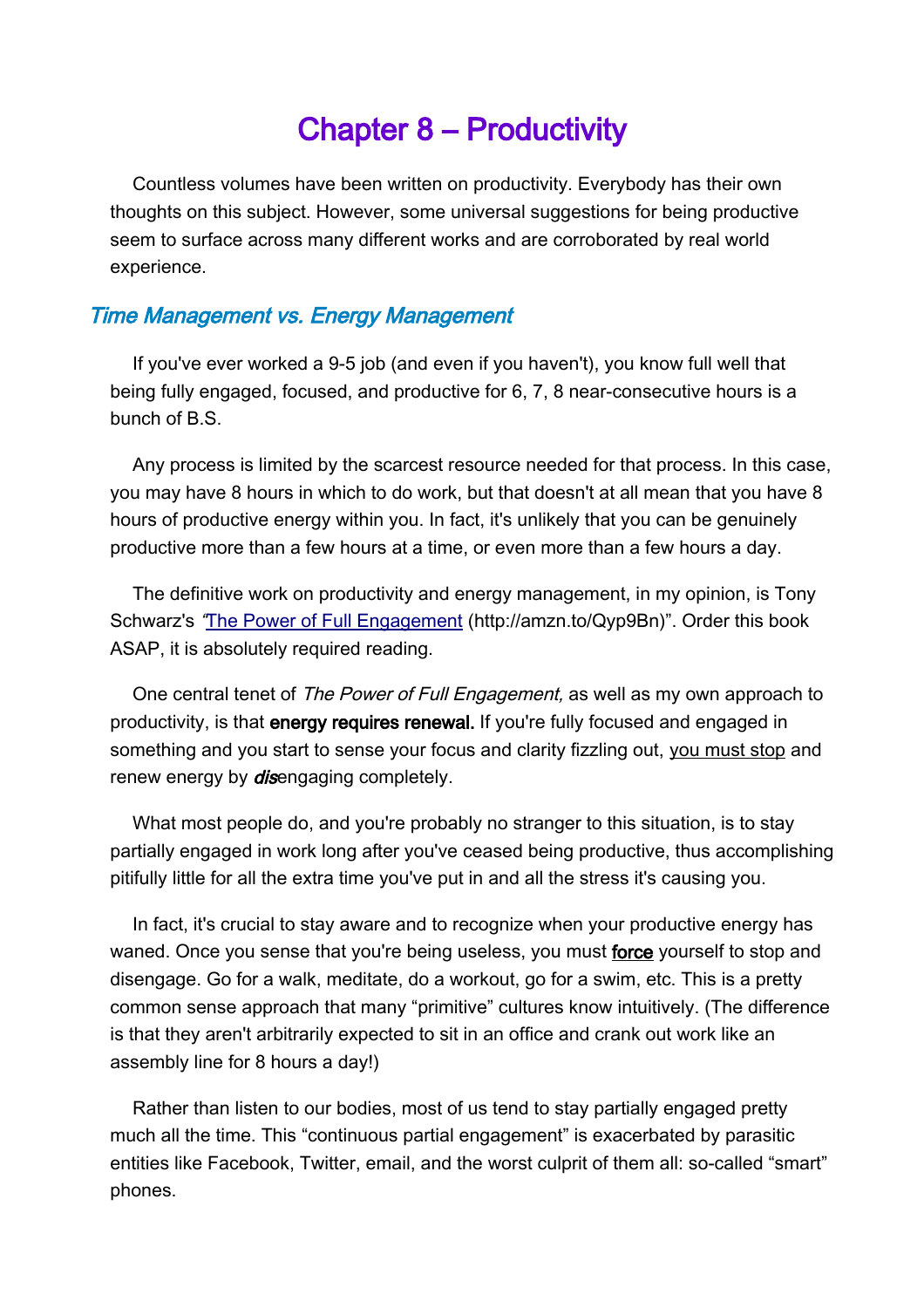When I came to Thailand I sold my iPhone out of necessity and bought the cheapest "stupid" phone I could find (\$15). When I went on holiday to the South islands recently, I forgot my phone charger. Now, 2 weeks into my trip as I sit here in beautiful Phuket with a steak and egg breakfast waiting for me to fully engage in its devourment, I look at my 2-weeks-uncharged phone with 2 out of 4 energy bars still alight, and I smile.

While an iPhone would have been dead in a matter of days, this cheap, crappy phone is perfectly alive and, most importantly, devoid of any temptation to keep me continuously partially engaged with any kind of entertaining but distracting stuff. It lacks the ability to use apps, or for that matter, the internet.

But if, for instance, I were to get in (another) motorbike wreck, I could count on my phone to call for help. If I drop it, it probably won't break. And if it does, it'll cost me just \$15 to replace. So which one is the truly smart phone to have?

True productivity is focusing completely, totally, on one thing at a time and blocking out absolutely everything else. Further, if you focus on, say, answering emails, even if you're fully absorbed in the task, it probably still doesn't carry the same productive value that a more vital task does. So the second rule is "focus on the items that bring the biggest results first and ignore the rest." Put another way by the management guru Peter Drucker: "first things first, second things not at all."

If you're in a street fight, there's no time to fix your hat or take the contents out of your pockets. You've got to start swinging for the fences or you'll get your ass kicked. So it is in biz. Always give priority to the task that brings the biggest chunk of progress. Hint: it's probably the one you're most reluctant to do!

Notice that I haven't talked about time management at all. Why is that? Trying to manage your time is the wrong approach *fundamentally. The currency you must learn* to manage is energy: where it goes, how efficiently you use it, how efficiently you renew it, and how to keep this cycle going consistently, day to day.

Time goes on whether you attempt vainly to manage it or not. The fewer tasks you have to do across as few 'domains' as possible, the more fully you'll be able to engage. Particularly if the task is enjoyable.

# To-Do Lists

To-do lists: should you use them? I think to-do lists are OK if you have a lot of items to complete. They can help you remember things you might not remember yourself.

I used to use to-do lists frequently. But what I observed over a long period of time is that I'd complete a few tasks and carry the rest over to a new to-do list. Now I've moved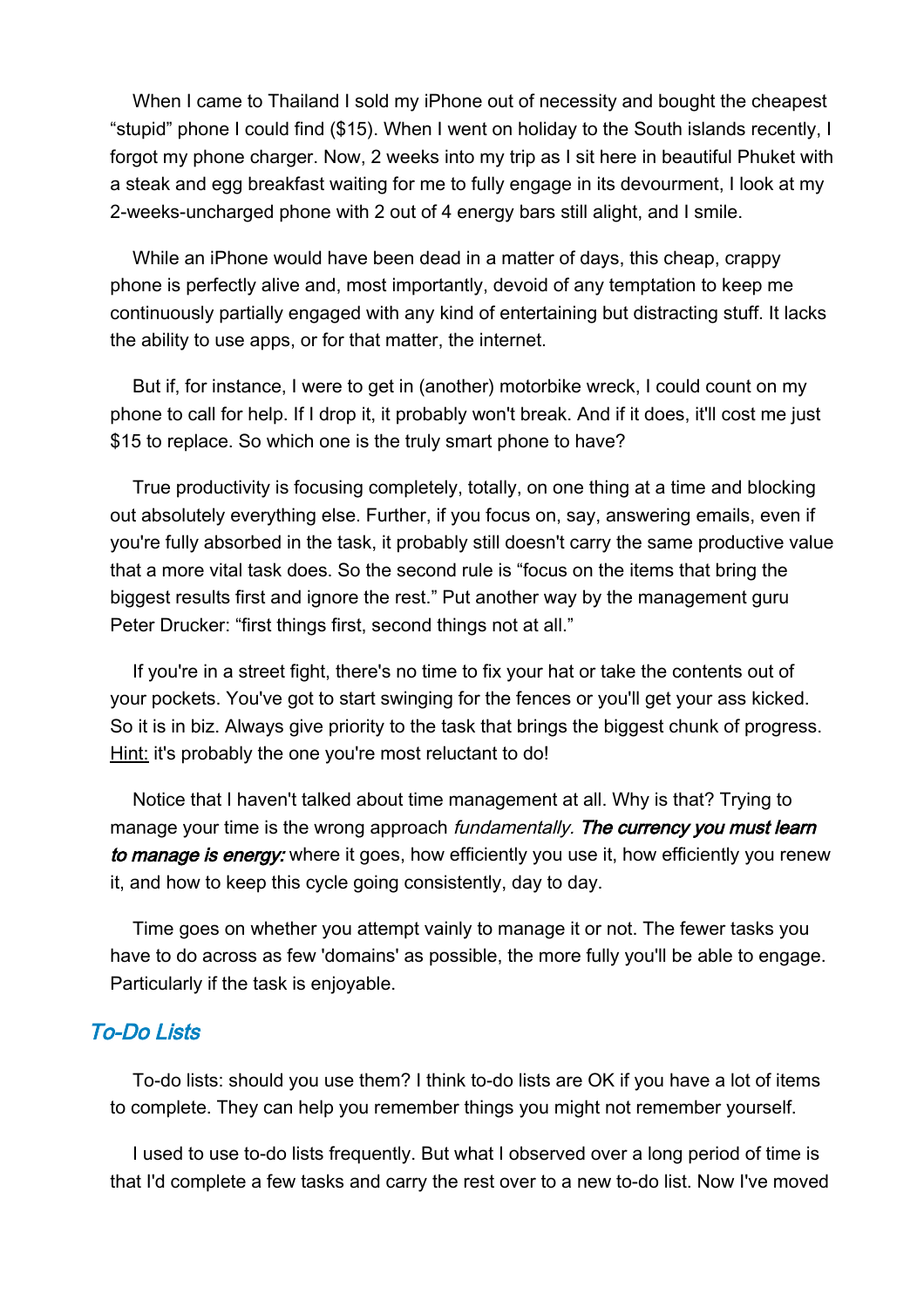#### away from them. Why?

Because I focus on as few (vital) tasks at a time as possible (ideally, just one). And I focus on these select few tasks intently. Now here's the cool, almost alchemical result: at this level of absorption and presence, it's very rare to forget everything you need to do because it all belongs to this "meta" task.

In other words, if you're utterly focused on cleaning up your room, would a to-do list of each individual item – e.g., "make the bed," "sweep the floor," "arrange the desk," "hang the clothing," etc. – be necessary...? If you're 100% engaged in cleaning your room, the details will take care of themselves. If, on the other hand, you're only partially engaged and performing the task absent-mindedly, it's likely you'll forget to hang something or simply do a slipshod job.

#### The 80/20 Rule

The 80/20 rule states that about 80% of your results and progress come from only about 20% of your work. In other words, if you focus on the most crucial 20% of tasks, clients, inquiries, etc., you'll get disproportionate payoffs from that small slice. Put yet another way, one stiff hook will end a fight in an instant, whereas dozens of weak jabs will only slightly jar an opponent.

In business this means forcing yourself to do the things that will have the highest payoffs and likewise forcing yourself to ignore minutiae that give the *illusion* of progress but bring little actual progress.

Sometimes the distribution is even more skewed. For instance, you will likely find that a small handful of clients give you a totally disproportionate amount of headaches. Unless they are paying you significantly more than your other, more amicable clients, there's absolutely no reason to put yourself through hell for them unless you simply can't afford to ditch them (see: firing clients).

The 80/20 rule (also known as Pareto's principle) is a useful rule of thumb that applies surprisingly well in a large variety of situations. Keep it close to home.

## Parkinson's Law (And Dorfman's Caveat)

In the lifestyle design/productivity classic ["The 4 Hour Workweek](http://amzn.to/10mrfs8) (http://amzn.to/10mrfs8)" by Tim Ferriss, Ferris extols the virtues of Parkinson's law. It states that a task shrinks or expands to fill the amount of time available for its completion.

If you have one month to deliver a project, you'll take a month to finish it. If you have one week, you'll get it done in a week. The caveat: I don't deny that there's a lot of truth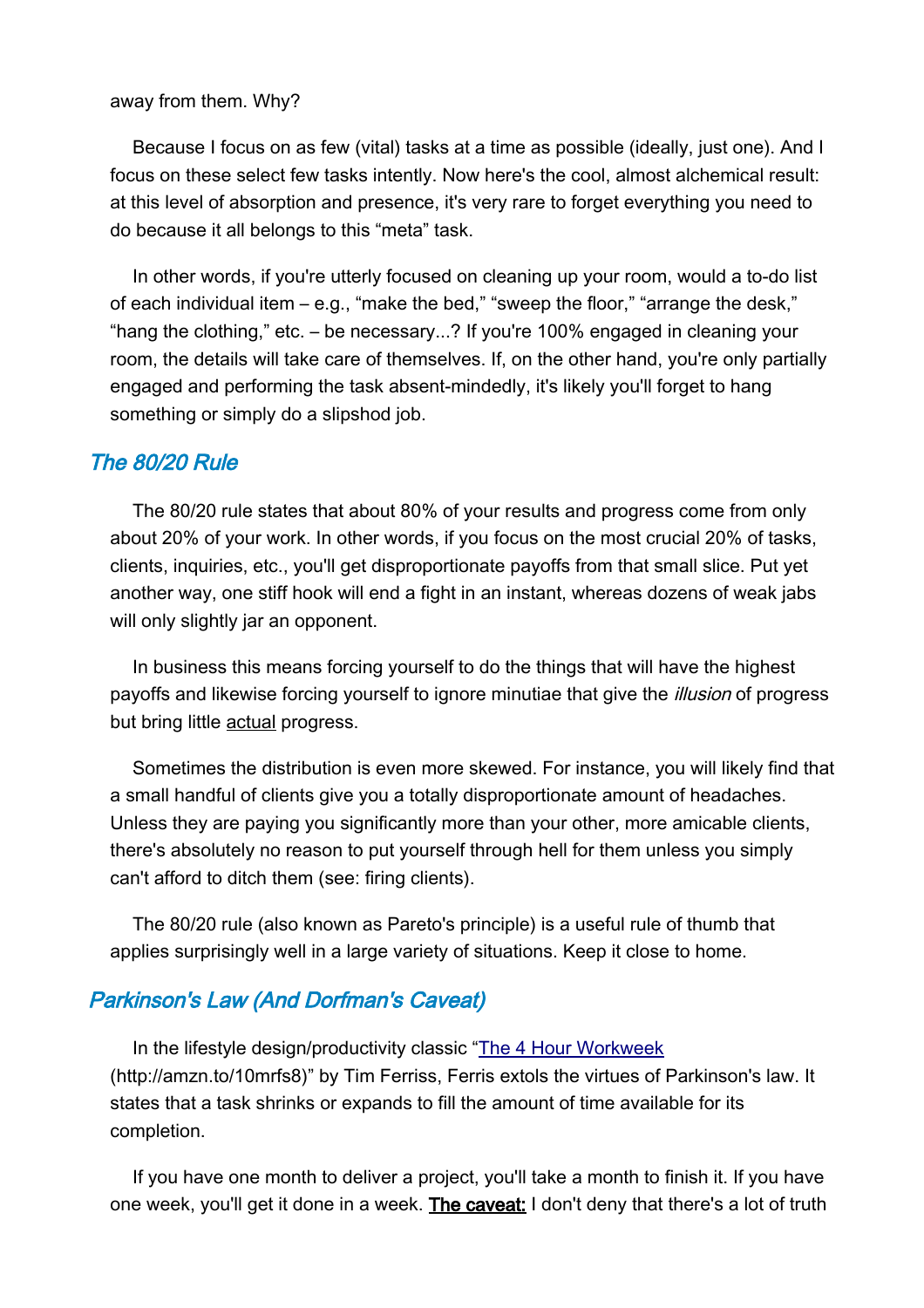to Parkinson's law, but I wouldn't recommend it as a default *modus operandi* for a mature consultant.

This approach presumes that you will procrastinate, protract, and put off a task if you have plenty of time to do it. And you very well may. But this is where willpower (explored in the next section) comes into play.

Intentional procrastination under the guise of productivity is the way a high school student writes a term paper: all at once, the night before it's due. But unlike a high schooler, you won't be able to turn your project in, go back home, and nap off the sleep debt you've accrued. Other clients and projects will be waiting and you'll have depleted your energy reserves. This may result in missing deadlines, getting anxious client emails, high stress levels, etc.

The smarter approach is to always stay as much ahead of the curve as you can. Complete as much as you can as early as you can. Not only does this keep a lot of unnecessary stress out of your life, it also ensures that you're constantly delivering work ahead of time – work you've had plenty of time to check and double-check – thus overdelivering on deadline and quality expectations.

Procrastination dressed up as productivity is *not* the way of the superior consultant. Please don't fall for this casuistry.

# Will Power & Hustle

No matter how slick your productivity system may be, it cannot eliminate the need for a strong willpower. Yes, studies show that willpower is unreliable and that human beings are prone to mindless, repetitive behaviors and slips (called "automaticity" by experts) to a shocking degree.

But think of it, even reading this book requires forcing yourself to some degree. You sure as hell aren't auto-magically reading, paying attention, or taking to heart the wisdom found in these pages. You are engaging your willpower.

You will *have* to force yourself to do things you don't want to do, learn things you have no inclination to learn, and continually step outside of your comfort zone in order to grow as a businessman. It doesn't happen on autopilot!

Another Example: we just discussed full engagement, i.e. forcing yourself to focus like a hawk on one critical task to the exclusion of everything else. This requires willpower and practice. Focus is a *skill* whose capacity you train just like strength in the world of weightlifting. People may see a guy lift a lot of weight and dismiss the feat saying "Oh, that's just strength." What people who don't train with heavy weights don't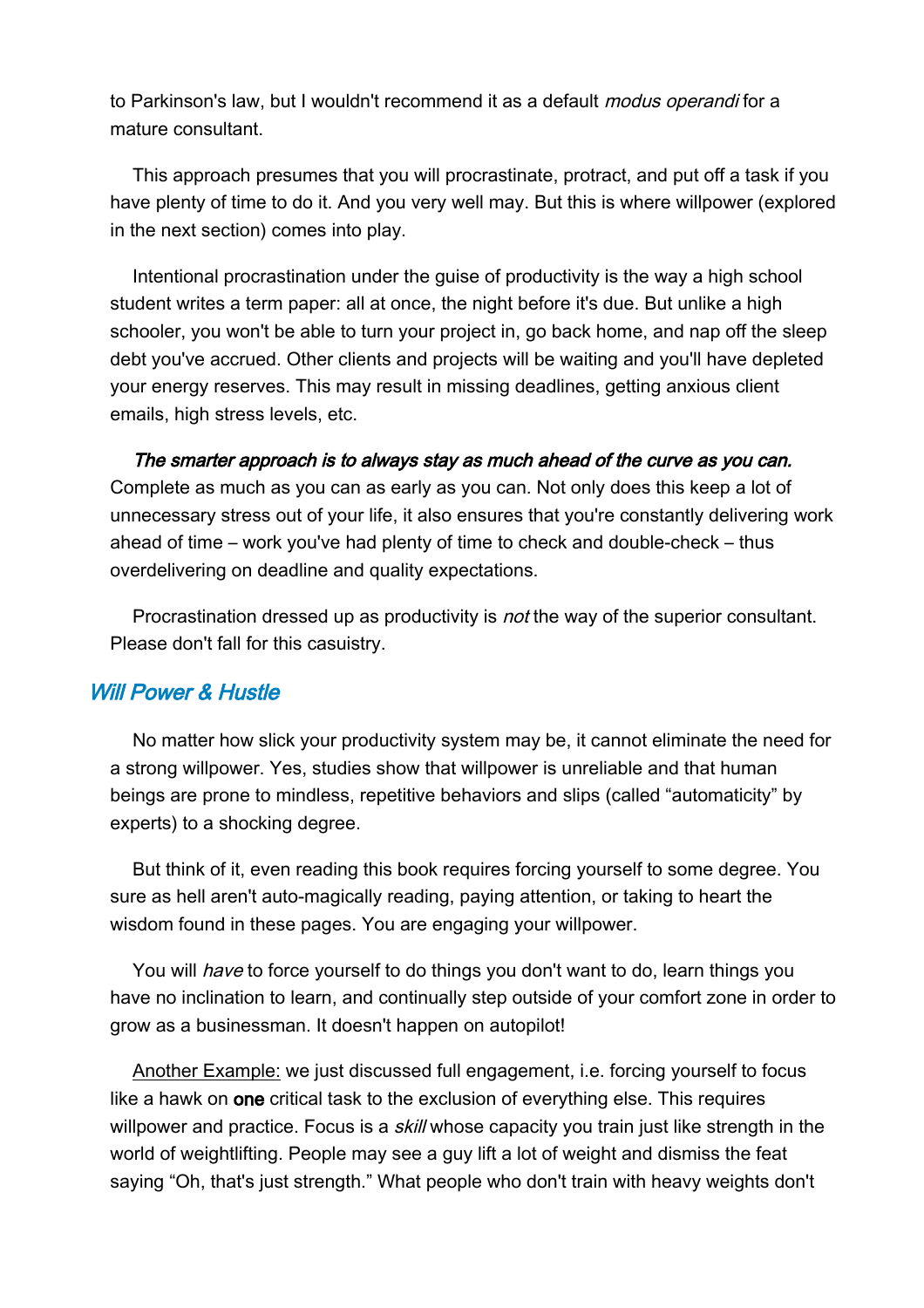understand is that strength is very much a skill that requires systematic development.

Likewise, forcing yourself to disengage completely is the only way to fully renew energy and it requires massive willpower to shut off your computer, your phone, your social media, your TV, and all of the other crap grabbing for your attention like hungry vampires.

Willpower has been much maligned by modern cognitive and behavioral science. But it has been upheld as a virtue since time immemorial. It is a virtue that the ancients preached, but it has been lost in the comfort of modernity. The mature, superior consultant is a paragon of willpower, hustle, and hard work. Put another way, "good things come to those who wait work their asses off!"

# **Vacations**

A pleasant note to finish out the chapter on productivity...

Total focus and utter sloth are not opposites. They are two sides of the same coin. They complement each other and they are both crucial. We understand this intuitively as manifested by the concept of the vacation. We go somewhere, perhaps somewhere exotic and warm, to disengage from work and our obligations at home, to restore our health, and to seek eustress (positive stress) in the forms of adventure and novelty.

But the problem is that we vacation too infrequently. This is especially a problem for Americans, Japanese, and a few other nationalities, who seem to take a masochistic pride in working ourselves to death...quite literally! We vacation less than our "lazy" European counterparts, who have regular energy renewal built into their very laws in the form of statutory vacations.

Everybody has their own rhythm. It's important you find yours. As a personal example, I'm productive for about 2 hours in the morning. I wrote this book by hand in 30-60 minute chunks at my local café while I sipped my morning coffee every day for about a month. Then, I tend to have another productive period in the afternoon that lasts for 2 hours or so. Sometimes I get another 2-hour jolt between 6pm and 8pm but I usually go the gym at this time unless there's a lot of work to do.

After 8pm I try to force myself to shut down my computer and not look at it again until the next day. I don't always succeed. In the intervals between productive chunks, I'm walking, swimming, playing some guitar, going on a date, etc. On average, I'd say I'm truly productive only about 2 to 4 hours a day. I try to keep weekends free to work on my own non-consulting side projects as they are a great source of renewal and excitement for me.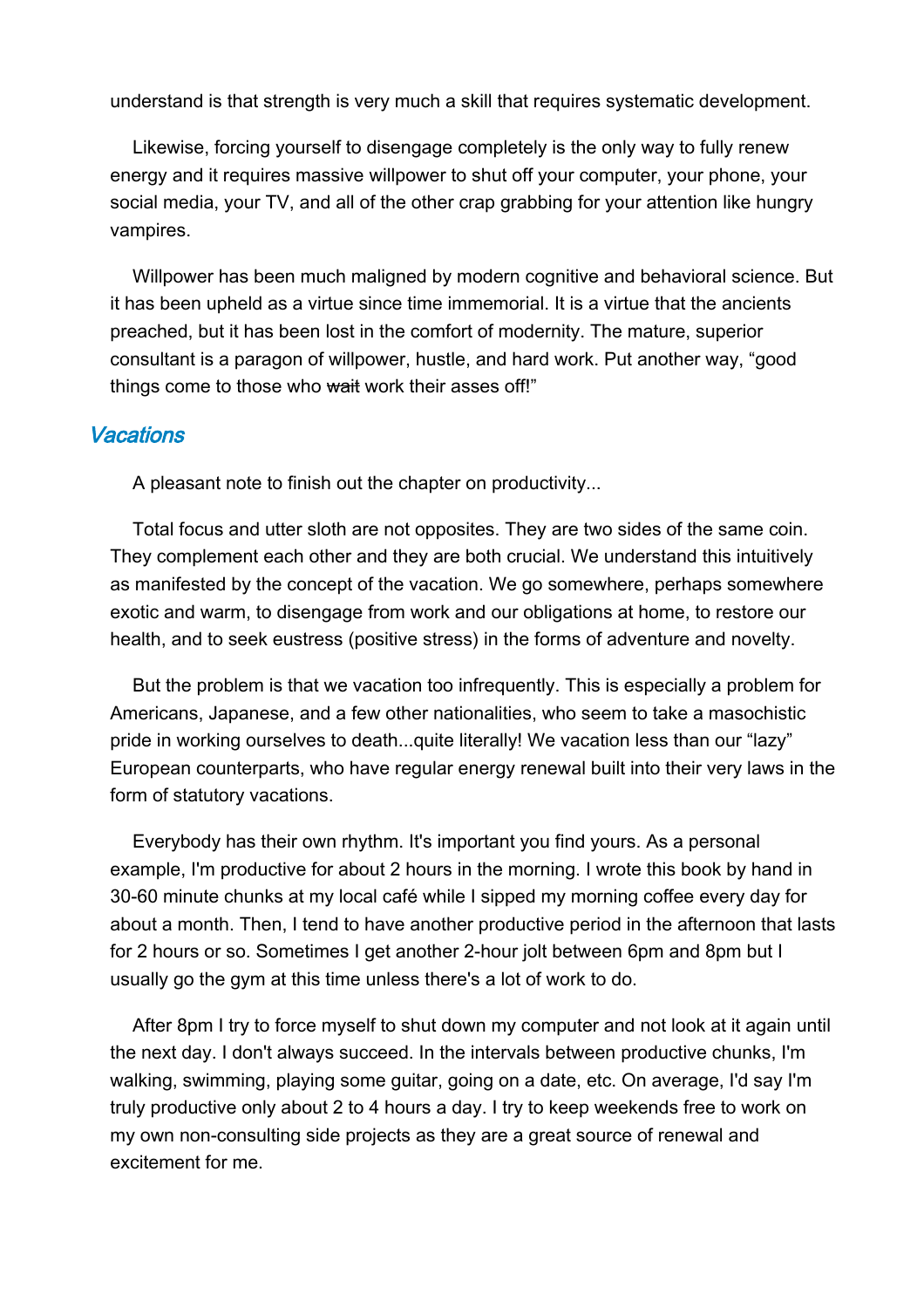On a macro level, I burn out after about three months of this routine. At that point I try to take a week or two period of restorative travel. That usually means flying to the south of Thailand for some much-needed beach time. I still bring my computer and do work but the change of scenery and the recharge on nature still rejuvenate my excitement for work by the time I have to head back home to Bangkok.

Your options for renewal will vary depending on your circumstances and will improve as your business grows. Whatever your situation, jealously guard your energy, say no to continuous partial engagement, learn to disengage completely, and create a rhythm of expenditure and renewal.

Your health, your productivity, your happiness and, of course, your business all depend on it!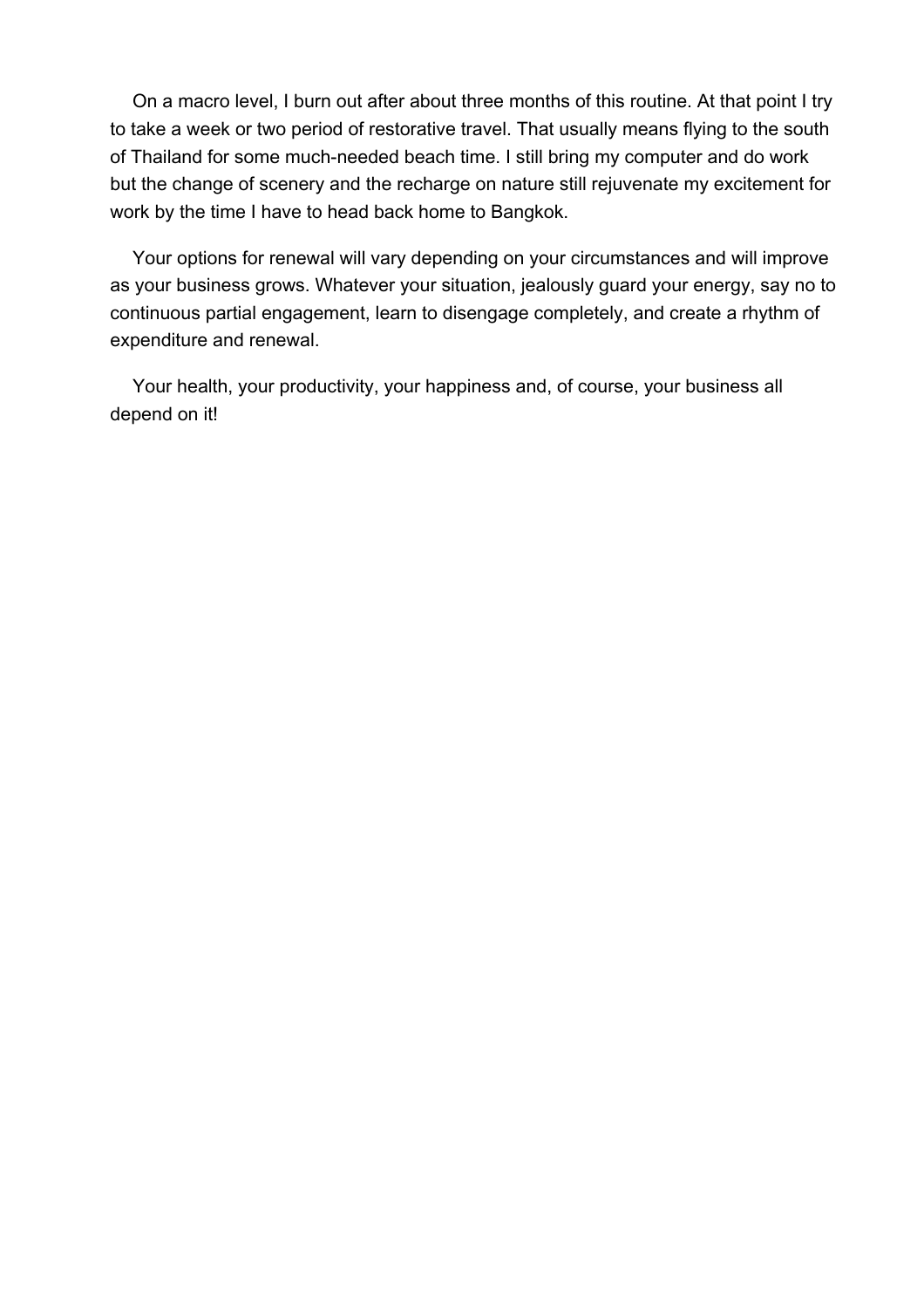# Chapter 9 – Going Pro

There's no clearly defined point at which you're officially "a pro". In fact, you want to enter into this online business thing with high expectations for your work. Strive to conduct your business professionally at all times.

What I mean by "going pro" is moving beyond the simple act of exchanging a service for money and instituting business *processes*, rituals, and habits that benefit you and your business at a higher level.

## Do I Need a Website?

I'll be the first person to tell you that my knowledge and experience with this topic is incomplete. That's simply because I've been very successful in my industry without ever having my own website. The beauty of the Warrior Forum is that you don't need an external website to make your pitch, showcase your work, show testimonials, accept payment, etc. It is your website!

And if you follow this guide, I guarantee that the Warrior Forum will give you more business than you can handle. So much so that you won't have the need, much less the time, to set up your own site!

I don't deny that there may be benefits to putting up your own site, but I'll leave this topic to somebody who knows about it better than I. What I can tell you for sure is that there is absolutely no pressing need on your part to have a personal business website created, especially if you're still in the budding stages of your consulting biz.

The clear benefit of a website, however, is that you aren't at the mercy of a  $3<sup>rd</sup>$  party to host your thread. In the unlikely event that the Warrior Forum gets taken down, or if you get banned from the forum because you posted something the moderators didn't like, then your money-making thread will go "poof!" But I honestly wouldn't worry about this. If it happens, it happens rarely enough that I've never heard about it in my years of doing this.

Until your consulting business is well-established and you're doing a lot of business, don't worry about a website. If it's important to you, you can always put one up later.

## Building Relationships

Like it or not, business is built as much on relationships as on your skills. Arguably, more so. Thus, even if you're the introverted, leave-me-alone-to-do-my-work, don'twanna-deal-with-people type, I'm here to tell you that learning to build, nurture, and leverage relationships is as critical to your business as any of the actual work you do.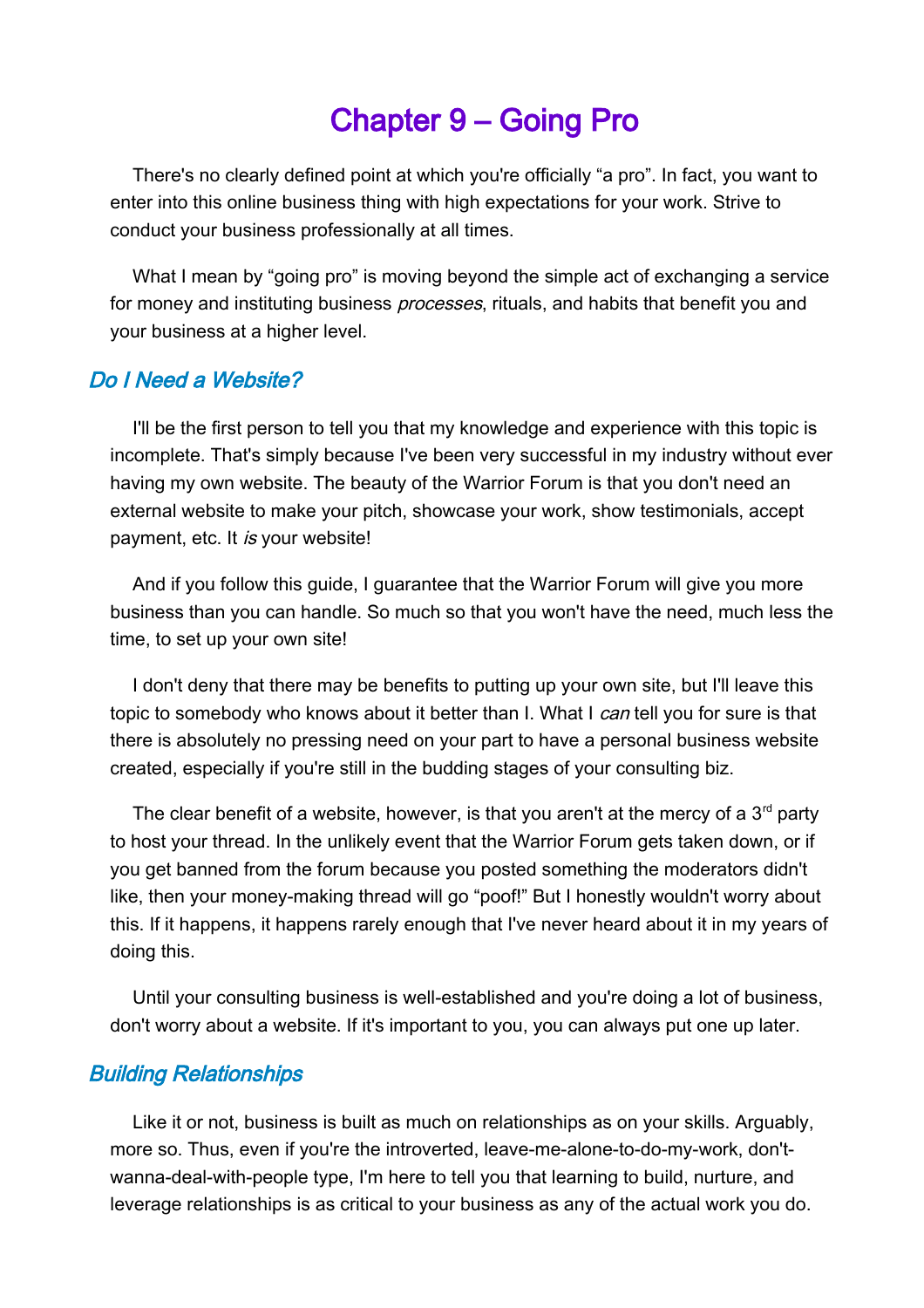You may be on the same page as me on this one but please allow me a brief tirade to drive this important point home. After all, people hire people they not only trust to do a good job, but people whom they like, who come highly recommended, and/or who are hard to book. If a lucrative job is between you and Joe Shmoe, and Joe has taken the time to create some good will with the client while you haven't, who do you reckon is more likely to get the gig, all other things being equal?

Favoritism, nepotism, shmepotism, and every kind of subjectivity there is all inform the majority of real world hiring decisions. So you can either ignore it and struggle unnecessarily or you can get with the program, learn to deal with people effectively, and grow your business that much more quickly.

I'm making such a stink about this issue because I, myself, came from the mentality of "your work speaks for itself" (it doesn't; not *just* your work, anyway), "clients will hire me because I'm the most skilled/qualified/competent," (wrong again), and other Ayn Randian, badly out of touch notions. The reality of business slapped me out of this attitude, but only after experiencing the considerable anguish that accompanies a toppling of one's lofty, thoroughly pie-in-the-sky ideas about how things in the world ought to work.

Now, if you're both highly skilled *and* have great relationships, then you're on the right track!

A central place to start building relationships is within your niche. More specifically, with the movers and shakers. In my niche – the building of membership sites – I've built amicable relationships with many important folks, including the developers of many popular, widely-used membership platforms.

Relationships are all about giving value to others, so let's see how you can do this.

I don't mean to ramble on about myself but I think you'll get more out of my own personal examples than dry, theoretical "you should do this, don't do that" type of talk, even if it means sounding a bit self-important.

#### Say "Hi"

I reached out to the developer of an increasingly popular software in my niche. I was a bit scared he'd blow me off, but to my surprise, he came on Skype and had a long chat with me! It only occurred to me later on that I'd begun speaking more favorably about both him and his product to my business friends after our pow-wow. That's psychological bias at work. But you know what? Who cares? I like this guy and he has a great product. And all the free advertising he gets from me only cost him 20 minutes worth of chit-chat. That's not a bad return on investment!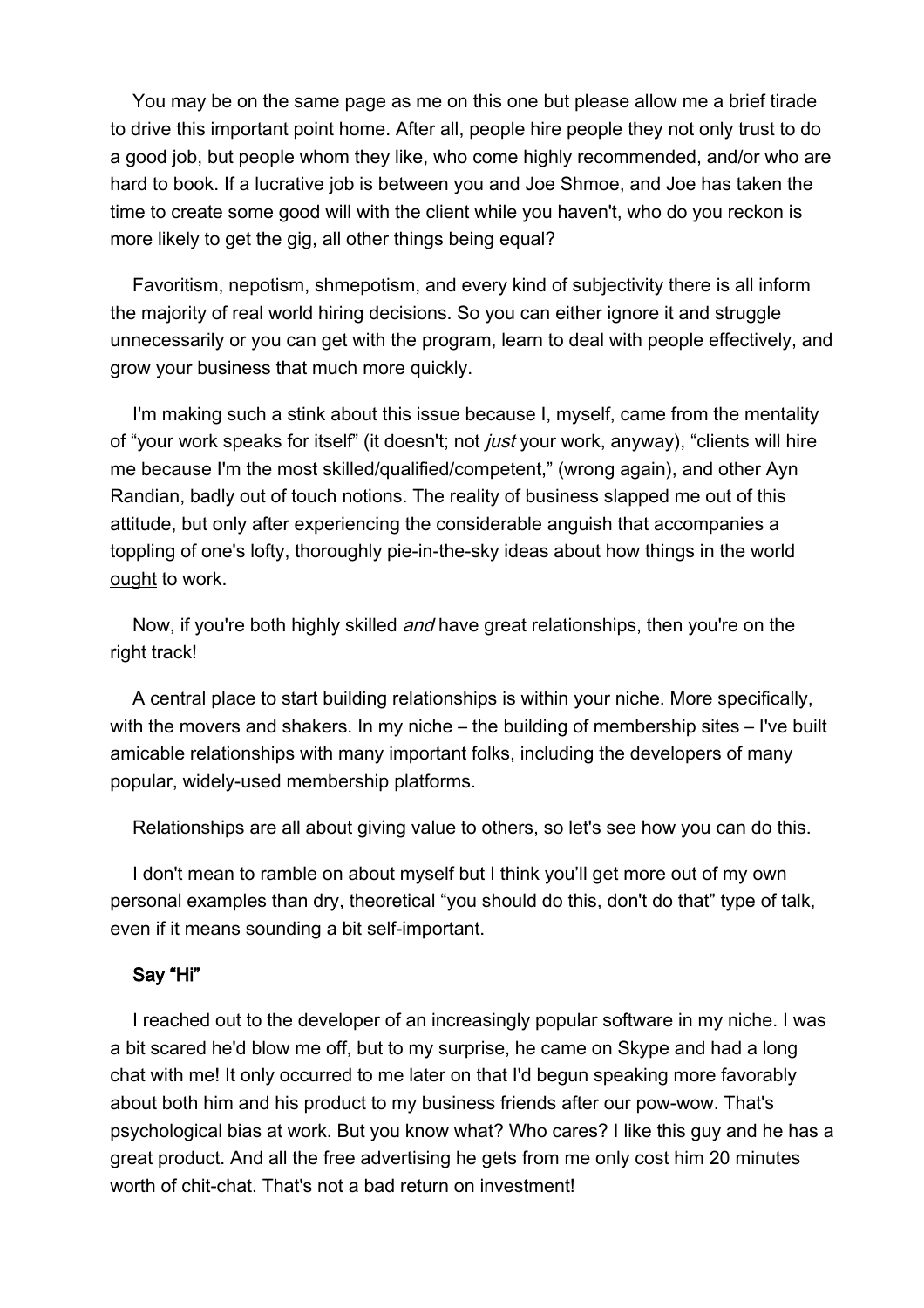He, in turn, listed me as an implementation partner directly on his highly trafficked website, thus giving me his implicit endorsement and sending a good bit of business my way. Since I'm seen as an authority on membership sites, my own positive comments on the Warrior Forum also served to bolster his reputation and (hopefully) landed him some new customers.

Notice again that our respective skills and qualifications are secondary to the simple fact of liking each other and thus wanting to help each other out. Make no mistake, you should never endorse an inferior product or service just because you like the vendor; this is a sure fire way to ruin your reputation. I'm simply saying that it's better to have both.

#### Asking For Help

Asking for help is a great way to engage with the influencers in your niche. Even something as simple as asking for advice or a quick opinion is flattering to just about everyone if it's sincere.

I've built many relationships with vendors, business owners, developers, et al, simply by contacting them, asking their advice, or asking a technical question about the capabilities of their product/service.

It may seem kiss-ass, but again, this is done from a place of sincerity when you have a genuine question to ask. Further, the relationships you build will bring you a lot of business. Referral business is by far the best kind of business you can get. So don't be shy about reaching out. It's just as vital as any of the actual work you do.

#### Positive Praise

If you're in a position of advanced knowledge, experience, and authority, people listen to you and consider what you have to say. This is a big responsibility and a powerful business-building asset.

Example: I had been working with a particular piece of software for months and I was consistently impressed by the quality and flexibility of the product and the thorough, prompt support team (which included the developers themselves).

So when people would ask for advice on which software to use on their site, I would often (where appropriate, of course) recommend this software.

One day, one of the developers contacted me to thank me for my support and granted me a free, lifetime license to use their software as a way of thanking me. Now this is a wonderful way to do business! Somebody else creates a stellar product, you use it and praise it, and you get rewarded simply for spreading the good word! Value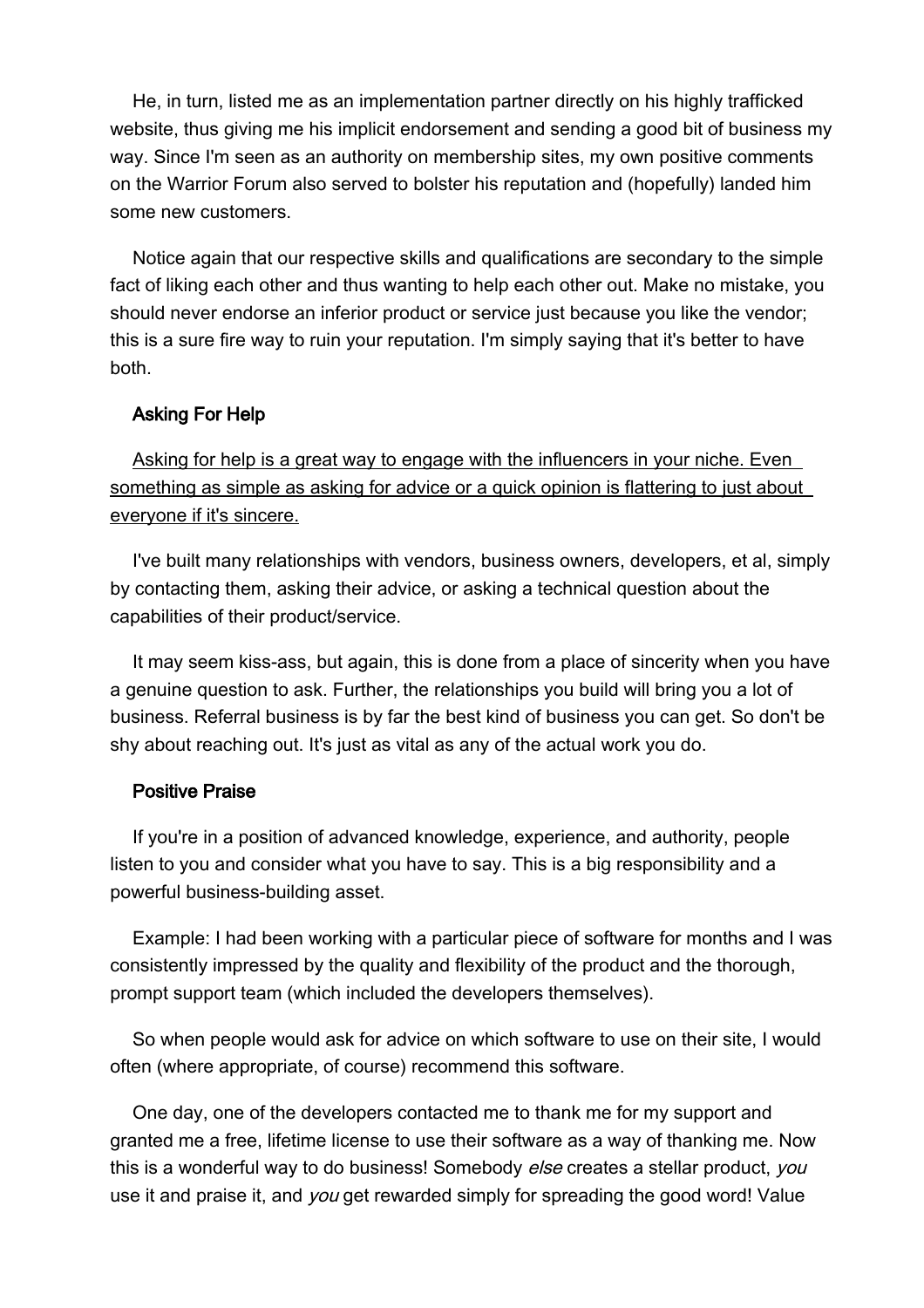begets value.

Since then, the developers of the software and I have deepened our relationship, and have helped each other out numerous times both with support and marketing issues.

#### Make Introductions

Making introduction and connecting people with overlapping business goals is a free way to add a massive amount of value to others' businesses and acquire a reputation as an influencer. There's a little bit of tact required in acting as a liaison. So two examples to illustrate:

I'd been working with two big-ticket entrepreneurs and helping them to set up their websites and membership components. The software we were using lacked a certain functionality that they needed and so they hired a developer to custom code an add-on solution.

I was excited about this extra feature and naturally wanted to let the developers know that my clients had added this functionality. So I proposed to introduce them to each other. My clients agreed and I sent an intro email. Here is the exchange that followed: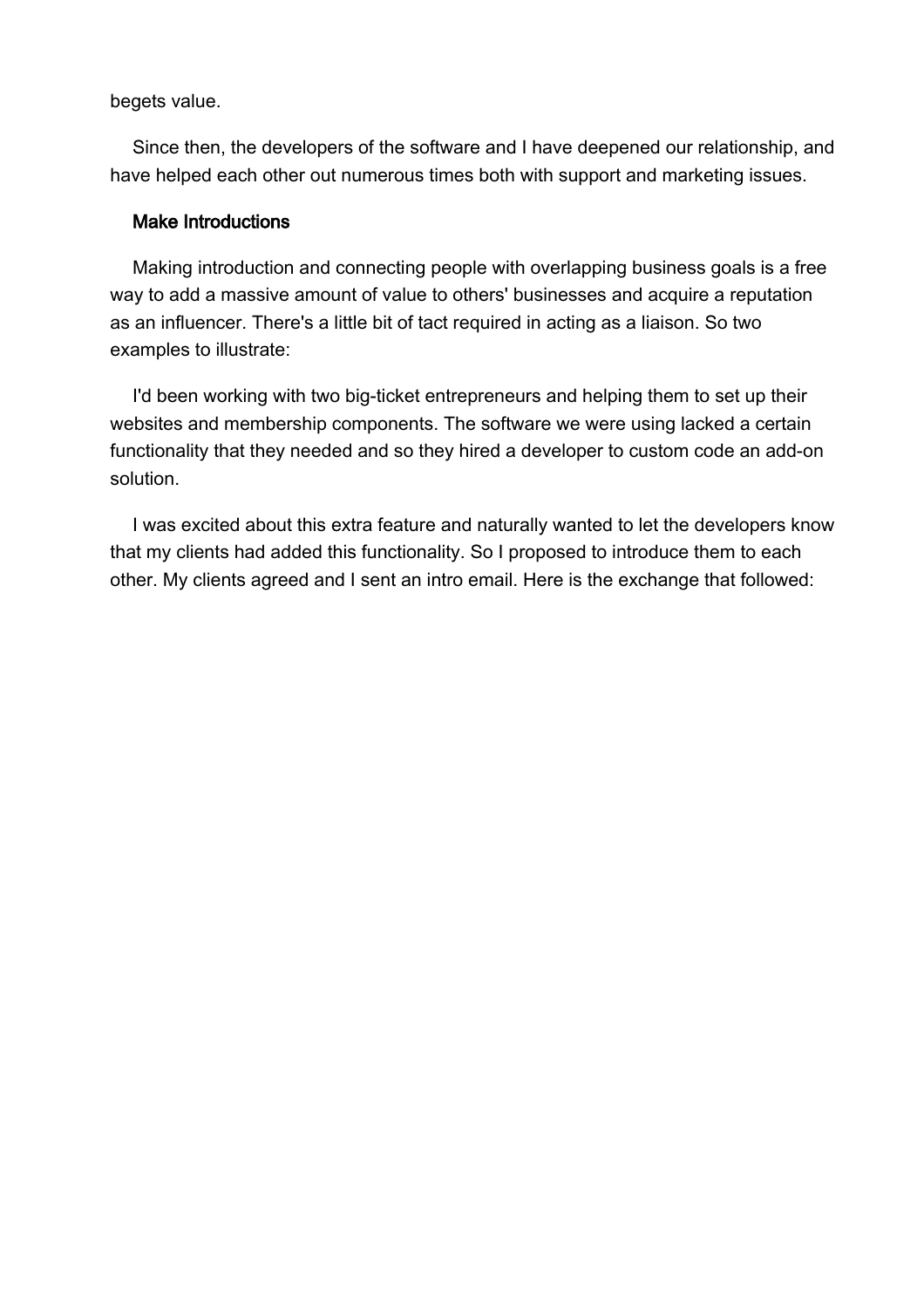|               |                                    |                                                                                                                         |  |  |                                                  | 6/20/13 |  |
|---------------|------------------------------------|-------------------------------------------------------------------------------------------------------------------------|--|--|--------------------------------------------------|---------|--|
| to me,        | $1 -$                              |                                                                                                                         |  |  |                                                  |         |  |
|               | Hi Vic, thank you for the intro.   |                                                                                                                         |  |  |                                                  |         |  |
| $H_{\rm I}$ . |                                    |                                                                                                                         |  |  |                                                  |         |  |
| this.         |                                    | Vic mentioned that you guys had gotten a solution developed. So we just wanted to know the solution you implemented for |  |  |                                                  |         |  |
|               |                                    | Did you get custom code developed for auto-creating                                                                     |  |  | It is that working ok? Just curious, that's all. |         |  |
| $1000 - 1000$ |                                    |                                                                                                                         |  |  |                                                  |         |  |
|               |                                    | $1\geq$                                                                                                                 |  |  |                                                  | 6/20/13 |  |
| to I          | me.                                | $\overline{\phantom{a}}$                                                                                                |  |  |                                                  |         |  |
| Ηi            |                                    |                                                                                                                         |  |  |                                                  |         |  |
|               |                                    | It's great to connect! Yes, we did come up with a solution that is working brilliantly :)                               |  |  |                                                  |         |  |
|               | possibly offer it as on option for | Would love to explore the idea of how we may be able to work together and<br>$+ + +$                                    |  |  |                                                  |         |  |

Thoughts?

All the best

To my dismay, my clients made no effort to feel the developers out or make any kind of personal connection. They pitched them on the spot and in a roundabout, dotdot-dot manner that, to me, came off presumptuous and rude.

I say 'presumptuous' because they were trying to sell two very talented developers an add-on solution of dubious quality with no perspective on what it meant to continue supporting somebody else's piece of programming.

It left a bad taste in my mouth and I never made introductions again for these clients. Not that they're bad people or anything like that. I'm not pointing my finger or accusing them of anything. I simply felt like I'd been taken advantage of when I'd made a earnest attempt to introduce two parties with mutual interests.

Further, the blatant sales pitch reflected poorly on me since the two developers might assume I had something to gain from it (I didn't).

These kinds of situations aren't neatly predictable. And if you know people well enough you can usually count on them to act professionally. Let's take a look at the second example:

I'd been working with a well-known jazz musician, helping him put together a paid members area for his fans. I was also helping him set up a sales funnel for his new record release, which he was going to market online.

We had a great 2-way accountability in our business relationship. He paid on time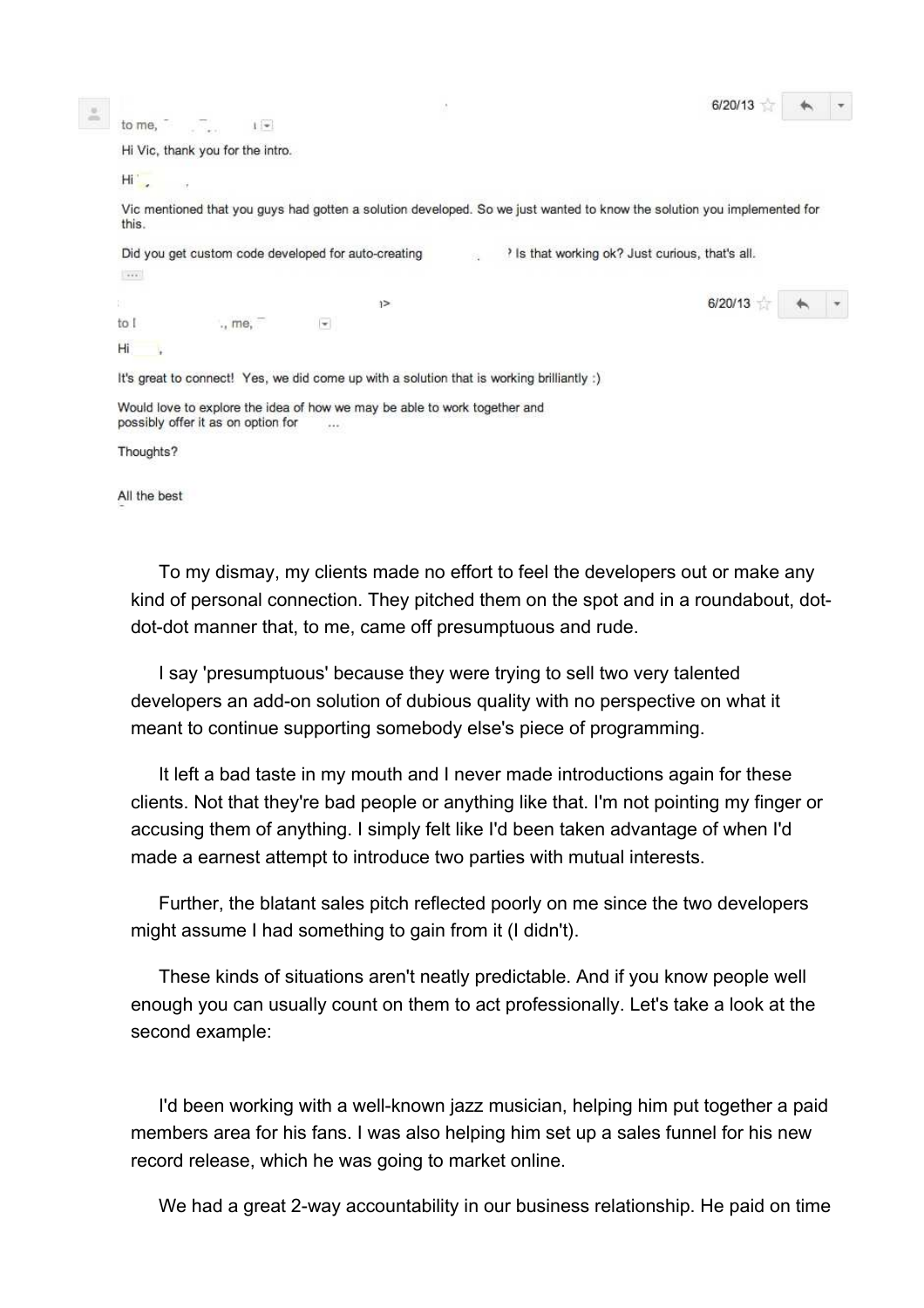and always worked with me. I, in turn, always did a great job for him and delivered quickly.

Prior to this, I'd been in touch with another high-profile musician and entrepreneur with considerable influence in his industry. I thought it might be a good idea to connect the two of them, even though I had no definite notion of what such a connection could bring. So I sent the following intro email:

"Hi Influential Musician Dude,

Long time no talk. How are you?

I see you just released Program 3.0...very cool man. ;-)

Hope you make a lot of money and help a lot of musicians do the same.

What's new since 2.0?

By the way, I ran into Alex J. in Bangkok and somehow we got talking about music and what not and I mentioned you.

And he said he grew up hanging out with you in Nebraska! ...Small world haha.

Anyway, I just wanted to introduce my business friend Jazz Musician Guy to you. I've included him on this email.

He's a musician and online marketer and I thought it would be good for you two to connect.

Jazz Musician Guy meet Influential Musician Dude.

Jazz Musician Guy brought me on board to help set up his sales funnel.

And Jazz Musician Guy happens to be a real talented musician with a dedication to good marketing as well.

Thanks guys, take care.

Best Wishes, Vic"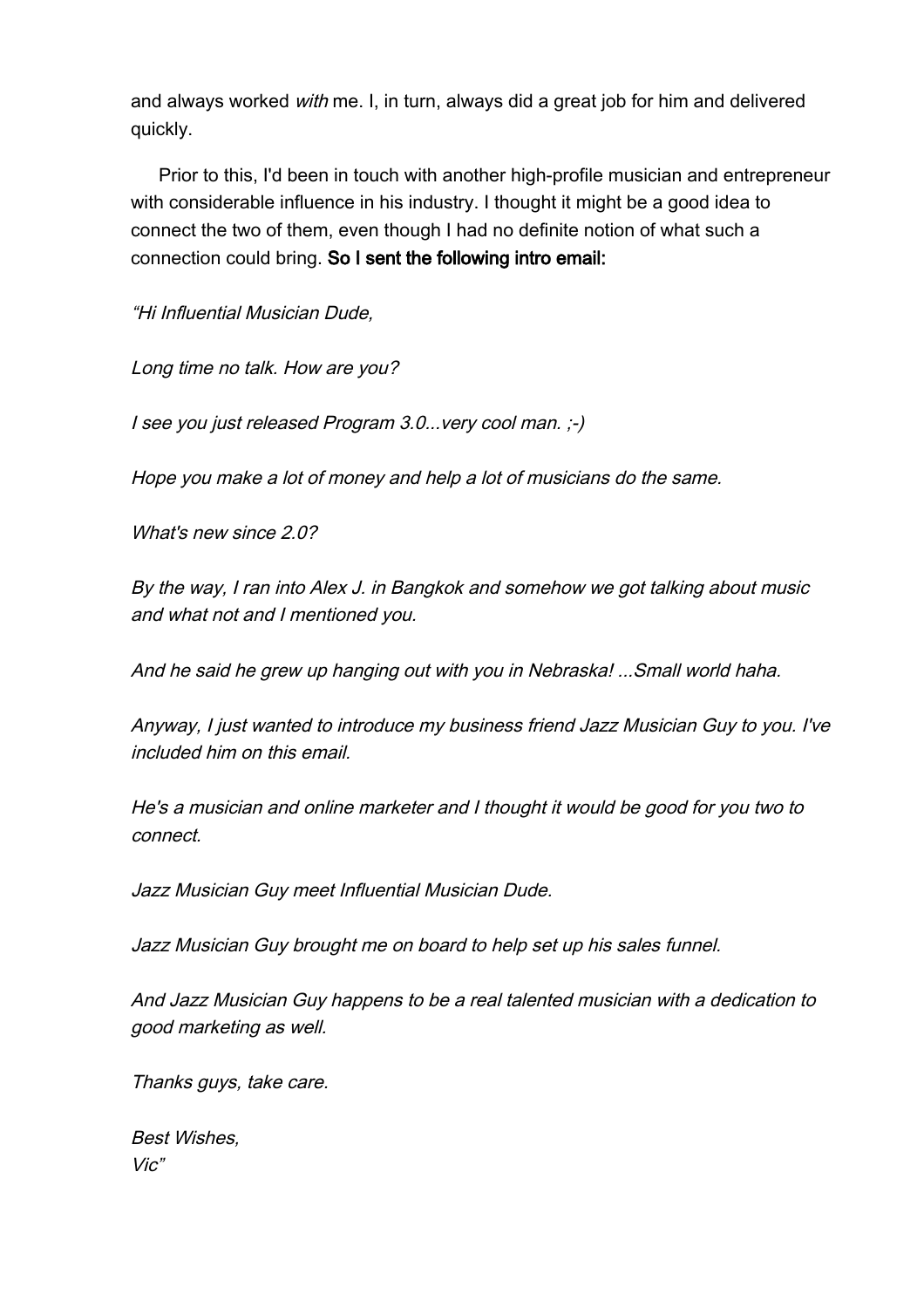As a result of the introduction, the influencer checked out my client's music and looked into his career. It turned out that he was so impressed that he invited my client on to his podcast!

My client, unlike the guys from the first example, made a custom landing page just for the influencer, detailing how they might be able to help each other out. His approach was thoughtful, humble, professional, and had a personal touch. He sought first to *offer* value before asking for something or trying to pitch him.

It's safe to say that I trust my client and will gladly make introductions for him in the future. And of course, this benefits my reputation out of all proportion to the tiny investment of effort I made to bring two good, talented folks together.

#### When In Doubt, Reach Out

There's almost never any harm in personally emailing somebody in a position of authority and influence. You do have to make it clear at the start of your communiqué who you are (so the other person has an incentive to keep reading).

Whenever you have a question, a technical concern, or just feel like you should connect with an important figure in your industry, just do it.

#### Give Thanks

I had a strange and pleasant situation months ago in which I acquired several clients on a referral basis from an online entrepreneur – let's call him 'Hank'. The funny thing is, I didn't even know Hank! We'd never done business or even corresponded with one another!

Apparently, Hank was providing online business coaching. He was then instructing his clients to set up membership websites. Hank searched around and found my thread on the Warrior Forum. And since I came highly recommended and had terrific feedback, he sent these clients to me.

I immediately contacted Hank to thank him for his kind referrals and to please let me know if there's anything I could do for him in return. In a way, I was already helping Hank out by being a reliable consultant, thus making his instructions to his clients easier to follow through on. But I would have gladly helped him out in other respects if he had asked.

This just goes to show you that you should always ask your clients and potential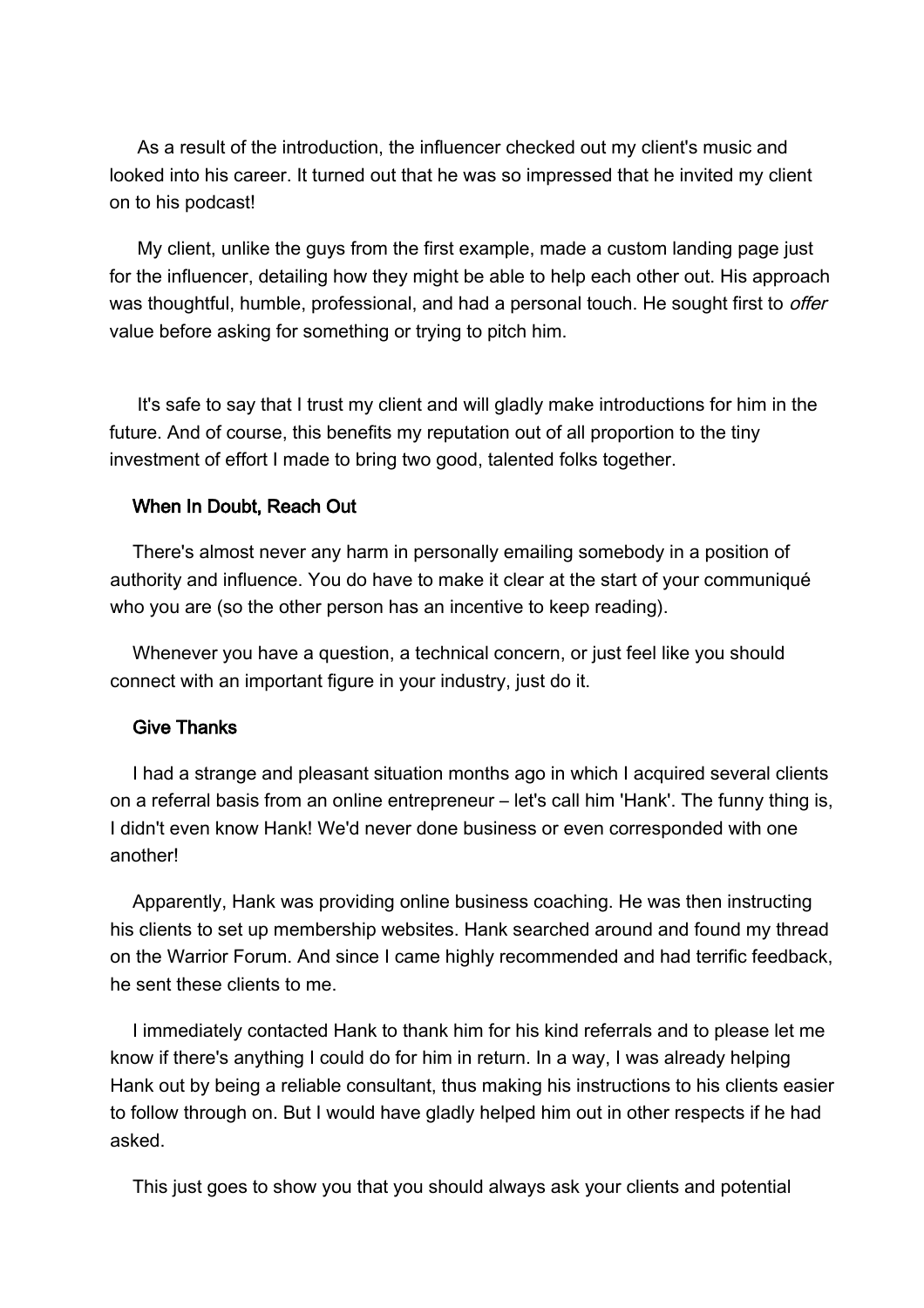clients where they found you. They'll usually tell you. But if they don't, make it a point to find out. And if you find that somebody out there in internet land who you've never met is sending you leads *pro bono*, definitely jot a thank you email and let him know how much you appreciate it.

#### Raising Rates

We briefly discussed raising your rates in a previous chapter. Now let's dive in a bit more.

You may or may not find it difficult from a psychological perspective to raise your rates. Depends on who you are. Or you may feel ethically bound to keep them below a certain figure. While I understand this mentality, it's usually rooted in a lack of understanding about what's good not only for you, the consultant, but also for the client.

Put simply, people value that which they invest in. The greater the investment, the higher the perceived value and the greater the desire to get a return on that investment. Objectively speaking, it may seem absurd that the same results would feel more or less valuable based on how much a client spent to get them. But true objectivity is possible only in theory.

We put things through our psychological sieves even when we think we're being impartial. By charging more, you give your clients the experience of high-value consulting. Obviously, you've got to deliver the goodies; that's your end of the bargain. The client, in turn, is bound to feel a greater sense of accountability, since every bit of time you spend with him is costing him good money.

I've found that this forces clients to refine their thinking about what it is that they want, communicate it to you more clearly and concisely, and respect your time (and their money) more highly overall. Conversely, a client who pays some contractor \$17/hr can easily dissociate himself from the project, withdraw his own participation, and leave it to the contractor to figure everything out on his own.

Now you may think "so what's wrong with that?" Why not just do a large *volume* of business but at a lower rate? Sure, you can do that. But it's an unsustainable, stressful, and unintelligent way to run a consulting business if you're a one-man show. It's less stressful and more efficient to have fewer clients but charge them much more money.

This leads us to the idea of **positioning**. If can you become the go-to guy for highpriced consulting in your niche, why not do it? Somebody will fill that role and enjoy the superior financial and creative rewards. So why shouldn't it be you? And a big part of achieving this positioning is constantly raising rates to see just how much you can charge before too many people start balking.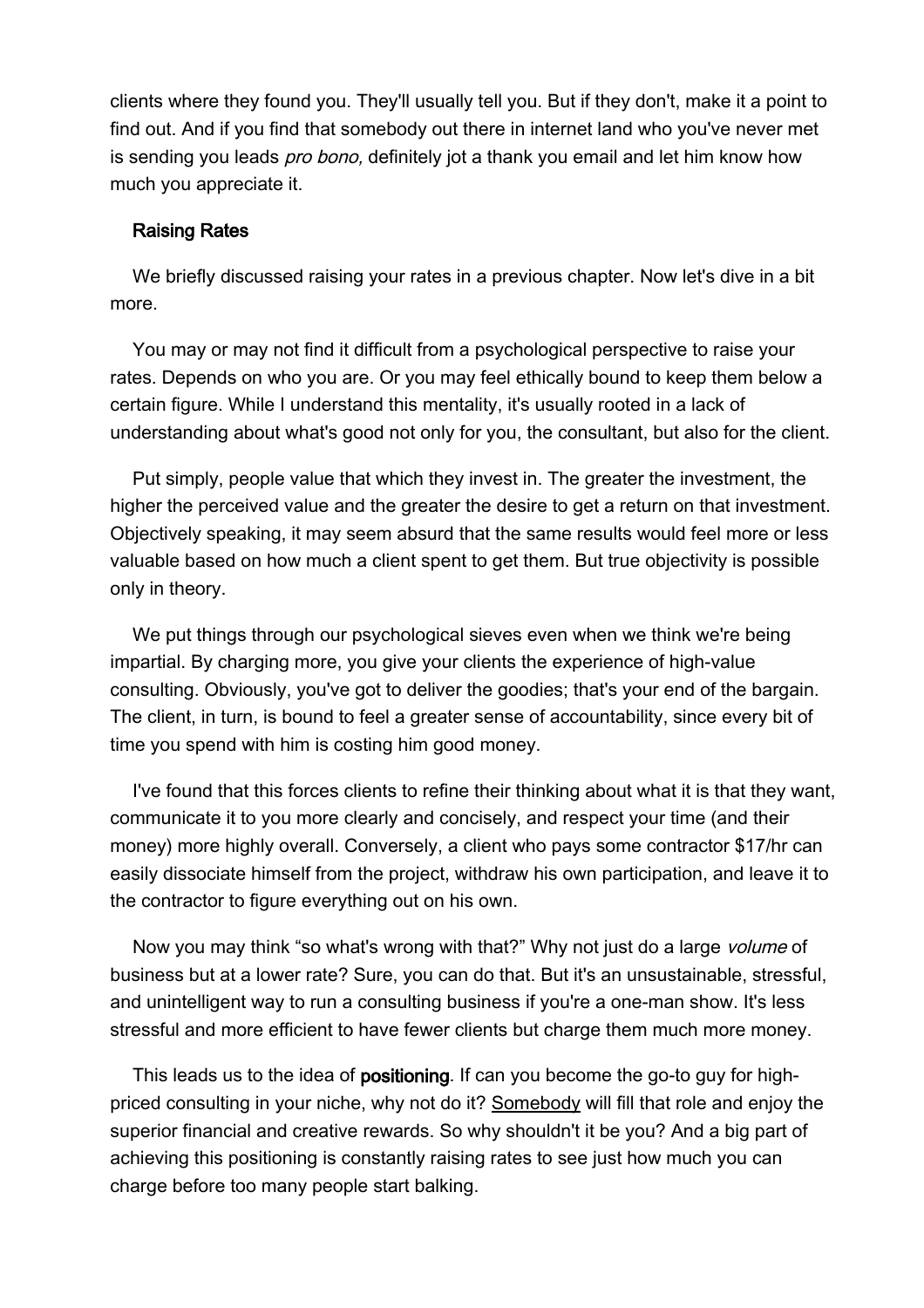Yes, you may lose a few leads. But if you have enough inquiries coming in, you can afford to do so. Eventually, you will reach a ceiling. That's your signal that the market demand for your service and the price you're asking in return are misaligned. We'll discuss how to break through it in 'pure consulting'. For now, let's move on to a very important topic.

## Firing PITAs (Pain in the Ass Clients)

From here on out, the term "PITAs" will refer to clients who constitute a significant Pain in the Ass to deal with.

You will invariably encounter – invariably, I say! – a small handful of clients who totally sap your mental and emotional energies, who treat you dismissively, don't pay their bills on time, quibble over pennies on invoices, make egregious demands, or otherwise make you question why in the hell you're even putting up with their crap.

Remember, once you're in a position of abundance and choice to the point where you don't *have* to accept any old bit of work just because it's on the table, then firing badly behaved clients won't make you nearly as nervous as when you desperately need the work. I totally get that. So firing PITAs may not be an option until your business is at a more advanced stage. But it's still good to know this stuff.

Over time, you'll get sharper and sharper at identifying nasty clients before you invest too much energy in them. The sooner you spot these nickle-and-dimin' troublemakers, the faster you can cut your ties with them.

Perhaps the number one, telltale sign of a problem client that you should be on the lookout for is a blasé attitude towards your compensation. Some clients feel like paying you is an afterthought and that you're lucky to get *anything* from them. These people are vampires and to do business with them is to dabble in the dark arts.

Professional, respectful clients, on the other hand, go out of their way to make sure you get paid and get paid on time. They appreciate the fact that you always charge for your time and expertise. Unsurprisingly, these clients are almost always former or current consultants themselves.

So firing clients should always be done as tactfully as possible and at a logical cut off point. Further, you want to leave them with the impression that you're simply too busy to take on any other projects with them at the moment. Not that you're getting rid of them! (If it can be at all avoided, that is).

## **Contribute**

Value begets value. If you can help the folks in your market become better informed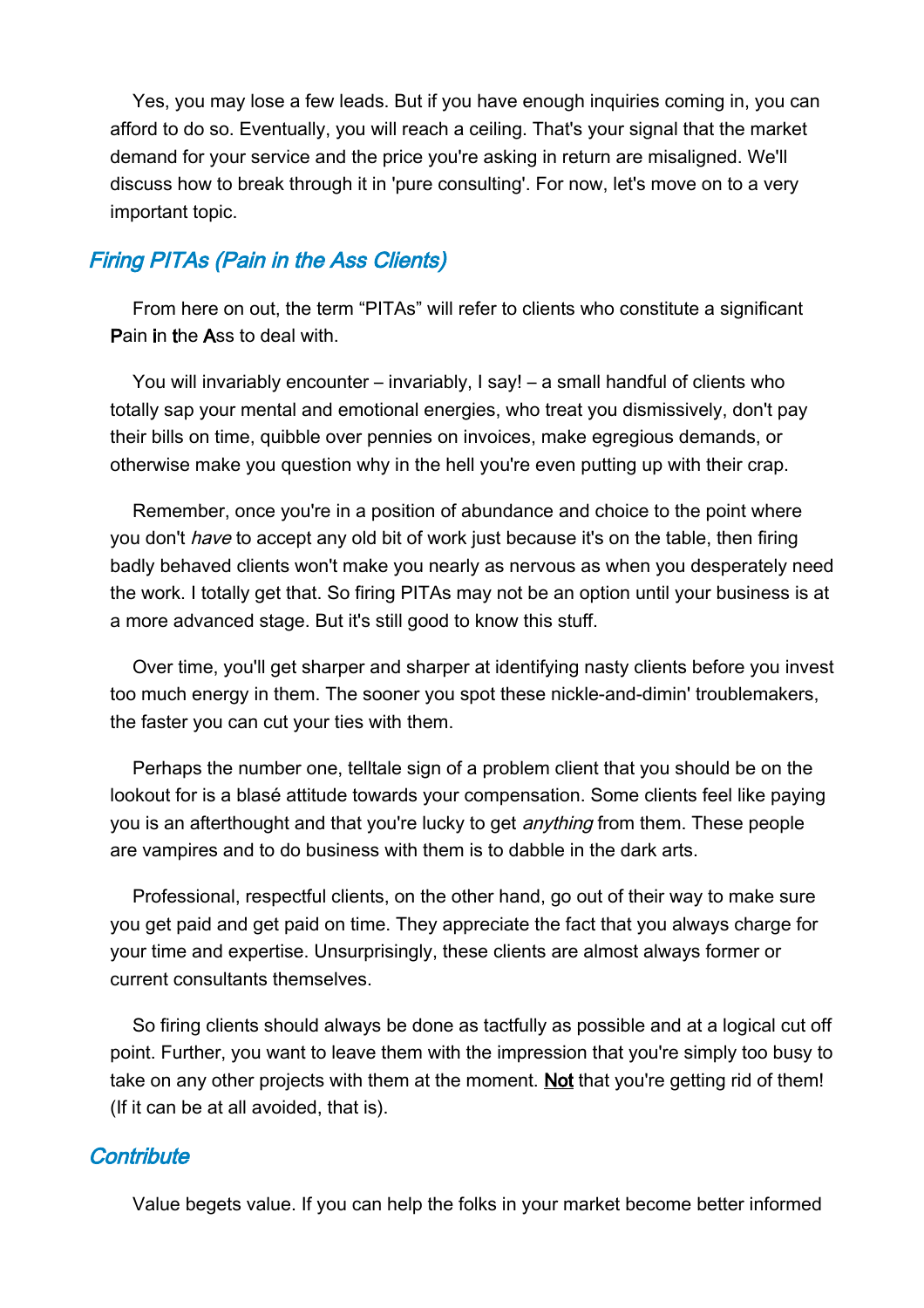and more inspired; if you can help to solve their pressing problems and contribute somehow to growing their businesses, you will be rewarded. An example:

Sometime around the middle of 2013, I decided to write a free report for folks who are considering starting their own membership site and don't know where to start. I'd often receive emails from people asking me for advice about which software to use, what pitfalls to avoid, best practices, and other preliminary information that a potential membership site owner would need to know before even getting started.

At first I responded to many of these emails *pro bono*. But then it dawned on me that I'd be better off writing a report and directing people to read it. For one, I wouldn't have to answer the same questions *ad infinitum* and two, I'd be able to inform many more people than if I were to respond to emails one-by-one.

So I uploaded the report to my website, added it to my forum signature on the Warrior Forum, and that was that. Soon enough, people were emailing me thanking me for the informative (and free) primer on membership sites. And I got a lot of business from that report as a result.

You don't have to write a report per se. You could make a free video (or a series of them). You could start a blog. You could write a full eBook. Whatever medium you choose, make sure your free offering satisfies all of the following conditions:

It's free

It's short

It's easy to consume

It's in layman's terms (not technical, not academic, not pompous)

It's at least mildly entertaining (it shouldn't be a snoozer!)

It helps to solve a common problem(s)

To elaborate on this last point: depending on how technical your niche is, it may or may not be best to solve a very concrete problem. For example, if your niche is business to business (B2B) sales, the number one problem faced by most of the folks in your market is likely to be cold calling. If, however, your niche is "how to sing," then there are any number of problems you can solve like "how to stop singing out of tune," "how to hit high notes," "how to sing with vibrato," etc.

The best kind of problem to solve is what I call the "don't know what you don't know" problem. It's when you know, for example, that you want to learn how to speak French. But you have no clue where to start. Should you buy a French dictionary? Well, what's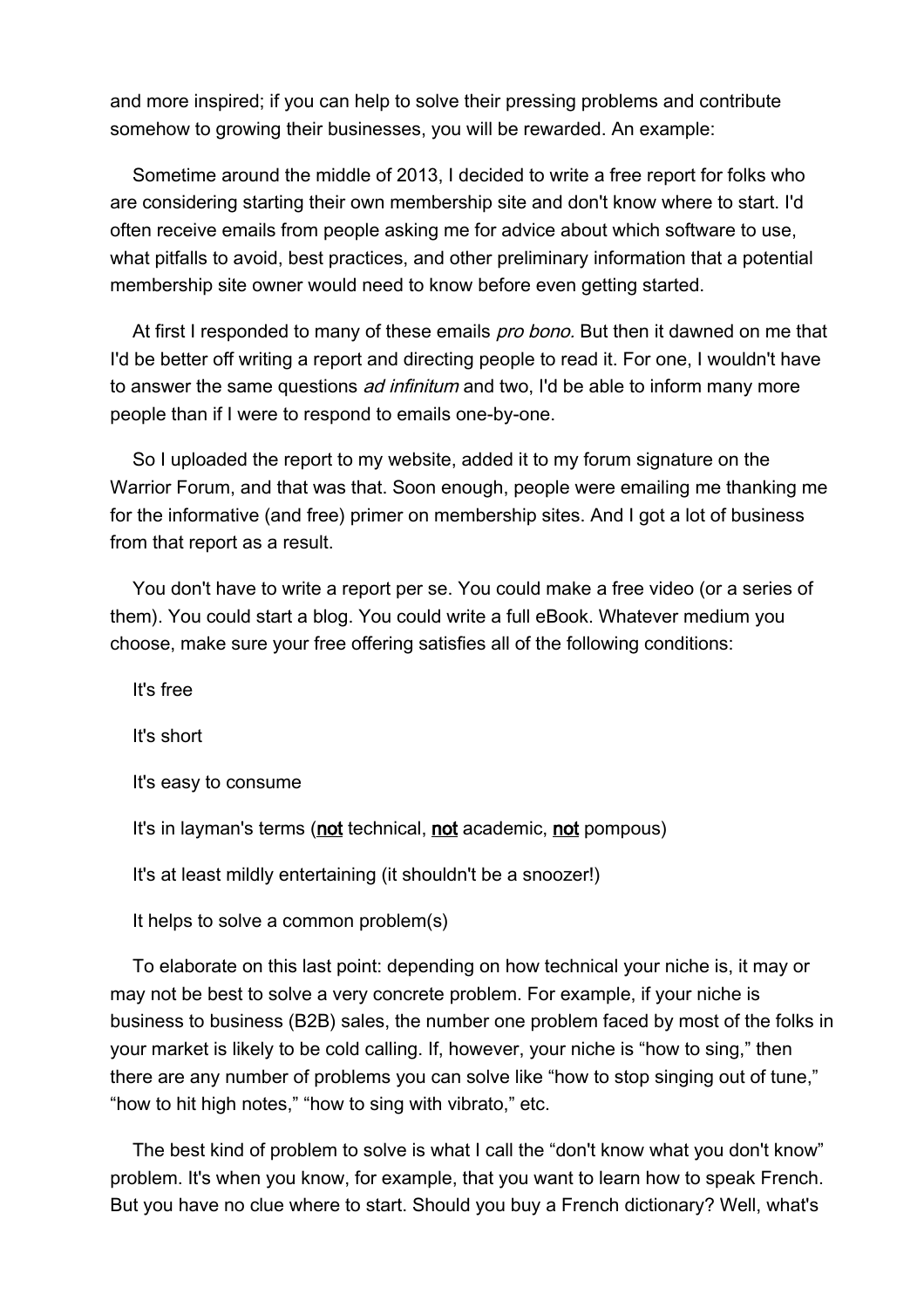the best one to get? Should you get private lessons? From who? What's the fastest way to learn? The easiest way? The most effective? What materials do I need?

What you know is that you'd like to learn French. What you don't know is what you don't know about making that happen as quickly and enjoyably as possible. And it's way easier to hire somebody who has a deep understanding of these questions to fill you in, rather than try to figure everything out for yourself through trial and error, which could take forever and sabotage all your original enthusiasm!

If you can effectively bridge the gap between a complex topic and the average person trying to get it, you'll have solved a big problem. A person may know, for instance, that a membership site is a great way to earn a recurring income online. But they probably *don't* know how to set one up, what software to use, the best way to attract and retain members, best practices, etc.

And if you're an experienced consultant in that field, you'll have definite, wellinformed opinions on these topics, rooted in ample tinkering, trial and error, and the insights that are available only to someone who dabbles in membership sites for a living.

The reason I prefer reports is because you write it once and then it generates qualified leads for your business on autopilot. You may have to update the report occasionally but unlike a blog, it'll only be *occasionally*. This manner of contributing is incredibly profitable for a relatively small investment.

The driving idea is always the same: give value, establish your expertise and authority, get yourself and your offer out in front of a lot of eyeballs. Be creative. You can volunteer to do interviews, go on podcasts, write guest posts on various blogs, participate in additional forums, and much, much more.

### Referral Business

As you progress in your consulting career, you'll likely find that more and more of your business will come from referrals. This ties directly back into the section on building relationships and your reputation for getting things done, properly managing expectations, and treating folks professionally.

Referral business is perhaps the most powerful form of business. That is to say, it puts you in a powerful position. If an influencer refers a client to you, the client is already predisposed to view you favorably (otherwise, why would the influencer refer you?)

The influencer essentially vouches for you, stakes his reputation on you and this "put your money where your mouth is" kind of endorsement really preps a client to approach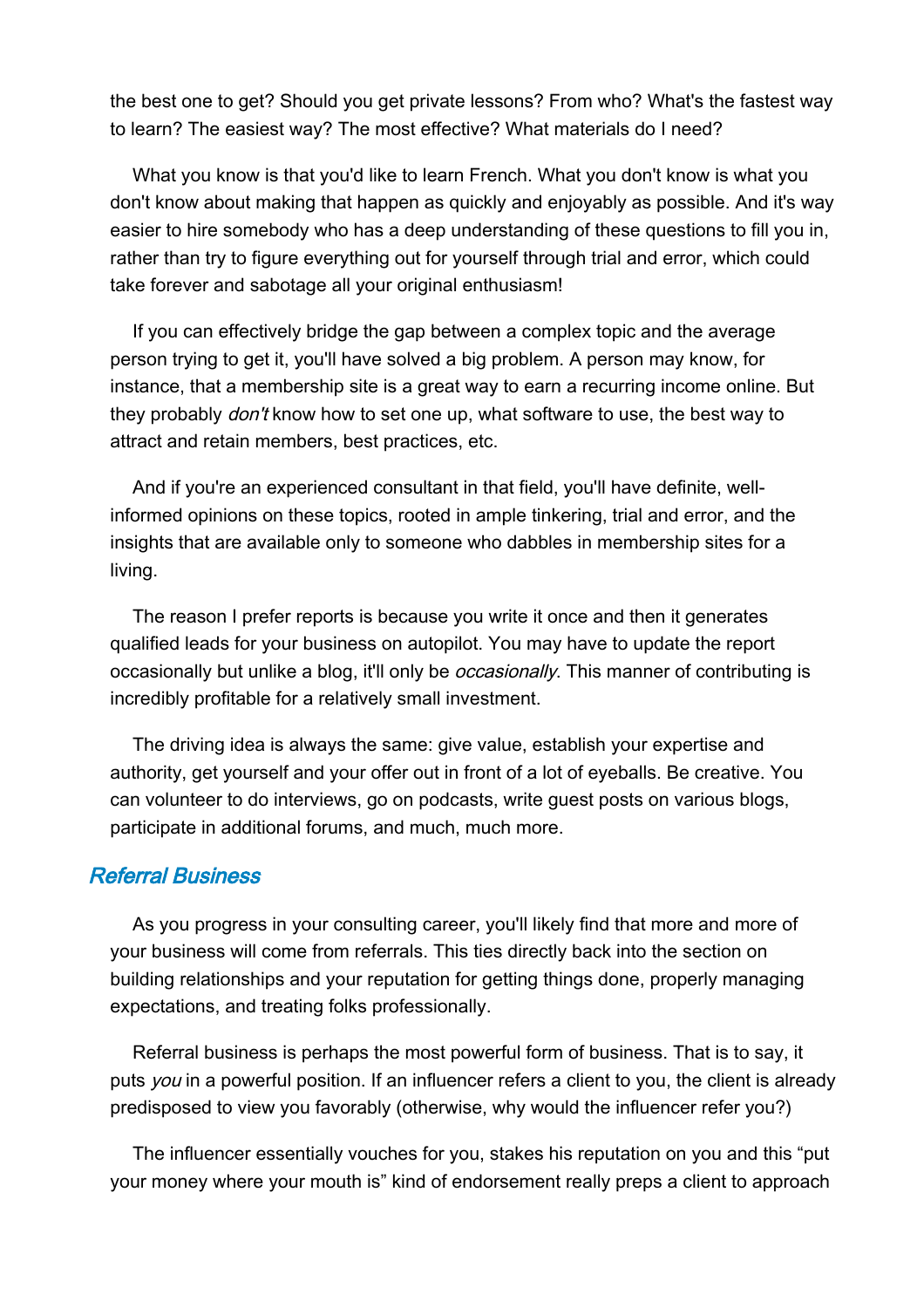you with a certain deference to your time and expertise. In other words, referral clients are overwhelmingly well-behaved, professional, focused, and ready to pay you for your time *on time*.

This last point is big. Referral clients are much more likely to feel that your hourly rate is fair, as opposed to prospective clients who haven't been given the expectation that they'll pay that much. Further, if the influencer who referred the client to you paid your rates and says you're worth it, then you must be worth it.

The client, then, is in a position of humility to both you and the influencer who referred him. Thus he works with you (2 way accountability) and treats you well, lest he fall in the eyes of the influencer. Sounds like a power game, and I suppose it is. But power games or no power games, the fact is that this position on the client's part is conducive to progress. Humility breeds progress and a willingness to learn; egotistic warfare just wastes time and energy.

Finally, make sure to thank the people who refer business to you. Find out their emails and track them down if need be. They've put money in your pocket. They've put food on your table. They've put a roof over your head. You must agree that the very least they deserve is a heartfelt "thank you!"

### Expand Across Networks

The Warrior Forum is great but there are other ponds to fish in. Especially considering that big clients are unlikely to be found there. If you want to land clients with big budgets, big dreams, and big projects, you'll have to start looking for them where they hang out.

One good resource is [LinkedIn](http://www.linkedin.com/) (http://www.linkedin.com/). Even though my LinkedIn profile just sits there and gets me business from time to time, I admit I haven't fully utilized LinkedIn. Everybody keeps recommending Lewis Howe's course [LinkedInfluence](http://529d5hj0tkxazzxapbpdr3y8om.hop.clickbank.net/) (http://529d5hj0tkxazzxapbpdr3y8om.hop.clickbank.net/) but I haven't managed to check it out just yet. Apparently, it's the guide on utilizing LinkedIn groups, making connections, establishing authority, and getting great leads.

LinkedIn is where many real medium and large-sized businesses and decision makers spend time, interact, and find contractors. One of the clients I got through LinkedIn (he reached out to me) turned out to be a disaster. And several other clients were a pleasure to work with. So while people speak highly of LinkedIn as a way into bigger and better projects, I'll be the first to admit that I haven't fully utilized it. So I'll hold off on saying anything much about it, except that it's a good idea to get a basic profile up. At the very least, it will generate some leads passively.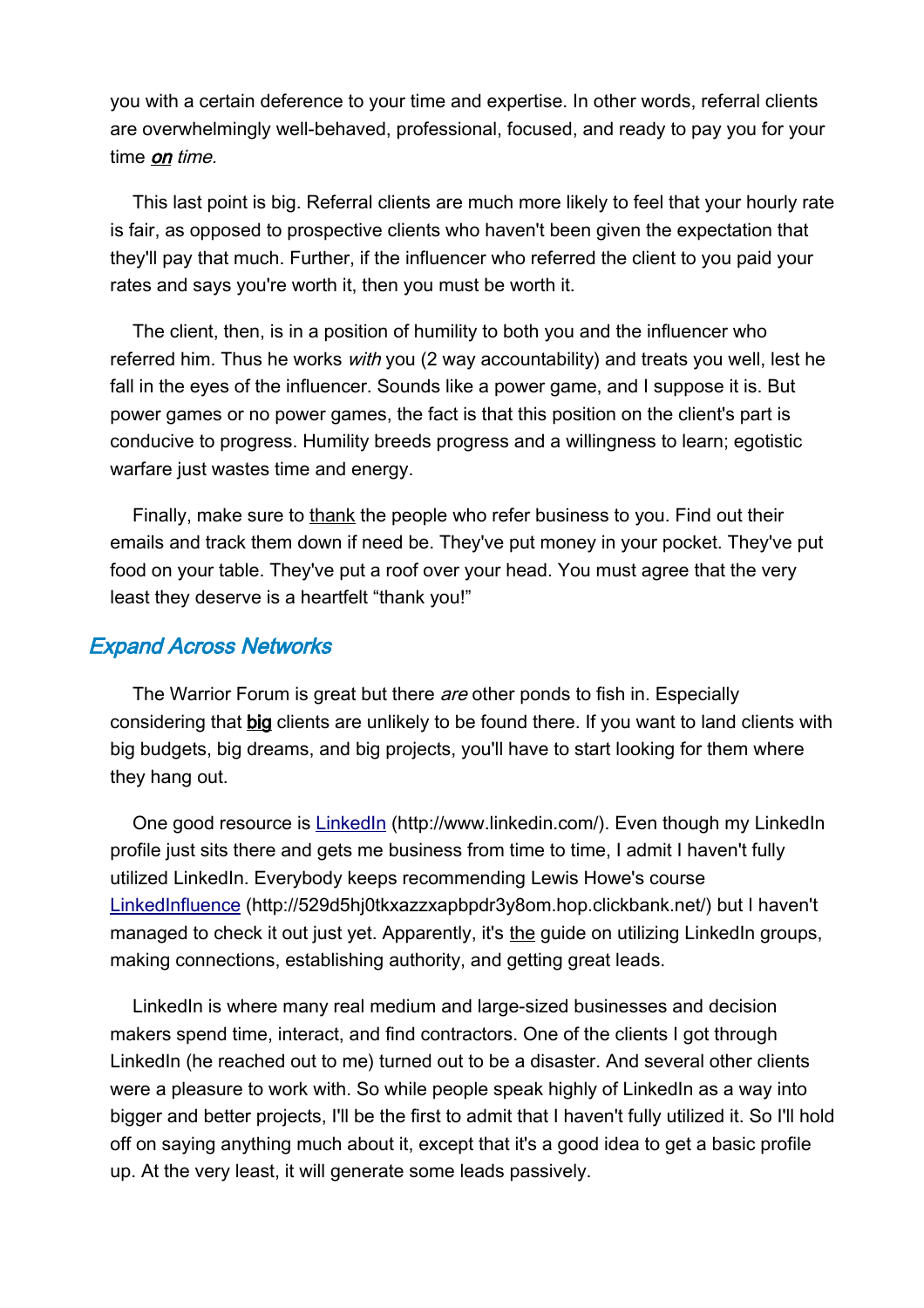The whole idea of having a thread on the Warrior Forum or a website is that your lead generation happens on autopilot. That's great, and once it happens it's easy to get complacent. But there's always a next level. Once you reach this stage, it's good to start reaching out to potentially bigger clients (in keeping with the idea that one long, highpaying gig is worth more than several equivalent but smaller contracts).

Even if it means cold calling prospects. Don't be afraid to pick up the phone or send that email. It's the tiny barrier between you and potentially, thousands of dollars.

## "Pure" Consulting

If your consulting business is based on a somewhat complex set of skills, you may find that over time, more and more of the inquiries you receive won't be for implementation but for guidance/advice/best practices. This is what I call pure consulting.

Pure consulting is based on helping your client to know what he doesn't know. This kind of consulting can be a lot of fun because it's easy money. You are already so competent and knowledgeable in your niche that communicating this information to another takes up very little mental bandwidth. Of course, there's no truly free lunch. You still have to deliver a lot of value. A few ways to do this:

1. Answer your client's questions – What I mean is, resist the temptation to 'geek out' and self-indulgently demonstrate your superior understanding of a topic. Instead, answer your client's questions directly, simply, in layman's language, and without going off on unrelated tangents.

2. Speak slowly and clearly – Merely speaking is not the same thing as high-level communication. The idea is to impart something and to get off the call, leaving your client with the feeling that he learned something, has a plan of action to move his business forward, and that the experience of consulting with you was pleasant and professional, not patronizing and frustrating.

Programmers and other technical types are particularly susceptible to masturbatory explanations and egotistical ramblings. Please practice *active* empathy and continually remind yourself to answer the question "what's in it for him (the client)?"

Pure consulting adds a nice supplement to your income at a minimum of distraction from ongoing projects. I typically insist (politely) on a paid consultation after a few email exchanges in which a potential client asks a lot of questions and gets a lot of free answers. Here's an example of how I'd typically word it: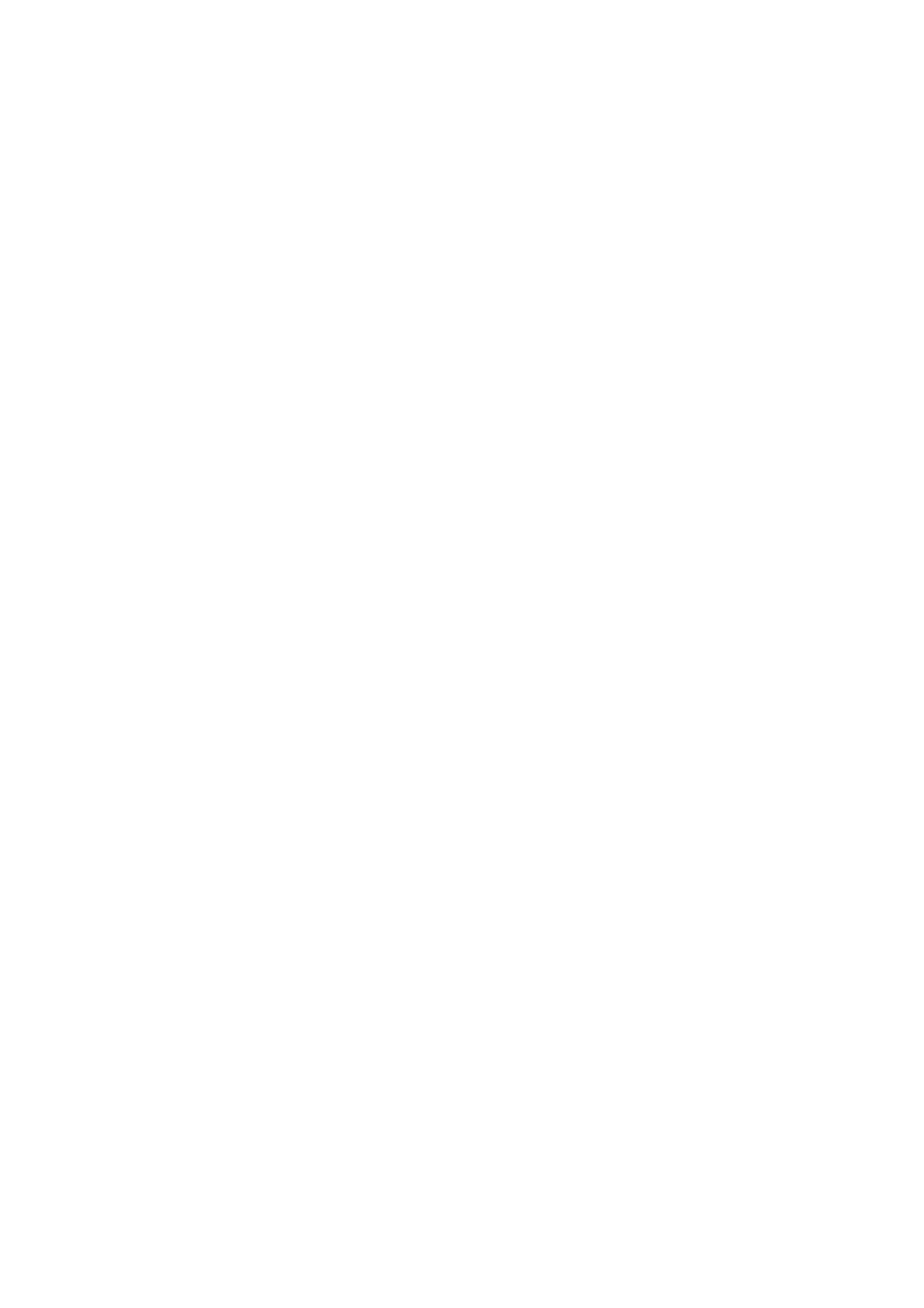Vic Dorfman <victor.dorfman@gmail.com>

Jan 28

to e Hi Russ

Thanks for the reply.

**Beatle** 

I understand that you're trying to go in a new direction so it definitely sense to use Wordpress.

Also, I agree that MemberMouse is the better choice for your particular project.

What I could do, if you'd like, is do some research on your behalf and reach out to some of my contacts.

I'd get back to you with an intelligent overview of solutions and my opinions on what the most elegant and cost effective approach would be.

I would have to charge for that time since we would be getting into consulting territory. (my rate is \$50/hr)

However, you'd have a well-researched, objective idea of the time, costs and technology involved in getting your project going. So, even if you wind up working with somebody else, you'll be informed and they won't be able to rip you off or sell you things you don't need.

We'd be looking at about 2-4 hours of research.

Let me know your thoughts, Run

Talk soon, Vic  $\lambda\lambda\lambda$ 

> Some clients will balk and reply with something like "let me get this straight, you want to charge me for the call?" To which you can simply reply "yes, that's correct". There's no need to be haughty about it. But the fact is that nobody has a right to your time and years of expertise without compensating you. It took you *years* to learn this stuff! Remember, it's not only in your best interest but also the client's.

> As you saw in the example email (which was a real email), you're best off setting a 1 hour minimum , otherwise you'll wind up doing 20 minutes here, 35 minutes there; all in all too much hassle for too few dollars in your pocket.

> If your business lends itself to a lot of pure consulting, then there's no reason you couldn't reposition yourself as a "coach" (as I've done) in your niche and focus purely on the consulting aspect. The only caution is that you should always do some work in the trenches, so to speak, to keep on top of developments and make sure your advice is current and sound.

#### Hiring Employees & Starting a Firm

Once your consulting business is thriving and the inquiries are pouring in, you may start to feel that you're saying 'no' to an awful lot of potential business. If you wish to work alone and remain a consultant, this is just the price you have to pay for having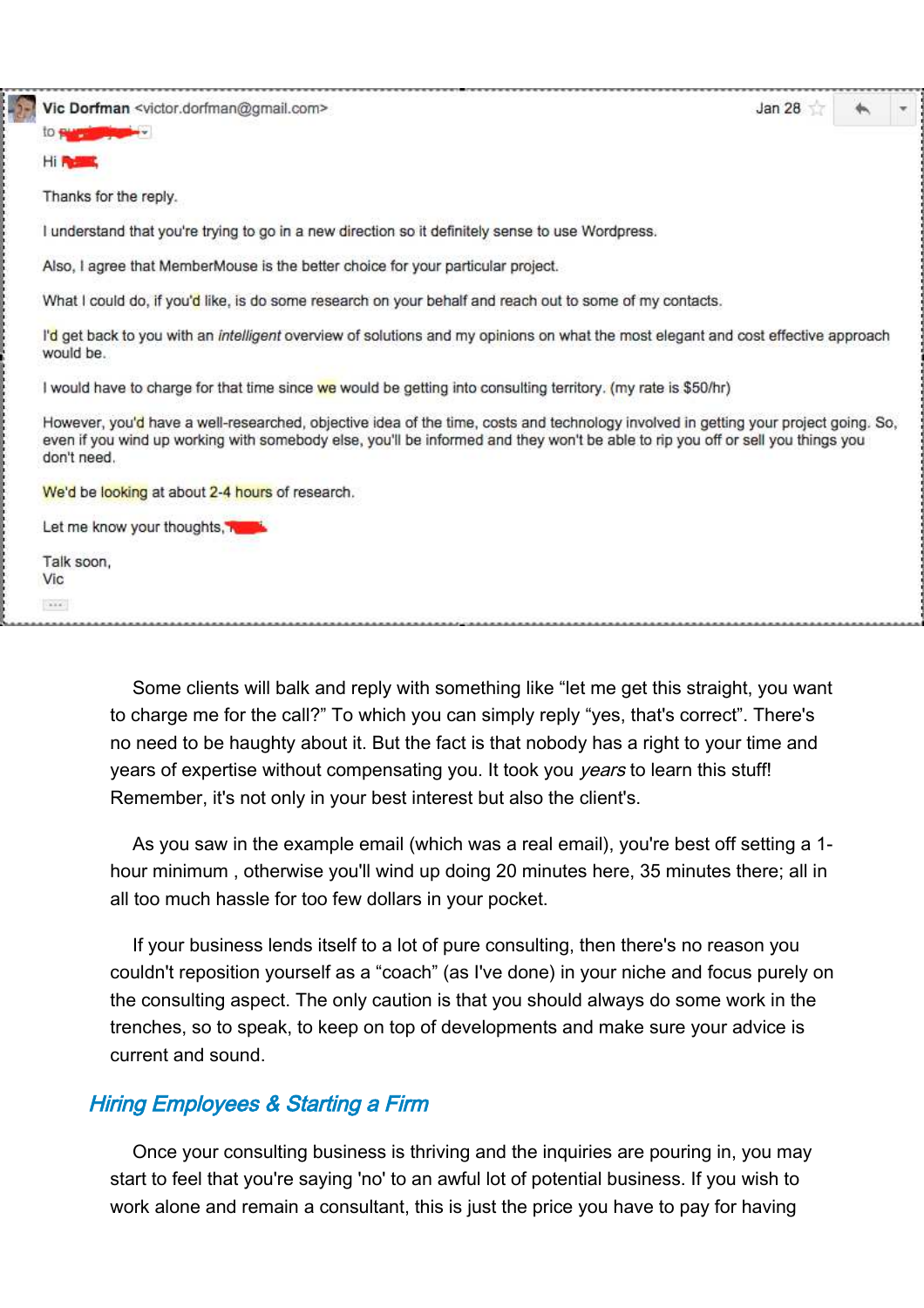your choice of clientele.

If the idea of expanding appeals to you, you may want to play with the idea of hiring help. The easiest and lowest-overhead way to do this is to hire help on a contract basis through a 3<sup>rd</sup> party like oDesk or Freelancer.com. You can farm out just enough of the work to handle the spill-over in business or you can start a proper business. This is a big topic, but the main thing to keep in mind when transitioning from doing things yourself to hiring help is that your role will change quite significantly.

You will essentially step into the role of a project manager. You will have to effectively manage the business of your business, rather than the business of the work. There's a lot of money to be made in this position and it can teach you about several dimensions of business that direct consulting can't. But it is by no means the logical next step up from consulting.

Some folks, myself included, really prefer the simplicity of consulting and make great money doing it. I spent several months expanding my consulting business into a small agency, in which I essentially managed contractors whom I hired via oDesk. It was a disaster from start to finish. Not only is it very difficult to find qualified contractors who know what the hell they're doing, but it's very difficult to allow other people to mess up easy work and drag your name through the mud every time they do so. To me – and this is a purely personal decision – it's better to do things myself and do them *right* than spend the same amount of time just trying to manage some nincompoops who had no intention of giving the job the love it deserves.

That's not to say that good help can't be found. But to me it isn't worth the headaches. If you'd rather deal with people than deal with the actual doing of the work, this may be right up your alley. There's really only one way to find out and that's to try.

#### Information Product Creation

One of the coolest things about doing business online is that you can sell information products that, once created, cost you almost nothing to sell. By far the most difficult part of creating a good information product is being so immersed in your niche that you intimately know your market's problems and concerns and how to alleviate them.

This is why consulting is the perfect preparation for your first information product. It gives you that insider's insight you need to not only create the product but to market it effectively.

One of the first things I learned when I started trying to make money online was SEO. Specifically, I created niche websites that I monetized with Google AdSense. In the process, I learned how to perform proper keyword research and how to accurately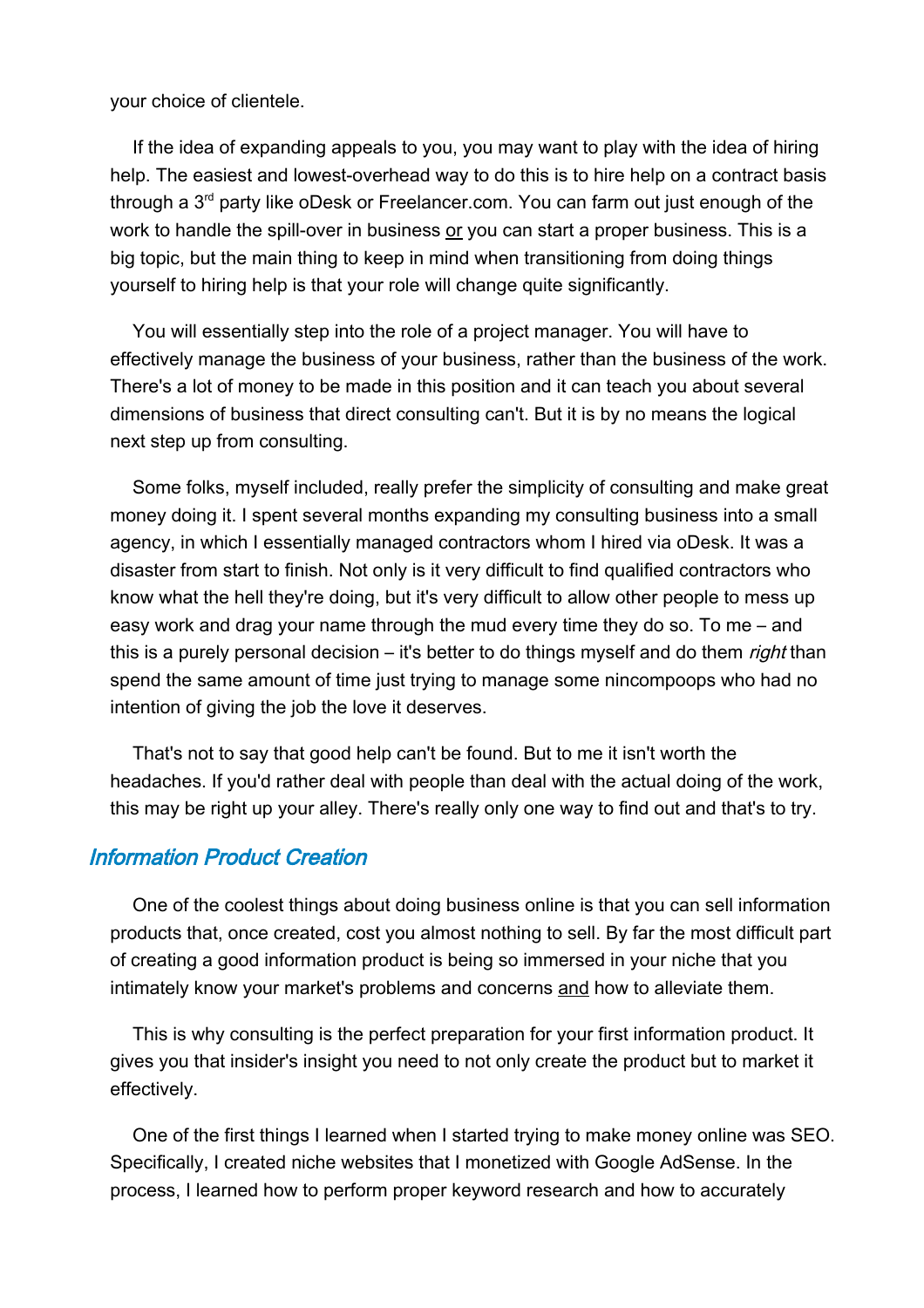assess the strength of competing websites. This was vital to ascertain whether or not even *trying* to build a website focusing on a given keyword made any sense.

Many people were trying to hop aboard this niche site gravy train. But at the time, most folks were seeing minimal success. I read through countless forum threads and chatted with folks who were struggling to build a niche site business. I saw a common thread. People thought that merely building a website would start making them money on autopilot. They didn't realize that doing keyword research and looking at the strength of their competitors was actually the first step. And if they got this step wrong, their sites were doomed from inception.

The very first listing in any Google search gets a hugely disproportionate amount of all clicks; something like 70%. The second listing gets substantially fewer clicks. The third listing gets even fewer. And below that, the traffic is basically insignificant. So it really only makes sense to pursue keywords that you can realistically rank in the #1 spot. At least, that's the case as far as niche sites go.

This depends entirely on figuring out whether the site sitting in the #1 position is "beatable". In other words, how easy would it be to outrank the website and would it be worth the money and effort to do so? The point is, most people didn't do this step at all. And others who tried, usually didn't know how to do it correctly.

So it occurred to me that I could record a series of screencast videos demonstrating step-by-step how to properly conduct this keyword research and competition analysis. This would ensure that people only started building websites focusing on keywords that actually had a realistic chance of ranking in Google, getting a decent amount of traffic, and making money.

So that's exactly what I did. That's how my information product "Smart Keyword Research" was born. This course sold very well when I released it on the Warrior Forum as a Warrior Special Offer. And it sold pretty well once the WSO expired and I placed the product on Clickbank.

Unfortunately, I didn't update the course content regularly. Google changes its algorithm so often that it would have been a nightmare to continually update the course. Perhaps that's what I should have done, but I guess I just got lazy and bored with that topic. I reckon if I had stuck with it, I could have made a lot more sales. But I didn't want to constantly be nipping at Google's heels. I wanted to go into a niche that was more 'evergreen.

Anyway, the point is that you, too, can create these additional income streams. And if one of your info products does really well, you might even be able to stop consulting altogether and parlay your success into full-time product creation.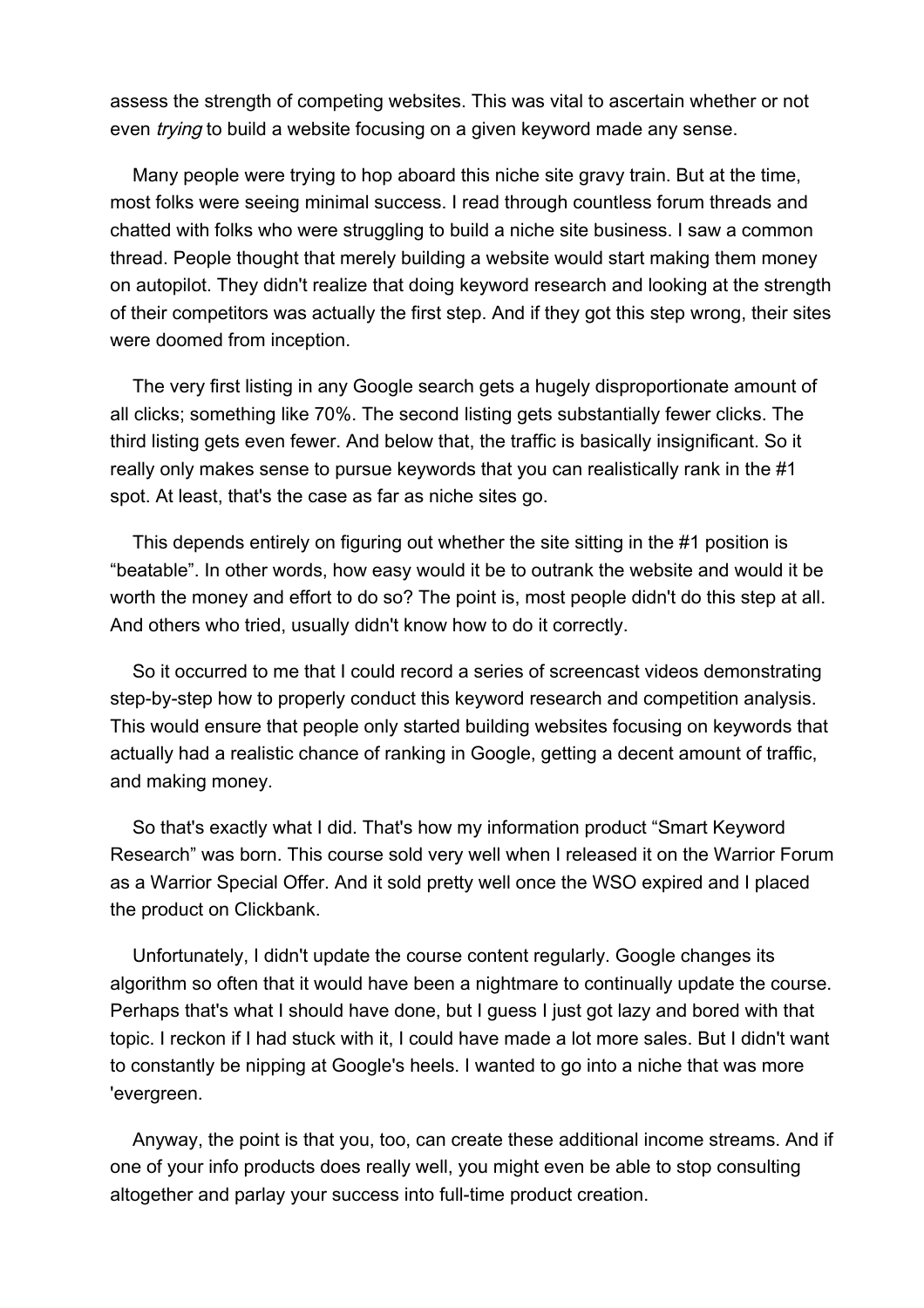## Continuing Education

Regardless of your field of consulting, you have to keep educating yourself and improving your craft. And really, in a sense, a consultant is a craftsman. There's always room to learn more about your industry. And there's a lot more to learn about business and marketing in general, which is equally important to your success.

Some aspects of business and marketing that deserve at least a basic acquaintance include: copywriting, salesmanship, psychology, outsourcing, personnel management, money management, productivity, joint venture partnerships, business law, tax law, etc. The more experience you acquire and the more education you avail yourself of, the more effective you will be in whatever business venture you undertake, be it consulting, coaching, running your own firm, creating info products, etc.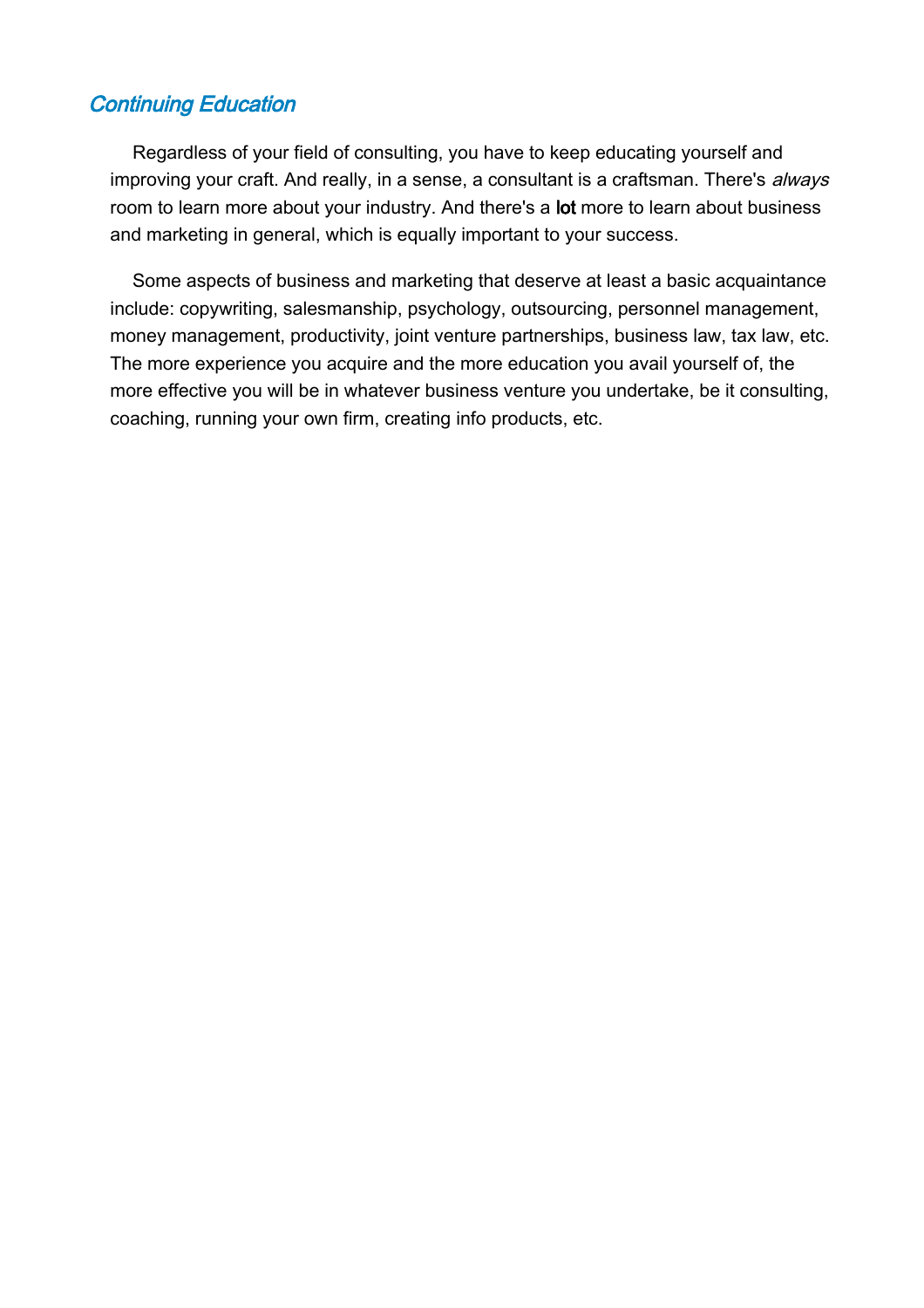# Bonus Chapter - Location Independence

I touched cursorily on location independence towards the beginning of this book. People ask about this all the time so I thought you'd get some value if I addressed it in a bit more detail. But first, a few anecdotes!

I used to be a professional classical singer. Glamorous, right...? Well, not quite. You see, the classical music world is nice to be a part of as an interested listener. But as a striving professional, it's back-breaking. Imagine that in between zipping all over town from teaching engagements to gigs to lessons, whatever's left of your free time is spent in a tiny practice room with mountains of sheet music to learn and a big-ass cup of coffee which seems to be utterly powerless against a running sleep debt weeks in arrears.

That's the life of most professional classical (and jazz) musicians. Add to that the petty politics between music directors, patrons, and other snobby musicians and you've got a recipe for a full-on emotional, physical, and spiritual melt down.

After two years of heroic effort, I decided to 'retire,' Maybe I wasn't persistent (or masochistic) enough, or maybe I didn't love music enough. But what I knew for sure was that I did love women, I did like having money, and I did like having free time and more than 5 hours of sleep per night.

I decided that I'd love to come back to music one day on my own terms, from a position of plenty of free time and financial independence. If you think you love something, try making it into your only means of paying the bills. You just might start to hate it.

Once I quit the last of my gigs (a job as a church music director), I did something I'd never done before and for no particular reason: I stepped out of my apartment at 6am with a backpack full of bare essentials. I walked up the road to the off ramp to Interstate-95. And I stuck my thumb out.

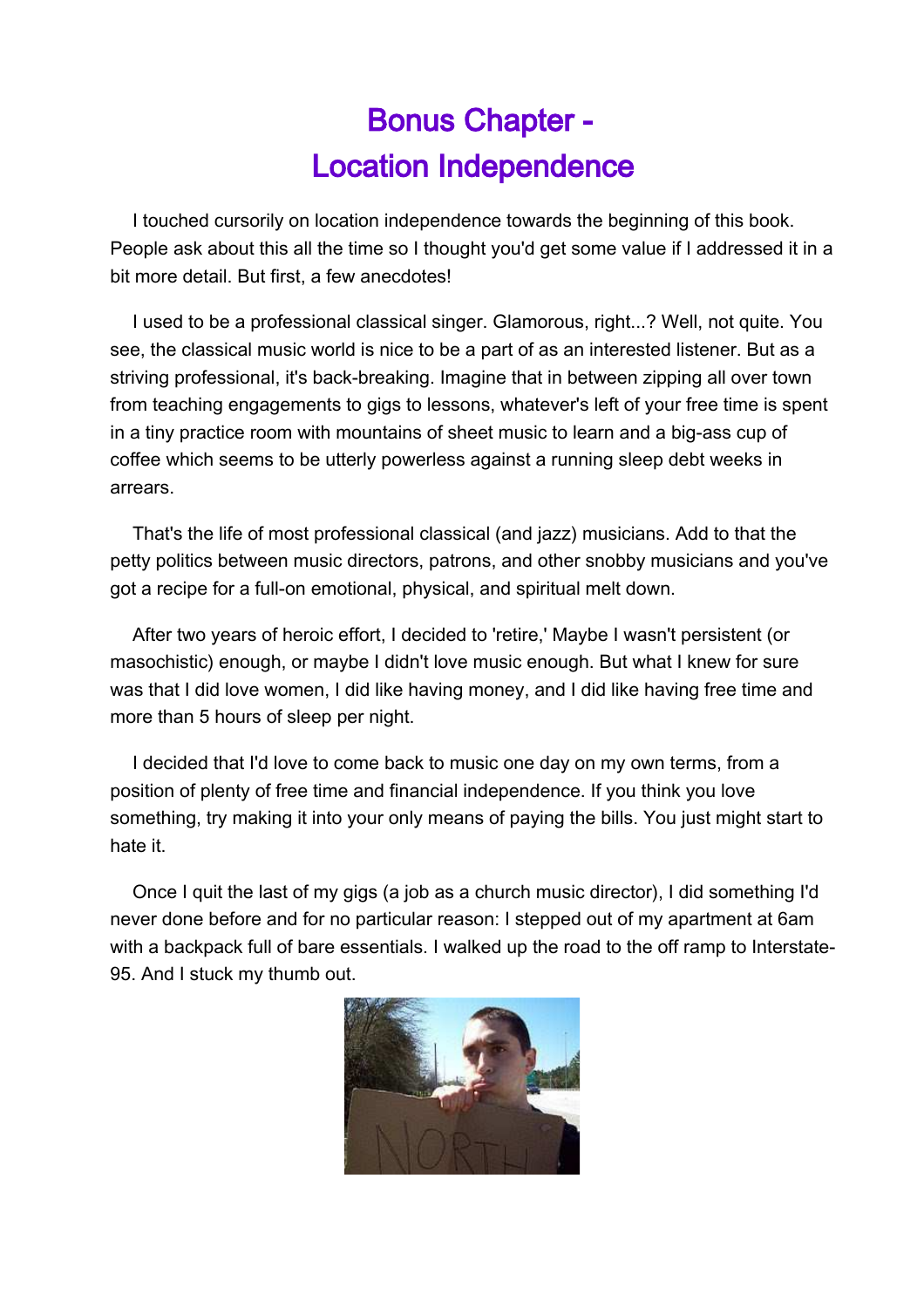And thus I hitchhiked my way from Jacksonville, Florida up to Philadelphia, then from Philadelphia to Minneapolis. I won't regale you with the details but it was a pretty epic adventure. And I felt alive again for the first time in years.

Then on a whim, I decided to fly to Costa Rica. And so I gallivanted around Costa Rica and Nicaragua for a few months. Then I read this strange little book called "[The 4](file:///Users/airbus/Downloads/HYPERLINK)  [4-Hour Workweek](file:///Users/airbus/Downloads/HYPERLINK) (http://amzn.to/1wBaWob)". Maybe you've heard of it...

It details this crazy idea where you create a business that runs largely without you. It's called a "muse". Hmm. That got me thinking. What did I know how to do that most people didn't but some people wanted to learn? Opera singing!

Thus I began to plan my first muse, or information product. I borrowed money from my dad, flew to San Francisco, hired a videographer and pianist, and rented a room at the San Francisco conservatory. A few weeks later, my first info product, *Sing Opera* Now, was for sale on Clickbank.

Now let's be very clear: it didn't instantly make me rich or anything like that. In fact, it didn't do nearly as well as I'd hoped it would (I kind of thought it would make \$10k/month starting on day 1 and with zero further effort on my part). But it gave me a taste of what's possible with online business. I still had a **LOT** to learn and I dedicated myself to a new hustle: internet marketing.

And here I am some 4 four years later, living in Thailand, working a few hours a day (usually about 4) and earning a very decent living. Let's not gloss over all of the failures I've had and times I was broke as hell. This is a hustle like any other. But it pays off with increased freedom to travel, do what you want, be who you want, etc. Now I sit down to play guitar and sing without a care in the world. And that's the difference I was longing for.

## Where Should You Go?

Let's say your consulting business is gaining some traction and you're toying with the idea of skipping town and country for somewhere new and exotic. Where should you go...? Some ideas:

#### Thailand

Thailand is perhaps the classic (or cliché) locale to which so many online workers abscond. However, there are many good reasons why this is the case. Thailand really checks most of the boxes. It's:

Cheap: If your'e earning in a strong currency (USD, Pound, Euro) and spending in Thai Baht, your money can go a long way.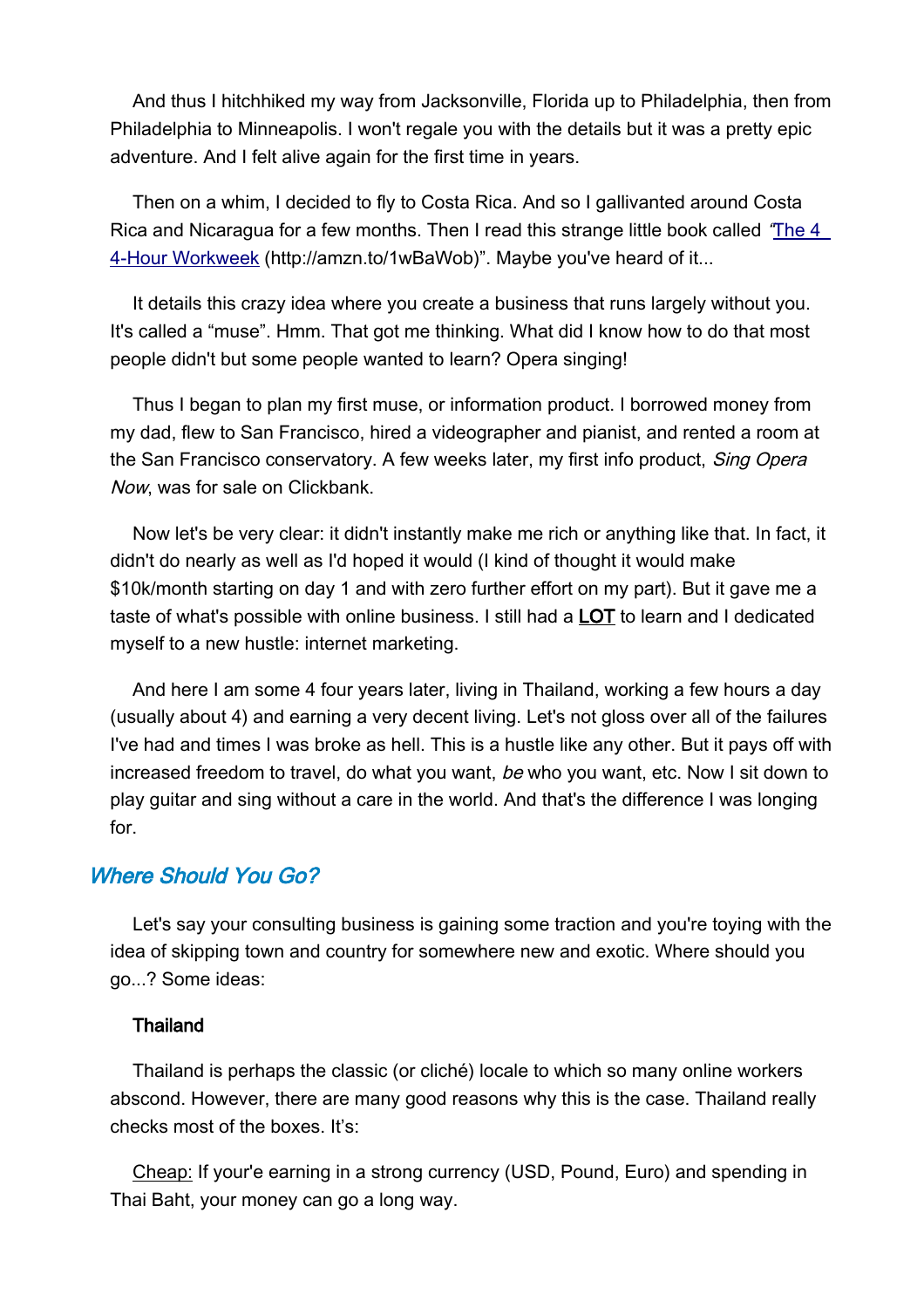Weather: The weather in Thailand is warm. There are two distinct seasons: the rainy season and the dry season. Sometime between January and March it actually gets quite cool, providing a nice respite from the heat. Thailand is very diverse geographically. You've got mountains, waterfalls, beaches, tropical islands and not to mention the rest of Southeast Asia –, all just a short, cheap flight away.

If you love tropical islands with pristine beaches, you're there. And if you love cosmopolitan life in a big, bustling city, the Big Mango (Bangkok) has you covered. Best of all, you can travel anywhere within Thailand very cheaply by utilizing the extensive bus and minivan network OR or by flying AirAsia (which happens to fly just about anywhere in Southeast/South Asia for under \$100).

Even within a city, you'll generally have plenty of public transportation options (especially in Bangkok), or failing that you can simply rent a cheap motorbike and zoom around at your leisure.

Safety: Thailand is a very safe country. As I write this in late January of 2014 in Bangkok, we are in the midst of mass protests in the city. Judging by the news, the outside world must think it's pure chaos here. But I've seen no violence and the so called 'mob' resembles more of a giant picnic than an angry gang.

True: some people have been killed, but these were political deaths that were specifically targeted. As a general citizen moving around the country, you'll feel extremely safe, even as a woman. I've been to Central and South America and let me tell you, that can be pretty freaky. Thailand, on the other hand, is safe just about anywhere, anytime, day or night. [Update: now as I sit and edit this book in late April, the protests have been over for more than a month and things are back to normal.]

Infrastructure: If you work online, you need a good internet connection. Thailand has decent internet (not to be confused with "excellent") just about anywhere in the kingdom. You can even buy these internet cards that plug into your computer's USB port and get you pay-as-you-go service even in remote spots.

Additionally, Thailand's general infrastructure is good. Roads are generally good, convenience stores are everywhere (especially 7/11), and things are 'available' for the most part. The exceptions are: certain Western commodities like organic foods, supplements, and other items you might be able to easily order on Amazon.com. Thailand doesn't have an Amazon.com. You can have things shipped too you but it takes a few weeks for them to arrive and you may have to pay outrageous customs fees.

The People: Thailand is called the land of smiles. The people are warm and friendly in general. There are exceptions, of course, and there's a side of Thailand "behind the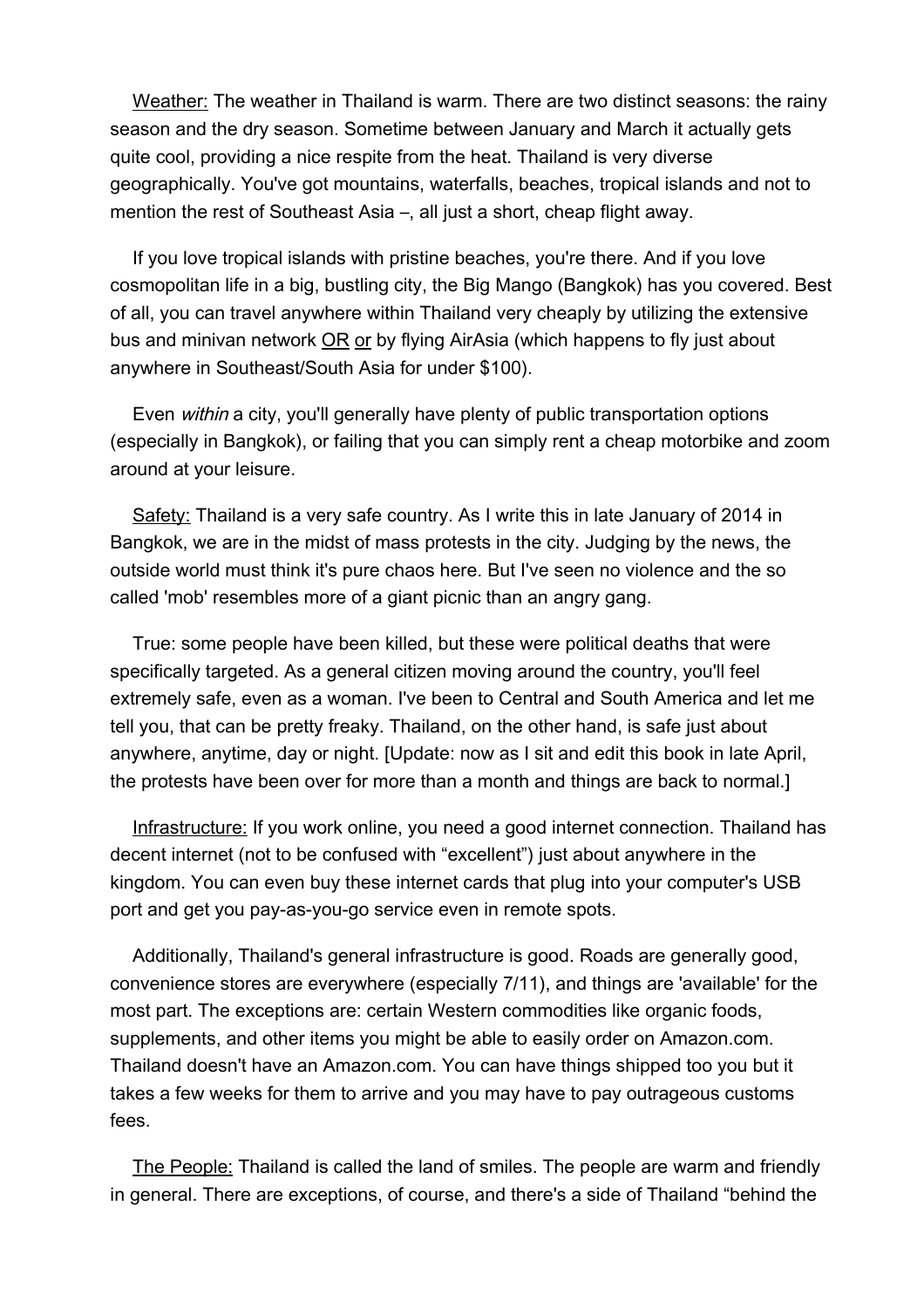smiles.". But that's to be expected of any country really. You can't expect everybody to smile and act amazing all the time. But overwhelmingly you'll feel welcomed and treated with respect. If you're a white guy, Thai women will love you. If you're a white gal, Thai men will like you. This country has something for everyone. It isn't a squeaky clean Western locale...

If you learn a little Thai – just a little! – Thais will be absolutely thrilled! You generally hear the same conversation many times, so taking a few language lessons early on in your stay will make your experience that much more immersive.

Thailand provides a near-Western standard of living at a fraction of Western prices. It's warm and safe and convenient. It's really a perfect headquarters for building an online business. When you stop over, make sure to let me know so we can grab a beer together!

#### Medellín

Pronounced meh-deh-djeen.

Medellín is a city in Northern Colombia (pronounced coh-LOHM-bee-ah NOT coh-LUHM-bee-ah!) It's situated in a green, hilly part of the country. The combination of elevation and geography give Medellín near-perfect weather all year round. In fact, it's called "la ciudad de la eterna primavera" – "- tThe city of eternal spring."

It's warm and pleasant in the daytime and cool in the evenings. I never slept so well in my whole life as in Medellín.

Safety: Medellín is infamous for its almost unbelievable levels of crime in the late 1980s. This crime was mostly urban warfare between drug cartels, linked with the infamous drug lord, Pablo Escobar, who basically controlled the entire country. Since his assassination by the US government in 1993, the city's crime rates have decreased dramatically, though they're still quite high. However, if you stay in one of the better neighborhoods like El Poblado (which has virtually no violent crime), and use common sense, you'll be fine.

However, unlike Thailand, you do have to exercise more caution. The main precautions are to never go anywhere alone at night nor go to unknown places with strangers. Duh. Use common sense and you'll be ok. If you lack common sense, perhaps Thailand is more up your alley. :P

The best, safest and swankiest neighborhood to stay in is El Poblado. You can still find cheap accommodations compared to the West and you'll have anything else you need withing walking distance –. Including great night life at Zona Rosa.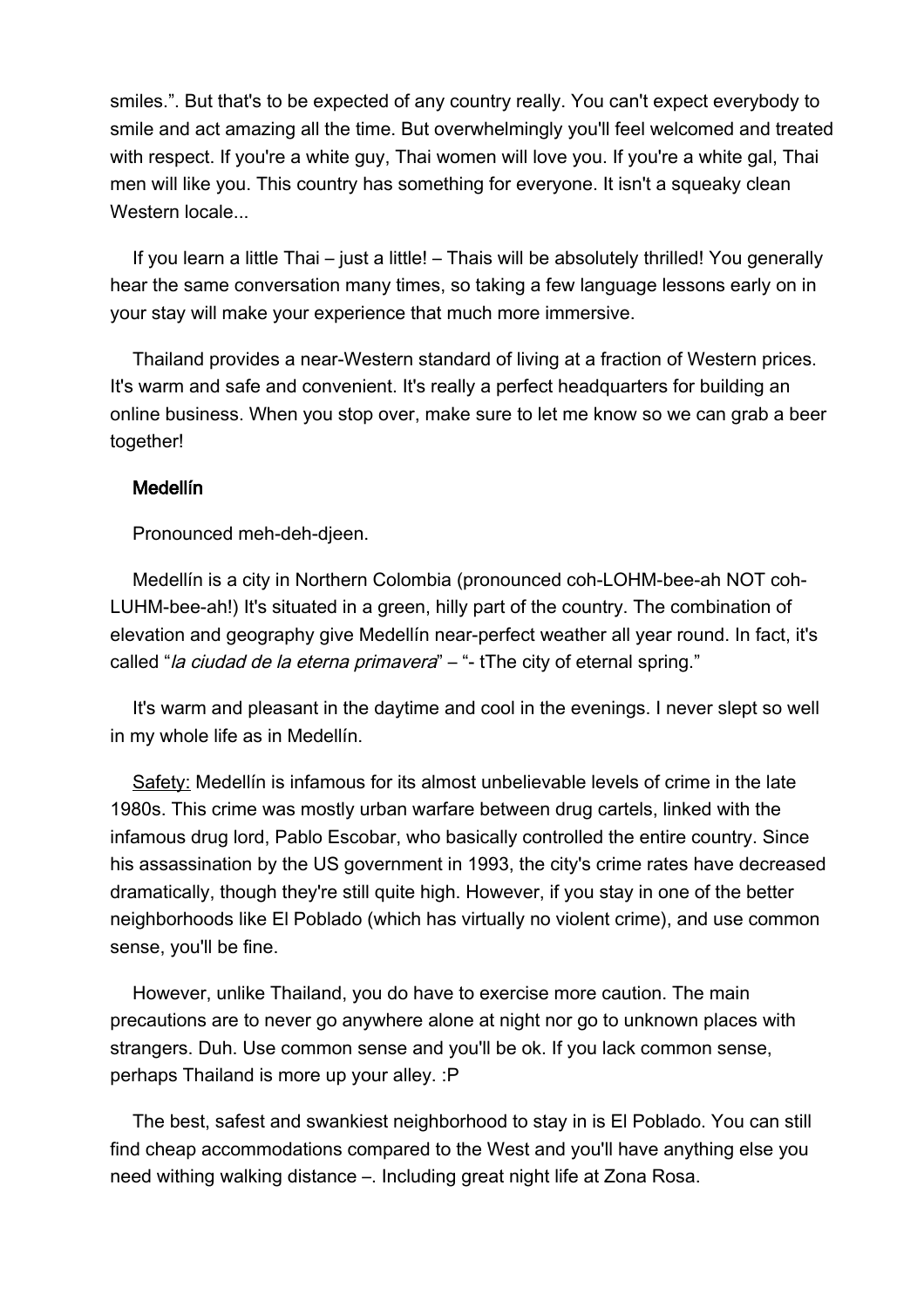There are, of course, many other places in the world you can go. But you know better than I what floats your boat. So I won't ruin the excitement for you by delving too deep. Let's just say that if you keep at it, the world can be your playground. A lover of mine once said something that blew my mind. "You know..." she said "we discovered this whole Earth. Yet we're afraid to go anywhere."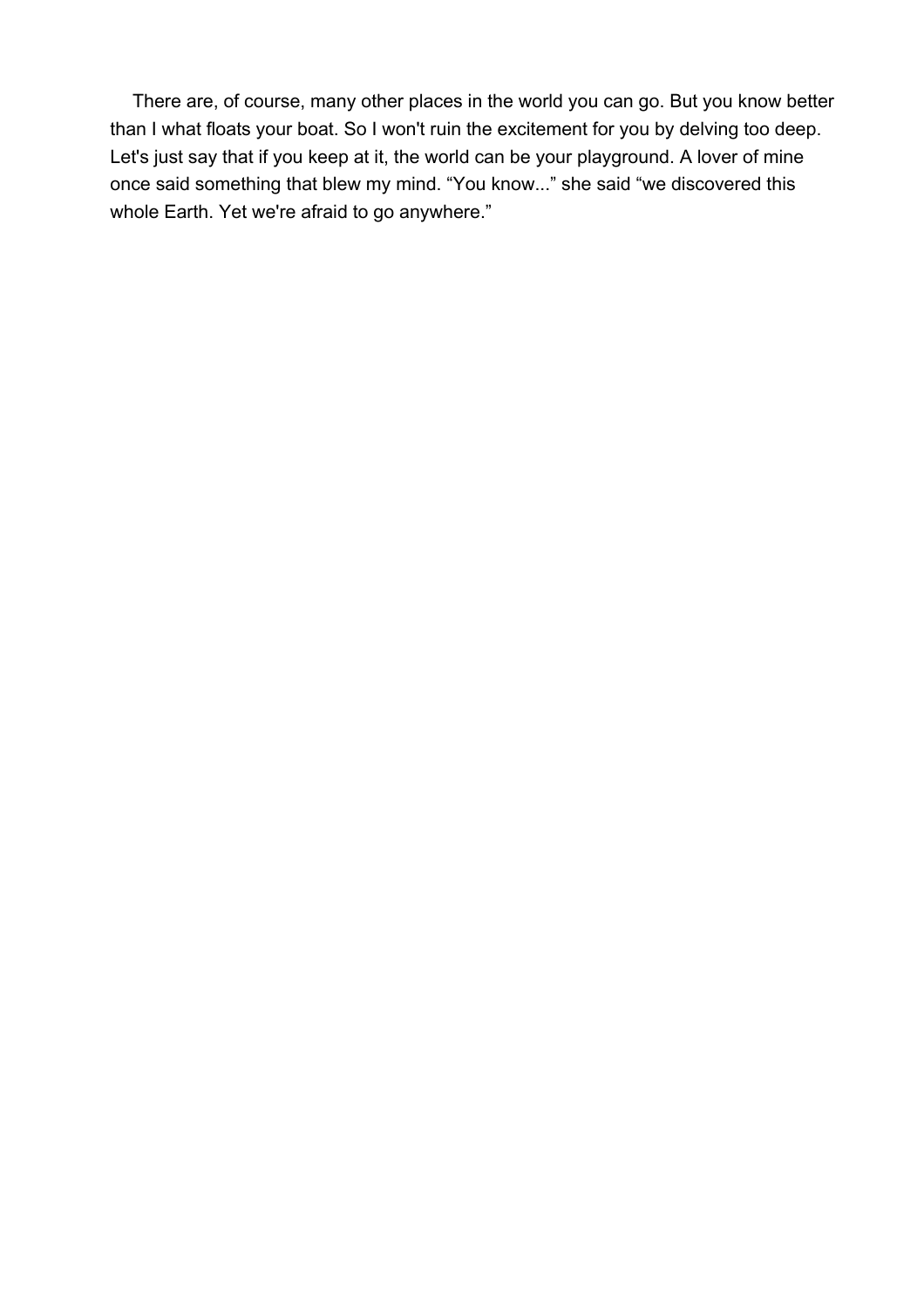## **Outroduction**

## Howdy! I'm Vic Dorfman.



:: Working on this very book at the café near my apartment ::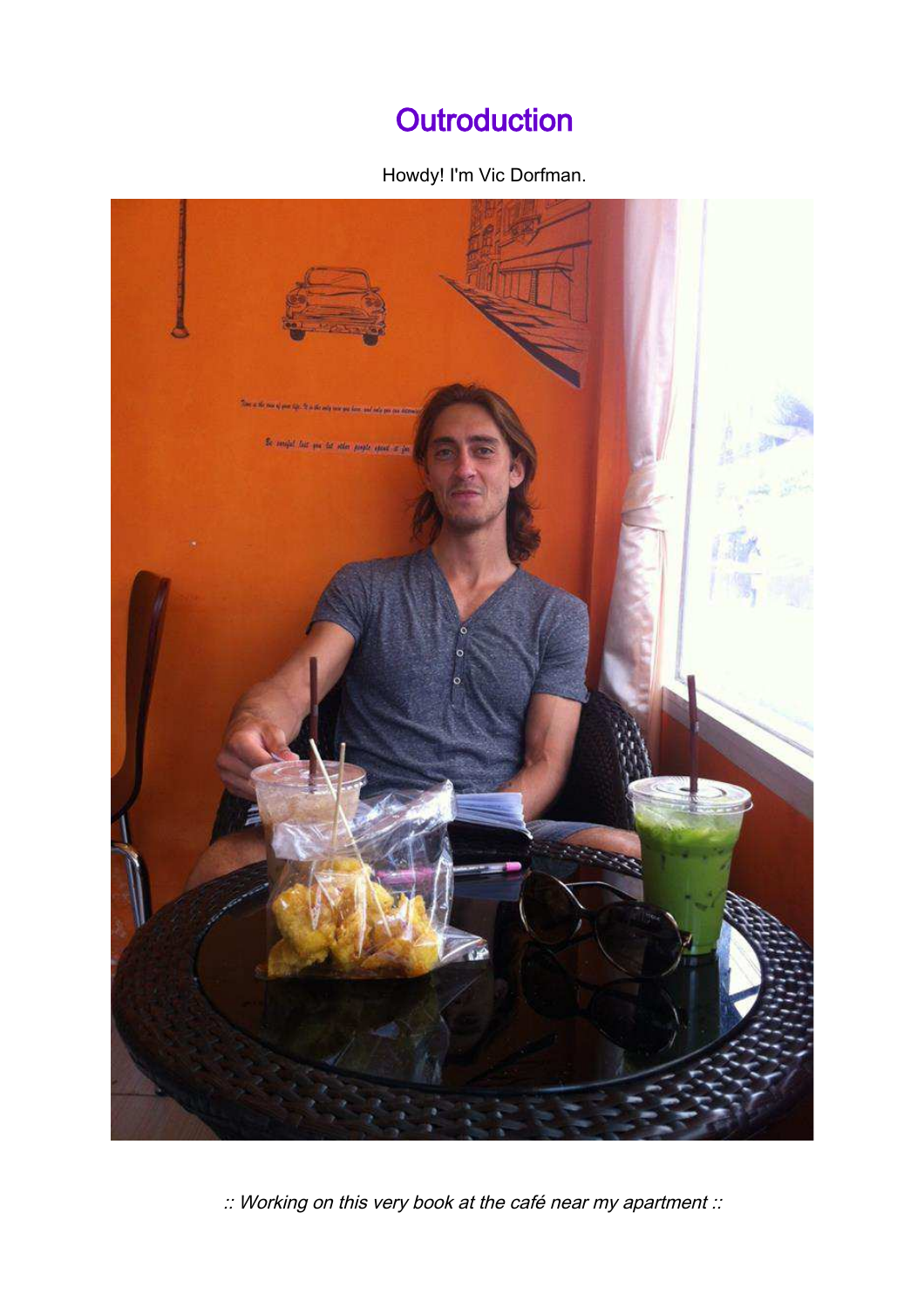I'm an internet marketer currently living in Thailand. I used to be a professional classical musician in Florida. I was passionate about music and singing, but it's a terrible career. You basically have to spend every free moment practicing. Things like sunshine, exercise, dating, and sleep are commodities for classical musicians. Needless to say, I burned out after 3 three years.

I decided that the best strategy wasn't to live like a pauper and martyr my finances, social life, and health on the cross of "doing what I love.". Instead, like most folks who get into internet marketing, I realized that the smarter approach was to create some kind of online business that would give me a measure of financial independence, location independence, and free time to do the things I love on my own terms, no strings attached. Perhaps you can relate...

So I started doing this online marketing thing slowly but surely. I began unglamorously, by offering article writing services on the Warrior Forum. That's what started it all. It took me about 3 three years of busting my ass to grow my online services business to the point that I could quit my job and live from my online income alone.

I've learned a lot of lessons over the course of my career (and I'm nowhere near finished screwing up and learning from it). Unfortunately, I learned most of them the hard way. My sincere hope in writing this book, and also my one, overarching piece of advice to you as you read these pages, is that you take what I've given you here and apply it to your business as soon as possible. Use what I've given you. Don't read this stuff for entertainment and then do nothing with it. That would defeat the whole purpose.

Most of us have to learn all the important lessons of business and life the hard way because we don't take others' good advice. That's understandable because how can you know ahead of time whose advice is good and whose advice is a lot of hot air? But truly smart people who become successful quickly take that leap of faith and learn from the mistakes and successes of those who came before them.

My only promise to you it that everything you read in this book is 100% practical. It comes from real experience in the trenches. None of this stuff is theoretical. If you follow the plan I lay out for you; , and if you work smart and work hard, you'll have your own successful online services business sooner rather than later.

How long will it take you? For most people, at least 6 six months to a year. But everybody's situation is different. It may take you less time or more time. One thing is for sure though, nothing beats being your own boss and having the freedom to work from anywhere in the world. Online business is a business just like anything else and demands hustle. *Expect* to work hard to achieve your dream lifestyle.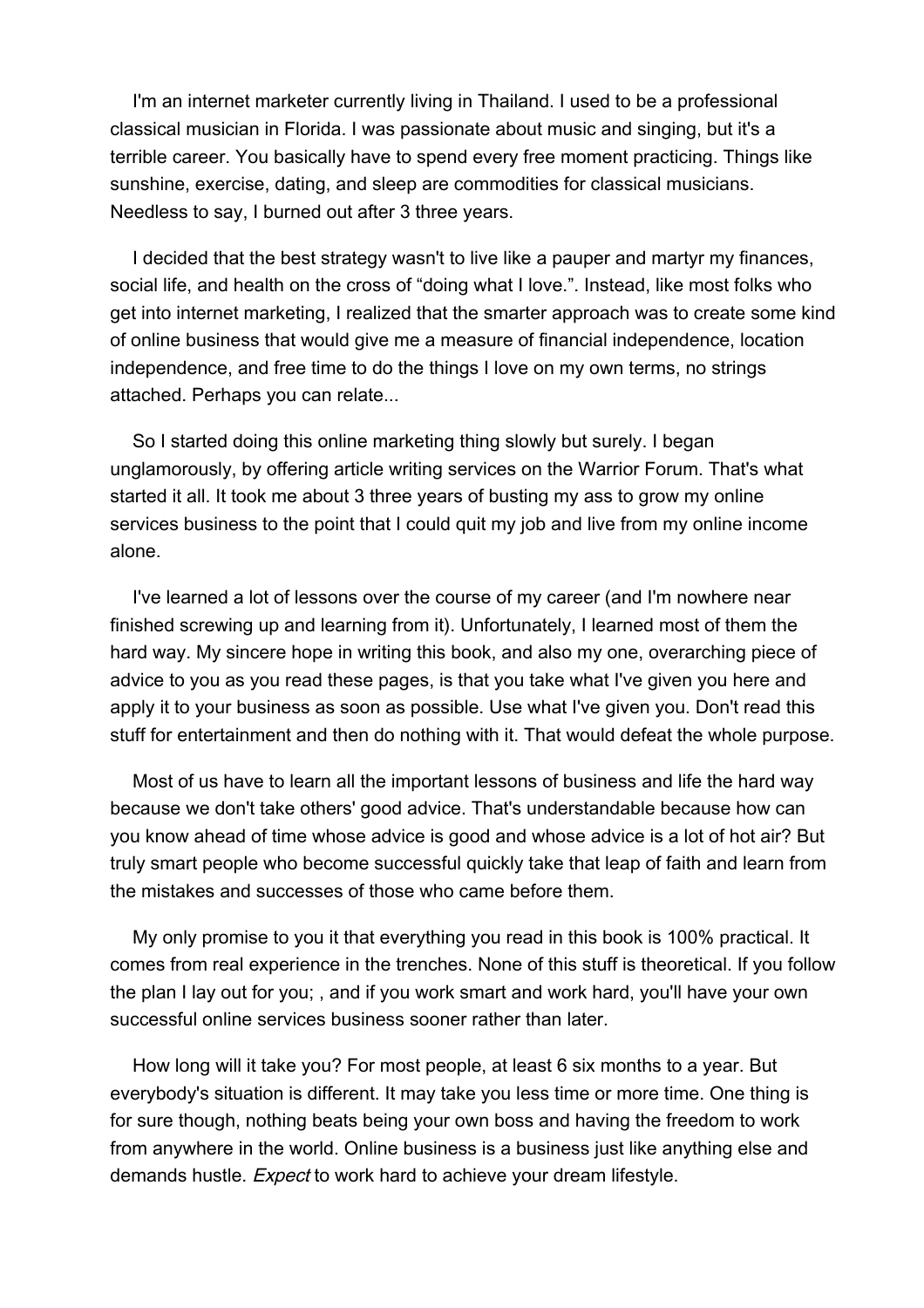Now on an encouraging note: once you get some momentum for your business, you can begin scaling things up, investing, creating info products, and basically expanding in terms of income and in terms of how much more free time you'll have to do the things you enjoy that have nothing whatsoever to do with work. That's when things start getting a little less grueling and a lot more fun. You'll also have gained competence and confidence in your skills and you'll enjoy your work more than ever.

It's simple: follow the advice and tips in this book and you'll shave a big-ass chunk off your learning curve. Finally, if you ever happen to be in Thailand, drop me a line. We'll grab a beer. :-)

To your success!

Vic Dorfman - [victor.dorfman@gmail.com](mailto:victor.dorfman@gmail.com)